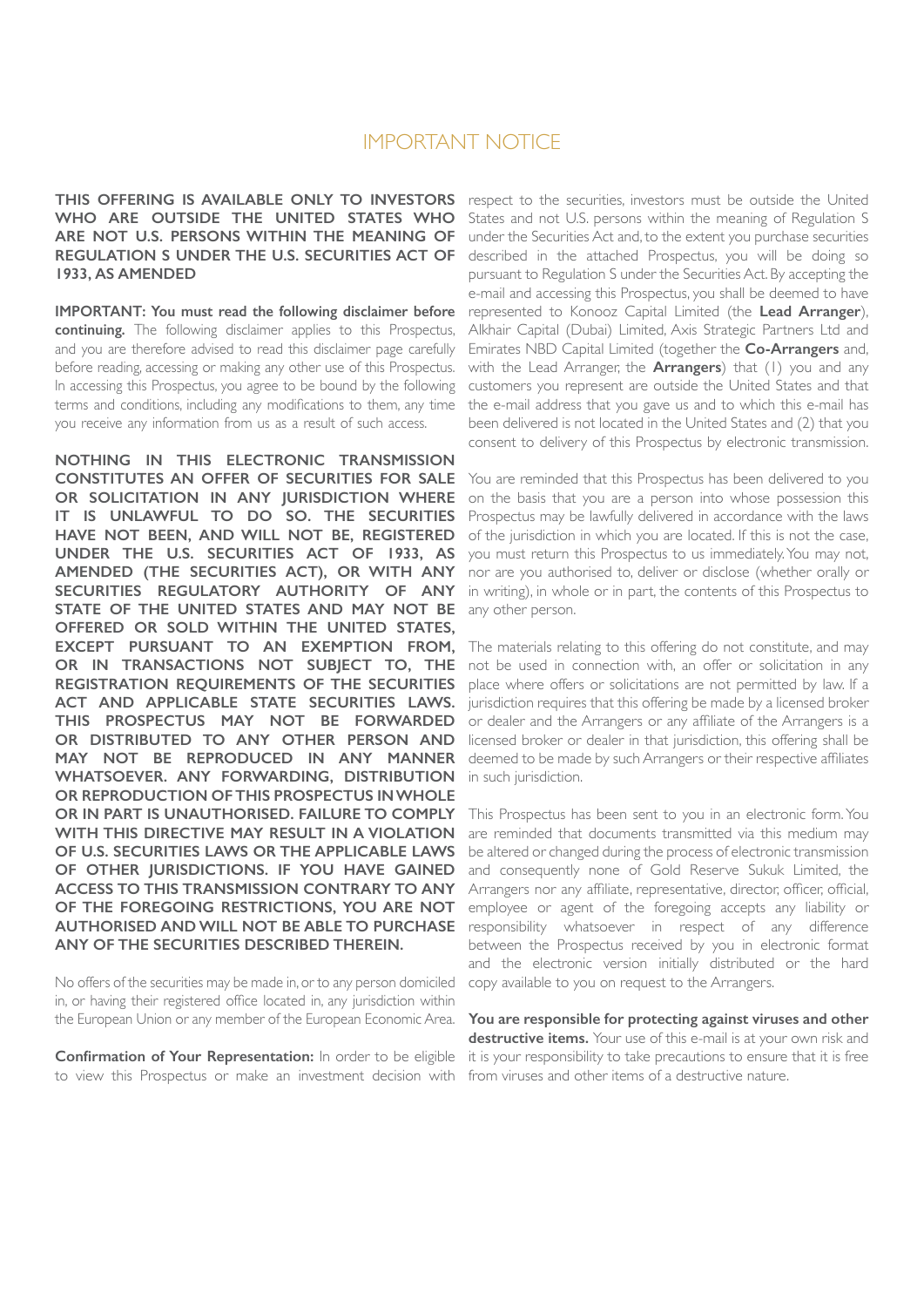

Gold Reserve Sukuk Limited **2** Trust Certificate Issuance Programme

# صــــکوك ادخــار الـــذهـب<br>GOLD RESERVE SUKUK

# PROSPECTUS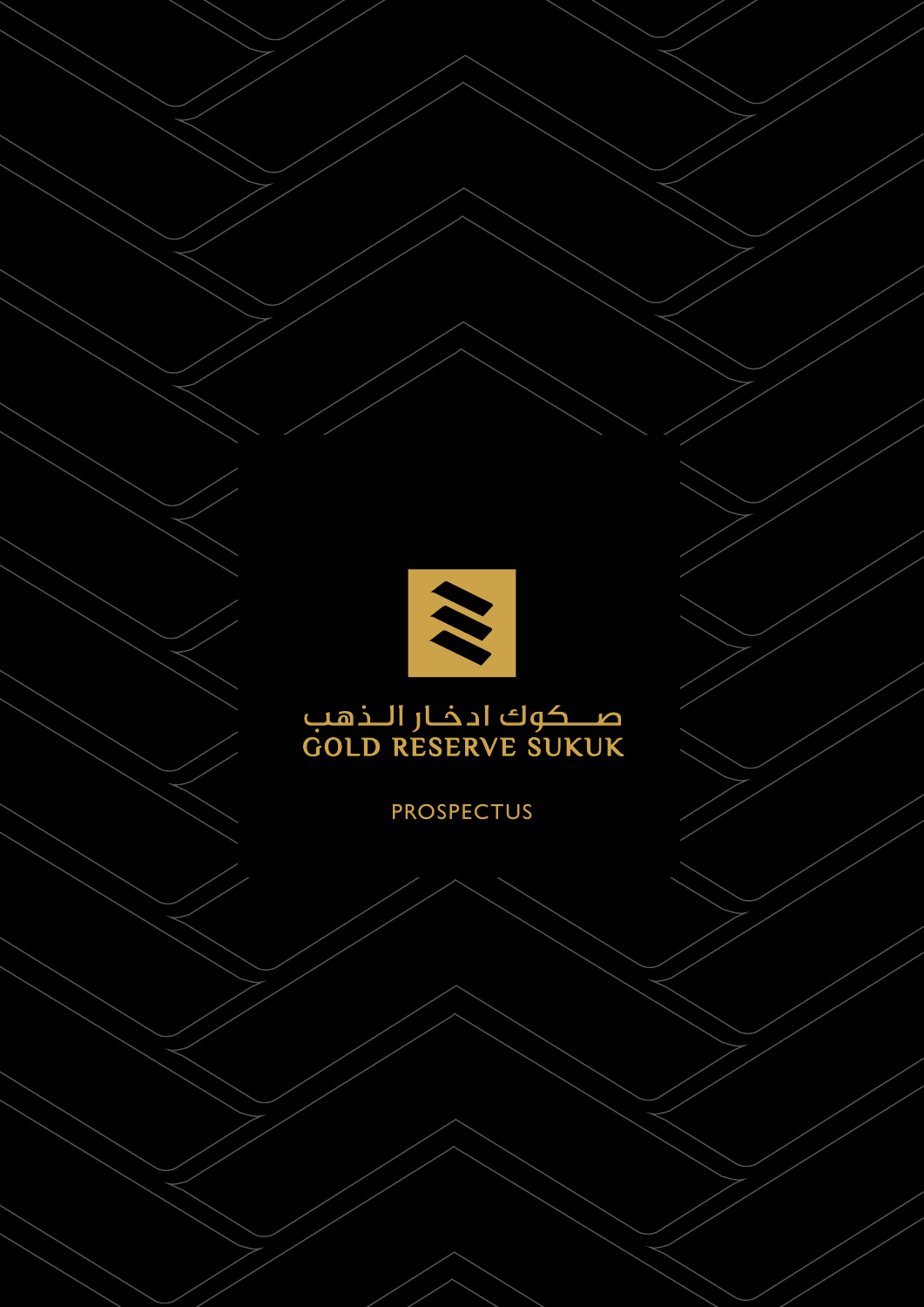

#### Gold Reserve Sukuk Limited (incorporated with limited liability under the laws of the Dubai International Financial Centre)

# U. S . \$ 5 , 0 0 0 , 0 0 0 , 0 0 0 TRUST CERTIFICATE ISSUANCE PROGRAMME

programme (the **Programme**), Gold Reserve Sukuk Limited (in **charged a management fee by the Trustee relating to each**  its capacity as issuer and as trustee, (the **Trustee**) for and on behalf of the holders of perpetual trust certificates issued under the Programme (the **Certificates**) (the **Certificateholders**), subject to compliance with all applicable laws, regulations and directives, may from time to time issue the Certificates which will be constituted by (i) a master trust deed dated 1 December 2014 entered into between the Trustee and Citibank, N.A., London Branch as delegate of the Trustee (the **Delegate,** which expression shall include any co-delegate or any successor) (the **Master Trust Deed**) and (ii) a supplemental trust deed entered into between the Trustee and the Delegate in relation to the relevant Series (as defined herein) (the **Supplemental Trust Deed**). In accordance with the Trust Deed and the terms and conditions of the Certificates (the **Conditions**), the Trustee will hold the Wakala Assets (as defined herein) upon trust absolutely for the Certificateholders pro rata according to the Face Amount (as defined herein) of Certificates held by such Certificateholder in the relevant Series.

The Certificates are perpetual securities in respect of which there is no fixed maturity date. The Certificates do not bear interest or profit. The maximum Aggregate Face Amount (as defined herein) of all Series from time to time outstanding under the Programme will not exceed U.S.\$5,000,000,000, subject to increase as described herein. The proceeds of each Series will be used to buy one kilogramme Dubai good delivery gold bars in multiples of five, which will be held at Almas Tower Gold Vault at the Dubai Multi Commodities Centre (the **DMCC**). The Certificates of each Series will be issued in registered form and will be represented by either a single global certificate (each a **Global Certificate**) or Certificates in definitive form (each a **definitive Certificate**), but not both. Gold Bars (as defined herein) purchased in relation to Certificates of a particular Series (a) represented by a Global Certificate will be held at the DMCC in "undivided" form (i.e. the Gold Bars will be allocated to the Series as a whole until redemption of a particular Certificate); and (b) in definitive form that such Certificates have been admitted to trading on NASDAQ will be held at the DMCC in "allocated" form (i.e. each Gold Bar Dubai and have been admitted to the DFSA's Official List. will be allocated to a particular definitive Certificate).

Each Certificateholder on a Quarter End Date (as specified admitted to trading, as the case may be, on such other or further **in the pricing supplement issued by the Trustee with respect**  stock exchanges or markets as may be agreed between the Trustee,

Under the U.S.\$ 5,000,000,000 trust certificate issuance **to a Series (the applicable Pricing Supplement)) shall be Certificate held by that Certificateholder on such Quarter End Date (the Management Fee).** 

> Certificates may be redeemed in cash or by way of physical delivery of the Gold Bars at the option of a Certificateholder on any Business Day (as defined herein). The Certificates may not be redeemed at the Trustee's option, except that, if the Management Fee payable on a Certificate is not paid with respect to two consecutive Quarter End Dates, such Certificate shall be subject to compulsory redemption for cash by the Trustee in accordance with the Conditions (**Compulsory Cash Dissolution**). See "*Structure and Cash Flows*" for further details.

> The Certificates will be limited recourse obligations of the Trustee. An investment in Certificates issued under the Programme involves certain risks. For a discussion of these risks, see "*Risk Factors*".

> The Prospectus complies with the requirements in Part 2 of the Markets Law (DIFC Law No.1 of 2012) and Chapter 2 of the Markets Rules of the Dubai Financial Services Authority (the **DFSA**).

This Prospectus relates to an Exempt Offer in accordance with the Markets Rules of the DFSA. The DFSA has no responsibility for reviewing or verifying any documents in connection with Exempt Offers. Application has also been made to the DFSA for Certificates issued under this Programme during the period of 12 months from the date of this Prospectus to be admitted to the official list of securities maintained by the DFSA (the **DFSA's Official List**) and to NASDAQ Dubai for such Certificates to be admitted to trading on NASDAQ Dubai. The DFSA has confirmed to the Trustee that the Certificates issued under this Programme will fall within its Market Rules and as such will be designated as Certificates over Commodities. References in this Prospectus to Certificates being listed (and all related references) shall mean

The Programme provides that Certificates may be listed or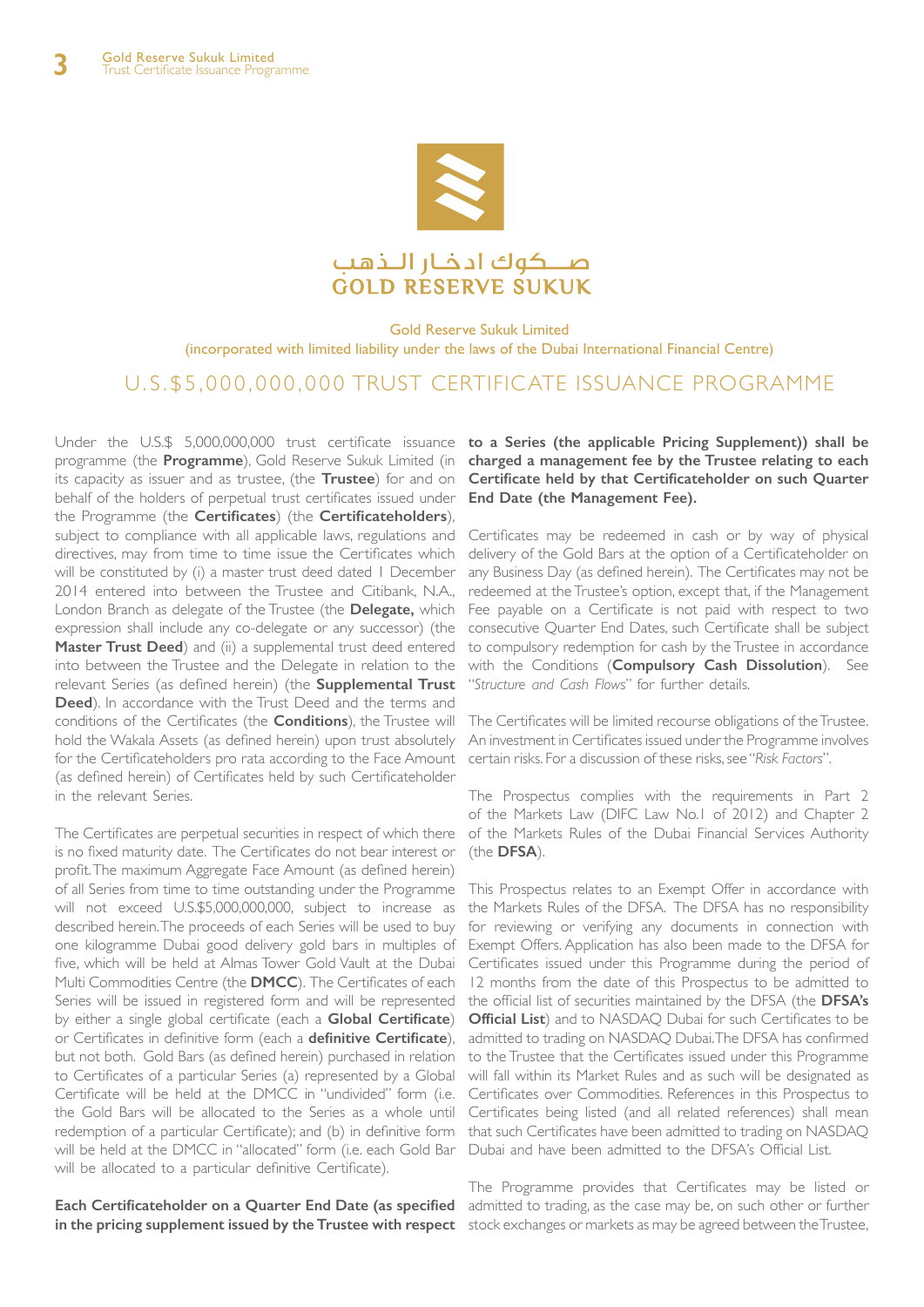Konooz Capital Limited (the **Lead Arranger**) and any of Alkhair if appropriate, will be made available which will describe the Capital (Dubai) Limited, Axis Strategic Partners Ltd and Emirates NBD Capital Limited (together the **Co-Arrangers** and, with the Lead Arranger, the **Arrangers**) and the relevant Dealer(s) (as defined below). The Trustee may also issue unlisted Certificates and/or Certificates not admitted to trading on any market.

Notice of the Aggregate Face Amount of Certificates, the quantity, weight and serial numbers of the Gold Bars relating to each Series and certain other terms and conditions which are applicable to each Series will be set out in the applicable Pricing Supplement which will be delivered to the DFSA and NASDAQ Dubai.

Any Global Certificate will be deposited on or about each Issue Date with, and registered in the name of, NASDAQ Dubai Guardian Limited, which will act as bare nominee on behalf of NASDAQ Dubai Central Securities Depository (**NASDAQ Dubai CSD**). Interests in each Global Certificate may be held through a company which is recognised by NASDAQ Dubai CSD as a custodian (a **CSD Custodian**). Interests in a Global Certificate will be shown on, and transfers thereof will be effected only through, records maintained by NASDAQ Dubai CSD. All communications with NASDAQ Dubai CSD should be made through a CSD Custodian. A list of CSD Custodians is available at www.nasdaqdubai.com/members/list-of-members.

The Trustee may agree with any Dealer that Certificates may be issued with terms and conditions not contemplated by the Conditions, in which event a supplemental Prospectus, compliance with Sharia principles.

effect of the agreement reached in relation to such Certificates.

The Certificates have not been nor will they be registered under the United States Securities Act of 1933, as amended (the **Securities Act**) nor with any securities regulatory authority of any state or other jurisdiction of the United States and the Certificates may not be offered or sold within the United States or to, or for the account or benefit of, U.S. Persons (as defined in Regulation S under the Securities Act (**Regulation S**), except pursuant to an exemption from, or in a transaction not subject to, the registration requirements of the Securities Act. Accordingly, Certificates may be offered or sold solely to persons who are not U.S. Persons outside the United States in reliance on Regulation S. Each purchaser of the Certificates is hereby notified that the offer and sale of Certificates to it is being made in reliance on the exemption from the registration requirements of the Securities Act provided by Regulation S. For a description of these requirements and further restrictions, see "*Subscription and Sale*" and "*Transfer Restrictions*".

The transaction structure relating to the Certificates (as described in this Prospectus) has been approved by the Sharia Supervisory Board for the Trustee (see "*General Information*"). Prospective investors should not rely on such approval in deciding whether to make an investment in the Certificates and should consult their own Sharia advisers as to whether the proposed transaction described herein is in compliance with their individual standards of

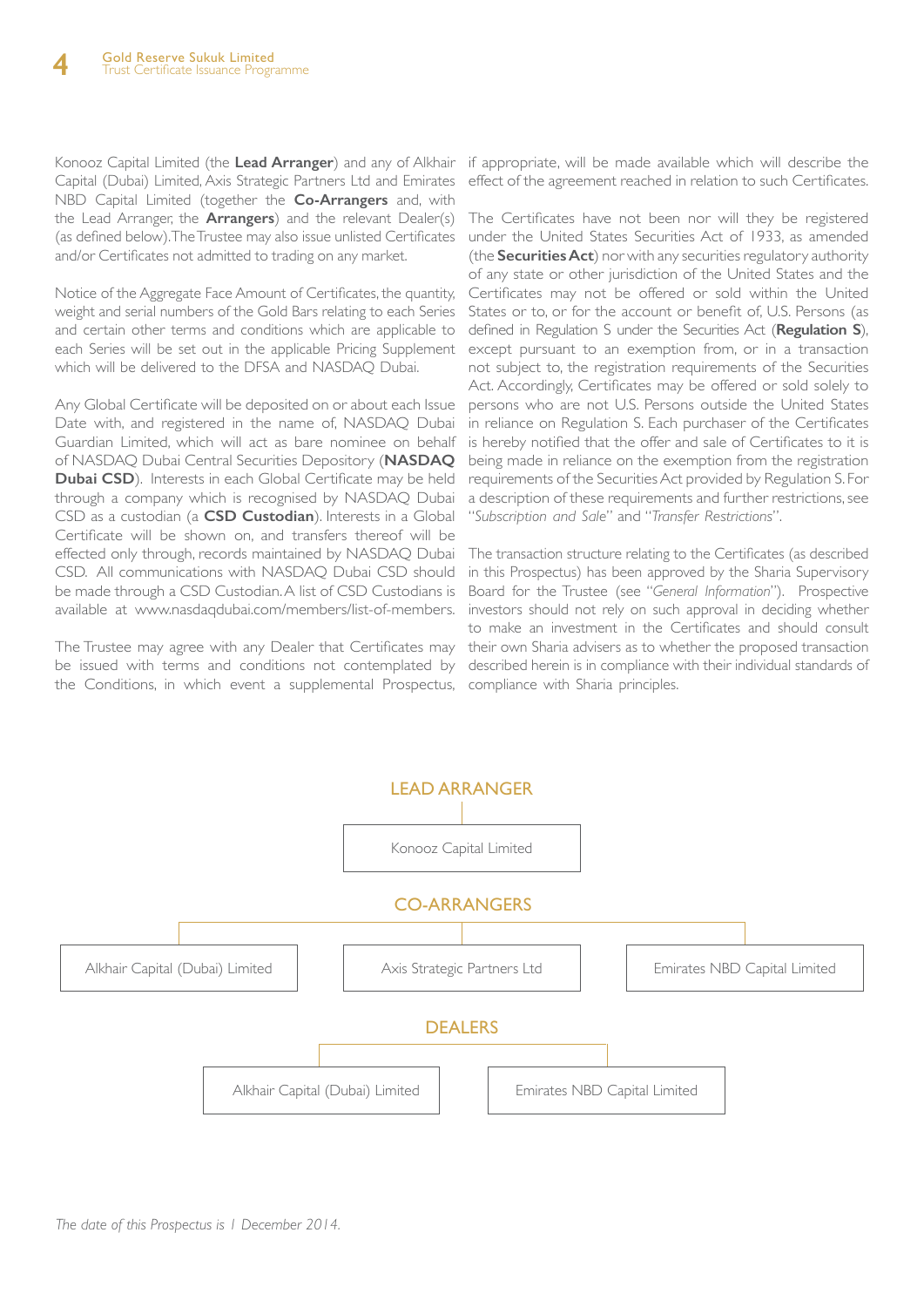responsibility for the information contained in this Prospectus. To the best of the knowledge of the Trustee and the directors of the Lead Arranger (having taken all reasonable care to ensure that such is the case) the information contained in this Prospectus is in accordance with the facts and does not omit anything likely to affect the import of such information.

The DFSA does not accept any responsibility for the content of the information included in this Prospectus, including the accuracy or completeness of such information. The liability for the content of this Prospectus lies with the Trustee and other persons, whose opinions are included in this Prospectus with their consent. The DFSA has also not assessed the suitability of any Certificates issued under this Programme to any particular investor or type of investor and has not determined whether they are Sharia compliant. If you do not understand the contents of this Prospectus or are unsure whether any Certificates issued under this Prospectus are suitable for your individual investment objectives and circumstances, you should consult an authorised financial advisor.

Certain information in this Prospectus has been obtained from various public sources (for example, under the heading "*Description of the Service Providers*"). Each of the Trustee and the Lead Arranger confirms that such information has been accurately reproduced and that, so far as it is aware, and is able to ascertain from information published by the relevant sources referred to, no facts have been omitted which would render the reproduced information inaccurate or misleading.

This Prospectus should be read and construed together with (a) any amendments or supplements hereto and, in relation to any Series, should be read and construed together with the applicable Pricing Supplement.

The only persons authorised to use this Prospectus in (b) connection with an offer of Certificates are the persons named in the Relevant Agreement (as defined herein) relating to a Series as the relevant Dealer.

No person is or has been authorised by the Trustee to give any information or to make any representation not contained (c) in or not consistent with this Prospectus in connection with the Programme or the Certificates and, if given or made, such information or representation must not be relied upon as having been authorised by the Trustee, the Dealers, the Delegate, the Agents (as defined herein), the Custodians (as defined herein) or any other person. Neither the delivery of this document nor any (d) sale of any Certificates shall, under any circumstances, constitute a representation or create any implication that the information contained herein is correct as of any time subsequent to the date hereof or that any other information supplied in connection with the Programme is correct as of any time subsequent to the date indicated in the document containing the same. The Arrangers, the Delegate and the Dealers expressly do not undertake to review the financial condition or affairs of the Trustee at any point, including during the life of the Programme, or to advise any investor in the Certificates of any information coming to their attention.

The Trustee and the directors of the Lead Arranger accept None of the Arrangers, the Dealers, the Trustee, the Delegate, the Agents or the Custodians has independently verified the information contained herein. Accordingly, no representation, warranty or undertaking, express or implied, is made and no responsibility or liability is accepted by any of them as to the accuracy, adequacy, reasonableness or completeness of the information contained in this Prospectus or any other information provided by the Trustee in connection with the Programme.

> Neither this Prospectus nor any other information supplied in connection with the Programme or any Certificates is (i) intended to provide the basis of any credit or other evaluation save for making an investment decision on the Certificates or (ii) should be considered as a recommendation by the Trustee, the Arrangers, the Dealers, the Delegate, the Agents or the Custodians that any recipient of this Prospectus nor any other information supplied in connection with the Programme or the issue of any Certificates should purchase any Certificates. Each investor contemplating purchasing any Certificates should make its own independent investigation of the risks associated with investing in the Certificates and its own appraisal of the creditworthiness of the Trustee. None of the Co-Arrangers, the Dealers, the Delegate, the Agents or the Custodians accepts any liability in relation to the information contained in this Prospectus or any other information provided by the Trustee or the Lead Arranger in connection with the Programme.

> The Certificates of any Series may not be a suitable investment for all investors. Each potential investor in Certificates must determine the suitability of that investment in light of its own circumstances. In particular, each potential investor should:

- Have sufficient knowledge and experience to make a meaningful evaluation of the relevant Certificates, the merits and risks of investing in the relevant Certificates and the information contained in this Prospectus;
- Have access to, and knowledge of, appropriate analytical tools to evaluate, in the context of its particular financial situation, an investment in the relevant Certificates and the impact the relevant Certificates will have on its overall investment portfolio;
	- Have sufficient financial resources and liquidity to bear all of the risks of an investment in the relevant Certificates, including where the currency of payment (U.S. dollars, if applicable) is different from the potential investor's currency;
- Understand thoroughly the terms of the relevant and be familiar with the behaviour of any relevant indices and financial markets; and
- (e) Be able to evaluate (either alone or with the help of a financial adviser) possible scenarios for economic and other factors that may affect its investment and its ability to bear the applicable risks.

The Certificates are complex financial instruments. Sophisticated institutional investors generally do not purchase complex financial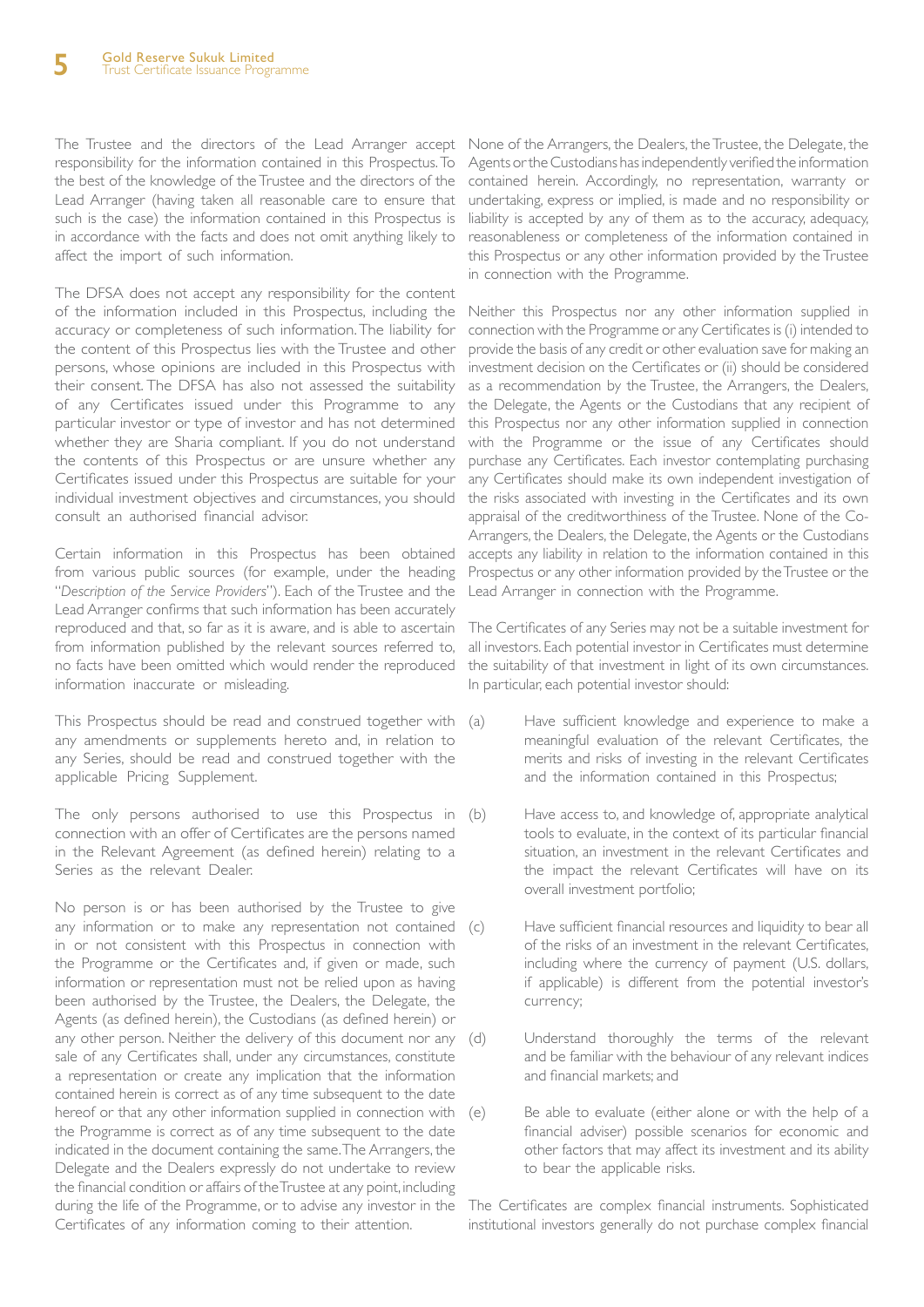instruments as stand-alone investments. They purchase complex financial instruments as a way to reduce risk or enhance yield with an understood, measured, appropriate addition of risk to their overall portfolios. A potential investor should not invest in Certificates which are complex financial instruments unless it has the expertise (either alone or with a financial adviser) to evaluate how the Certificates will perform under changing conditions, the resulting effects on the value of the Certificates and the impact this investment will have on the potential investor's overall investment portfolio.

No comment is made or advice given by the Trustee, the Arrangers, the Dealers, the Delegate, the Agents or the Custodians in respect of taxation matters relating to any Certificates or the legality of the purchase of the Certificates by an investor under any applicable law.

Legal investment considerations may restrict certain investments. The investment activities of certain investors are subject to legal investment laws and regulations, or review or regulation by certain authorities. Each potential investor should consult its legal advisers to determine whether and to what extent (1) Certificates are legal investments for it, (2) Certificates can be used as collateral for various types of borrowing and (3) other restrictions apply to its purchase or pledge of any Certificates. Financial institutions should consult their legal advisers or the appropriate regulators to determine the appropriate treatment of Certificates under any applicable risk-based capital or similar rules.

#### **EACH PROSPECTIVE INVESTOR IS ADVISED TO CONSULT ITS OWN TAX ADVISER, LEGAL ADVISER AND BUSINESS ADVISER AS TO TAX, LEGAL, BUSINESS AND RELATED MATTERS CONCERNING THE PURCHASE OF ANY CERTIFICATES.**

This Prospectus does not constitute an offer to sell or the solicitation of an offer to buy any Certificates in any jurisdiction to any person to whom it is unlawful to make the offer or solicitation in such jurisdiction. The distribution of this Prospectus and the offer or sale of Certificates may be restricted by law in certain jurisdictions. None of the Trustee, the Arrangers, the Dealers, the Delegate, the Agents or the Custodians represents that this Prospectus may be lawfully distributed, or that any Certificates may be lawfully offered, in compliance with any applicable registration or other requirements in any such jurisdiction, or pursuant to an exemption available thereunder, or assumes any responsibility for facilitating any such distribution or offering. In particular, no action has been taken by the Trustee, the Arrangers, the Dealers, the Delegate, the Agents or the Custodians which is intended to permit a public offering of any Certificates or distribution of this Prospectus in any jurisdiction where action for that purpose is required. Accordingly, no Certificates may be offered or sold, directly or indirectly, and neither this Prospectus nor any advertisement or other offering material may be distributed or published in any jurisdiction, except under circumstances that will result in compliance with any applicable laws and regulations. Persons into whose possession this Prospectus or any Certificates may come must inform themselves about, and observe, any such restrictions on the distribution of this Prospectus and the offering and sale of the Certificates. In particular, there are restrictions on the distribution of this Prospectus and the offer or This Prospectus does not constitute an offer of securities in the sale of Certificates in the United States, the European Economic Kingdom of Bahrain in terms of Article (81) of the Central Bank

Area (including the United Kingdom), the European Union, the UAE (excluding the Dubai International Financial Centre), the Dubai International Financial Centre, the Kingdom of Saudi Arabia, the Kingdom of Bahrain, Qatar (excluding the Qatar Financial Centre) and the Qatar Financial Centre, see "*Subscription and Sale*".

This Prospectus has been prepared on the basis that no offers of the Certificates may be made in, or to any person domiciled in, or having their registered office located in, any jurisdiction within the European Union or any member of the European Economic Area.

**THE CERTIFICATES HAVE NOT BEEN APPROVED OR DISAPPROVED BY THE U.S. SECURITIES AND EXCHANGE COMMISSION, ANY STATE SECURITIES COMMISSION IN THE UNITED STATES OR ANY OTHER U.S. REGULATORY AUTHORITY, NOR HAS ANY OF THE FOREGOING AUTHORITIES PASSED UPON OR ENDORSED THE MERITS OF THE OFFERING OF CERTIFICATES OR THE ACCURACY OR THE ADEQUACY OF THIS PROSPECTUS. ANY REPRESENTATION TO THE CONTRARY IS A CRIMINAL OFFENCE IN THE UNITED STATES.**

The Certificates have not been nor will be registered under the Securities Act nor with any securities regulatory authority of any state or other jurisdiction of the United States and the Certificates may not be offered or sold within the United States or to, or for the account or benefit of, U.S. Persons (as defined in Regulation S), except pursuant to an exemption from, or in a transaction not subject to, the registration requirements of the Securities Act. Accordingly, Certificates may be offered or sold solely to persons who are not U.S. Persons outside the United States in reliance on Regulation S. Each purchaser of the Certificates is hereby notified that the offer and sale of Certificates to it is being made in reliance on the exemption from the registration requirements of the Securities Act provided by Regulation S. For a description of these requirements and further restrictions, see "*Subscription and Sale*" and "*Transfer Restrictions*".

None of the Arrangers, the Dealers, the Trustee, the Delegate, the Agents or the Custodians makes any representation to any investor in the Certificates regarding the legality of its investment under any applicable laws. Any investor in the Certificates should be able to bear the economic risk of an investment in the Certificates for an indefinite period of time.

# NOTICE TO BAHRAIN RESIDENTS

In relation to investors in the Kingdom of Bahrain, securities issued in connection with this Prospectus and related offering documents may only be offered in registered form to existing accountholders and accredited investors as defined by the Central Bank of Bahrain (the CBB) in the Kingdom of Bahrain where such investors make a minimum investment of at least U.S.\$100,000 or any equivalent amount in other currency or such other amount as the CBB may determine.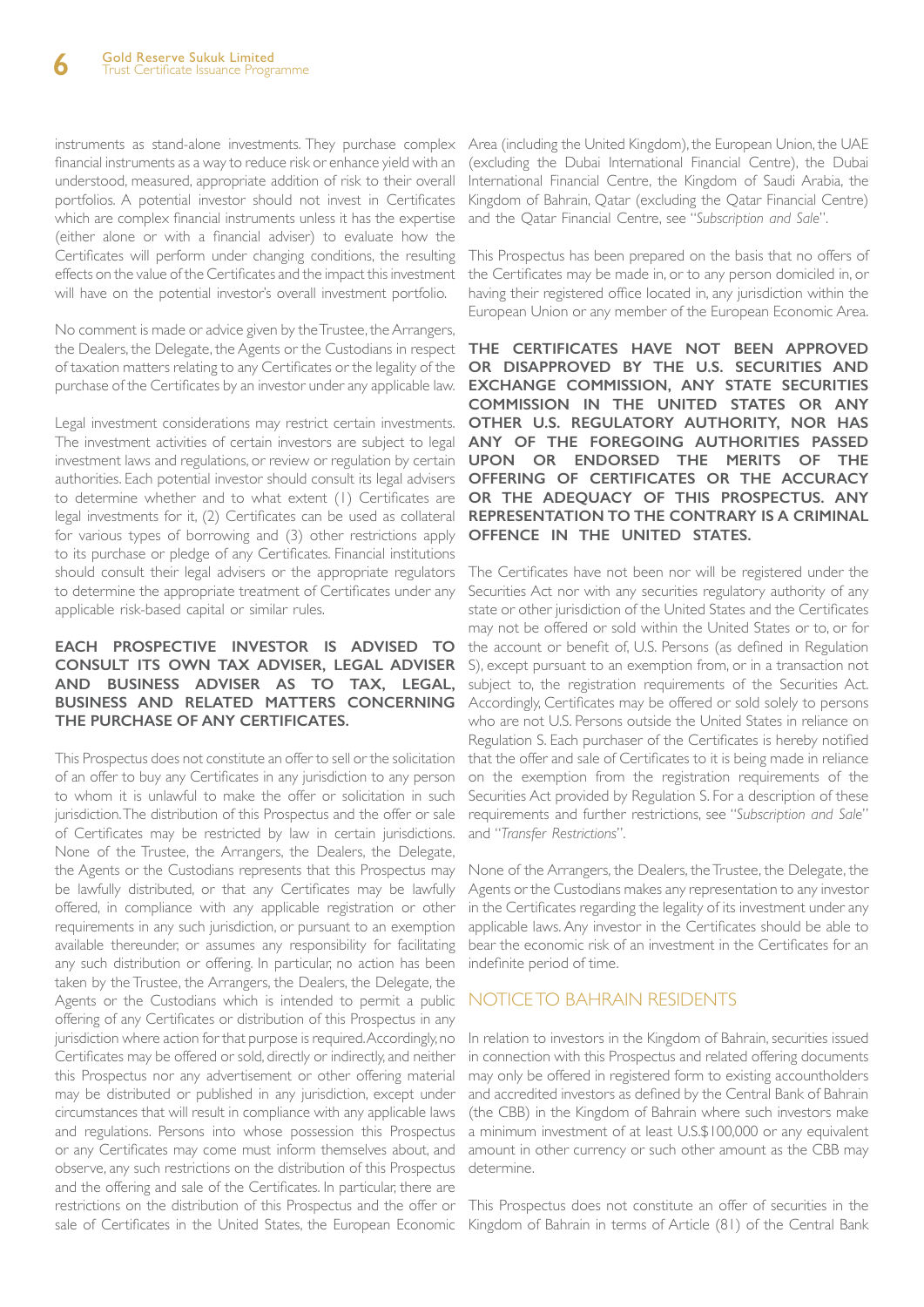and Financial Institutions Law 2006 (decree Law No. 64 of 2006). to restrictions on their resale. Prospective purchasers of the This Prospectus and related offering documents have not been and Certificates offered should conduct their own due diligence on will not be registered as a prospectus with the CBB. Accordingly, no securities may be offered, sold or made the subject of an invitation for subscription or purchase nor will this Prospectus or any other related document or material be used in connection with any offer, FORWARD-LOOKING STATEMENTS sale or invitation to subscribe or purchase securities, whether directly or indirectly, to persons in the Kingdom of Bahrain, other than to accredited investors for an offer outside the Kingdom of Bahrain.

The CBB has not reviewed, approved or registered this Prospectus or related offering documents and it has not in any way considered the merits of the securities to be offered for investment, whether in or outside the Kingdom of Bahrain. Therefore, the CBB assumes no responsibility for the accuracy and completeness of the statements and information contained in this Prospectus and expressly disclaims any liability whatsoever for any loss howsoever arising from reliance upon the whole or any part of the content of this Prospectus. No offer of securities will be made to the public in the Kingdom of Bahrain and this Prospectus must be read by the addressee only and must not be issued, passed to, or made available to the public generally.

## KINGDOM OF SAUDI ARABIA NOTICE

This Prospectus may not be distributed in the Kingdom of Saudi Arabia except to such persons as are permitted under the Offers of Securities Regulations issued by the Capital Market Authority of the Kingdom of Saudi Arabia (the Capital Market Authority). The Capital Market Authority does not make any representations as to the accuracy or completeness of this Prospectus, and expressly disclaims any liability whatsoever for any loss arising from, or incurred in reliance upon, any part of this Prospectus. Prospective purchasers of Certificates should conduct their own due diligence on the accuracy of the information relating to the Certificates. If a prospective purchaser does not understand the contents of this Prospectus he or she should consult an authorised financial adviser.

## NOTICE TO QATAR RESIDENTS

This Prospectus does not and is not intended to constitute an offer, sale or delivery of bonds or other debt financing instruments under the laws of Qatar and has not been and will not be reviewed or approved by or registered with the Qatar Financial Markets Authority, the Qatar Financial Centre or the Qatar Central Bank in accordance with their regulations or any other regulations in Qatar. The Certificates are not and will not be traded on the Qatar Exchange.

# DUBAI INTERNATIONAL FINANCIAL CENTRE **NOTICE**

This Prospectus relates to an Exempt Offer in accordance with the Markets Rules of the DFSA. This Prospectus is intended for distribution only to persons of a type specified in the Markets Rules of the DFSA. It must not be delivered to, or relied on by, any other person. The DFSA has no responsibility for reviewing or verifying any documents in connection with Exempt Offers. The DFSA has not approved this Prospectus nor taken steps to verify the information set forth herein and has no responsibility for the Prospectus. The Certificates may be illiquid and/or subject or circumstances on which any such statements are based.

the Certificates. If you do not understand the contents of this Prospectus you should consult an authorised financial advisor.

All statements contained in this Prospectus that are not statements of historical fact constitute "forward-looking statements". Some of these statements can be identified by forward-looking terms such as "expect", "believe", "plan", "intend", "estimate", "anticipate", "may", "will", "would" and "could" or similar words. However, these words are not the exclusive means of identifying forwardlooking statements. All statements regarding the expected financial position of the Trustee and the value of the Wakala Assets, if any, are forward-looking statements and accordingly, are only predictions. These forward-looking statements involve known and unknown risks, uncertainties and other factors that may cause the actual results, performance or achievements of the Trustee to be materially different from any future results, performance or achievements expressed or implied by such forward-looking statements. These factors include, among others:

- changes in general political, social and economic conditions;
- changes in currency exchange and interest rates;
- demographic changes; and
- other factors beyond the control of the Trustee.

Some of these factors are discussed in greater detail in this Prospectus, in particular, but not limited to, the discussion under the section "Risk Factors".

Given the risks and uncertainties that may cause the actual performance of the Trustee and the Wakala Assets to be materially different from the performance expected, expressed or implied by the financial forecasts, profit projections and forward-looking statements in this Prospectus, undue reliance must not be placed on those forecasts, projections and statements. The Trustee, the Delegate, the Arrangers and the Dealers do not represent or warrant that the actual future performance of the Trustee will be as discussed in those statements.

Neither the delivery of this Prospectus (or any part thereof) nor the issue, offering, purchase or sale of the Certificates by the Trustee shall, under any circumstances, constitute a continuing representation, or create any suggestion or implication, that there has been no change in the prospects, results of operations or general affairs of the Trustee or any statement of fact or information contained in this Prospectus since the date of this Prospectus or the date on which this Prospectus has been most recently amended or supplemented.

Further, the Trustee, the Delegate, the Arrangers and the Dealers disclaim any responsibility and undertake no obligation to update or revise any forward-looking statements contained herein to reflect any changes in the expectations with respect thereto after the date of this Prospectus or to reflect any change in events, conditions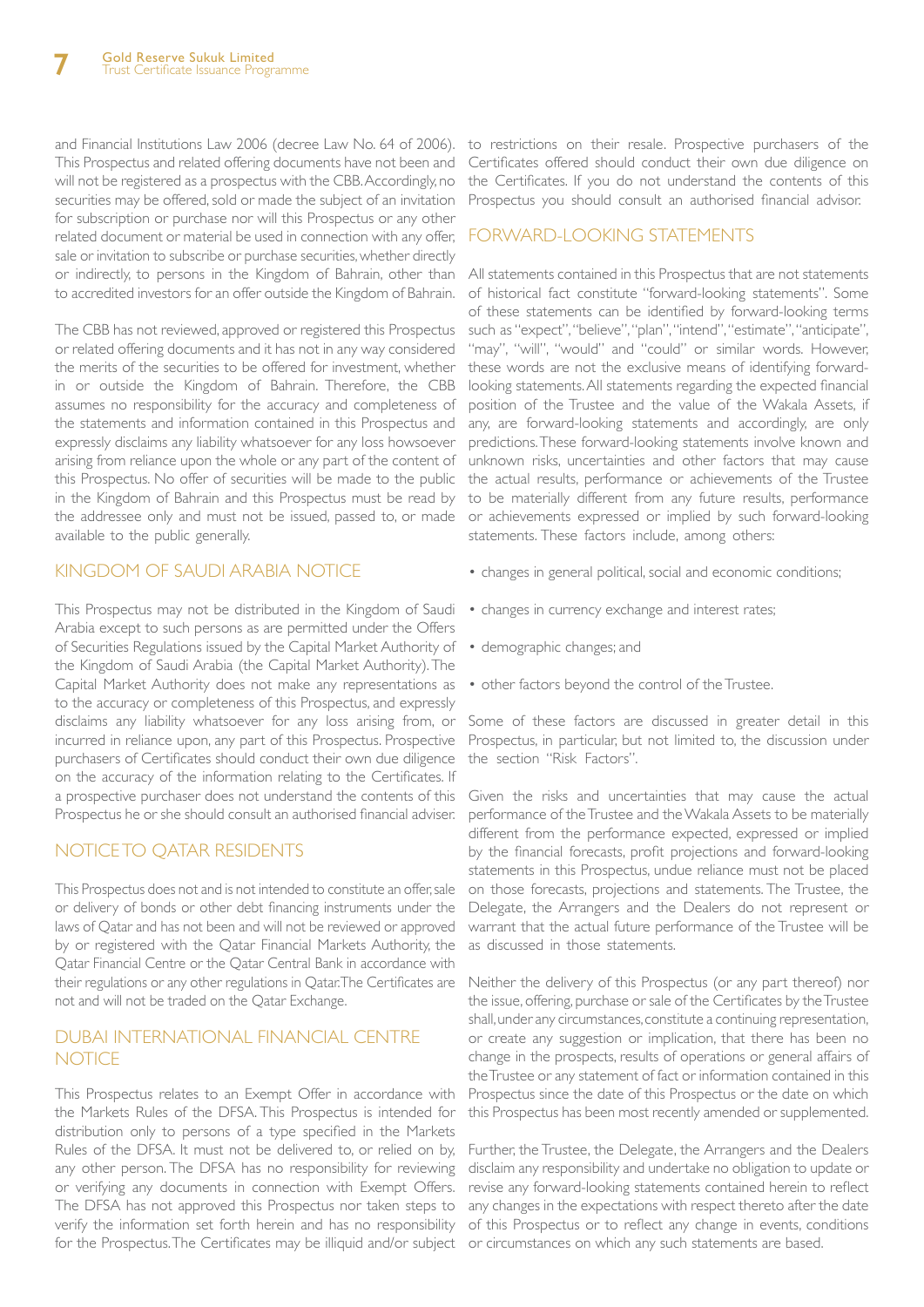# TABLE OF CONTENTS

| <b>Structure and Cashflows</b><br><u> 1980 - Johann Barbara, martin amerikan basar dan basa dan basa dan basa dan basa dan basa dan basa dan basa</u>                                                                                | $\overline{0}$ |
|--------------------------------------------------------------------------------------------------------------------------------------------------------------------------------------------------------------------------------------|----------------|
| Description of the Programme                                                                                                                                                                                                         | 17             |
|                                                                                                                                                                                                                                      | 25             |
| Form of the Certificates <b>Exercise Exercise Exercise Contract Contract Contract Contract Contract Contract Contract Contract Contract Contract Contract Contract Contract Contract Contract Contract Contract Contract Contrac</b> | 39             |
| Form of Pricing Supplement <b>Example 2018</b> Supplement <b>Example 2018</b> Supplement <b>Example 2018</b>                                                                                                                         | 40             |
|                                                                                                                                                                                                                                      | 43             |
| Description of the Trustee                                                                                                                                                                                                           | 58             |
| Description of the Lead Arranger <b>Exercise Arranger</b> and the set of the Lead Arranger and the set of the Lead Arranger                                                                                                          | 60             |
| Description of the Service Providers <b>Exercise Exercise 2018</b>                                                                                                                                                                   | 62             |
| Clearing Systems and the contract of the contract of the contract of the contract of the contract of the contract of the contract of the contract of the contract of the contract of the contract of the contract of the contr       | 64             |
|                                                                                                                                                                                                                                      | 65             |
| <b>Taxation</b>                                                                                                                                                                                                                      | 69             |
| Subscription and Sale <b>Subscription</b> and Sale                                                                                                                                                                                   | 70             |
| General Information and the contract of the contract of the contract of the contract of the contract of the contract of the contract of the contract of the contract of the contract of the contract of the contract of the co       | 73             |
| <b>Transfer Restrictions</b><br><u> Listen allerdigen av den stad av den stad av den stad av den stad av den stad av den stad av den stad av den s</u>                                                                               | 75             |
| <b>Definitions</b><br><u> 1999 - Jan Samuel Barbara, martin a shekara ta 1999 - Ann an t-Ann an t-Ann an t-Ann an t-Ann an t-Ann an t-An</u>                                                                                         | 76             |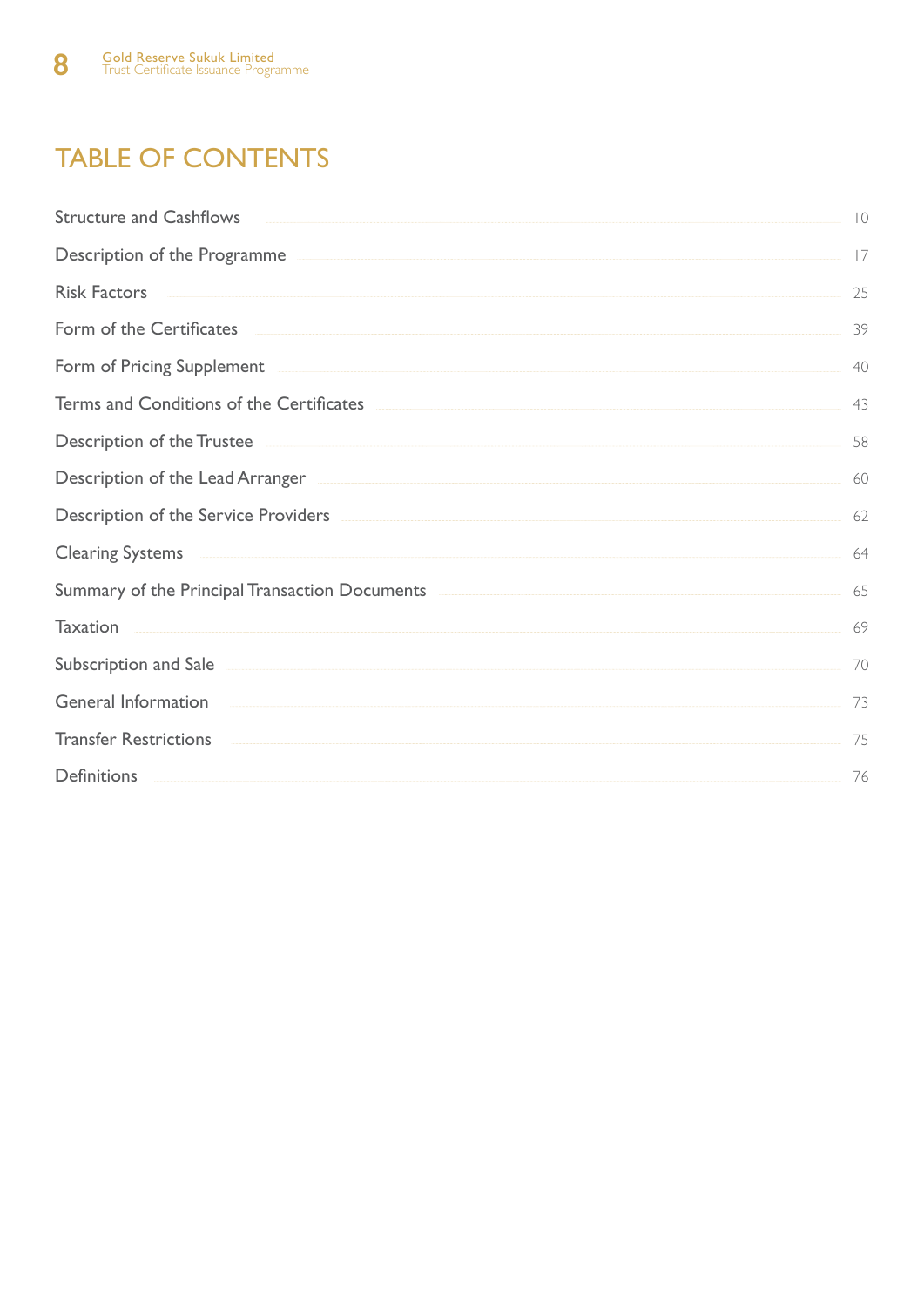# STRUCTURE AND CASHFLOWS

Set out below is a simplified description of the structure and of the gold bullion underlying each Series issued. Potential investors are referred to the Conditions and the detailed descriptions of the relevant Transaction Documents set out elsewhere in this Prospectus for a more complete description of certain cash flows and for an explanation of the meaning of certain capitalised terms used below.

## Structure Diagram



The proceeds received by the Trustee with respect to each Series as part of the escrow arrangement described below will be used to purchase Gold Bars interests in which will be represented by Certificates of that Series. The Trustee will not invest in any securities, assets or commodities other than Gold Bars.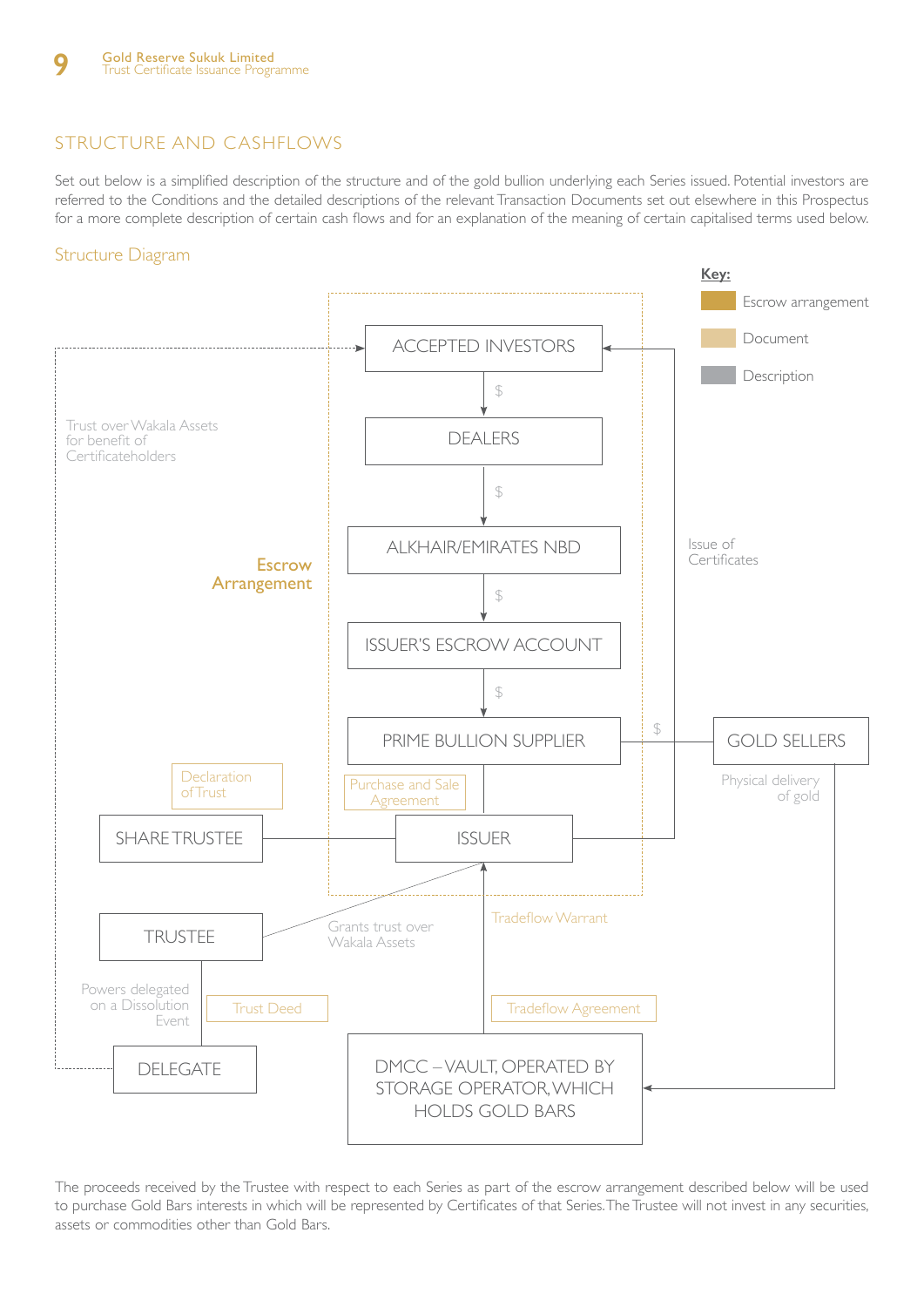#### Escrow Arrangement

As a condition precedent to the issue of each Series, the Trustee (as Trustee and Wakeel), the Lead Arranger, the Co-Arranger Dealer appointed with respect to that Series and the Escrow Agent shall enter into an Escrow Agreement. The Escrow Arrangement is a contractual arrangement between the parties thereto which occurs prior to the issue of the Certificates and does not form part of the Conditions. The Certificates of a Series are issued when the Escrow Arrangement has been completed and is disclosed here because it is a condition precedent in the Dealer Agreement to the issue of Certificates.

Under the terms of the Escrow Agreement executed in connection with the issue of a Series, the relevant Co-Arranger Dealer agrees, for itself or on behalf of the relevant Accepted Investors, to pay money into the Escrow Account. The Escrow Agent shall release the funds in the Escrow Account solely for the purpose of enabling the Prime Bullion Supplier to settle purchases of gold bullion in multiples of five Gold Bars and to pay the Purchase Expenses and Arrangement Fee relating to that purchase, as mentioned below. The Gold Bars will be purchased on the open market from approved and recognised international bullion suppliers in the Middle East, Europe and Asia by the Trustee (through the Prime Bullion Supplier) acting as the Wakeel (agent) of the Accepted Investors. With respect to each Series, the purchase price paid for the Gold Bars will include (a) the Purchase Expenses and (b) the Arrangement Fee.

All the Gold Bars purchased with the proceeds relating to a particular Series will have a purity of either 99.95 per cent. or 99.99 per cent. (in the discretion of the Trustee and as specified in the applicable Pricing Supplement). Each Gold Bar weighs one kilogramme and has its weight, purity, bar number and brand mark clearly incised on it and meets the specification for weight, dimensions, fineness (or purity), identifying marks (including the assay stamp of an LBMA or DMCC acceptable refiner) and appearance set forth in the LBMA Good Delivery Rules or the DMCC Good Delivery Rules for Gold Bars. The approved bullion banks, refineries and brands are on the LBMA Good Delivery and DMCC Good Delivery lists.

The Gold Bars will be transported by the Prime Bullion Supplier, through its appointed security company, from the assayer's premises to Dubai to be deposited into the Escrow Gold Account. The Gold Bars will be insured but transportation will be at the risk of the Trustee and therefore the Accepted Investors may suffer a loss if the Gold Bars are damaged, lost, stolen or in any way devalued en route to Dubai (see *"Risk Factors"*).

To the extent there is any cash remaining in the Escrow Account following the purchase of the Gold Bars with respect to a particular Series, for example, because the money deposited by the relevant Co-Arranger Dealer does not purchase a number of Gold Bars exactly divisible by five, the excess cash will be returned by the Escrow Agent to such Co-Arranger Dealer to be distributed to the relevant Accepted Investors pro rata to the money that such Accepted Investors have paid into the Escrow Account.

The Gold Bars will not be subject to any other security interest other than the trust over the Gold Bars (as part of the Wakala Assets) created by the Trustee and held by it for the benefit of the Certificateholders. None of the Gold Bars will be lent, traded, leased, pledged or otherwise secured.

#### Issue of Certificates

Any time during the period of 12 months from the date of this Prospectus and following the completion of an Escrow Arrangement, the Trustee may issue Certificates of a particular Series to Accepted Investors.

Certificates will only be issued to an Accepted Investor once the number of Gold Bars equal to the aggregate Per Certificate Entitlement to the Gold Bars allocated to that Accepted Investor on the basis of the Accepted Investor's contribution to the Escrow Amount has been transferred to the Escrow Gold Account. The Trustee will instruct the Storage Operator to transfer the relevant Gold Bars from the Escrow Gold Account to a sub-account of the Trustee Gold Account on the Issue Date.

If, after entering into an Escrow Agreement, the Trustee does not issue Certificates for whatever reason, but Gold Bars have already been purchased, the Trustee undertakes in the Escrow Agreement to arrange the sale of the Gold Bars credited to the Escrow Gold Account and the sale proceeds will be returned by the Escrow Agent to the relevant Co-Arranger Dealer for such Co-Arranger Dealer to distribute to the relevant Accepted Investors pro rata to the money that such Accepted Investors have paid into the Escrow Account. Such sale proceeds shall include any gain or be net of any loss incurred on the sale of the Gold Bars and shall be net of any fees and expenses incurred under the Escrow Agreement or the Purchase and Sale Agreement.

The Certificates will be direct, unsubordinated, limited recourse obligations of the Trustee. On redemption at the option of the Certificateholder, the Certificates entitle such Certificateholder to delivery of Gold Bars or payment to that Certificateholder of the Cash Dissolution Amount, as applicable, on the applicable Dissolution Date unless otherwise prescribed under the Conditions. A Certificateholder has no right to the payment of any periodic distribution in respect of Certificates held by it. The Certificates do not have a final maturity date.

The redemption value of the Certificates is based solely on the value of the Gold Bars held on trust for the Certificateholders minus certain fees and expenses set out in the Conditions and therefore the Certificates enable the Accepted Investors to track the price of gold (minus fees and expenses discussed herein) while giving them exposure similar to that which an investor could achieve by buying gold bullion without the necessity of providing for the delivery of gold bullion or its storage. Instead, the gold is purchased on behalf of the Accepted Investors and the Trustee allocates and stores it at the Almas Vault with the Storage Operator and holds it on trust for Certificateholders. Certificates which are listed and admitted to trading enable Certificateholders to trade an interest in gold bullion.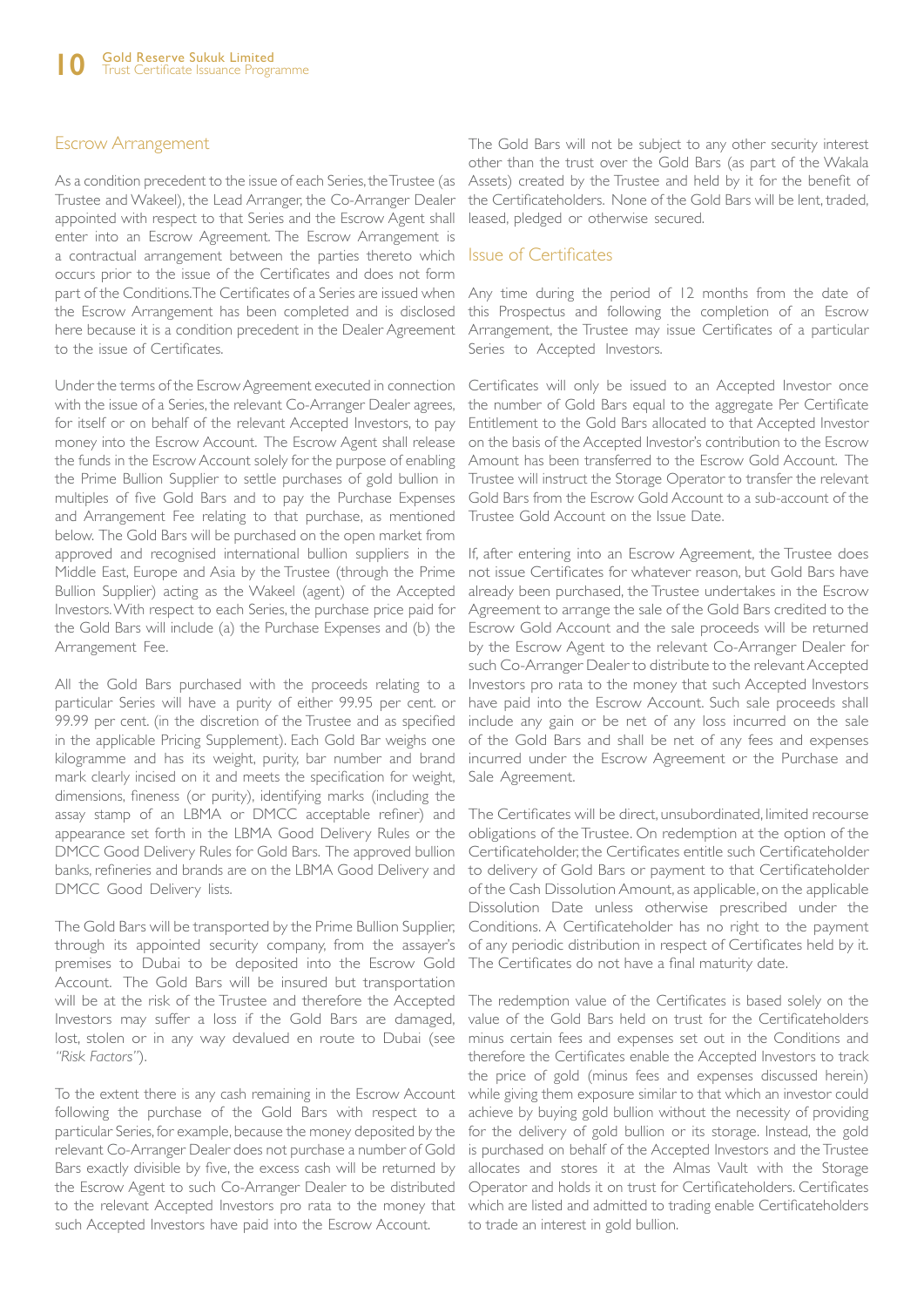Certificates of each Series will be represented by either a single Global Certificate or issued as definitive Certificates, but a Series may not be represented by both a Global Certificate and definitive Certificates (see *"Form of the Certificates"* below).

#### Declaration of Trust

The Trustee will, pursuant to the Master Trust Deed, declare a trust in favour of the Certificateholders of each Series over the Wakala Assets with respect to that Series, as defined in the Conditions, which shall include, without limitation, the Gold Bars and all obligations, representations, warranties and undertakings expressed to be given by the Trustee in the Transaction Documents with respect to that Series. The Trustee will create a separate trust with respect to each Series represented by a Global Certificate and with respect to each definitive Certificate.

# DMCC Tradeflow

The Prime Bullion Supplier will procure the delivery of the Gold Bars purchased with the proceeds with respect to the issue of a Series to the Storage Operator's secure vaulting facilities at the Almas Vault. The Storage Operator will manage the day to day operations of each Gold Account in which the Gold Bars are stored. On receipt of the Gold Bars in the Escrow Gold Account or transfer of the Gold Bars to the Trustee Gold Account, the Storage Operator shall notify the DMCC, the Trustee, the Arrangers, the Administration Agent, the relevant Dealers and the Delegate. The Storage Operator will register the Trustee on DMCC Tradeflow as the legal owner of the Tradeflow Warrants and, as such, the Trustee is the legal owner of the Gold Bars. It is through DMCC Tradeflow that instructions are sent to issue, split or cancel Tradeflow Warrants when Gold Bars are delivered to the relevant Gold Account or are sold and transferred out of or between the Gold Accounts. The Trustee shall give certain named employees of the Escrow Agent, with respect to the Escrow Gold Account, and the Administration Agent, with respect to the Trustee Gold Account, rights of to the relevant Series (on behalf of Certificateholders) in case access to DMCC Tradeflow so that the Escrow Agent or of a Dissolution Event, agreeing amendments, waivers and Administration Agent, as the case may be, is able to control the undertaking other functions which shall be exercised in the relevant Gold Account and instruct the DMCC and the Storage interests of the Certificateholders, in accordance with the Master Operator to issue, cancel or split Tradeflow Warrants on behalf Trust Deed and the Conditions. of the Trustee.

Where Certificates of a particular Series will be represented by:

- 1- definitive Certificates, the Storage Operator will issue one Tradeflow Warrant to the Trustee with respect to each Gold Bar delivered to the Storage Operator on behalf of the Trustee. The Storage Operator will hold each such Gold Bar in "allocated" form (i.e. each Gold Bar will be allocated to a particular definitive Certificate) and will record the definitive Certificate to which each Gold Bar relates on the Tradeflow Warrant. The relevant Tradeflow Warrant will be cancelled when a definitive Certificate is redeemed and the Gold Bars are sold or delivered; or
- 

all such Gold Bars delivered to it on behalf of the Trustee. Such Tradeflow Warrant will be split when any Certificate represented by a Global Certificate is redeemed so that there will be two separate Tradeflow Warrants: one new Tradeflow Warrant will be issued to the relevant Certificateholder with respect to any Certificate being redeemed and one representing the Gold Bar(s) remaining in the name of the Trustee. The Storage Operator will hold Gold Bars, interests in which are represented by Certificates of a particular Series represented by a Global Certificate, in "undivided" form (i.e. the Gold bars will be allocated to the Series as a whole) and will only allocate Gold Bars (selected at random) to a Certificate at the time of redemption.

For further information, see "*Summary of the Principal Transaction Documents*".

The Administration Agent may instruct the Storage Operator to issue, cancel or split Tradeflow Warrants on behalf of the Trustee.

#### Trustee and Delegate

Gold Reserve Sukuk Limited will issue the Certificates and will also act as trustee holding the underlying Wakala Assets on trust for and on behalf of the Certificateholders. The Trustee is bound by certain covenants and obligations set out in the Conditions and the Transaction Documents for the ultimate benefit of the Certificateholders. In addition, the Trustee has, for the purposes of enforcement of the performance by the Trustee of all covenants, obligations and duties to the Certificateholders under the Conditions, unconditionally and irrevocably appointed a specialist trustee company, the Delegate, to be its attorney to take certain actions in its name and on its behalf. The main powers vested in the Delegate include without limitation, taking enforcement action for and on behalf of the Certificateholders with respect

## Form of Certificates

Each Series will either be represented by (a) a Global Certificate; or (b) by one or more definitive Certificates, but not by both.

If a Series is to be issued in definitive form, one definitive Certificate will represent the interests of each Certificateholder in that Series. Each definitive Certificate is in registered form so ownership interests in each definitive Certificate will be shown on the register maintained by the Registrar and title to such definitive Certificate shall only pass upon the registration of a transfer in respect thereof in accordance with the provisions of the Master Trust Deed.

2- a Global Certificate, the Storage Operator will issue one represent the interests of all Certificateholders of that Series. Such Tradeflow Warrant to the Trustee with respect to Global Certificate will be deposited with, and registered in the If a Series is to be issued in global form, one Global Certificate will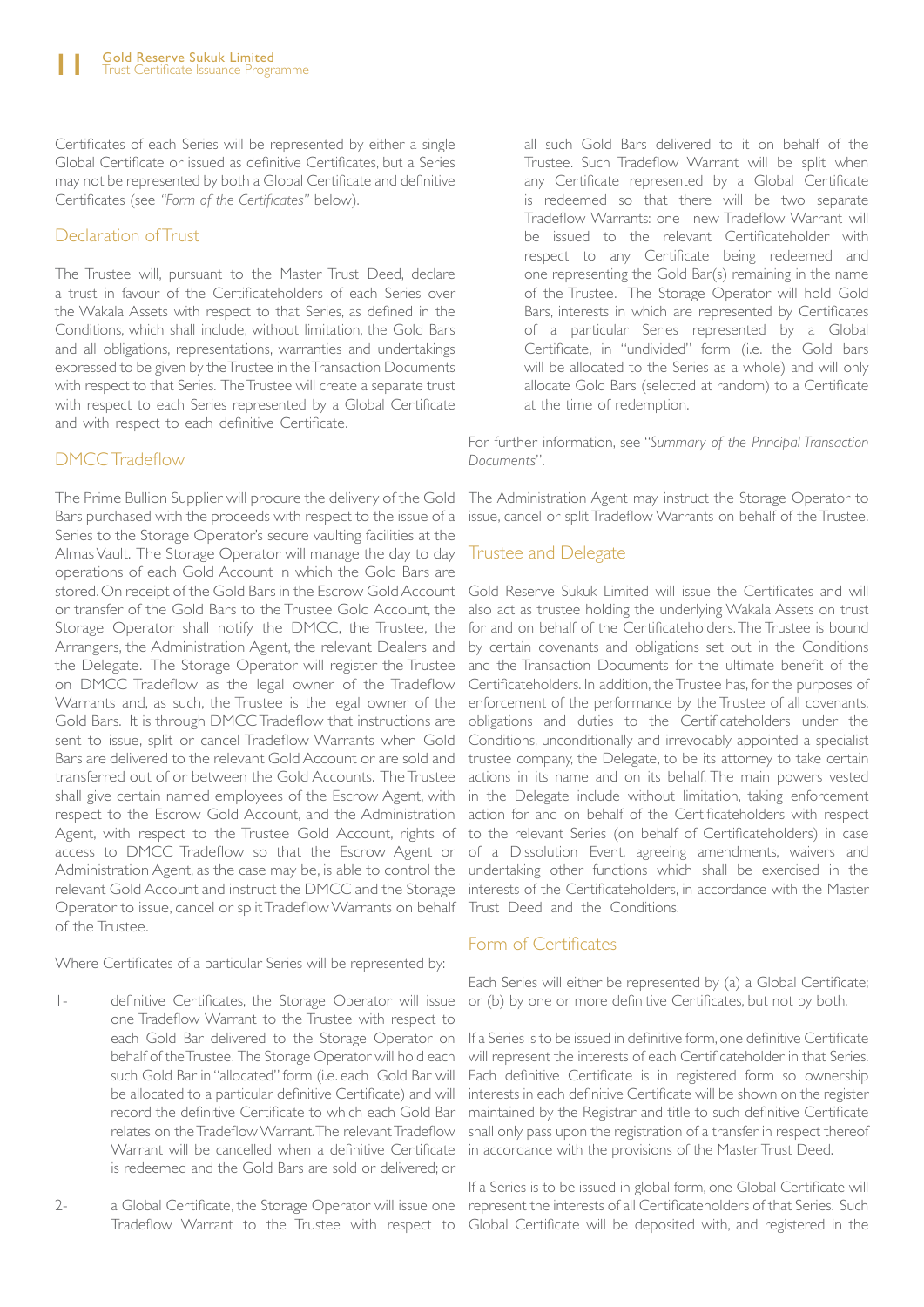nominee on behalf of NASDAQ Dubai CSD. Ownership interests in a Global Certificate will be shown on, and transfers thereof will only be effected through, records maintained by NASDAQ Dubai CSD. Interests in a Global Certificate will only be exchanged for definitive Certificates evidencing holdings of Certificates in limited Each Series will be issued at the Issue Price specified in the relevant circumstances.

When a Series is issued, the relevant Pricing Supplement will specify: (a) the fixed Aggregate Face Amount denominated in U.S. dollars for such Series; and (b) the number, and the serial numbers, of the Gold Bars purchased with the amount invested by the Accepted Investors with respect to that Series.

If a Global Certificate represents the Certificates of a Series, each Accepted Investor will be notified of the number of Per Certificate Entitlements to the Gold to which they are entitled. Each Per Certificate Entitlement to the Gold is five kilogrammes (i.e. five Gold Bars of one kilogramme each).

By way of example, if a Certificateholder invests U.S.\$500,000 and if the Trustee achieves an average price of U.S.\$50,000 per kilogramme of gold (including the costs mentioned above), this means that the Certificateholder will have an interest in Certificates with (a) a fixed Face Amount of U.S.\$500,000 (assuming the Issue Price is 100 per cent. of the Aggregate Face Amount); and (b) two Per Certificate Entitlements to the Gold in the undivided pool of Gold Bars for that Series (e.g. ten kilogrammes of gold).

When a Certificateholder trades its Certificates on NASDAQ Dubai, the subject matter of such trade is the Certificates representing the Per Certificate Entitlement to the Gold of that Certificateholder (e.g. in the above example, ten kilogrammes of gold). The Certificates are traded at the then agreed price between the Certificateholder (as seller) and the buyer calculated using the spot price of gold (as adjusted to reflect, amongst other things, any due but unpaid Management Fee).

With respect to a Global Certificate, when a Certificateholder redeems Certificates representing its Per Certificate Entitlement to the Gold, Gold Bars are allocated to that Certificateholder from the undivided pool of Gold Bars (e.g. in the above example, ten one kilogramme Gold Bars will be selected at random from the undivided Gold Bars). Those allocated Gold Bars are then either: (a) delivered to the Certificateholder; or (b) sold on a spot price basis into the market with the sales proceeds delivered to the Certificateholder, in each case depending on whether the Certificateholder opts for cash settlement or physical delivery of the Gold Bars.

In the above example, the Certificateholder that owns an interest in two Per Certificates Entitlements to the Gold may also select to only redeem one of them. In this situation, five one kilogramme Gold Bars will be allocated (through random selection) rather than ten one kilogramme Gold Bars.

Certificateholder until it has completed to its satisfaction all checks, Quarter End Date will be responsible for the Management Fee

name of, NASDAQ Dubai Guardian Limited, which will act as bare including those relating to the OFAC which it, in its absolute discretion, deems necessary in relation to such Certificateholder.

#### Issue Price

Pricing Supplement. The Issue Price with respect to each Series shall be a percentage of the Aggregate Face Amount of the particular Series. The Trustee, in its discretion, but in consultation with the relevant Co-Arranger Dealer, shall calculate the Aggregate Face Amount on the basis of the average price actually paid for the Gold Bars of which the Prime Bullion Supplier has procured the purchase and delivery to the DMCC (in accordance with the Escrow Agreement executed in connection with the issue of that Series and the Purchase and Sale Agreement) and shall include the Purchase Expenses and the Arrangement Fee.

The Issue Price, the Aggregate Face Amount and the number of Certificates to be issued under the Programme will be determined by the Trustee and the relevant Co-Arranger Dealer at the time of issue in accordance with prevailing market conditions.

#### Arrangement Fees

An Arrangement Fee agreed between each relevant Dealer and the Issuer with respect to a Series shall be included in the purchase price of the Gold Bars and as such, along with the Purchase Expenses, will be deducted from the Escrow Account. The Arrangement Fee will be disclosed in the Pricing Supplement with respect to the Series.

#### Management Fees

A Management Fee is payable quarterly in arrear by each Certificateholder following each Quarter End Date. The Management Fee with respect to the Certificates is calculated as set out in the Conditions and will be charged to each Certificateholder after each Quarter End Date and shall be due five Business Days after the date of the invoice or debit note.

The Management Fee will be applied, as set out in Condition 5.4, to pay fees, costs, charges and expenses of Service Providers with respect to the Programme and any surplus will be paid to the Lead Arranger.

The Management Fee payable with respect to each Certificate is calculated by the Lead Arranger and shall be notified by the Lead Arranger to the Trustee, the Administration Agent and NASDAQ Dubai CSD as soon as it is calculated. In the absence of manifest error, the calculation of the Management Fee shall be binding on all Certificateholders and the Delegate.

None of the Agents will process any payment directly to a purchases Certificates on any day during a Quarter and on a Each Certificateholder (whether having purchased Certificates in the primary or the secondary market) on a Quarter End Date shall be charged a Management Fee with respect to each Certificate it holds on such Quarter End Date as if it had held them for the entire Quarter. Therefore a Certificateholder who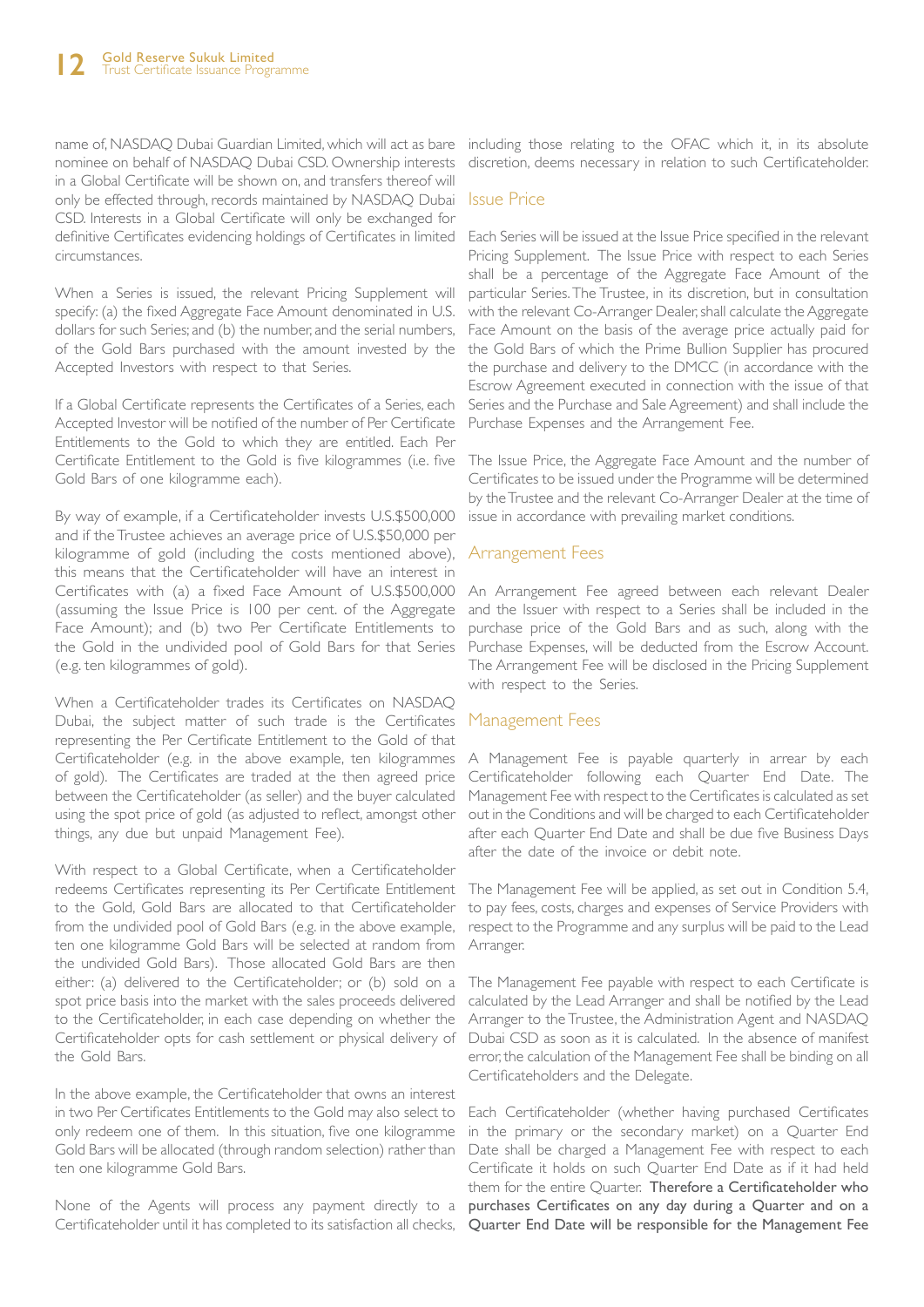be taken into account by Certificateholders and potential to any outstanding Management Fee to the Dissolution investors when determining transfer prices and investors should determine whether there is any outstanding Management Fee with respect to Certificates before making a purchase in the secondary market.

Certificateholders shall be notified of the amount of the Management Fee after the Quarter End Date by way of an invoice or debit note delivered to it by:

- (a) in the case of a definitive Certificate, the Administration Agent in accordance with Condition 16 (*Notices*).
- (b) in the case of a Global Certificate, NASDAQ Dubai CSD. It is the responsibility of each CSD Custodian to settle transferring the relevant cash amount to NASDAQ Dubai CSD and to invoice such Management Fee to its clients and/or the ultimate beneficial holder of the relevant Certificates if different from the CSD Custodian.

The Management Fee payable by a holder of a definitive Certificate shall be invoiced to the Certificateholder by the Administration Agent and shall be paid in cash by such Certificateholder to the Expenses Account. The Management Fee payable by a holder of an interest in a Global Certificate is charged to such Certificateholder and collected by NASDAQ Dubai CSD and, pursuant to the NASDAQ Agreement, NASDAQ Dubai CSD shall pay in cash to the Expenses Account all Management Fees which it receives.

A Certificateholder will not be able to transfer a Certificate during the period from each date on which the Management Fee is due and payable until the date on which the Management Fee with respect to that Certificate is paid in full. During that period Certificates represented by a Global Certificate will be blocked in the relevant (a) Certificateholder's account at NASDAQ Dubai CSD and the Registrar will not register a transfer of any definitive Certificate.

Neither NASDAQ Dubai CSD nor any other central securities depository will have any liability for actions taken by it in relation to (b) blocking Certificates in accordance with instructions received by it.

If a Certificateholder fails to pay the Management Fee when due with respect to two consecutive Quarter End Dates, the relevant Certificate(s) shall be subject to Compulsory Cash Dissolution, see "*Compulsory Cash Dissolution*" below.

With respect to cash settlement on redemption, any outstanding Management Fee payable up to the relevant Dissolution Date will be deducted from the proceeds of sale of the Gold Bars prior to it being applied in accordance with Condition 5.5 (*Application of Proceeds*). In addition, with respect to a Compulsory Cash Dissolution, the Trustee will also deduct from such Compulsory Any outstanding Management Fee with respect to the Certificates Dissolution Amount any costs and expenses incurred by it in of the Defaulting Certificateholder, including the Management conducting the Compulsory Cash Dissolution.

With respect to physical delivery on redemption, the resulting amount shall be applied in accordance with Condition 5.5

for those Certificates for the entire Quarter. This fact should will issue a debt notice, as the case may be, with respect Date. The Trustee will not deliver any Gold Bars to a Certificateholder until such Certificateholder has settled any outstanding Management Fee payable to the Dissolution Date and the relevant Certificateholder's share of any other outstanding amounts which would be payable in priority to Certificateholders in accordance with Condition 5.5 (*Application of Proceeds*) to the extent not already satisfied by the Management Fee had the Certificates been cash settled. If such amounts are not paid within 30 days of the date of the relevant invoice or debit note, the relevant Certificates shall be subject to Compulsory Cash Dissolution.

# Compulsory Cash Dissolution

the Management Fee on or before the due date by A Certificate shall be subject to Compulsory Cash Dissolution if (a) the Management Fee is not paid when due with respect to two consecutive Quarter End Dates; or (b) following a request for redemption by way of physical settlement, the outstanding Management Fee or any other amount payable in accordance with Condition 7.2 is not paid within 30 days of the date of the relevant invoice or debit note. On a Compulsory Cash Dissolution, the Trustee will arrange for the sale of the Gold Bars relating to those Certificates in respect of which such amounts are due in accordance with the Conditions without the need for consent from the Defaulting Certificateholder.

> The Trustee shall notify the Defaulting Certificateholder of a Compulsory Cash Dissolution in accordance with Condition 16 (*Notices*).

> If the Defaulting Certificateholder has an ownership interest in the Certificates represented by:

- a definitive Certificate, the Trustee will procure the sale of the allocated Gold Bars the serial numbers of which are specified in the applicable Pricing Supplement as relating to that definitive Certificate; or
	- a Global Certificate, the Trustee will procure the sale of the number of Gold Bars (selected at random) equal to that Defaulting Certificateholder's pro rata share of the aggregate Per Certificate Entitlement to the Gold of the relevant Series, such pro rata share being the aggregate Per Certificate Entitlement to the Gold for the Certificates of the Defaulting Certificateholder divided by the aggregate Per Certificate Entitlement to the Gold of that Series and the resulting figure multiplied by the number of undivided Gold Bars actually held in the Almas Vault in the name of the Trustee with respect to that Series.

Administration Agent shall invoice, or NASDAQ Dubai CSD (*Application of Proceeds*) save that any costs and expenses incurred Fee payable up to but including the Compulsory Dissolution Date, shall be deducted from the proceeds of such sale and the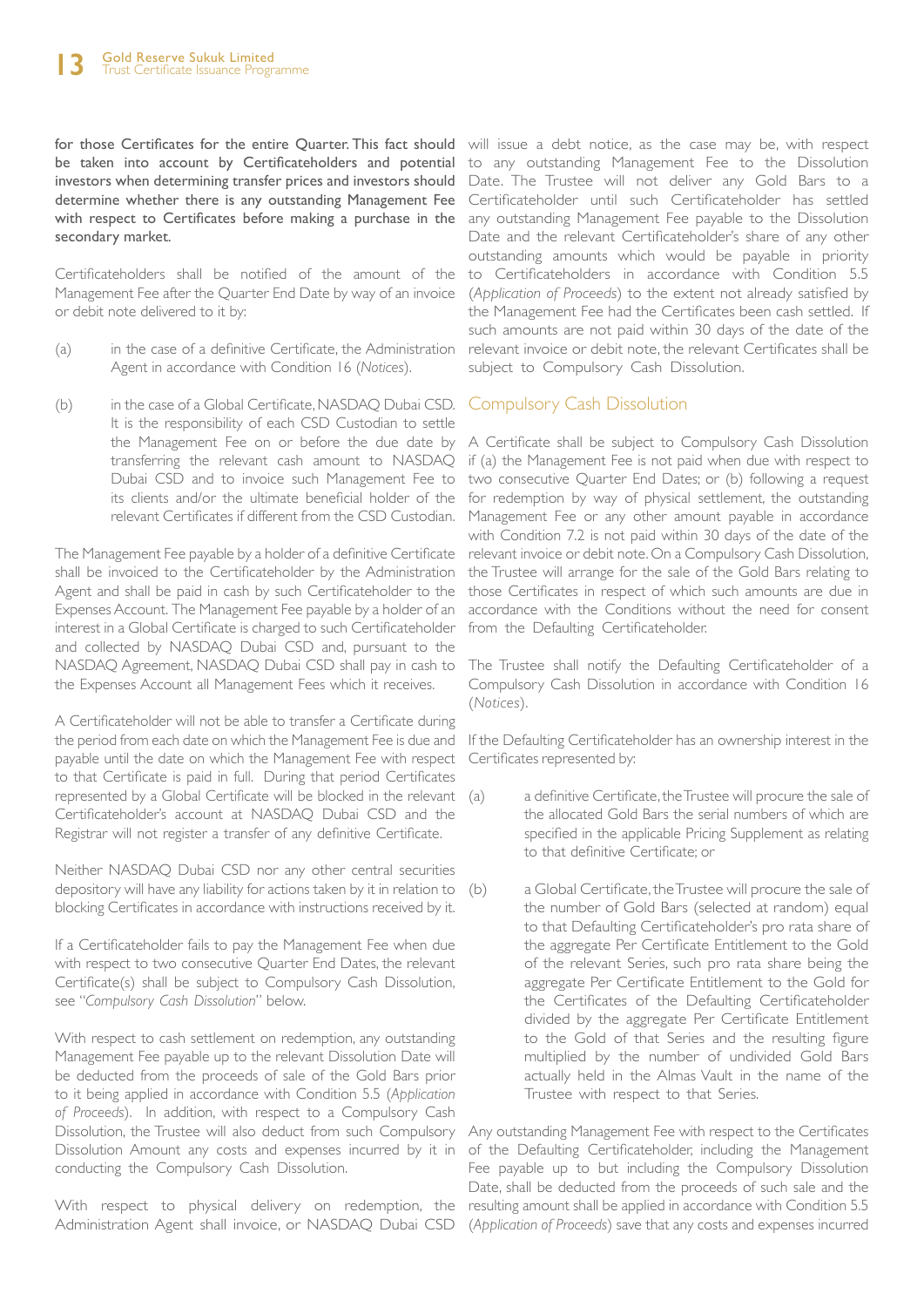by the Trustee in conducting the Compulsory Cash Dissolution The relevant Certificates will be redeemed at the Optional shall also be deducted from such sale proceeds in priority to payment to the Certificateholders. The Compulsory Dissolution Amount is the amount payable to the relevant Certificateholder upon a distribution of the net sale proceeds in accordance with the Administration Agent or the Registrar or, with respect to Condition 5.5 (*Application of Proceeds*).

The Certificateholder shall be paid the Compulsory Dissolution Amount on the Compulsory Dissolution Date.

#### Transfers of Certificates in the secondary market

Any investor which meets the applicable laws, regulations and selling restrictions in the relevant jurisdiction(s) (including a person who is not an Accepted Investor) may purchase and sell Certificates in the secondary market, including on NASDAQ Dubai and such other exchange to which the Certificates may be admitted to trading from time to time. The price at which an investor purchases the Certificates will be the price determined by negotiation between the potential investor and the holder of the relevant Certificates. Potential investors should take into account any impending or unpaid Management Fee with respect to the Certificates as this will reduce the Dissolution Amount payable with respect to such Certificates.

## Certificateholder Optional Dissolution

The Certificates are perpetual securities in respect of which there is no fixed maturity date. Provided a Certificateholder has settled all outstanding invoices and debit notes with respect to the Management Fee and, in the case of redemption by way of physical settlement, its share of any outstanding amounts which would have been payable in priority to Certificateholders in accordance with Condition 5.5 (*Application of Proceeds*) had the Certificates been cash settled, a Certificateholder may on any Business Day request redemption of the Certificates of any Series in cash or by physical delivery by delivering the relevant definitive Certificates, if any, and an Optional Dissolution Notice to the specified office of the Administration Agent, a Paying Agent or the Transfer Agent during normal business hours. In the case of Global Certificates only, the Certificateholder shall only deliver the Optional Dissolution Notice to the relevant CSD Custodian for it to send such Optional Dissolution Notice to NASDAQ Dubai CSD.

In the case of Certificates represented by a definitive Certificate, the Administration Agent shall not take any action with respect to a redemption until it has received the requisite Optional Dissolution Notice from the Certificateholder and the definitive Certificates have been deposited with a Paying Agent, the Administration Agent or the Transfer Agent.

In the case of Certificates represented by a Global Certificate, the Optional Dissolution Notice is given through the relevant CSD Custodian and by blocking the relevant Certificates represented by a Global Certificate at NASDAQ Dubai CSD. The Administration Agent will not take any action with respect to a redemption until it has received confirmation from NASDAQ Dubai CSD that the relevant Certificates have been blocked.

Dissolution Amount on the later of (a) the date falling five Business Days after, with respect to a definitive Certificate, the Certificates have been deposited with a Paying Agent, a Global Certificate, confirmation from NASDAQ Dubai CSD that the relevant Certificates have been blocked; and (b) the Business Day on which the Certificateholder receives the Optional Dissolution Amount.

#### Redemption following a Dissolution Event

Following a Dissolution Event, if Certificateholders of at least 50 per cent. of the Aggregate Face Amount of the Certificates outstanding in relation to a Series so instruct in writing, the Delegate shall, subject to being indemnified and/or secured and/ or prefunded to its satisfaction, give notice to the Trustee and the Lead Arranger that a Dissolution Request has been submitted and the Trustee shall procure (at the option of the Certificateholders) cash payment or physical delivery of the relevant Gold Bars of that Series at the Early Dissolution Amount.

#### Redemption of the Certificates – cash settlement

The Certificates shall be redeemed in accordance with the Conditions and the Procedures Memorandum, but a brief description of cash settlement is set out below.

If a Certificateholder elects for cash settlement upon exercising its right to an optional dissolution or following a Dissolution Event, as applicable, and the Certificateholder has an ownership interest in the Certificates represented by:

- (a) a definitive Certificate, the Trustee shall procure the sale of the allocated Gold Bars the serial numbers of which are specified in the applicable Pricing Supplement relating to that definitive Certificat.; or
	- a Global Certificate, the Trustee shall procure the sale of the number of Gold Bars (selected at random) equal to the relevant Certificateholder's pro rata share of the aggregate Per Certificate Entitlement to the Gold of the relevant Series, such pro rata share being the aggregate Per Certificate Entitlement to the Gold for the Certificates being redeemed divided by the aggregate Per Certificate Entitlement to the Gold of such Series and the resulting figure multiplied by the number of undivided Gold Bars actually held in the Almas Vault in the name of the Trustee with respect to such Series.

Any outstanding Management Fee with respect to the Certificates of the Certificateholder, including the Management Fee payable up to but including the relevant Dissolution Date shall be deducted from the proceeds of such sale and the resulting amount shall be applied in accordance with Condition 5.5 (*Application of Proceeds*). Following receipt of a Dissolution Request, the Delegate may initiate the redemption process by notifying the Administration Agent, the Lead Arranger and, if applicable, NASDAQ Dubai CSD of the Dissolution Event.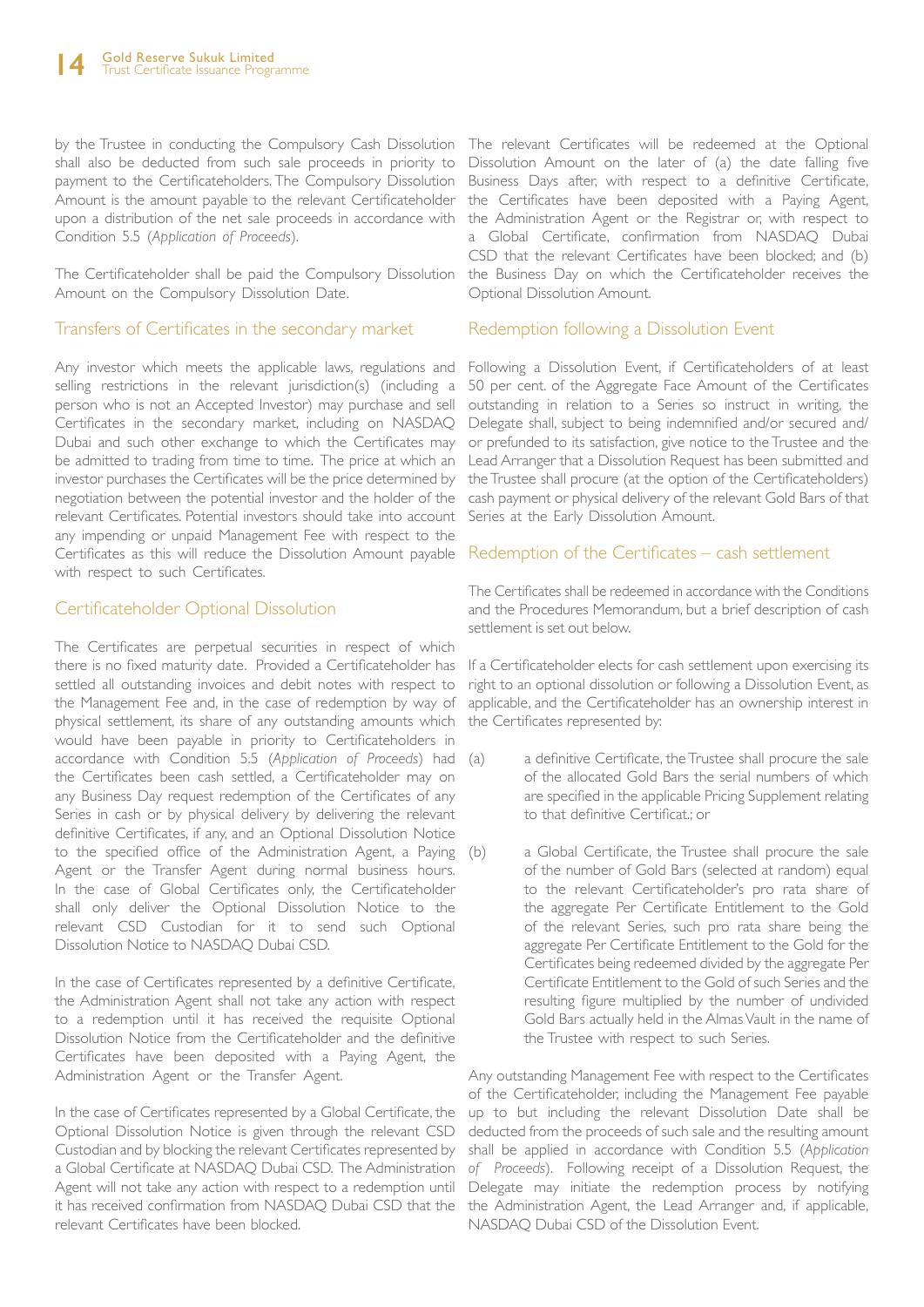The Certificateholder shall be paid the relevant Dissolution in each case in accordance with Condition 7 (*Settlement*). Amount in accordance with Condition 7 (*Settlement*).

Such delivery or payment shall discharge the Trustee's, the Delegate's and the Agents' obligations in full.

#### Redemption of the Certificates – physical delivery

The Certificates shall be redeemed in accordance with the Conditions and the Procedures Memorandum, but a brief description of physical delivery is set out below.

No Certificateholder shall receive physical delivery of Gold Bars prior to settling (i) any outstanding Management Fee up to and including the relevant Dissolution Date; and (ii) the relevant Certificateholder's share of any other amounts which would be payable in priority to Certificateholders in accordance with Condition 5.5 *(Application of Proceeds)* to the extent not already satisfied by the Management Fee had the Certificates been cash settled. The Custodians will not permit physical delivery of the Gold Bars outside the Almas Vault until all their fees have been satisfied with respect to such Gold Bars (including the payment of storage fees due to the Storage Operator).

If a Certificateholder elects for physical settlement upon exercising its right to an optional dissolution or following a Dissolution Event, as applicable, a Certificateholder with an ownership interest in the Certificates represented by:

- (a) a definitive Certificate shall receive delivery of the allocated Gold Bars the serial numbers of which are specified in the applicable Pricing Supplement relating to that definitive Certificate.
- (b) a Global Certificate shall receive delivery of the Cancellation number of Gold Bars (selected at random) equal to the relevant Certificateholder's pro rata share of the aggregate Per Certificate Entitlement to the Gold of the relevant Series, such pro rata share being the aggregate Per Certificate Entitlement to the Gold for the Certificates being redeemed divided by the aggregate Per Certificate Entitlement to the Gold of the relevant Series and the resulting figure multiplied by the number of undivided Gold Bars actually held in the Almas Vault in the name of the Trustee with respect to that Series,

Such delivery shall be made on DMCC Tradeflow and, as such, is dependent on the Certificateholder meeting the membership requirements of DMCC Tradeflow (including, for example, signing a letter of adherence to the terms of the Tradeflow Agreement) and opening an account with the Storage Operator (including executing a precious metals storage agreement with the Storage Operator). From the time the Certificateholder is registered as the legal owner of the relevant Gold Bars on the DMCC Tradeflow, all title to and risks in the relevant Gold Bars passes to the relevant Certificateholder.

If (a) the Certificateholder does not (i) notify the Trustee and the Administration Agent of the details of its gold account with the Storage Operator; or (ii) satisfy the membership requirements for DMCC Tradeflow and open an account with the Storage Operator (which shall include executing a precious metals storage agreement with the Storage Operator); or (b) the Storage Operator fails to transfer the Gold Bars, the relevant Gold Bars shall remain in the name of the Trustee and form part of the Wakala Assets until such time as the relevant account details are provided or the Certificateholder makes its own arrangements (which are acceptable to the Lead Arranger in its absolute discretion), at its own expense, to take custody of the Gold Bars.

None of the Trustee, the Delegate, the Custodians or the Agents will be responsible or liable for any delay in cancelling or splitting the Tradeflow Warrants or issuing new Tradeflow Warrants. None of the Trustee, the Delegate, the DMCC or the Agents shall be responsible or liable for any failure of the Storage Operator to transfer Gold Bars in accordance with its instructions.

All Certificates which are subject to redemption, including a Compulsory Cash Dissolution, shall be cancelled by the Principal Paying Agent or, in the case of definitive Certificates, the Registrar and cannot be held, reissued or resold. The Principal Paying Agent shall instruct NASDAQ Dubai CSD and the Registrar to mark down the Global Certificate in its books and records and confirm to the Trustee, the Administration Agent and the Delegate that the Certificates have been cancelled and the new outstanding Face Amount of Certificates.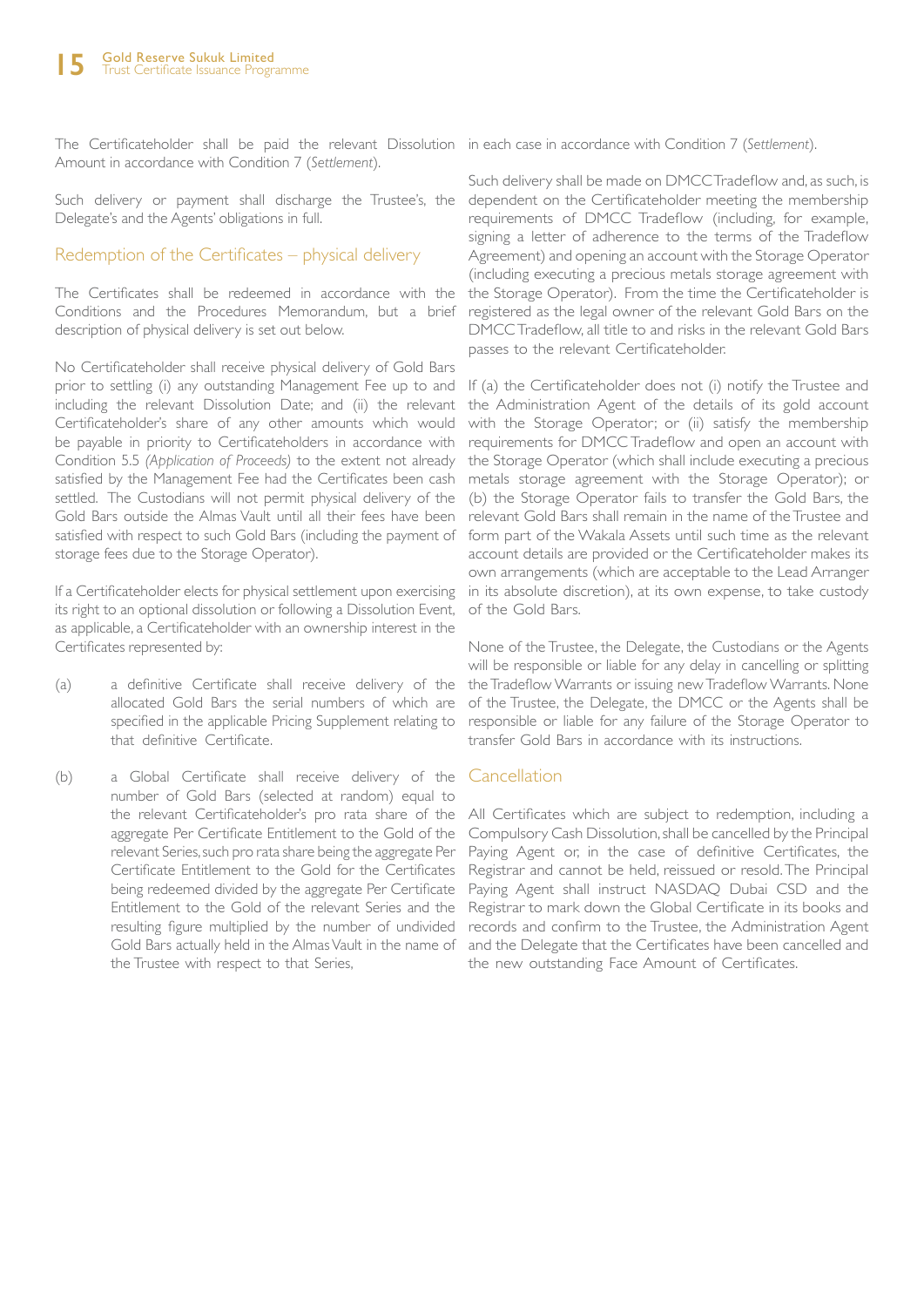# DESCRIPTION OF THE PROGRAMME

This description must be read as an introduction to this Prospectus. Any decision to invest in any Certificates should be based on a consideration of this Prospectus as a whole by any investor. The following description does not purport to be complete and is taken from, and is qualified in its entirety by, the remainder of this Prospectus and, in relation to the terms and conditions of any particular Series, is completed by the applicable Pricing Supplement.

Words and expressions defined in this Prospectus, including the Conditions, shall have the same meanings in this description.

| <b>Issuer and Trustee</b>            | Gold Reserve Sukuk Limited, a special purpose company incorporated<br>on 25 September 2013 under the Companies Law, DIFC Law No. 3<br>of 2006 and the Special Purpose Company Regulations and formed<br>and registered in the DIFC with registered number 1463 with its<br>registered office at the offices of Maples Fund Services (Middle East)<br>Limited, Office 616, 6th Floor, Liberty House, Dubai International<br>Financial Centre, P.O. Box 506734, Dubai, UAE. The Trustee has been<br>incorporated solely for the purpose of participating in the transactions<br>contemplated by the Transaction Documents (as defined below) to<br>which it is a party. |
|--------------------------------------|-----------------------------------------------------------------------------------------------------------------------------------------------------------------------------------------------------------------------------------------------------------------------------------------------------------------------------------------------------------------------------------------------------------------------------------------------------------------------------------------------------------------------------------------------------------------------------------------------------------------------------------------------------------------------|
| <b>Risk Factors</b>                  | There are certain factors that may affect the Trustee's ability to fulfil<br>its obligations under Certificates issued under the Programme. In<br>addition, there are certain factors which are material for the purpose<br>of assessing the market risks associated with Certificates issued<br>under the Programme. See "Risk Factors".                                                                                                                                                                                                                                                                                                                             |
| <b>Ownership of the Trustee</b>      | The authorised share capital of the Trustee is U.S.\$300 consisting of<br>300 ordinary shares with a nominal value of U.S.\$1 each, of which<br>300 shares are fully paid up and issued. The Trustee's entire issued<br>share capital is held on trust by MaplesFS Limited, a licensed trust<br>company in the Cayman Islands with its registered office at P.O. Box<br>1093, Queensgate House, Grand Cayman, KY1-1102, Cayman Islands<br>under the terms of a trust for charitable purposes.                                                                                                                                                                         |
| <b>Administration of the Trustee</b> | The affairs of the Trustee are managed by the Trustee Administrator, a<br>corporate services provider regulated by the DFSA, who will provide,<br>amongst other things, corporate administrative services and director<br>services for and on behalf of the Trustee pursuant to the Corporate<br>Services Agreement. The Trustee Administrator's registered office<br>is c/o Maples Fund Services (Middle East) Limited, Office 616, 6th<br>Floor, Liberty House, Dubai International Financial Centre, P.O. Box<br>506734, Dubai, UAE.                                                                                                                               |
| <b>Lead Arranger</b>                 | Konooz Capital Limited.                                                                                                                                                                                                                                                                                                                                                                                                                                                                                                                                                                                                                                               |
| <b>Co-Arrangers</b>                  | Alkhair Capital (Dubai) Limited, Axis Strategic Partners Ltd and<br>Emirates NBD Capital Limited<br>The Trustee may, from time to time, appoint co-arrangers in respect<br>of the whole Programme or terminate the appointment of any co-<br>arranger under the Programme.                                                                                                                                                                                                                                                                                                                                                                                            |
| <b>Co-Arranger Dealers</b>           | Alkhair Capital (Dubai) Limited and Emirates NBD Capital Limited<br>The Trustee may, from time to time, appoint co-arranger dealers in<br>respect of the whole Programme or terminate the appointment of<br>any co-arranger dealer under the Programme.                                                                                                                                                                                                                                                                                                                                                                                                               |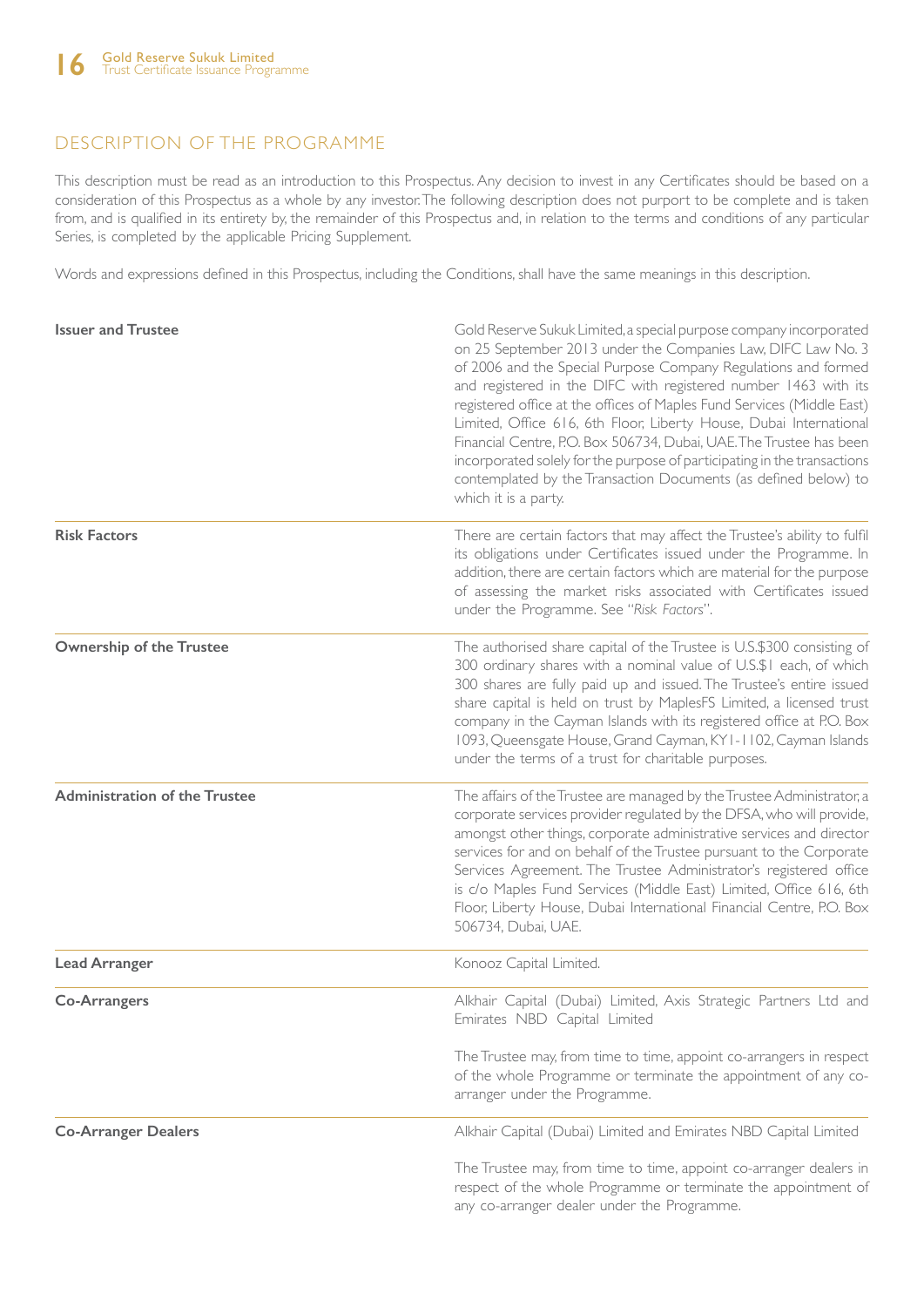| <b>Dealers</b>                                                            | Alkhair Capital (Dubai) Limited and Emirates NBD Capital Limited                                                                                                                                                                                                                                                                                                                                                                                                                                                                                                                                                                                                                                                                                                                                                                                             |
|---------------------------------------------------------------------------|--------------------------------------------------------------------------------------------------------------------------------------------------------------------------------------------------------------------------------------------------------------------------------------------------------------------------------------------------------------------------------------------------------------------------------------------------------------------------------------------------------------------------------------------------------------------------------------------------------------------------------------------------------------------------------------------------------------------------------------------------------------------------------------------------------------------------------------------------------------|
|                                                                           | The Trustee may, from time to time, appoint dealers either in respect<br>of one or more Series or in respect of the whole Programme or<br>terminate the appointment of any dealer under the Programme.<br>References in this Prospectus to Permanent Dealers are to the<br>persons that are appointed as dealers in respect of the whole<br>Programme (and whose appointment has not been terminated)<br>and references to Dealers are to all Permanent Dealers and all<br>persons appointed as a dealer in respect of one or more Series.                                                                                                                                                                                                                                                                                                                   |
| <b>Delegate</b>                                                           | Citibank, N.A., London Branch                                                                                                                                                                                                                                                                                                                                                                                                                                                                                                                                                                                                                                                                                                                                                                                                                                |
|                                                                           | The Delegate has been given certain duties under the Conditions<br>and the Transaction Documents. In addition, and pursuant to the<br>Master Trust Deed, the Trustee shall delegate to the Delegate<br>certain present and future powers, trusts, authorities and<br>discretions vested in the Trustee by certain provisions of the<br>Master Trust Deed necessary or desirable in order to perform<br>all functions of the Delegate and the Trustee set out in the<br>Transaction Documents and the Conditions. In particular, following<br>a Dissolution Event and receipt of a Dissolution Request, the<br>Delegate shall, subject to being indemnified and/or secured and/<br>or pre-funded to its satisfaction, be obliged to take enforcement<br>action for and on behalf of the Certificateholders against any party<br>to the Transaction Documents. |
| Registrar                                                                 | Citigroup Global Markets Deutschland AG                                                                                                                                                                                                                                                                                                                                                                                                                                                                                                                                                                                                                                                                                                                                                                                                                      |
| <b>Principal Paying Agent, Transfer Agent</b><br>and Administration Agent | Citibank, N.A., London Branch                                                                                                                                                                                                                                                                                                                                                                                                                                                                                                                                                                                                                                                                                                                                                                                                                                |
| <b>Custodians</b>                                                         | Dubai Multi Commodities Centre and the Storage Operator.                                                                                                                                                                                                                                                                                                                                                                                                                                                                                                                                                                                                                                                                                                                                                                                                     |
| <b>Storage Operator</b>                                                   | The storage operator of the Almas Vault from time to time,<br>currently Brink's Global Services FZE-DMCC.                                                                                                                                                                                                                                                                                                                                                                                                                                                                                                                                                                                                                                                                                                                                                    |
| <b>Programme Size</b>                                                     | Up to U.S.\$5,000,000,000 outstanding at any time. The Trustee<br>may increase the size of the Programme in accordance with the<br>terms of the Dealer Agreement.                                                                                                                                                                                                                                                                                                                                                                                                                                                                                                                                                                                                                                                                                            |
| <b>Wakala Assets</b>                                                      | The Trustee will declare a trust over the Wakala Assets with<br>respect to each Series and will hold such Wakala Assets on trust<br>for the benefit of the Certificateholders of such Series.<br>Each Gold Bar will meet the specification for weight, dimensions,<br>fineness (or purity), identifying marks (including the assay stamp<br>of a DMCC acceptable refiner) and appearance set forth in the<br>DMCC Good Delivery Rules for Gold Bars, as published by the<br>DMCC from time to time and the current version of which is<br>scheduled to the Purchase and Sale Agreement.                                                                                                                                                                                                                                                                      |
| Per Certificate Entitlement to the Gold                                   | Five Gold Bars.                                                                                                                                                                                                                                                                                                                                                                                                                                                                                                                                                                                                                                                                                                                                                                                                                                              |
| <b>Gold Bars</b>                                                          | Gold bars with a purity of either 99.95 per cent. or 99.99 per<br>cent. (in the discretion of the Trustee and as specified in the<br>applicable Pricing Supplement), each cast in a one kilogramme<br>bar of an approved brand and refinery with each bar's weight,                                                                                                                                                                                                                                                                                                                                                                                                                                                                                                                                                                                          |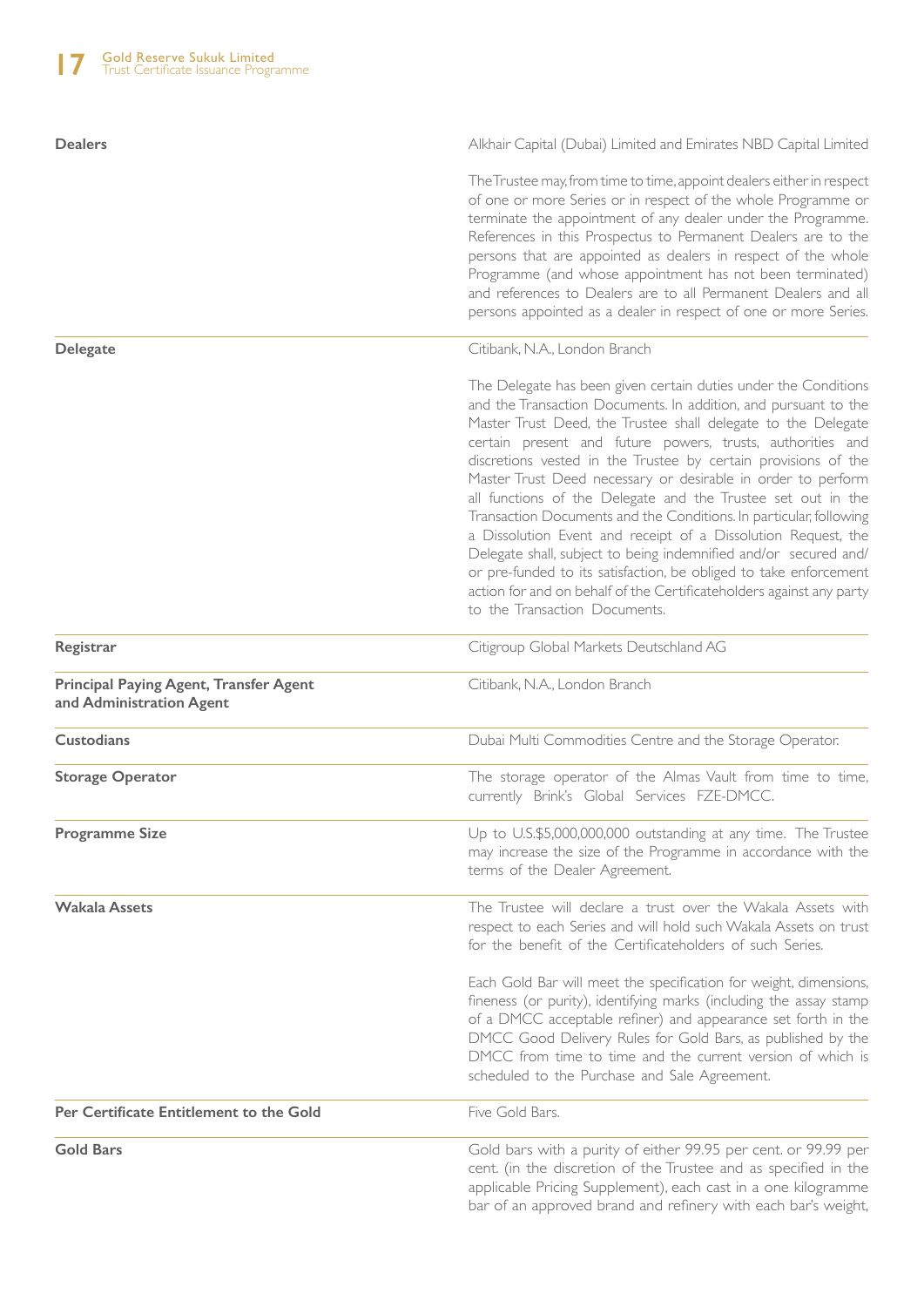|                             | purity, bar number and brand mark clearly incised thereon.<br>The approved bullion banks, refineries and brands are on the<br>LBMA Good Delivery and DMCC Good Delivery lists.                                                                                                                                                                                                                                                                                                                                                                                                                       |
|-----------------------------|------------------------------------------------------------------------------------------------------------------------------------------------------------------------------------------------------------------------------------------------------------------------------------------------------------------------------------------------------------------------------------------------------------------------------------------------------------------------------------------------------------------------------------------------------------------------------------------------------|
| <b>Issuance in Series</b>   | The Certificates will be issued in Series, the specific terms of which<br>will be completed in the applicable Pricing Supplement.                                                                                                                                                                                                                                                                                                                                                                                                                                                                    |
| <b>Distribution</b>         | Certificates may be distributed by way of private or public<br>placement and in each case on a syndicated or non-syndicated<br>basis.                                                                                                                                                                                                                                                                                                                                                                                                                                                                |
| <b>Currencies</b>           | Certificates will be denominated in U.S. dollars.                                                                                                                                                                                                                                                                                                                                                                                                                                                                                                                                                    |
| <b>Maturities</b>           | The Certificates are perpetual securities in respect of which there<br>is no fixed maturity date.                                                                                                                                                                                                                                                                                                                                                                                                                                                                                                    |
| <b>Issue Price</b>          | Each Certificate will be treated as being issued at the Issue Price<br>specified in the relevant Pricing Supplement which shall be a<br>percentage of the Aggregate Face Amount of the particular Series.                                                                                                                                                                                                                                                                                                                                                                                            |
|                             | The Issue Price, the Aggregate Face Amount and number of<br>Certificates to be issued under the Programme will be determined<br>by the Trustee and the relevant Co-Arranger Dealer at the time of<br>issue in accordance with prevailing market conditions.                                                                                                                                                                                                                                                                                                                                          |
| <b>Form of Certificates</b> | The Certificates will be issued in registered form as described in<br>"Form of the Certificates".                                                                                                                                                                                                                                                                                                                                                                                                                                                                                                    |
|                             | All the Certificates of a Series will be represented by either:                                                                                                                                                                                                                                                                                                                                                                                                                                                                                                                                      |
|                             | (a) a Global Certificate (undivided gold)                                                                                                                                                                                                                                                                                                                                                                                                                                                                                                                                                            |
|                             | One Global Certificate will represent the interests of all<br>Certificateholders of one Series. The Storage Operator will hold<br>Gold Bars, interests in which are represented by Certificates of a<br>particular Series represented by a Global Certificate, in "undivided"<br>form (i.e. the Gold Bars will be allocated to the Series as a whole)<br>and will only allocate a Gold Bar at random from the pool of<br>undivided Gold Bars to a Certificate at the time of redemption.                                                                                                             |
|                             | The Storage Operator will issue one Tradeflow Warrant to with<br>respect to all Gold Bars relating to the issue of Certificates of<br>a Series represented by a Global Certificate. Such Tradeflow<br>Warrant will be split when any Certificate represented by a<br>Global Certificate is redeemed so that there will be two separate<br>Tradeflow Warrants, one new Tradeflow Warrant will be issued<br>to the relevant Certificateholder with respect to the Certificates<br>being redeemed and one representing the Gold Bars remaining in<br>the name of the Trustee in respect of that Series. |
|                             | Any Global Certificate will be deposited on or about the Issue Date<br>with, and registered in the name of, NASDAQ Dubai Guardian<br>Limited, which will act as bare nominee on behalf of NASDAQ<br>Dubai CSD, Interests in a Global Certificate will be shown on, and<br>transfers thereof will be effected only through, records maintained<br>by NASDAQ Dubai CSD and its CSD Custodians or such other<br>relevant clearing system. Interests in a Global Certificate will only<br>be exchanged for definitive Certificates evidencing holdings of<br>Certificates in limited circumstances; or   |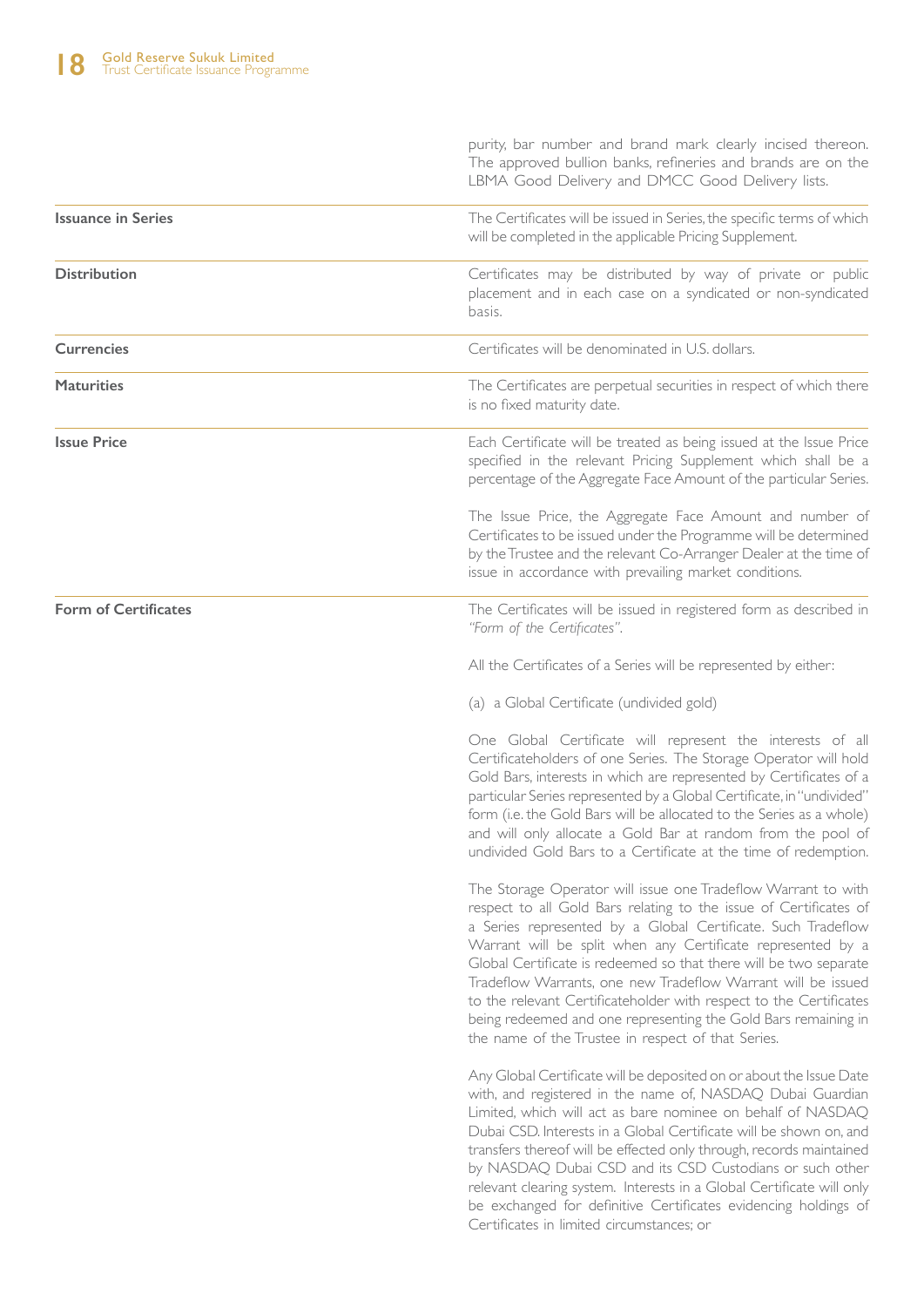|                                                         | (b) a definitive Certificate (allocated gold)                                                                                                                                                                                                                                                                                                                                                                                                                                                                                                                                                                                                                                                                                                                                                                                                                                                                                                                                                                               |
|---------------------------------------------------------|-----------------------------------------------------------------------------------------------------------------------------------------------------------------------------------------------------------------------------------------------------------------------------------------------------------------------------------------------------------------------------------------------------------------------------------------------------------------------------------------------------------------------------------------------------------------------------------------------------------------------------------------------------------------------------------------------------------------------------------------------------------------------------------------------------------------------------------------------------------------------------------------------------------------------------------------------------------------------------------------------------------------------------|
|                                                         | One definitive Certificate will represent the interests of each<br>Certificateholder in a Series. The Storage Operator will hold each<br>Gold Bar with respect to a definitive Certificate in "allocated"<br>form (i.e., each Gold Bar will be allocated to a particular definitive<br>Certificate).                                                                                                                                                                                                                                                                                                                                                                                                                                                                                                                                                                                                                                                                                                                        |
|                                                         | The Storage Operator will issue one Tradeflow Warrant to the<br>Trustee with respect to each Gold Bar delivered to the Storage<br>Operator on behalf of the Trustee with respect to a Series<br>represented by definitive Certificates. The Storage Operator will<br>record the definitive Certificate to which each Gold Bar relates<br>on the Tradeflow Warrant. The relevant Tradeflow Warrant will<br>be cancelled when such definitive Certificate is redeemed and the<br>Gold Bars are sold or delivered.                                                                                                                                                                                                                                                                                                                                                                                                                                                                                                             |
|                                                         | Ownership interests in each definitive Certificate will be shown<br>on the register maintained by the Registrar and title to Certificates<br>represented by a definitive Certificate shall only pass upon the<br>registration of a transfer in respect thereof in accordance with the<br>provisions of the Master Trust Deed.                                                                                                                                                                                                                                                                                                                                                                                                                                                                                                                                                                                                                                                                                               |
| <b>Clearing and Settlement</b>                          | Each Global Certificate will be held and settled in NASDAQ Dubai<br>CSD. Any Global Certificate will be deposited on or about each Issue<br>Date with, and registered in the name of NASDAQ Dubai Guardian<br>Limited which will act as bare nominee on behalf of NASDAQ Dubai<br>CSD. Provided that they have an investor identification number<br>in NASDAQ Dubai CSD, Certificateholders with an interest in a<br>Global Certificate will be able to trade and hold the Certificates on<br>NASDAQ Dubai CSD through CSD Custodians. Certificateholders<br>with an interest in a Global Certificate with accounts at ICSDs like<br>Euroclear and Clearstream will be able to hold these Certificates<br>in their Euroclear/Clearstream, Luxembourg accounts through links<br>between NASDAQ Dubai CSD and such ICSDs. Transfers within<br>and between NASDAQ Dubai CSD, Euroclear and Clearstream,<br>Luxembourg will be in accordance with the usual rules and operating<br>procedures of the relevant clearing systems. |
|                                                         | Definitive Certificates will not be held or settled through NASDAQ<br>Dubai CSD or ICSDs. Definitive Certificates shall be settled through<br>the Principal Paying Agent.                                                                                                                                                                                                                                                                                                                                                                                                                                                                                                                                                                                                                                                                                                                                                                                                                                                   |
| <b>Specified Denomination</b>                           | Each Certificate will be denominated in the amount equal to the<br>value of the Per Certificate Entitlement to the Gold on the Issue<br>Date.                                                                                                                                                                                                                                                                                                                                                                                                                                                                                                                                                                                                                                                                                                                                                                                                                                                                               |
| <b>Aggregate Face Amount of Certificates</b>            | The value in U.S. dollars of the aggregate Per Certificate Entitlement<br>to the Gold for all the Certificates of a Series as at the Issue Date<br>shall be the total amount paid by the Trustee acting as the Wakeel<br>(agent) of the Accepted Investors for the aggregate Per Certificate<br>Entitlement to the Gold relating to that Series plus the Purchase<br>Expenses and the Arrangement Fee. The Aggregate Face Amount<br>of the Certificates of a Series is calculated by the Trustee in<br>consultation with the relevant Co-Arranger Dealer.                                                                                                                                                                                                                                                                                                                                                                                                                                                                   |
| <b>Status of the Certificates and the Wakala Assets</b> | Each Certificate will evidence an undivided ownership interest of<br>the Certificateholders in the Wakala Assets of the relevant Series.                                                                                                                                                                                                                                                                                                                                                                                                                                                                                                                                                                                                                                                                                                                                                                                                                                                                                    |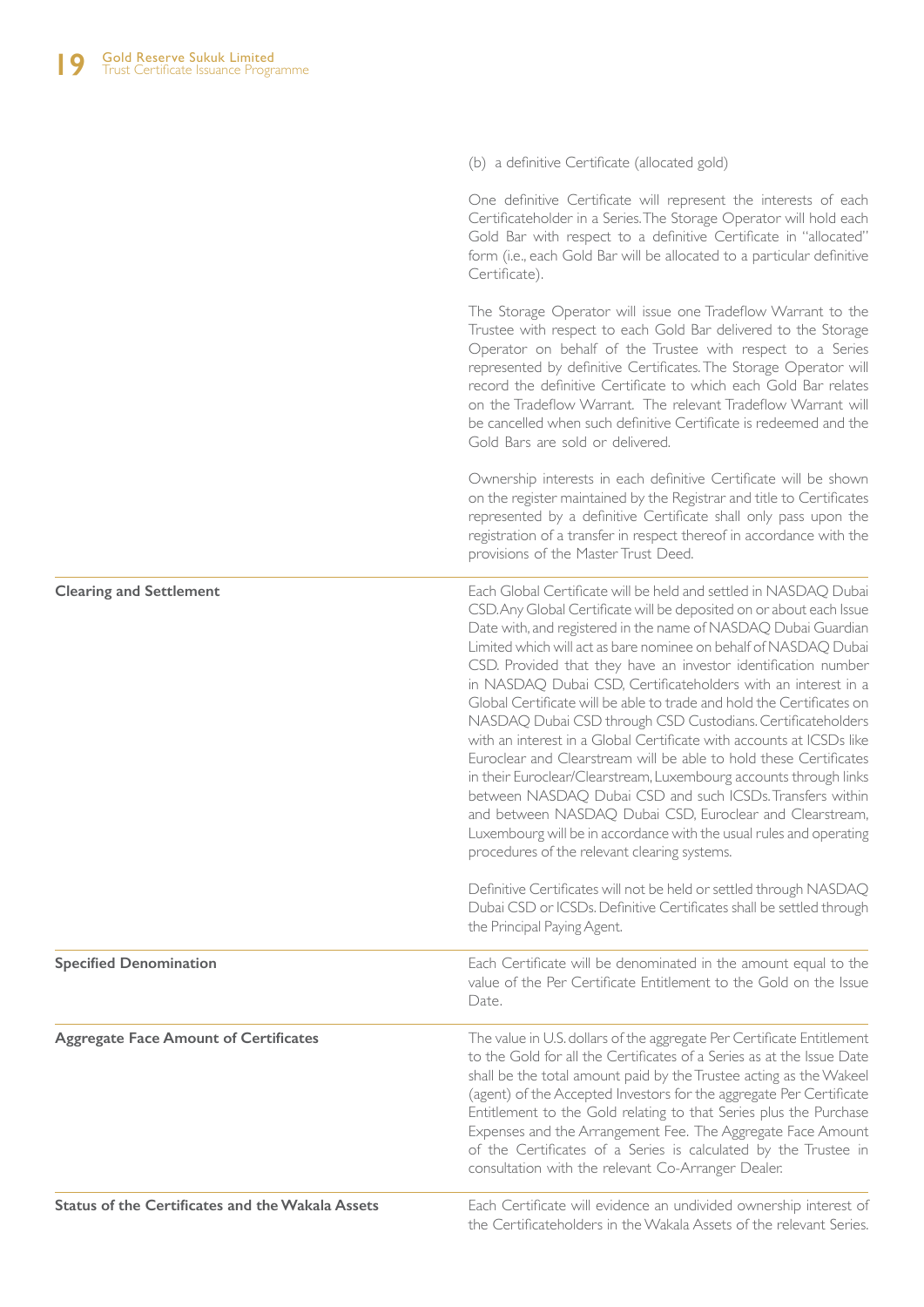Each Certificate will be a direct, unsubordinated and limited recourse obligation of the Trustee and will rank pari passu, without any preference or priority, with all other Certificates of the relevant Series issued under the Programme.

The Trustee will, pursuant to the Trust Deed, declare a trust in favour of the Certificateholders of each Series over the relevant Wakala Assets. Such Wakala Assets will be held upon trust absolutely for the Certificateholders and will be held pro rata according to the Face Amount of Certificates held by such Certificateholder of the relevant Series.

See *"Terms and Conditions of the Certificates – Covenants and negative pledge".*

**Fees and Expenses**

**Negative pledge**

An Arrangement Fee agreed between each relevant Dealer and the Lead Arranger with respect to a Series shall be included in the purchase price of the Gold Bars and as such shall be deducted from the Escrow Account. The Arrangement Fee will be disclosed in the Pricing Supplement with respect to the Series.

A Management Fee is payable quarterly in arrear by each Certificateholder following each Quarter End Date. The Management Fee with respect to the Certificates is calculated as set out in the Conditions. Certificateholders shall be notified of the amount of the Management Fee after the Quarter End Date by way of an invoice (with respect to definitive Certificates) or a debit note (with respect to Global Certificates) which shall be payable five Business Days after the date of such invoice or debit note.

The Management Fee will be applied, as set out in Condition 5.4, to pay fees, costs, charges and expenses of Service Providers and any surplus will be paid to the Lead Arranger.

The Management Fee payable with respect to each Certificate is calculated by the Lead Arranger and shall be notified by the Lead Arranger to the Trustee, the Administration Agent and NASDAQ Dubai CSD as soon as it is calculated.

A Certificateholder will not be able to transfer a Certificate during the period from each date on which the Management Fee is due and payable until the date on which the Management Fee with respect to that Certificate is paid in full. During that period Certificates represented by a Global Certificate will be blocked in the relevant Certificateholder's account at NASDAQ Dubai CSD and the Registrar will not register a transfer of any definitive Certificate.

Certificateholders shall transfer the Management Fee to the Expenses Account of the Trustee in the case of definitive Certificates or to NASDAQ Dubai CSD in the case of Certificates represented by a Global Certificate.

If a Certificateholder fails to pay the Management Fee when due with respect to two consecutive Quarter End Dates, the relevant Certificate(s) shall be subject to Compulsory Cash Dissolution in accordance with the Conditions.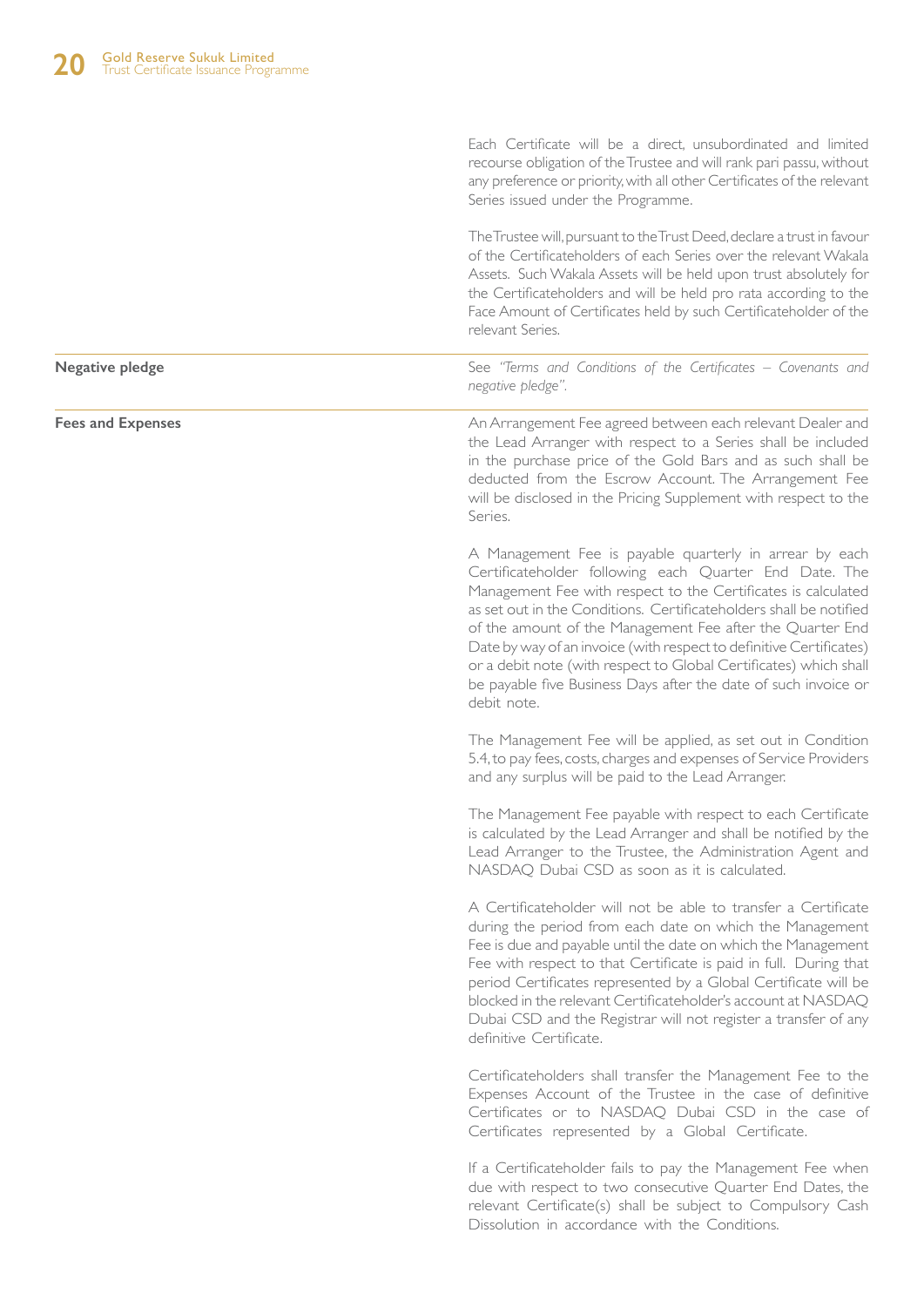#### **Compulsory Cash Dissolution**

A Certificate shall be subject to Compulsory Cash Dissolution if (a) the Management Fee is not paid when due with respect to two consecutive Quarter End Dates; or (b) following a request for redemption by way of physical settlement, any amount payable in accordance with Condition 7.2 is not paid within 30 days of the date of the invoice or debit note issued following the exercise of the Certificateholder's right to an optional dissolution. On a Compulsory Cash Dissolution and in accordance with the Conditions, the Trustee will arrange the sale of the Gold Bars relating to those Certificates in respect of which such amounts are due without the need for consent from the Defaulting Certificateholder. The Trustee shall notify the Defaulting Certificateholder of a Compulsory Cash Dissolution in accordance with Condition 16 *(Notices)*.

If the Defaulting Certificateholder has an ownership interest in the Certificates represented by:

- (a) a definitive Certificate, the Trustee will procure the sale of the allocated Gold Bars the serial numbers of which are specified in the applicable Pricing Supplement relating to that definitive Certificate; or
- (b) a Global Certificate, the Trustee will procure the sale of the number of Gold Bars (selected at random) equal to the Defaulting Certificateholder's pro rata share of the aggregate Per Certificate Entitlement to the Gold of the relevant Series, such pro rata share being the aggregate Per Certificate Entitlement to the Gold for the Certificates of the Defaulting Certificateholder divided by the aggregate Per Certificate Entitlement to the Gold of that Series and the resulting figure multiplied by the number of undivided Gold Bars actually held in the Almas Vault in the name of the Trustee with respect to that Series.

**Dissolution Events** Upon the occurrence of any Dissolution Event and receipt of the Dissolution Request, the Certificates of the relevant Series shall be redeemed in full on the Early Dissolution Date at the Early Dissolution Amount. See Condition 13 *(Dissolution Events)*.

**Enforcement following a Dissolution Event**

Upon the occurrence of a Dissolution Event and the giving of notice of a Dissolution Request to the Trustee by the Delegate, to the extent that the amounts payable in respect of the Certificates have not been paid in full, the Delegate shall (subject to being indemnified and/or secured and/or prefunded to its satisfaction) take such other steps as Certificateholders may direct or request it to take in accordance with the Conditions or as the Delegate may consider necessary in its absolute discretion to procure the payment of the relevant Early Dissolution Amount, including by realising the Wakala Assets.

The Delegate shall not be bound in any circumstances to take any action to enforce or to realise the Wakala Assets or take any action against the Trustee under any Transaction Document unless directed or requested to do so by Certificateholders in accordance with the Conditions and subject in any such case to it being indemnified and/ or secured and/or prefunded to its satisfaction. The Delegate shall not be liable for the consequences of exercising its discretion or taking any such action and may do so without having regard to the effect of such action on individual Certificateholders.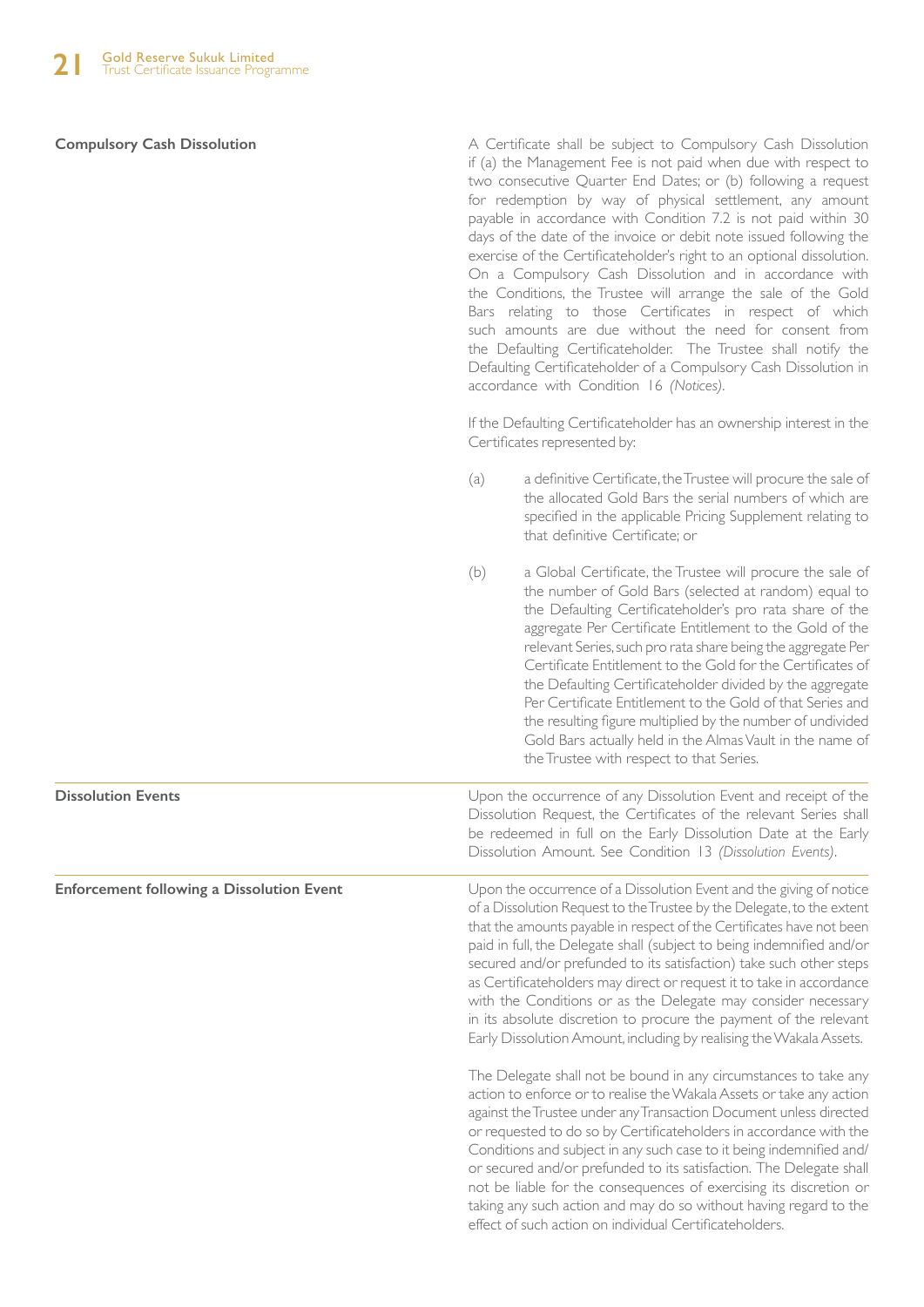|                                               | No Certificateholder shall be entitled to proceed directly against<br>the Trustee unless the Delegate, having become bound to proceed,<br>fails to do so within a reasonable period of becoming so bound<br>and such failure is continuing.                                                                                                                                                                                                                                       |
|-----------------------------------------------|-----------------------------------------------------------------------------------------------------------------------------------------------------------------------------------------------------------------------------------------------------------------------------------------------------------------------------------------------------------------------------------------------------------------------------------------------------------------------------------|
| <b>Certificateholder Optional Dissolution</b> | Certificateholders may, on any Business Day, elect to redeem their<br>Certificates in cash or by way of physical settlement at an amount<br>equal to the Optional Dissolution Amount in accordance with<br>Condition 9 (Capital distributions of the Trust). Provided certain<br>conditions to redemption are met (including the payment of any<br>outstanding Management Fee), the relevant Certificates will be<br>redeemed on the Certificateholder Optional Dissolution Date. |
| <b>Withholding Tax</b>                        | If any withholding or deduction for or on account of any taxes,<br>levies, imposts, duties, fees, assessments or governmental charges<br>of whatever nature imposed or levied by or on behalf of any<br>Relevant Jurisdiction, the Trustee will not be required to pay<br>additional amounts. Therefore Certificateholders will not receive<br>the full amounts that they would have received in the absence of<br>such withholding or deduction.                                 |
| <b>Trustee Covenants</b>                      | The Trustee has agreed to certain restrictive covenants as set out<br>in Condition 6 (Covenants and negative pledge).                                                                                                                                                                                                                                                                                                                                                             |
| <b>Certificateholder Meetings</b>             | A summary of the provisions for convening meetings of<br>Certificateholders of each Series to consider matters relating<br>to their interests as such is set out in Condition 17 (Meetings<br>of Certificateholders, modification, waiver, authorisation and<br>determination).                                                                                                                                                                                                   |
| <b>Tax Considerations</b>                     | See "Taxation" for a description of certain tax considerations<br>applicable to the Certificates.                                                                                                                                                                                                                                                                                                                                                                                 |
| <b>Listing and Admission to Trading</b>       | Application has been made to the DFSA for Certificates to be<br>issued under the Programme during the period of 12 months from<br>the date hereof to be admitted to the Official List maintained by<br>the DFSA and for such Certificates to be admitted to trading on<br>NASDAQ Dubai.                                                                                                                                                                                           |
|                                               | Certificates may be listed or admitted to trading, as the case<br>may be, on other or further stock exchanges or markets agreed<br>between the Trustee and the relevant Dealer in relation to the<br>Series.                                                                                                                                                                                                                                                                      |
|                                               | Series which are neither listed nor admitted to trading on any<br>market may also be issued.                                                                                                                                                                                                                                                                                                                                                                                      |
|                                               | The applicable Pricing Supplement will state whether or not the<br>relevant Certificates are to be listed and/or admitted to trading<br>and, if so, on which stock exchanges and/or markets.                                                                                                                                                                                                                                                                                      |
| <b>Transaction Documents</b>                  | The Transaction Documents are the Trust Deed, the Agency<br>Agreement, the Purchase and Sale Agreement, the Tradeflow<br>Agreement, the Precious Metal Storage Agreement, the Tripartite<br>Agreement and the applicable Pricing Supplement.                                                                                                                                                                                                                                      |
| <b>Governing Law and Dispute Resolution</b>   | The Certificates of each Series, the Master Trust Deed, each<br>Supplemental Trust Deed, the Agency Agreement and the Purchase<br>and Sale Agreement and any non-contractual obligations arising                                                                                                                                                                                                                                                                                  |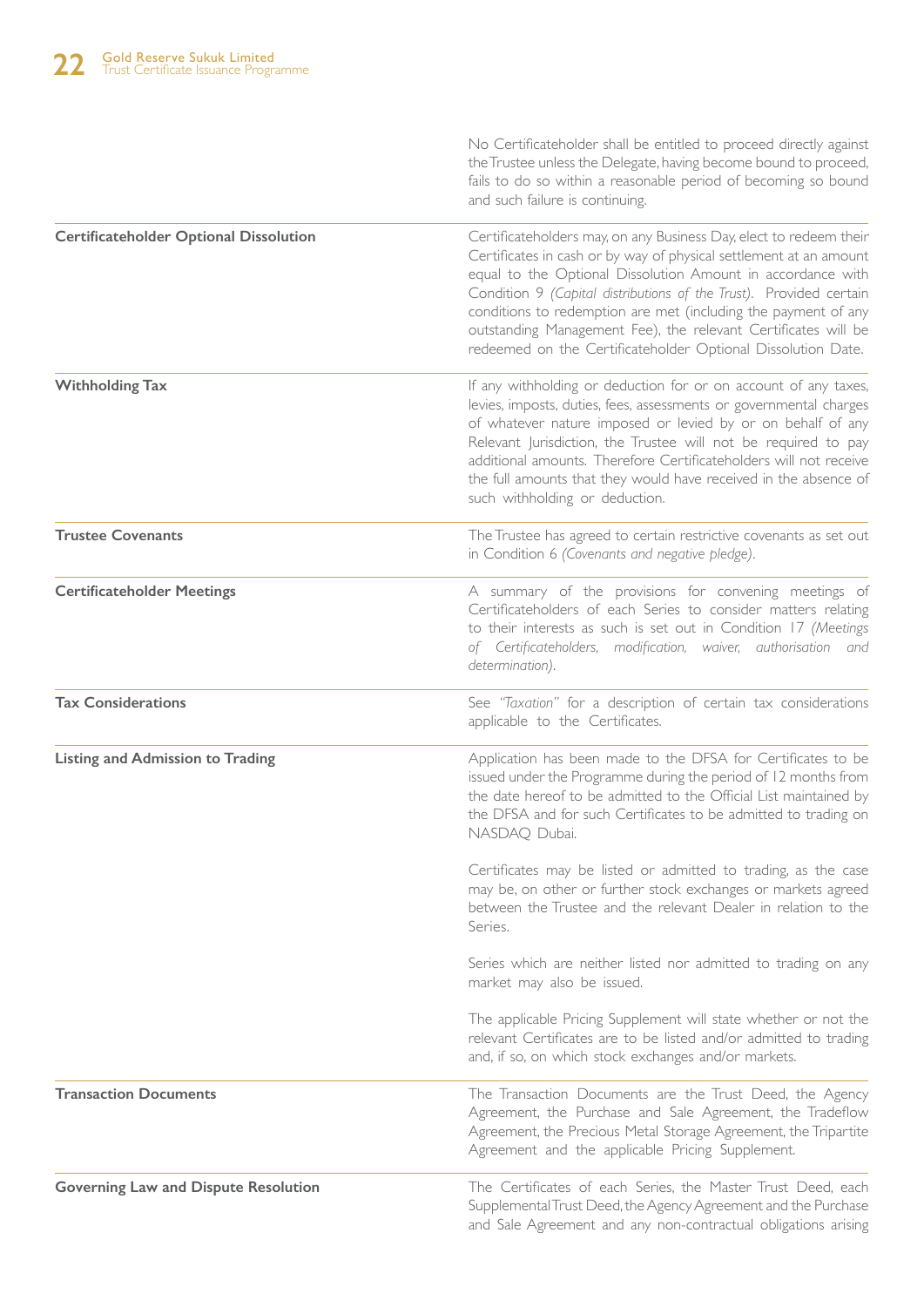|                             | out of or in connection with the same will be governed by English<br>law. In respect of any dispute under any such agreement or deed<br>to which it is a party, the Trustee has consented to arbitration in<br>London under the LCIA Arbitration Rules. Any dispute may also<br>be referred to the courts in England (who shall have exclusive<br>jurisdiction to settle any dispute arising from such documents).                                                                    |
|-----------------------------|---------------------------------------------------------------------------------------------------------------------------------------------------------------------------------------------------------------------------------------------------------------------------------------------------------------------------------------------------------------------------------------------------------------------------------------------------------------------------------------|
|                             | Each of the Tradeflow Agreement, the Precious Metal Storage<br>Agreement and the Tripartite Agreement will be governed by<br>the laws of the Emirate of Dubai and, to the extent applicable in<br>Dubai, the federal laws of the UAE, and will be subject to the non-<br>exclusive jurisdiction (in the case of the Tradeflow Agreement) and<br>the exclusive jurisdiction (in the case of the Precious Metal Storage<br>Agreement and the Tripartite Agreement) of the Dubai courts. |
|                             | The Corporate Services Agreement and the NASDAQ Agreement<br>will be governed by the laws of the DIFC and will be subject to the<br>non-exclusive jurisdiction of the courts of the DIFC.                                                                                                                                                                                                                                                                                             |
| <b>Limited Recourse</b>     | No payment of any amount whatsoever shall be made in respect<br>of the Certificates except to the extent that the Trustee has funds<br>and/or assets available for that purpose.                                                                                                                                                                                                                                                                                                      |
|                             | Claims against the Trustee by the Certificateholders of a Series<br>will be limited to the Wakala Assets relating to such Series. The<br>proceeds of such Wakala Assets may be less than the sums<br>due to the Certificateholders. Any shortfall will be borne by<br>the Certificateholders and they will have no recourse to any<br>other assets of the Trustee. Once the Wakala Assets have been<br>exhausted, all obligations of the Trustee shall be extinguished.               |
|                             | See "Risk factors - The Certificates are limited recourse obligations".                                                                                                                                                                                                                                                                                                                                                                                                               |
| <b>Selling Restrictions</b> | There are restrictions on the distribution of this Prospectus and<br>the offer or sale of Certificates in the United States, the UAE<br>(excluding the DIFC), the DIFC, Kingdom of Saudi Arabia, the<br>Kingdom of Bahrain, State of Qatar (excluding the Qatar Financial<br>Centre), the Qatar Financial Centre, the European Economic Area<br>(including the United Kingdom) and the European Union.                                                                                |
|                             |                                                                                                                                                                                                                                                                                                                                                                                                                                                                                       |

**United States Selling Restrictions**

Regulation S, Category 2.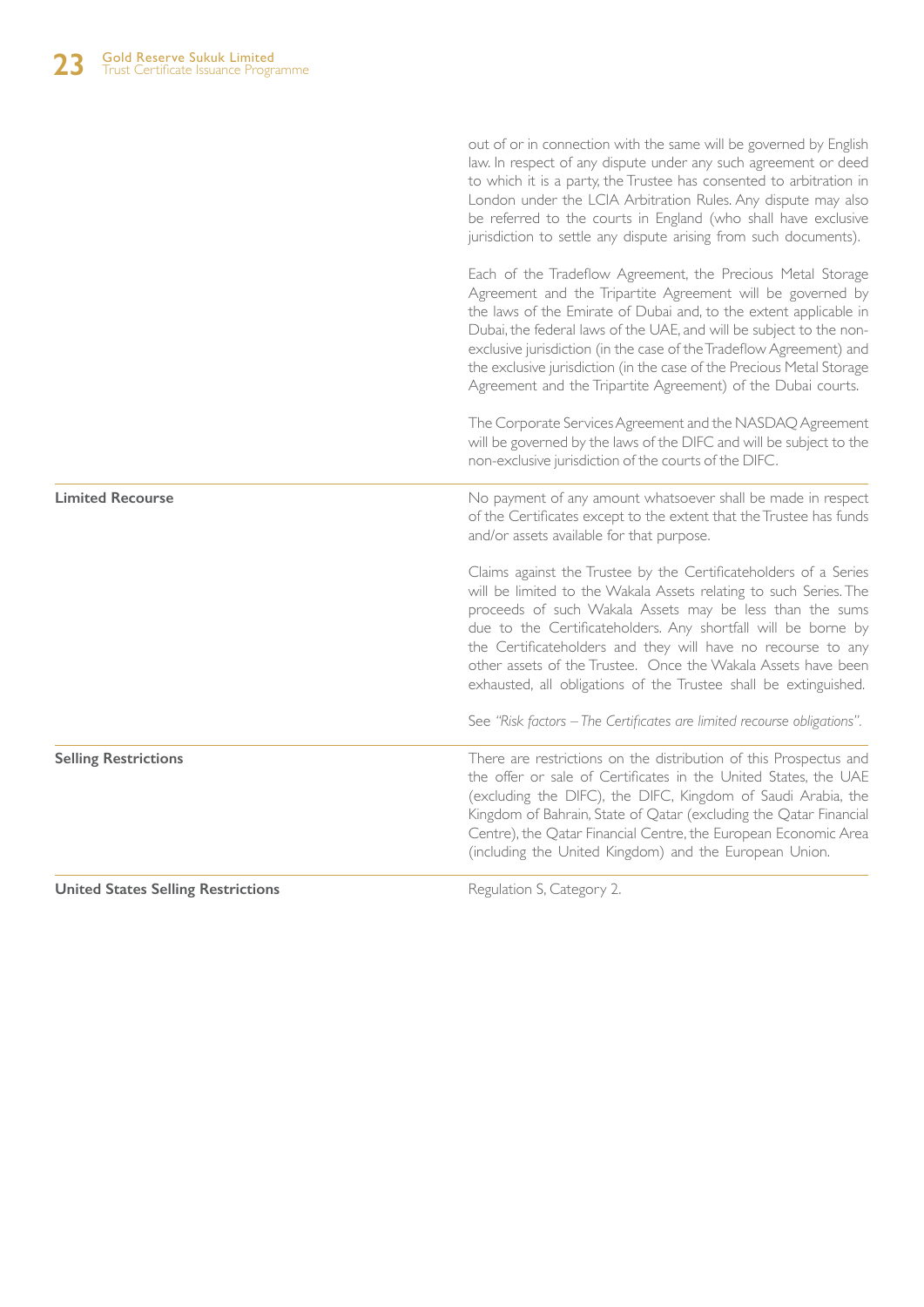# RISK FACTORS

*The Trustee believes that the factors described below represent the principal risks inherent in investing in Certificates, but the inability of the Trustee to pay any amounts on or in connection with any Certificate may occur for other reasons and the Trustee does not represent that the statements below regarding the risks of holding any Certificate are exhaustive. There may also be other considerations, including some which may not be presently known to the Trustee or which the Trustee currently deems immaterial, that may impact any investment in the Certificates.* 

*Prospective investors should also read the detailed information set out elsewhere in this Prospectus and reach their own views prior to making any investment decision. Words and expressions defined in this Prospectus, including the Conditions shall have the same meanings in this section.*

**FACTORS THAT MAY AFFECT THE TRUSTEE'S ABILITY TO FULFIL ITS OBLIGATIONS UNDER CERTIFICATES ISSUED UNDER THE PROGRAMME AND WHICH ARE MATERIAL FOR THE PURPOSE OF ASSESSING THE MARKET RISKS ASSOCIATED WITH CERTIFICATES ISSUED UNDER THE PROGRAMME**

#### The Trustee is a special purpose company

The Trustee is a newly formed entity and has no operating history. The Trustee will not engage in any business activity other than the • issuance of Certificates under the Programme, the acquisition of the Wakala Assets, acting in the capacity as trustee and other activities incidental or related to the foregoing as required under the Transaction Documents. However, if the experience of the Trustee and its management is not adequate or suitable to run the affairs of the Trustee, the operations of the Trustee and its Gold Accounts may be adversely affected. In addition, the Trustee might decide to stop performing its obligations under the Conditions and the Transaction Documents which would be a Dissolution Event under the Conditions and would result in enforcement by the Delegate in accordance with the Conditions if it is instructed • to do so by the relevant Certificateholders and is indemnified and/ or secured and/or prefunded to its satisfaction. Enforcement could result in Certificateholders receiving less than they would have . done if they had been able to redeem the Certificates at their own option.

The Trustee's only material assets, which will be held on trust for Certificateholders, will be the Wakala Assets relating to each Series.

#### Risks relating to the Gold Bars

#### *Value of gold*

The value of the Certificates is directly linked to the value of the Gold Bars underlying the Certificates. If the value of gold falls between the Issue Date with respect to a Series and the date on which such Series is redeemed and/or the Trustee is not able

the then current market value of the Gold Bars, the relevant Certificateholder will receive less than the Face Amount of the Certificates held by such Certificateholder. Certificateholders may sustain significant losses as compared to such Face Amount depending on the value of gold at the time of redemption and/or the state of the markets.

If the value of gold increases between the date on which an investor transfers cash to the Trustee under the Escrow Agreement and the Issue Date, the Issue Price will be higher and fewer Gold Bars may be purchased than expected with such cash. The Trustee acting as the Wakeel (agent) of the Accepted Investors (through the Prime Bullion Supplier) will buy and sell the Gold Bars (or will procure the purchase and sale of the Gold Bars) at the spot price on the open market. Such price may not reflect the current value of gold, so investors may receive fewer Per Certificate Entitlements to the Gold on the Issue Date for their investment than anticipated.

The value of Gold Bars will be affected by movements in the U.S. dollar price of gold. To the extent that a Certificateholder values gold bullion in another currency, that value will be affected by changes in the exchange rate between U.S. dollars and that other currency. Gold price fluctuates widely and is affected by numerous factors beyond the Trustee's control, including:

- global or regional political, economic or financial events and situations;
	- investors' expectations with respect to the future rates of inflation and movements in world equity, financial and property markets;
	- global gold supply and demand, which is influenced by such factors as mine production and net forward selling activities by gold producers, central bank purchases and sales, jewellery demand and the supply of recycled jewellery, net investment demand and industrial demand, net of recycling;
	- **•** interest rates and currency exchange rates, particularly the strength of and confidence in the U.S. dollar; and
- investment and trading activities of hedge funds, commodity funds and other speculators.

#### *Escrow Agreement*

to arrange a sale of the Gold Bars for an amount which reflects unsecured and investors may not receive their investment back As described under *Structure and Cashflows,* prospective investors in the Certificates must first transfer funds to the Co-Arranger Dealer appointed with respect to a Series which will credit such funds to an Escrow Account held with the Escrow Agent to be used to purchase Gold Bars which, if not already in the Almas Vault, are shipped to Dubai and are effectively exchanged for Certificates issued by the Trustee. The Escrow Agreement and the Escrow Arrangement sit outside the Conditions and the Trustee does not take any responsibility for any losses incurred in relation to any Escrow Arrangement. Until the Certificates are issued, the funds of the investors and any Gold Bars purchased with such funds are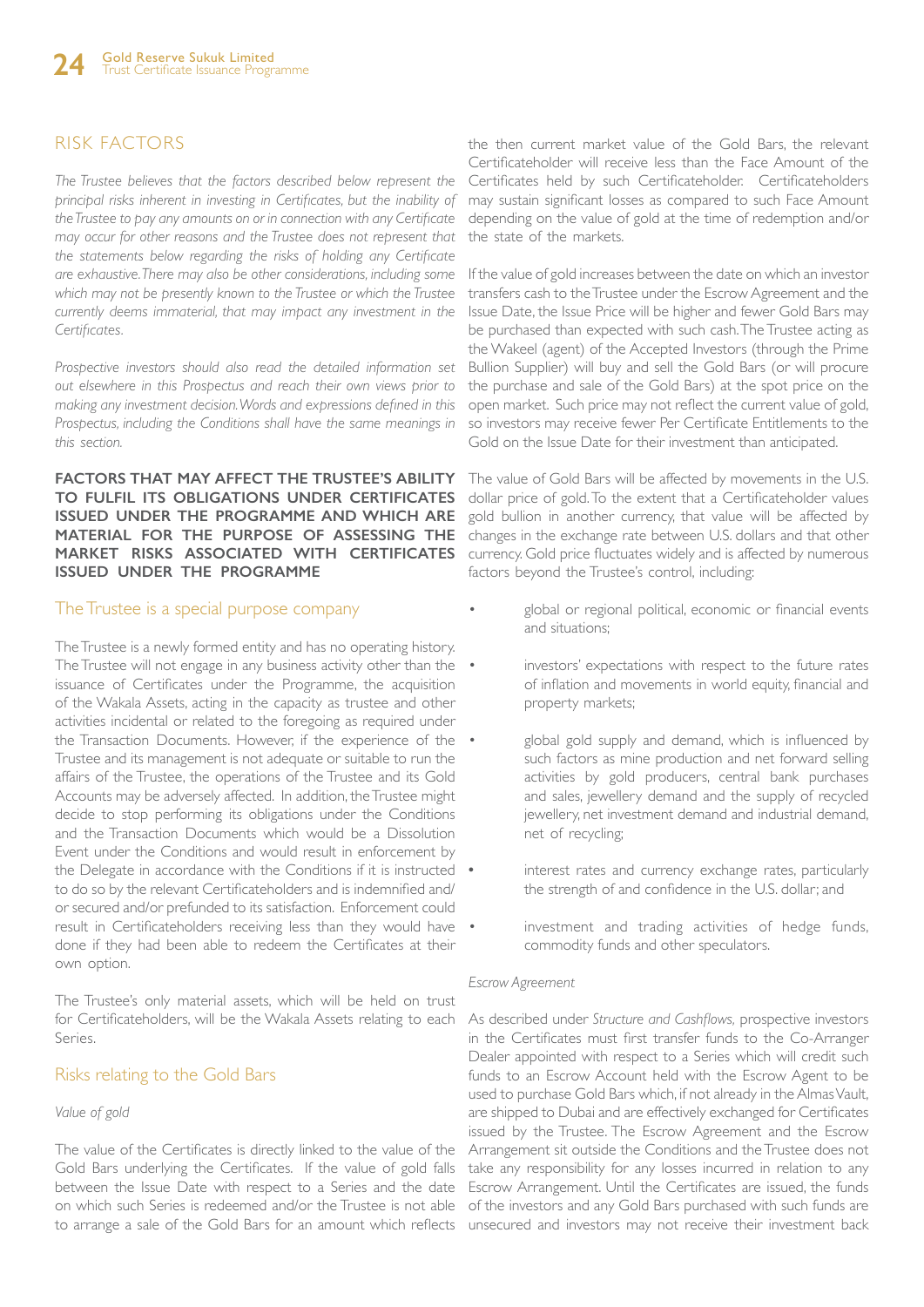due to a number of reasons, including, without limitation, fraud, metals research organisation based in London, estimates that theft, insolvency of the Escrow Agent or insolvency of the Prime Bullion Supplier. The trust in favour of Certificateholders over, inter alia, the Gold Bars is not declared until the Certificates are issued so investors have no claim on the Gold Bars until the Issue Date. The Escrow Account is operated by the Escrow Agent so the Trustee has no control other than contractual rights over how the money credited to that Escrow Account is used and accepts no liability for any losses incurred by investors in relation to the operations of the Escrow Account.

In addition, in order to facilitate the purchase of Gold Bars, the Escrow Agent may be required to release the funds credited to the Escrow Account to the Prime Bullion Supplier before title to the Gold Bars has been transferred to the Issuer. This presents the risk that the funds are lost and title to the Gold Bars is not transferred to the Issuer, for example, due to fraud or negligence of the Prime Bullion Supplier and/or the agents it appoints. In such circumstances, the Accepted Investors are likely to suffer a loss.

In unusual market conditions or if a party to the Escrow Agreement becomes insolvent, there is a risk that the Escrow Arrangement is not completed or that Certificates are not issued by the Trustee despite the completion of the Escrow Arrangement, for whatever reason. In such circumstances, to the extent Gold Bars have not been purchased and pursuant to the Escrow Agreement, the cash held by the Escrow Agent shall be returned to the relevant Co-Arranger Dealer to be distributed to Accepted Investors minus any fees and expenses incurred to the date of termination of the Escrow Agreement and pro rata to their initial investment. To the extent any Gold Bars have been purchased, the Escrow Agreement contains provisions for the sale of the Gold Bars and payment of the sale proceeds (minus any fees and expenses incurred to the date of termination of the Escrow Agreement) to the relevant Co-Arranger Dealer for onward payment to Accepted Investors pro rata to their initial investment. If the Issuer fails to arrange the sale of the Gold Bars in such circumstances, the relevant Co-Arranger Dealer is likely to only have a damages claim against the Issuer for breach of contract as such Co-Arranger Dealer does not have any proprietary interest in the Gold Bars and the trust over the Gold Bars in favour of Certificateholders is not granted until the Certificates are issued.

If the Escrow Arrangement is not completed or Certificates are not issued, it is likely that the Accepted Investors will suffer a loss.

#### *Gold supply and demand*

The global supply of, and demand for, gold affects the price of gold and will affect the value of the Certificates. Below is a brief description of some of the factors which have an impact on global supply and demand for the commodity.

Gold is a physical asset that is accumulated, rather than consumed. As a result, virtually all the gold that has ever been mined still exists today in one form or another. Gold Survey gold plated contacts and connectors are the two most frequent 2013, a publication of GFMS Ltd, an independent precious uses of gold in industrial applications.

existing aboveground stocks of gold amounted to 174,100 tonnes (approximately 6.1 billion ounces) at the end of 2012.

Mine production is derived from numerous separate operations on all continents of the world, except Antarctica. Any disruption to production in any one locality is unlikely to affect a significant number of these operations simultaneously or have a material impact on the overall level of global mine production, and therefore equally unlikely to have a noticeable impact on the gold price.

In the unlikely event of significant disruptions to production occurring simultaneously, any impact on the price of gold would likely be short-lived. Historically, any sudden and significant rise in the price of gold has been followed by a reduction in physical demand which lasts until the period of unusual volatility is past. Gold price increases also tend to lead to an increase in the levels of recycled scrap used for gold supply. Both of these factors have tended to limit the extent and duration of upward movements in the price of gold. However, it is possible that disruption at a large number of mines coincides with an increase in the demand for physical gold which could lead to volatility in the market and the price at which the Certificates are issued increasing or it being impossible to source Gold Bars to meet demand from prospective investors. Alternatively, production could increase and/or demand for physical gold decrease which could lead to a fall in gold prices and a reduction in the value of the Certificates.

Gold scrap is gold that has been recovered from fabricated products, melted, refined and cast into bullion bars for subsequent resale into the gold market. The predominant source of gold scrap is recycled jewellery. This predominance is largely a function of price and economic circumstances. The 1998 peak in gold scrap supply can be attributed to the concurrent collapse of many of the East Asian currencies, which began with the collapse of the Thai Baht in July 1997, leading to price-driven and distress related selling. If there is another collapse which leads to the market being flooded with scrap gold, the price of gold could fall and this will have an adverse effect on the value of the Certificates.

Historically, central banks have retained gold as a strategic reserve asset. However, since 1989 the official sector has been a net seller of gold to the private sector. This has resulted in net movements of gold from the official to the private sector. Owing to the prominence given by market commentators to this activity and the size of official sector gold holdings, this area has been one of the more visible sources of supply. Decisions by governments and central banks to hold or sell gold may impact the price of gold and therefore the value of the Certificates.

Demand for gold is driven primarily by demand for jewellery, which is used for adornment and, in much of the developing world, also as an investment. Retail investment and industrial applications represent increasingly important, though relatively small, components of overall demand. Retail investment is measured as customer purchases of gold bars and coins. Gold bonding wire and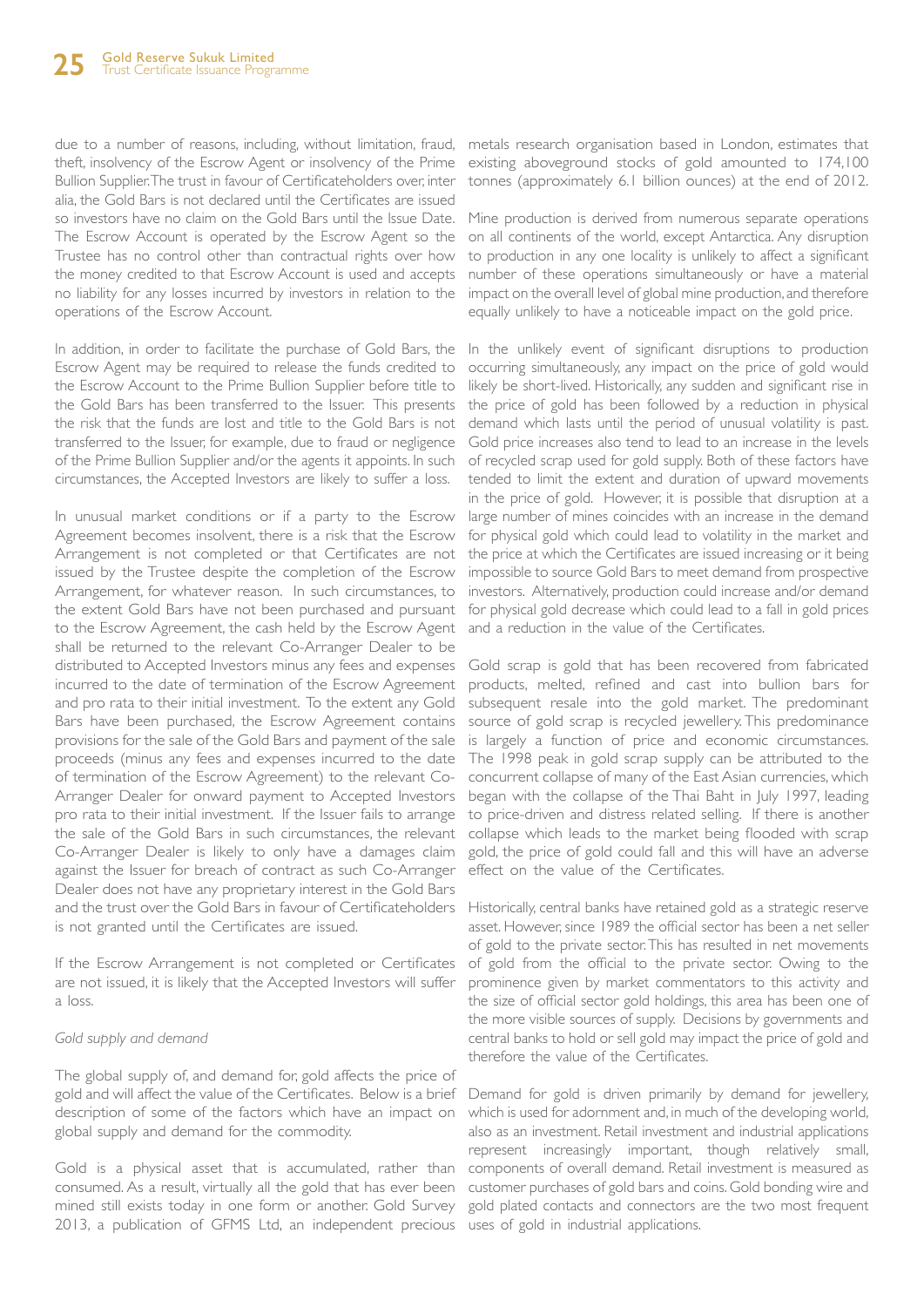Gold demand is widely dispersed throughout the world. There are seasonal fluctuations in the levels of demand for gold (especially jewellery) and economic crises in countries where gold is bought for non-essential purposes will limit the demand for jewellery and these may have an impact on the global gold price.

#### *Costs and risks of transportation and delivery of the gold*

The cash paid to the Trustee under the Escrow Agreement will be used by the Trustee (acting as Wakeel (agent) of the Accepted Investors), acting through the Prime Bullion Supplier, to purchase Gold Bars. The Gold Bars when purchased may already be held in the Almas Vault, but are likely to be held in vaults in Switzerland and other key financial centres. The Gold Bars will be shipped from such locations to the DMCC in Dubai. To the extent the Gold Bars purchased under the Escrow Agreement are not already in Dubai, the costs of shipping the Gold Bars to Dubai will form part of the purchase price of the Gold Bars and therefore the Face Amount of the Certificates. Costs of shipping will reduce any return on the investment made in the Certificates.

The Trustee will bear the risk of such shipping; however, the Trustee is a special purpose company and the Certificates are limited recourse *(see "Risk Factors – The Trustee is a special purpose company" and "Risk Factors - The Certificates are limited recourse obligations of the Trustee")* so, if the Gold Bars are damaged, lost, stolen or in any other way devalued en route to Dubai, the assets of the Trustee will be insufficient to pay the Dissolution Amount which Certificateholders may expect to receive. In short, once the Gold Bars have been purchased, risks relating to the Gold Bars are effectively with the Certificateholders.

On redemption, if a Certificateholder opts for physical delivery, the Trustee will only arrange for delivery of the Gold Bars in Dubai so, if the Certificateholder wants the Gold Bars to be delivered outside Dubai, it will be required to bear any costs or expenses of delivering the gold to any destination outside the Almas Vault.

#### *Theft*

The Gold Bars are liquid assets and are attractive to thieves. The Gold Bars could be stolen when in transit or when held in the Almas Vault. The Trustee has no other assets, so any theft of the Gold Bars will result in a loss to the Certificateholders. The Wakala Assets are the only assets to which the Certificateholders have recourse (see *"Risk Factors - The Certificates are limited recourse obligations of the Trustee"*).

#### *Purity of the Gold Bars*

The Gold Bars may not be of the purity or fineness that the Trustee and/or the Certificateholders may expect or for which they may have paid. This might be due to fraud or error but it will reduce the value of the Certificates because the cash received on sale of nature of the Gold Bars found on the Tradeflow Warrants shall be *inter alia*, the Storage Operator has opened and operates gold

based upon information received from the Trustee or the Prime Bullion Supplier on its behalf and the Storage Operator shall have no liability or responsibility therefore save in certain circumstances specified in the Tradeflow Agreement.

The Storage Operator accepts the Gold Bars into the Almas Vault on an "as is" basis and will not conduct any tests or make any checks with respect to the Gold Bars. Therefore, any defect in quality of the Gold Bars may not be noticed until they are sold and loss may be suffered by the Certificateholder to which one or more defective Gold Bars are allocated on redemption.

#### *Custody and insurance*

All Gold Bars will be held in the Almas Vault which is managed and operated by the Storage Operator. Access to the Gold Bars could be restricted by natural events, such as an earthquake, or human actions, such as a terrorist attack.

The DMCC does not have an obligation to insure the Gold Bars against loss, theft or damage. The Storage Operator has undertaken in the Precious Metal Storage Agreement to insure the Gold Bars and has provided the Trustee with a copy of its insurance certificate; however, the Trustee is not responsible for checking with independent third parties that adequate insurance arrangements have been made by the Storage Operator or monitoring the maintenance of any insurance and shall not be required to make any enquiry regarding such matters or to obtain insurance if the Storage Operator fails in its obligations to do so.

The Storage Operator does not take any responsibility for any loss, damage or destruction of the Gold Bars caused by certain force majeure events, including, without limitation to, acts of terrorism, radiation, computer hacking and war, subject to the exclusions and limitations as set out in the Precious Metal Storage Agreement.

Accordingly, there is a risk that the Gold Bars could be lost, stolen or damaged. In such circumstances, the Trustee would only have a contractual claim against the Storage Operator for breach of its obligation to insure the Gold Bars and there is a risk that the Trustee would have insufficient gold to satisfy its obligations in respect of the Certificates (were it not for the operation of the limited recourse provisions).

such gold will be lower than anticipated. All mention of quality or Storage Agreement which sets out the terms under which, The services provided by the DMCC and the Storage Operator to the Trustee are set out in the Tradeflow Agreement, the Tripartite Agreement, the Precious Metal Storage Agreement and the Procedures Memorandum. Each of the Trustee and the Storage Operator signs up to the Tradeflow Agreement by way of an adherence letter. The Trustee, the DMCC and the Storage Operator have also entered into the Tripartite Agreement setting out more specific roles and obligations of each party in relation to the delivery and holding of the Gold Bars, issue of the Tradeflow Warrants with respect to allocated and undivided gold, the content of the Tradeflow Warrants, remuneration of the DMCC and certain indemnities and warranties. In addition, the Trustee and the Storage Operator have entered into the Precious Metal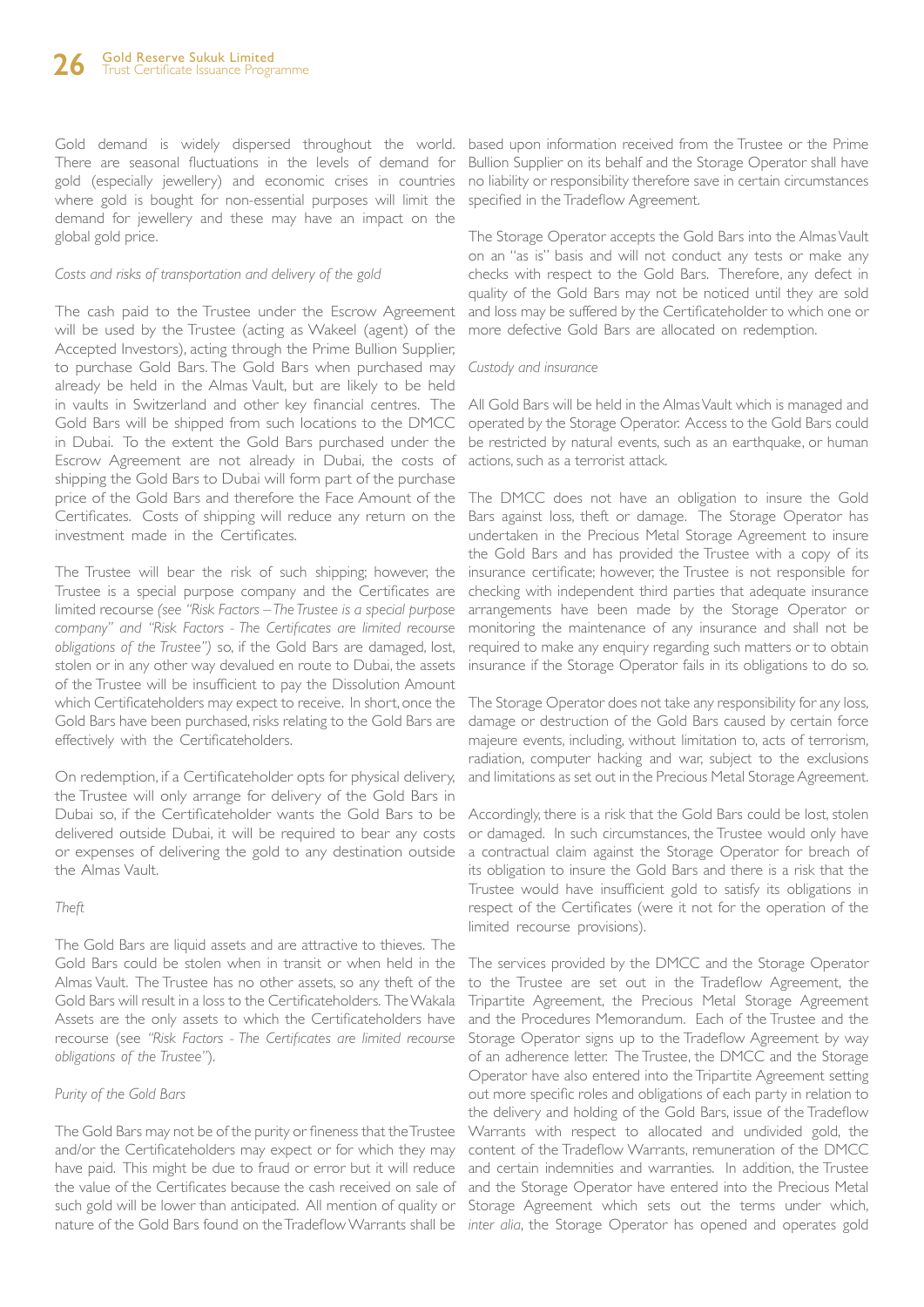accounts in the DMCC and the allocation of risk between the the relevant Tradeflow Warrant and the actual quantity of the gold Storage Operator and the Trustee with respect to the Gold Bars and failure of the gold to correspond with the description thereof held in the Almas Vault.

The services provided by the DMCC and the Storage Operator to the Trustee may be revoked if, *inter alia*, the Trustee commits a material breach of the Tradeflow Agreement. In addition, the Trustee may resign its membership in DMCC Tradeflow by written notice. If the Trustee's membership of DMCC Tradeflow is revoked or if it resigns, no more Tradeflow Warrants may be issued to the Trustee. In such an event, it will not be possible for the Trustee to purchase gold to be held in Dubai. Revocation or resignation of membership will not take effect with respect to the Trustee until all its Tradeflow Warrants have been cancelled or transferred to another member of DMCC Tradeflow.

The Storage Operator may have its membership of DMCC Tradeflow revoked if, *inter alia*, it commits a material breach of the Tradeflow Agreement. In addition, the Storage Operator may also resign its membership by written notice. If the Storage Operator's membership of DMCC Tradeflow is revoked or it resigns, it will not be able to issue Tradeflow Warrants to the Trustee for any gold which the Trustee delivers to the Storage Operator thereafter. The Trustee would be reliant on the DMCC appointing a new Storage Operator at the DMCC to take custody of new gold. The DMCC is not required to seek the approval of the Trustee or Certificateholders if it appoints a new Storage Operator and shall not be liable to anyone for any delay in appointing a new Storage Operator.

The services provided by the DMCC and the Storage Operator are conditional on the payment of all fees, compliance with conditions precedent, the DMCC approving the Trustee's use and involvement in its system and the Trustee supplying all information required by the DMCC.

Any variation to the Tradeflow Agreement requires consent in writing of both the DMCC and the Tradeflow member. However, the DMCC may make modifications to the DMCC Tradeflow or Services (as defined in the Tradeflow Agreement). If the Tradeflow Agreement is detrimental to the interests of the Trustee it may be that the Trustee will need to resign its membership of DMCC Tradeflow and move the Gold Bars to another storage facility outside the Almas Vault.

The aggregate and cumulative liability of the DMCC (and any officer, employee or agent of the DMCC) in relation to any claim brought by or on behalf of the Trustee under or in connection with the Tradeflow Agreement (including any non-contractual obligations arising out of or in connection with the same) is limited to an amount equal to five times the amount of any fees received by the DMCC from the Trustee in respect of this Programme or, if the claim is not brought in relation to any particular transaction, an amount equal to five times the amount received by the DMCC from the Trustee in the three months prior to the event which is asserted as the basis for the claim (and if there is more than one event, the first occurring in time).

The liability of the Storage Operator is limited to damages for any his lien and the reasonable expenses and liabilities (including material discrepancy between the quantity of the gold stated on court costs) incurred in serving notices and advertising and

in the relevant Tradeflow Warrant, save that the Storage Operator shall in no way be liable for any depreciation of the Gold Bars nor of the packaging which is the result of the duration of the storage nor shall it be liable for any damages arising or resulting from the natural qualities of the Gold Bars (including any inherent vice) or any defect in packaging (provided that, where the Gold Bars is liable to perish, the Storage Operator shall be liable for damages if it has not recorded a notice of perishability in respect of the Warrant for such Gold Bars on DMCC Tradeflow). The Storage Operator's liability for this is limited to market value of the Gold Bars stored as of the date the damage is discovered. Again, this limit may be lower than the loss suffered by the claimant.

Subject to the following paragraph, the Storage Operator may have a lien on the Gold Bars for (i) all lawful charges for storage and preservation (or arranging for storage and preservation) of the Gold Bars; (ii) all lawful claims for money advanced; (iii) insurance, transportation, labour, measurement, weighing, coopering and other charges and expenses arising in relation to such goods; and (iv) all reasonable charges and expenses for notice and advertisements of sale and for the sale of the Gold Bars where default has been made in satisfying the Storage Operatory lien, and its enforcement.

The Storage Operator's lien may apply to any Gold Bars (i) stored by that Storage Operator on behalf of the Trustee and against which the lien is asserted; and (ii) over which security has been granted through DMCC Tradeflow, provided that the existence of that lien has been duly noted on DMCC Tradeflow in respect of the Tradeflow Warrant relating to those Gold Bars.

The Storage Operator loses its lien upon Gold Bars: (i) by surrendering possession thereof; or (ii) by refusing to deliver the Gold Bars to the Trustee or to the DMCC in its capacity as commission agent for the Trustee who has satisfied the Storage Operatory lien and has demanded delivery of the Gold Bars in accordance with the Tradeflow Agreement.

If the Storage Operator wants to enforce its lien, it shall send a notification via DMCC Tradeflow to the Trustee and to the relevant division of the DMCC (the **Tradeflow Registrar**), containing: (i) a statement of the Storage Operator's claim, showing the sum due at the time of the notice and the date or dates when it became due; and (ii) a demand that the amount of the claim as stated in the notice, and of such further claim as shall accrue, shall be paid within 14 days from the delivery of the notification; and (iii) a statement that unless the claim is paid within the time specified the Storage Operator will seek an order from a court of competent jurisdiction for the sale of the Gold Bars by auction.

Subject to any limitations set out in the relevant court order, and at any time before the Gold Bars are sold, any person claiming a right of property or possession therein and possessing the original Tradeflow Warrant (or a certified copy of the Tradeflow Warrant if such Tradeflow Warrant is issued electronically) may pay the Storage Operator the amount necessary to satisfy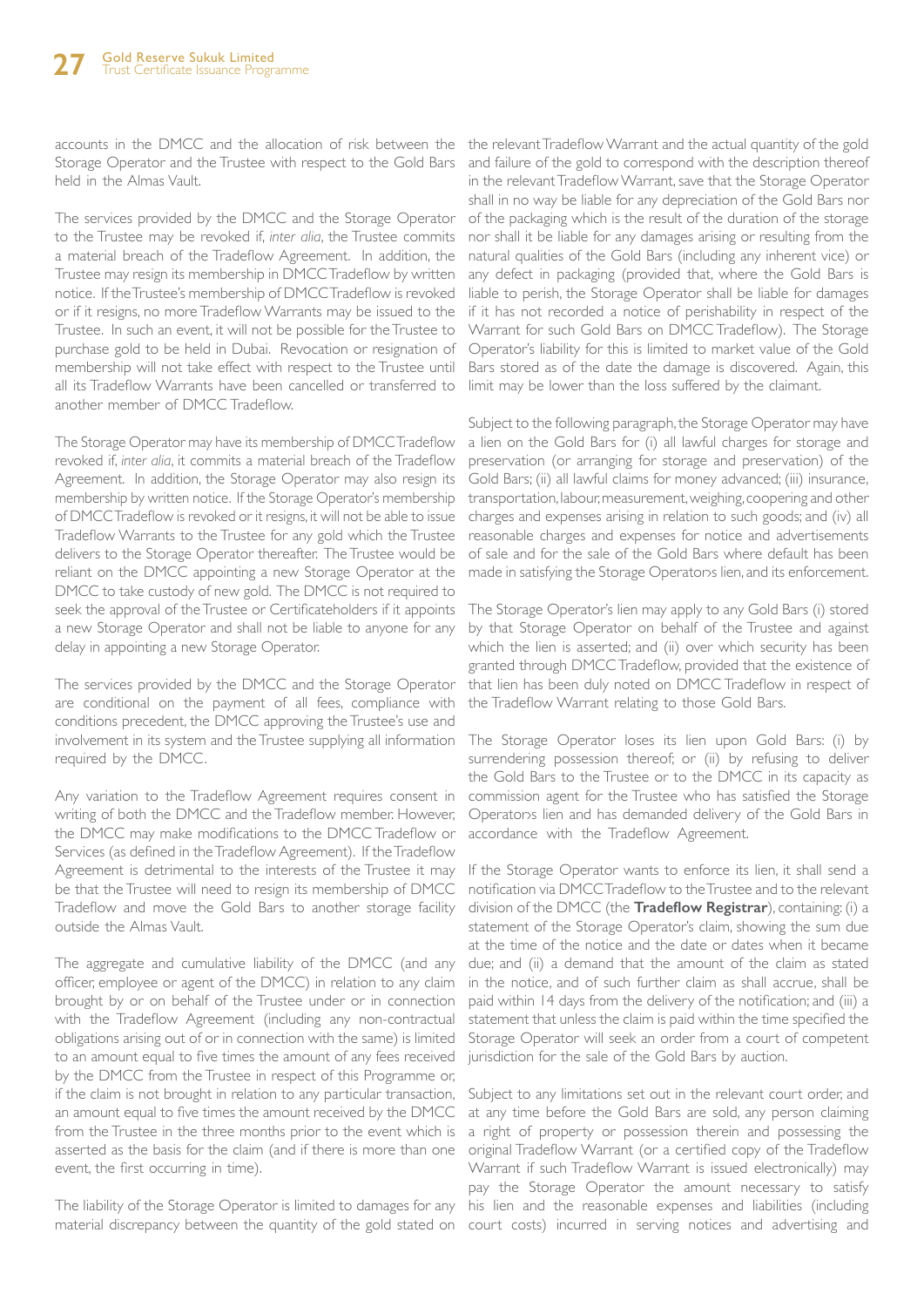preparing for the sale up to the time of such payment. If the The Gold Bars relating to Certificates represented by a Storage Operatory lien is so satisfied, it shall: (i) deliver the Gold Bars: to the DMCC in its capacity as commission agent of the Trustee; or if the Trustee has made the relevant payment), to the Trustee of the Gold Bars, (otherwise the Storage Operator shall retain the Gold Bars according to the terms of the original contract of deposit, but subject always to directions from a court of competent jurisdiction); and (ii) acknowledge satisfaction of his lien via DMCC Tradeflow.

The remedy of enforcing a lien provided in the Tradeflow Agreement does not preclude such remedies as may be available to the Storage Operator under applicable law to recover any part of the Storage Operatorys claim that is not satisfied.

On redemption, if the Storage Operator is owed any amount by the Trustee, the relevant Certificateholder will not be able to take possession of the Gold Bars outside DMCC Tradeflow until it has been satisfied.

The Tripartite Agreement may be terminated following a default by a party on 15 days' written notice given by a non-defaulting party or on 90 days' written notice by any party. If the Tripartite Agreement is terminated, the Trustee remains a member of DMCC Tradeflow, but the DMCC and the Storage Operator no longer need to comply with the terms of the Tripartite Agreement and that could affect the administration of the arrangements set out in this Prospectus and cause difficulties with the issue and redemption of Certificates and the management of the Gold Bars.

The Precious Metals Storage Agreement shall remain in force as long as the Tripartite Agreement is in force, whereas the Tripartite Agreement may be terminated as set out above. On such termination, the Storage Operator shall deliver all Gold Bars then credited to each Gold Account to the Trustee's designated carrier.

The Procedures Memorandum may be amended by written agreement of the entities to which the provision to be amended applies and the Issuer, the Lead Arranger and the Delegate. A party may resign from the Procedures Memorandum at the same time and in the same manner as it resigns from its relevant role under the Programme and/or under the Transaction Document to which it is a party.

#### *Allocated versus undivided gold*

Investors are offered, subject to the consent of the Trustee, the choice of buying Certificates represented by a Global Certificate or a definitive Certificate. Each Gold Bar purchased on behalf of the Trustee and delivered to the Storage Operator with respect to a Series represented by a definitive Certificate will be identified in the books and records of the Storage Operator as "allocated" gold and will be kept so far as possible separate from those of other depositors, and from other Gold Bars of the Trustee. By virtue of the trust created by the Trustee over the Gold Bars, a Certificateholder to which an allocated Gold Bar relates risks a loss if anything untoward happens to such Gold Bar (for example, it is lost, stolen, misallocated, misrecorded or of insufficient weight or purity).

Global Certificate are held on trust in common for all the Certificateholders of that Global Certificate. If there is any shortfall in the number or purity of commingled undivided Gold Bars (which could be due to fraud, theft, non-delivery or mistake for example), the Certificateholders with an ownership interest represented by the Global Certificate will share in the loss or, if a Certificateholder redeems his Certificates prior to other Certificateholders of the same Series, that Certificateholder may be randomly allocated a Gold Bar which is deficient in some way, in which case that Certificateholder will suffer the entire loss and will not be permitted to exchange that deficient Gold Bar for a better one.

#### Risks Relating to the Certificates

*The Certificates are limited recourse obligations of the Trustee*

Claims against the Trustee by the Certificateholders of a Series will be limited to the Wakala Assets relating to such Series. The proceeds of realisation of such Wakala Assets may be less than the sums due to the Certificateholders. Any shortfall will be borne by the Certificateholders. Each Certificateholder, by subscribing for or purchasing such Certificates, will be deemed to accept and acknowledge that it is fully aware that, in the event of a shortfall, (i) the Trustee shall be under no obligation to pay, and the other assets (if any) of the Trustee including, in particular, assets held on trust for another Series will not be available for payment of, such shortfall, (ii) all claims in respect of such shortfall shall be extinguished, and (iii) the Delegate and the Certificateholders shall have no further claim against the Trustee in respect of such unpaid amounts and will accordingly not be able to petition for the winding up of the Trustee as a consequence of such shortfall.

The Certificates of each Series are direct, unsubordinated, limited recourse obligations of the Trustee alone and not of the officers, members, directors, corporate service provider, securityholders or incorporator of the Trustee or its successors or assigns. Furthermore, they are not obligations of, or guaranteed in any way by, any Arranger, Dealer, the Delegate or any Agent.

#### *Definitive Certificates*

Definitive Certificates cannot be settled or transferred on the NASDAQ Dubai CSD. This may limit the ability of a Certificateholder to sell or transfer its Certificates.

No Agent will process any payment to a Certificateholder until it has completed to its satisfaction all checks, including those relating to OFAC which it, in its absolute discretion, deems necessary in relation to such Certificateholder.

#### *Redemption of the Certificates*

The process for redeeming Certificates will take several Business Days because of the administrative actions to be taken and the need to find reliable purchasers for the Gold Bars. If the value of the Gold Bars falls between the date on which a Certificateholder opts to redeem its Certificates and the Certificateholder Optional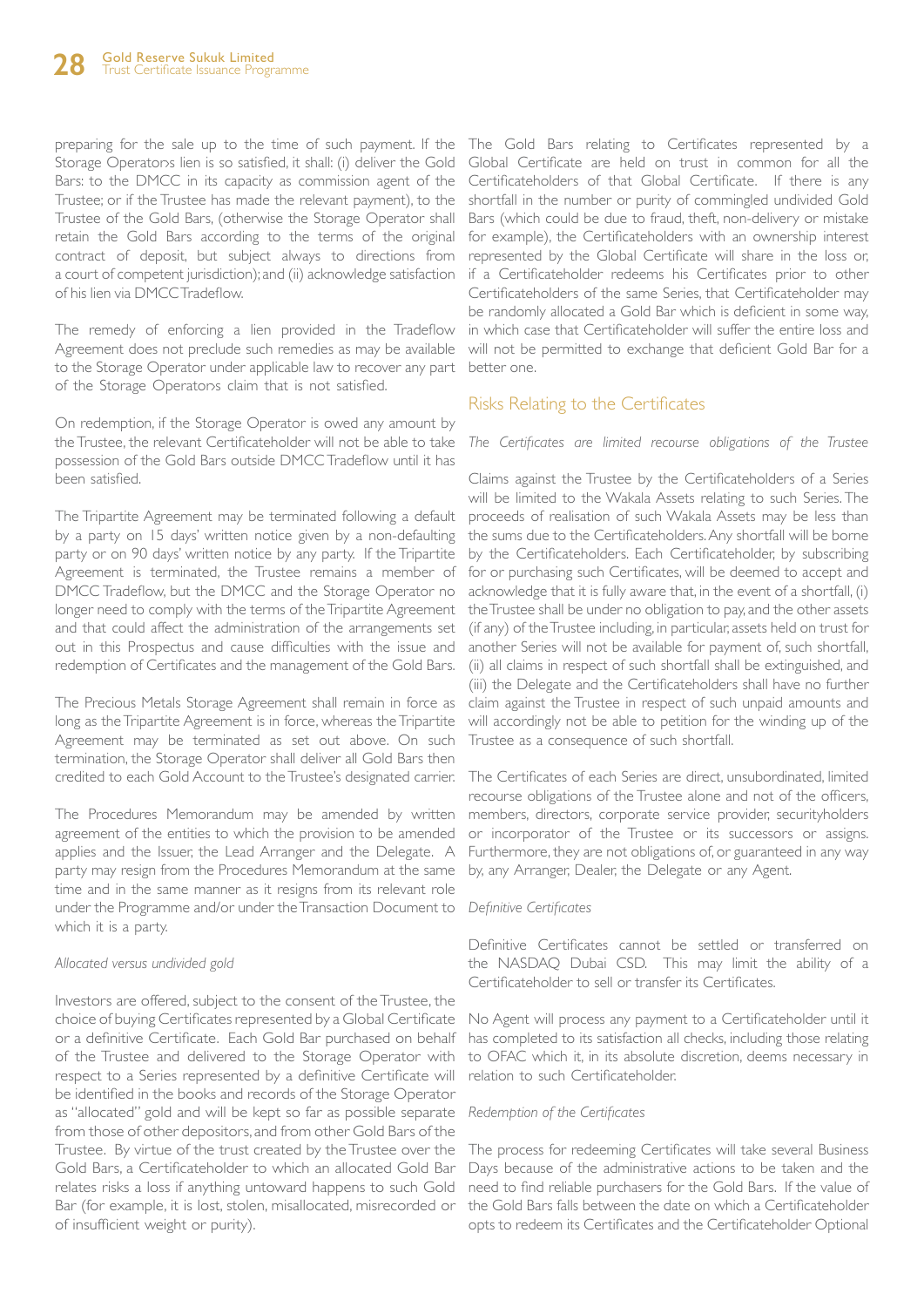Dissolution Date or the amount the Trustee receives for the Gold Bars does not reflect the market value of gold on that date, none of the Trustee, the Custodians, the Agents or the Delegate shall be liable or responsible for the difference in value. The Certificateholder may not receive the amount it was expecting.

#### *Absence of secondary market/limited liquidity*

There is no assurance that a secondary market for the Certificates of any Series will develop or, if it does develop, that it will provide the Certificateholders with liquidity of investment or that it will continue for the life of those Certificates. Accordingly, a Certificateholder may not be able to find a buyer to buy its Certificates readily or at prices that will enable the Certificateholder to realise a desired yield. The market value of Certificates may fluctuate and a lack of liquidity, in particular, can have a material adverse effect on the market value of the Certificates. Accordingly, the purchase of Certificates is suitable only for investors who can bear the risks associated with a lack of liquidity in the relevant Certificates and the financial and other risks associated with an investment in the relevant Certificates. An investor in Certificates must be prepared to hold the relevant Certificates for an indefinite period of time. Application has been made to the DFSA for Certificates issued under the Programme to be admitted to the DFSA's Official List of securities and to NASDAQ Dubai for Certificates to be admitted to trading on NASDAQ Dubai but there can be no assurance that any such admission will occur or will enhance the liquidity of the Certificates of the relevant Series.

#### *Certificateholders will pay an Arrangement Fee and Purchase Expenses as part of Aggregate Face Amount of the Certificates*

Certificateholders must pay Purchase Expenses and an Arrangement Fee as part of the Aggregate Face Amount of the Certificates and those expenses will therefore be included in the Face Amount of the Certificates. If the value of the Gold Bars underlying the Certificates decreases in value or does not increase sufficiently in value between the Issue Date and the date on which the Certificates are redeemed, these fees and expenses (together with the Management Fee discussed below) may result in Certificateholders receiving less than their initial investment in the Certificates. In any event, the fees and expenses included in the purchase price will always result in the Face Amount of a Certificate being higher than the spot price of the related Per Certificate Entitlement to the Gold on the Issue Date and this should be taken into account in secondary sales. Purchasers in the secondary market should look at the Aggregate Per Certificate Entitlement to the Gold to understand how many Gold Bars are represented by a particular Series.

#### *Certificateholders will be charged a Management Fee and other amounts*

The Trustee shall charge each Certificateholder the Management Fee which is payable quarterly in arrear. The Management Fee is calculated on the basis of the number of Certificates held by that Certificateholder on the Quarter End Date regardless of how long such Certificateholder has held such Certificates. This means, for example, a Certificateholder who purchases Certificates on by it in conducting the Compulsory Cash Dissolution.

any day during a Quarter and on a Quarter End Date will be responsible for the Management Fee for those Certificates for the entire Quarter. **This fact should be taken into account by Certificateholders and potential investors when determining transfer prices and investors should determine whether there is any outstanding Management Fee with respect to Certificates before making a purchase in the secondary market because any outstanding Management Fee will reduce the Dissolution Amount with respect to such Certificates.** If Certificateholders fail to factor the Management Fee into their determination of the market price to be paid for the Certificates in the secondary market, they will lose money on a purchase of the Certificates.

A Certificateholder will not be able to transfer a Certificate during the period from each date on which the Management Fee is due and payable until the date on which the Management Fee with respect to that Certificate is paid in full. During that period, Certificates represented by a Global Certificate will be blocked in the relevant Certificateholder's account at NASDAQ Dubai CSD and the Registrar will not register a transfer of any definitive Certificate.

Certificateholders will be charged the Management Fee by way of (a) in the case of definitive Certificates, an invoice from the Administration Agent, or (b) in the case of a Global Certificate, a debit note from NASDAQ Dubai CSD. It is the responsibility of each CSD Custodian to settle the Management Fee payable in respect of Global Certificates on or before the due date by transferring the relevant cash amount to NASDAQ Dubai CSD. The Management Fee payable by a holder of a definitive Certificate shall be paid in cash by such Certificateholder to the Expenses Account. The Management Fee payable by a holder of an interest in a Global Certificate is collected by NASDAQ Dubai CSD and, pursuant to the NASDAQ Agreement, NASDAQ Dubai CSD shall pay in cash to the Expenses Account all Management Fees which it receives.

If the Certificateholder holds its interests in a Global Certificate through clearing systems other than NASDAQ Dubai CSD, such clearing systems may deduct the Management Fee from the Certificateholder's account even if such account does not have sufficient cleared funds credited to it. In such a case, the Certificateholder will have an overdraft for the shortfall and may incur significant fees with respect to that overdraft.

NASDAQ Dubai CSD collects the Management Fee pursuant to the NASDAQ Agreement as agent of the Trustee and as such, if it defaults in payment of the Management Fee to the Trustee, the Trustee shall have no recourse against NASDAQ Dubai CSD and may therefore have insufficient means to pay its Service Providers.

With respect to cash settlement on redemption, any outstanding Management Fee payable up to the relevant Dissolution Date will be deducted from the proceeds of sale of the relevant Gold Bars prior to it being applied in accordance with Condition 5.5 (*Application of Proceeds*). In addition, with respect to a Compulsory Cash Dissolution, the Trustee will also deduct from such Compulsory Dissolution Amount any costs and expenses incurred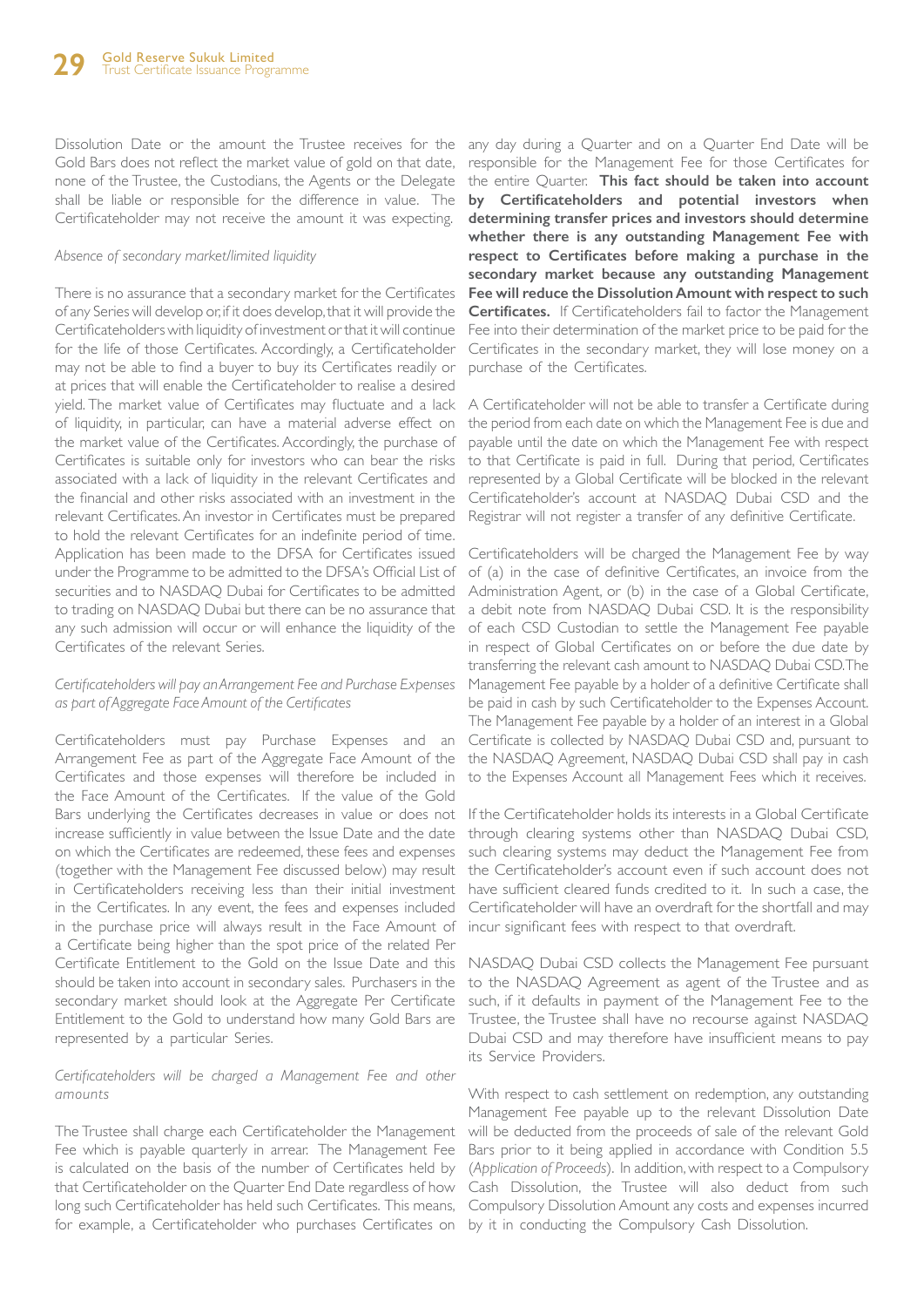The waterfall set out in Condition 5.5 (*Application of Proceeds*) means that Certificateholders are liable for any amounts owed to the Delegate, the Agents, the Trustee Administrator and the Lead Arranger which are in excess of the fixed percentage rate portion of the Management Fee. Therefore, the Certificateholders may receive a smaller amount on redemption than the amount received by the Trustee from the sale of the relevant Gold Bars.

With respect to physical delivery on redemption, the Administrative Agent shall invoice, or NASDAQ Dubai CSD shall issue a debit note, as the case may be, with respect to any outstanding Management Fee to the Dissolution Date. The Trustee will not arrange the delivery of any Gold Bars to a Certificateholder until such Certificateholder has settled any outstanding Management Fee payable to the Dissolution Date and the relevant Certificateholder's share of any other amounts which would be payable in priority to Certificateholders in accordance with Condition 5.5 (*Application of Proceeds*) to the extent not already satisfied by the Management Fee had the Certificates been cash settled. If such amounts are not paid within 30 days of the date of the relevant invoice or debit note, the relevant Certificates shall be subject to Compulsory Cash Dissolution.

If the Lead Arranger fails to calculate the Management Fee or NASDAQ Dubai CSD or the Administration Agent fails to send the debit note or invoice, Certificateholders will not receive notice of the Management Fee they owe and may not pay it. In addition, there may be a delay or failure to pay the Management Fee by a Certificateholder or failure by NASDAQ Dubai CSD to pass on a payment and a Certificateholder transfers a Certificate in the period between a Quarter End Date and the due date for the Management Fee before paying the Management Fee, it may not be possible to collect that Management Fee until the Certificates are redeemed. Any shortfall in the amount of Management Fee paid to the Trustee means that it will have insufficient funds to pay the Service Providers. This may lead to a Service Provider terminating the services provided to the Trustee leaving the Trustee unable to fulfil its obligations under the Certificates. To the extent a Certificateholder redeems Certificates when a Service Provider is owed an amount under the Transaction Documents which is greater than the Management Fee owed, the Certificateholder's share of that amount will have to be paid by the Certificateholder before any physical delivery or it will be deducted from the cash proceeds (as described above) so the Certificateholder may receive less on redemption than it anticipated.

#### *Compulsory Cash Dissolution*

A Certificate shall be subject to Compulsory Cash Dissolution if (a) the Management Fee with respect to that Certificate is not paid when due with respect to two consecutive Quarter End Dates; or (b) following a request for physical settlement on redemption of such Certificate, any outstanding Management Fee or any other amount payable in accordance with Condition 7.2 is not paid within 30 days of the date of the relevant invoice or debit note. The Trustee shall sell the Gold Bars relating to those Certificates in respect of which such amounts are due in accordance with the Conditions without the need for amount of the shortfall in payment from the Prime Bullion Supplier.

consent from the relevant Certificateholders. The Trustee will deduct the Management Fee from the sale proceeds of the relevant Gold Bars prior to applying them in accordance with Condition 5.5 *(Application of Proceeds)*. The Trustee will also deduct from such sale proceeds, in priority to payment to the Certificateholders, the costs incurred by it with respect to such Compulsory Cash Dissolution.

Compulsory Cash Dissolution is likely to result in the Certificateholder receiving less for its Certificates than it would have done if it had been able to choose the date on which to redeem its Certificates.

#### *Priority of payments on a Dissolution Date*

As mentioned above, various payments must be made under the Transaction Documents in priority to any amount being paid or Gold Bars being delivered to a Certificateholder on a Dissolution Date. The Storage Operator has a lien over the Gold Bars held in the Almas Vault for any amounts owed, but unpaid, to the Storage Operator which will take priority over all other payments. In addition, amounts due to the Service Providers will be paid in advance of a Certificateholder in accordance with Condition 5.5 *(Application of Proceeds).* 

#### *Tracking error*

At any time, the price at which the Certificates trade on NASDAQ Dubai or on any other exchange to which they may be admitted from time to time may not reflect accurately the relevant price of gold represented by such Certificates. The procedures set out in this Prospectus for the issue and redemption of Certificates will help limit this difference (or **tracking error**). However, this risk cannot be fully eliminated since the market price will be a function of supply and demand amongst investors wishing to buy and sell the Certificates.

NASDAQ Dubai is significantly smaller in terms of trade size and volume than more established securities' markets, such as those in the United States and the United Kingdom. Therefore, the chance of a tracking error occurring in NASDAQ Dubai is greater than that in the latter mentioned markets.

#### *Cash settlement on redemption*

If there is a cash settlement on redemption, the Trustee may be required to transfer title to the relevant Gold Bars to the Prime Bullion Supplier (and release such Gold Bars from the trust) before receiving confirmation that the sale proceeds have been credited to the Trustee. The Trustee will be relying on the credit of the Prime Bullion Supplier and any agents engaged by the Prime Bullion Supplier to effect the sales. This presents the risk that the funds are lost and the Trustee no longer has title to the Gold Bars, for example, due to fraud or negligence of the Prime Bullion Supplier and/or the agents it appoints. In such circumstances, the Accepted Investors will suffer a loss because, pursuant to the Conditions, if the Prime Bullion Supplier fails to settle such trade, the Trustee's obligation to pay the relevant Dissolution Amount is reduced by the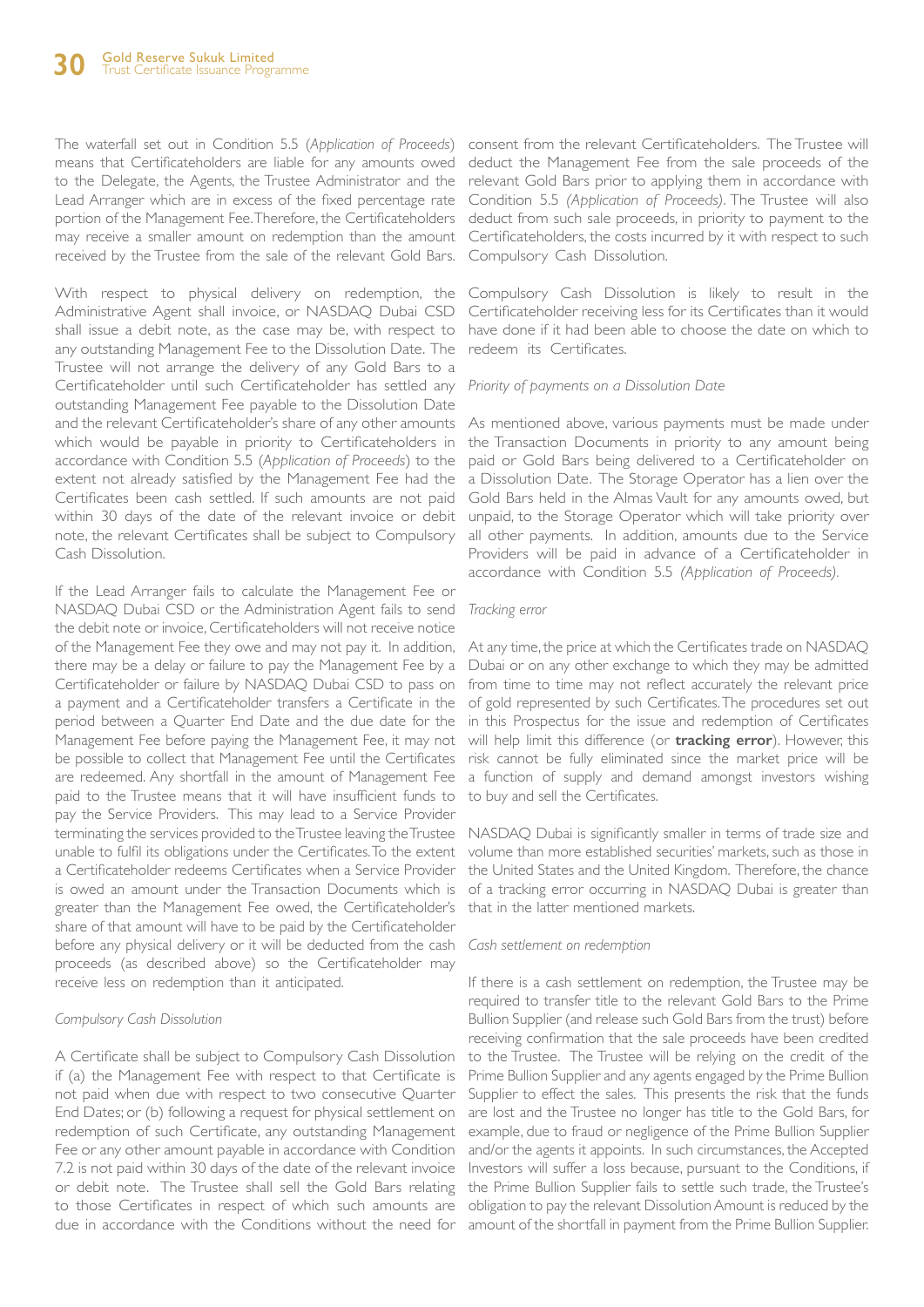In addition, the Trustee may be unable to conclude an agreement of realisation of the Wakala Assets, after deducting any fees, costs for the sale of gold through the Prime Bullion Supplier and, since the Certificateholder is unable to withdraw its Optional Dissolution Notice or opt for physical delivery of the Gold Bars, this could mean a delay in settlement and/or the Certificateholder not receiving any proceeds of sale.

#### *Physical delivery of Gold Bars on redemption*

If a Certificateholder opts for redemption by way of physical delivery of its entitlement to the Gold Bars, the Trustee will arrange the delivery of the Gold Bars to the Certificateholder in Dubai. The Certificateholder will have to arrange delivery to any other destination and if it does not do so, the Gold Bars will remain in the Almas Vault. The Storage Operator will not register a Certificateholder as the legal owner of the Gold Bars on DMCC Tradeflow unless the Certificateholder has a gold account with the Storage Operator, has executed a precious metals storage agreement with the Storage Operator and has met the membership requirements of DMCC Tradeflow.

The Gold Bars to which the Certificateholder is entitled will remain the property of the Trustee until such time as it opens such a gold account and meets such requirements or the Certificateholder makes its own arrangements (which are acceptable to the Lead Arranger in its absolute discretion), at its own expense, to take custody of the Gold Bars. While the Gold Bars remain in a Gold Account, the Certificateholder will be subject to the risk that the Trustee becomes insolvent or misappropriates the Gold Bars.

None of the Trustee or the Custodians will be responsible or *Experience of the Lead Arranger* liable for any delivery of the Gold Bars outside Dubai, any delay in cancelling or splitting the Tradeflow Warrants or issuing new Tradeflow Warrants to the Certificateholder if it has, or opens, a gold account with the Storage Operator. Neither the Trustee nor the DMCC shall be responsible or liable for any failure of the Storage Operator to effect a transfer of gold in accordance with the Procedures Memorandum.

#### *Delivery of definitive Certificates*

Certificateholders will be required to bear the costs and expenses of delivery of any new definitive Certificate issued in accordance with the Conditions other than by regular uninsured mail and the Trustee may require the payment of a sum sufficient to cover any stamp duty, tax or other governmental charge that may be imposed in relation to the registration.

#### *Dissolution following a Dissolution Event*

The Certificates may be redeemed in cash or by physical settlement on an Early Dissolution Date as a result of instructions from the Certificateholders holding at least 50 per cent. of the Aggregate Face Amount of the Certificates then outstanding following a Dissolution Event, although physical settlement may not be available in all circumstances see *"Insolvency of the Trustee"* below.

The amount payable in respect of an early redemption of the and does not have the capacity to perform all of the functions Certificates following a Dissolution Event will be the net proceeds described in this Prospectus. It has therefore appointed various

and expenses owed to the various Service Providers under the Programme (see Condition 13.2).

There is no assurance that upon any Early Dissolution Date the assets available to the Trustee will be sufficient to redeem the Certificates in an amount that the Certificateholders thereof would expect to receive had the Certificates been redeemed on any other date or in any other circumstances.

#### *No gross-up*

Each Certificateholder will assume and be solely responsible for any and all taxes of any jurisdiction or governmental or regulatory authority including, without limitation, any state or local taxes or other similar assessment or charges that may be applicable to any payment to such Certificateholder in respect of the Certificates. In the event that any withholding tax or deduction for tax is imposed on payments on the Certificates by the Trustee to the Certificateholders, it should be understood that such Certificateholders will not be entitled to receive amounts to compensate for such withholding tax.

All payments made by the Trustee in respect of the Certificates shall be made subject to any tax, duty, withholding or other payment which may be required to be made, paid, withheld or deducted. Certificateholders will not be entitled to receive grossed-up amounts to compensate for any such tax, duty, withholding or other payment.

The Lead Arranger is a newly formed entity with no previous operating history or experience of acting as an arranger of a securities issuance programme. The Trustee is not controlled by the Lead Arranger. The Lead Arranger is an independent Cayman Islands incorporated company which has been appointed by the Issuer to arrange the Programme and undertake certain administrative tasks in relation to the Certificates.

The Lead Arranger will not engage in any other business activity other than those relating to this Programme and other similar debt issuance programmes in respect of which it is appointed arranger. The Lead Arranger is not licensed by the DFSA and is not a financial institution. The Lead Arranger will not engage in marketing the Certificates.

There can be no assurance that the Lead Arranger will be able to perform the tasks it has undertaken in relation to the Programme; however, the directors of the Lead Arranger are experienced in the financial and gold industry and their intention is to employ people with the necessary skills to fulfil all the obligations of the Lead Arranger.

#### *Non-performance of a Service Provider*

As stated above, the Trustee is a special purpose company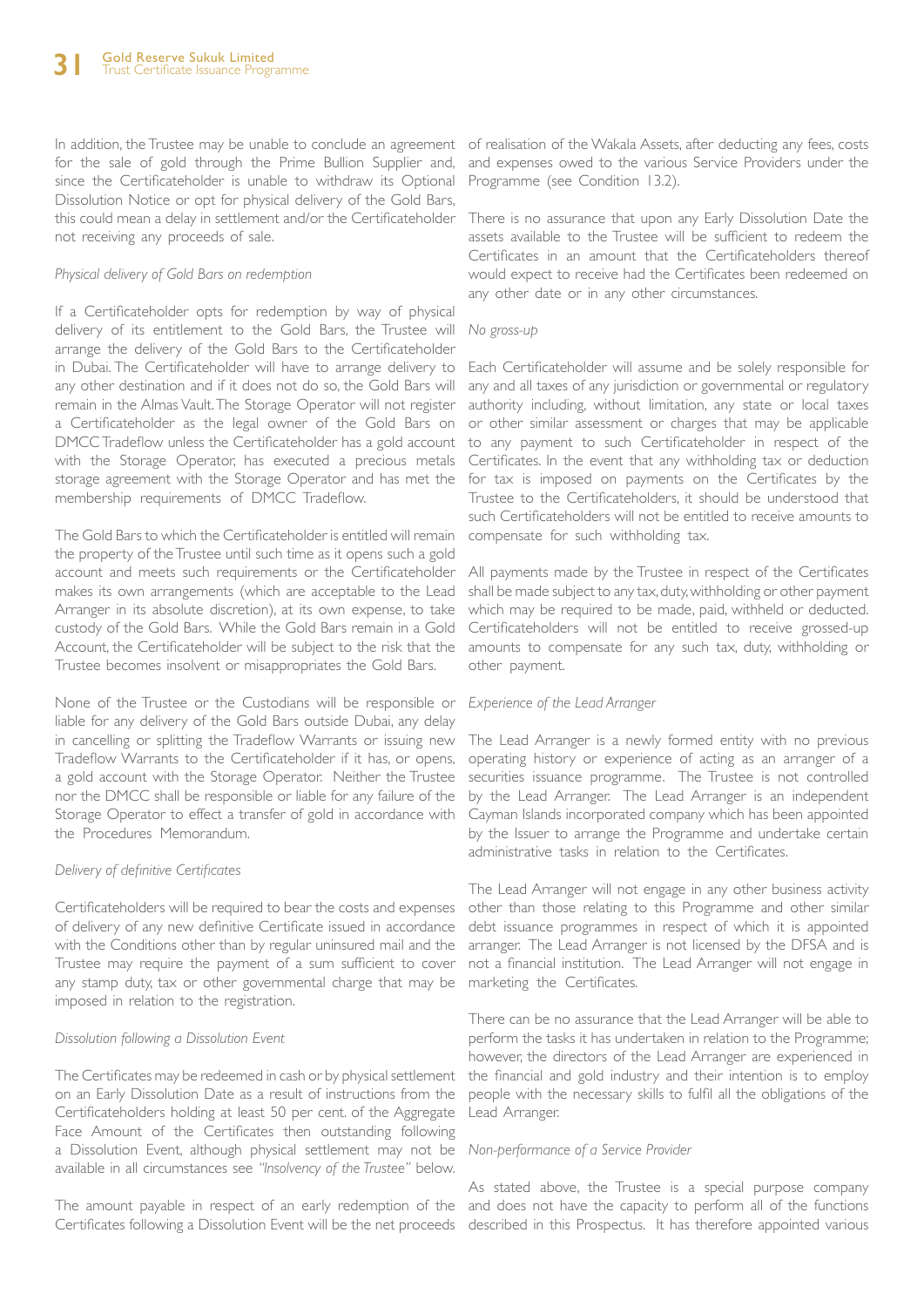Service Providers which have contractually agreed under certain of the Transaction Documents with the Trustee to provide it with certain services necessary for it to issue and redeem the Certificates and manage the purchase, sale and safe keeping of the Gold Bars. The Trustee will pay each such Service Provider a fee for the services such Service Provider will provide. Should any of the Service Providers fail to provide a particular service to the Trustee which they are contractually required to provide, the Trustee may have a claim in contract or in tort against the relevant Service Provider, but that is likely to result in the payment of damages or a similar monetary payment and is unlikely to result in the court awarding specific performance against the failing Service Provider. To the extent such Service Provider becomes insolvent, such payment awarded to the Trustee may not be honoured. In such circumstances, the Trustee will have to appoint another service provider to perform the relevant obligations, but may have lost money due to the default of the original Service Provider. Due to the limited recourse nature of the Certificates, any such losses will reduce the Wakala Assets available to pay Certificateholders the amount they were anticipating on redemption.

#### Risks Relating to Enforcement

*Investors may experience difficulties in enforcing arbitration awards and foreign judgments in Dubai*

If there is a Dissolution Event, it may be necessary to bring an action against the Trustee, to enforce its obligations and/or to claim damages which could be both time-consuming and costly.

The Trustee has irrevocably agreed to the Certificates being governed by English law. Unresolved disputes in relation to the Certificates governed by English law will, unless the option to litigate set out therein is exercised, be referred to arbitration under the LCIA Arbitration Rules with the seat of arbitration in London. Notwithstanding that an arbitration award or a judgment may be obtained in an arbitration or an English court, there is no assurance that the Trustee has or would at the relevant time have assets in the United Kingdom against which such award or judgment could be enforced. The Trustee is a DIFC company and is incorporated in and has its operations and the majority of its assets located in the DIFC. As such, it may be difficult or impossible to effect service of process within England upon the Trustee, or to recover on judgments of the English courts against it, including judgments predicated upon civil liability provisions of English law.

Certificateholders should not expect to have recourse to the courts of the Emirate of Dubai (other than the courts of the DIFC) or to the federal courts of the UAE. Further, there is no treaty in effect between the United Kingdom and the UAE providing for the enforcement of judgments of English courts UAE law does not recognise trusts and does not therefore in civil and commercial matters, and the grounds upon which recognise the beneficial interest the Certificateholders have in DIFC courts may decline to enforce the judgments of English courts are unclear as they remain untested. The Dubai courts a Certificateholder or a Certificateholder has to enforce its are unlikely to enforce an English court judgment without reexamining the merits of the claim and may not observe the as having a proprietary interest in the Wakala Assets and will choice by the parties of English law as the governing law of instead have to rely on its contractual relationship with the the transaction. In the UAE, foreign law is required to be Trustee as legal owner of the Wakala Assets in order to gain established as a question of fact and the interpretation of access to the value of the Gold Bars.

English law, by a court in the UAE, may not accord with the perception of an English court. In principle, courts in the UAE recognise the choice of foreign law if they are satisfied that an appropriate connection exists between the relevant transaction agreement and the foreign law which has been chosen. They will not, however, honour any provision of foreign law which is contrary to public policy, order or morals in the UAE, or to any mandatory law of, or applicable in, the UAE. Because judgments of English courts are not automatically enforceable in the DIFC, it may be difficult for Certificateholders to recover against the Trustee based upon such judgments.

The UAE is a civil law jurisdiction and judicial precedents in Dubai have no binding effect on subsequent decisions. In addition, court decisions in Dubai are generally not recorded. These factors create greater judicial uncertainty.

In addition, notwithstanding that the UAE acceded to the United Nations Convention on the Recognition and Enforcement of Arbitral Awards (New York 1958) in 2006, as some of the applicable Transaction Documents expressly refer disputes to the courts of England and Wales, investors may also have difficulties in enforcing judgments of DIFC courts and arbitration awards ratified by DIFC courts against the Trustee or its directors or senior management in jurisdictions outside the DIFC because the mechanism for enforcement of judgments and awards issued by the DIFC courts is as yet untested.

#### *Insolvency of the Trustee*

The Certificates are limited recourse obligations of the Trustee so Certificateholders do not have the right to put the Trustee into insolvency. However, should the Trustee face insolvency, UAE or DIFC bankruptcy law may adversely affect its ability to perform its obligations under the Certificates. There is little precedent to predict how any claims by Certificateholders against the Trustee would be resolved in the case of the insolvency of the Trustee (assuming the Wakala Assets had not been exhausted) and therefore there can be no assurance that Certificateholders will receive payment of their claims in full or at all in these circumstances.

There can be no assurance that enforcement following insolvency of the Trustee will enable Certificateholders to receive physical delivery of the Gold Bars. The applicable insolvency law will most likely require the Gold Bars to be sold and the proceeds applied pursuant to Condition 5.5 *(Application of Proceeds)* rather than permitting appropriation of the Gold Bars by Certificateholders or the Delegate on behalf of Certificateholders.

#### *Trusts in the UAE*

the Wakala Assets. To the extent the Delegate on behalf of rights to the Wakala Assets in a UAE court, it may not be seen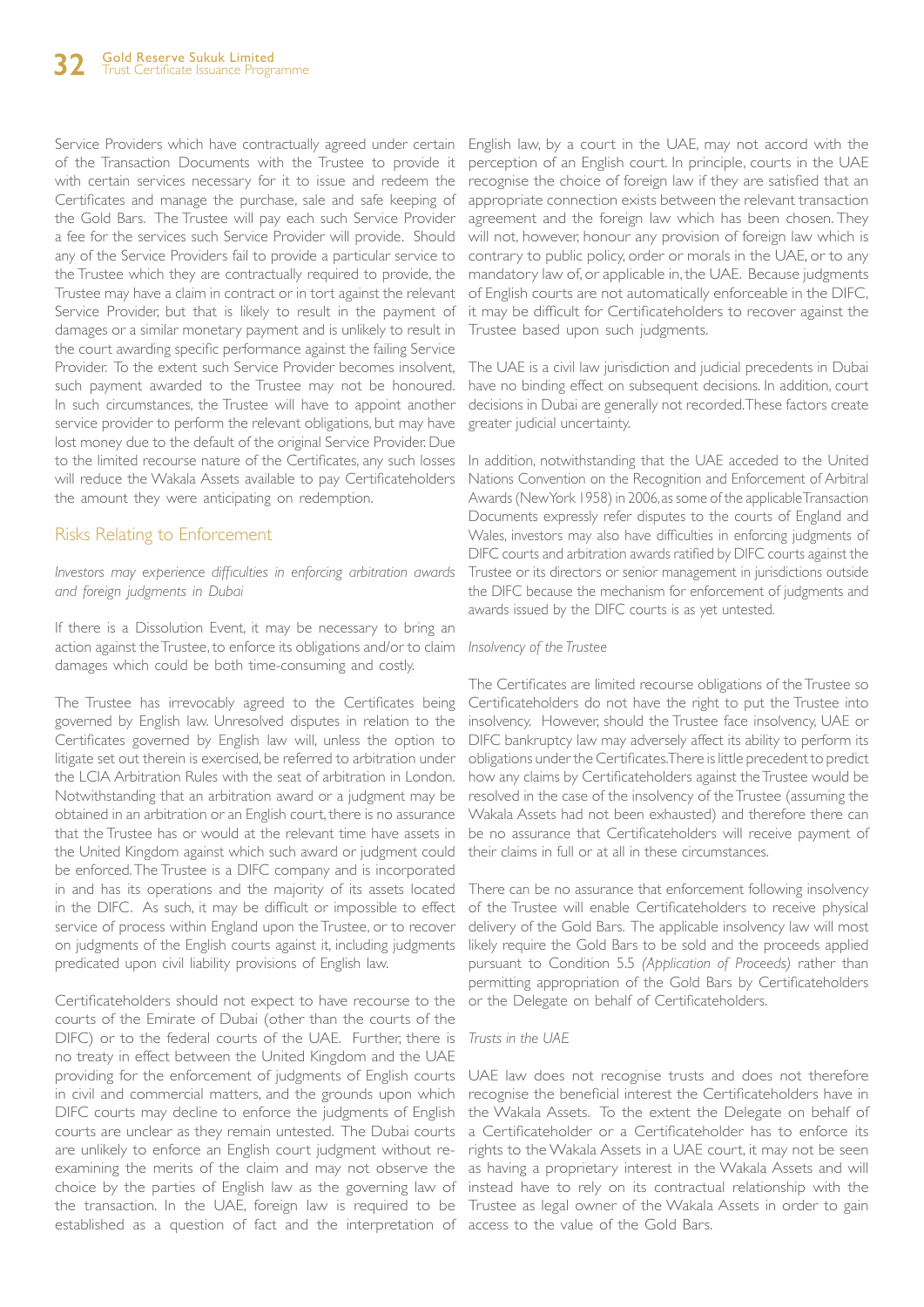#### *Change of law*

The structure of each issue of Certificates under the Programme is based on English law, the laws of the Emirate of Dubai and, to the extent applicable in Dubai, the federal laws of the UAE, the laws of the DIFC and administrative practices in effect as at the date of this Prospectus. No assurance can be given as to the impact of any possible change to English, UAE or DIFC law or administrative practices in such jurisdictions after the date of this Prospectus, nor can any assurance be given as to whether any such change could adversely affect the ability of the Trustee to make payments under the Certificates or of the Lead Arranger, to comply with its obligations under the Transaction Documents to which it is a party.

#### *Performance of contractual obligations*

The ability of the Trustee to make payments in respect of the Certificates may depend upon the due performance by the other parties to the Transaction Documents of the obligations thereunder including the performance by any Agent, the Registrar and/or the Custodians of their respective obligations. Whilst the non-performance of any relevant parties will not relieve the Trustee of its obligations to make payments in respect of the Certificates, the Trustee may not, in such circumstances, be able to fulfil its obligations to the Certificateholders.

#### *Delegate Indemnity*

Upon the occurrence of a Dissolution Event in relation to a Series of the Certificates, Certificateholders of the relevant Series may be required to provide an indemnity and/or security and/or prefunding to the Delegate to its satisfaction as provided for in Condition 14.2 (*Delegate not obliged to take action*). The Delegate shall not be obliged to take any action if not indemnified and/or secured and/or prefunded to its satisfaction.

#### *Management Fee*

It is possible that the Management Fee will be not enforceable against Certificateholders. If a Certificateholder challenges the Management Fee and refuses to pay its Management Fee, the Trustee has the right under the Conditions to conduct a Compulsory Cash Dissolution as the practical effect of a challenge is a delay in receiving the Management Fee (see *"Certificateholders will be charged a Management Fee and other amounts"*).

#### Additional Risk Factors

#### *General markets risk*

General movements in local and international markets and factors that affect the investment climate and investor sentiment could all affect the level of trading and therefore the market price of the Certificates. These risks are generally applicable to any investment in securities and investors should be aware that the Certificates can go down in price as well as up. Investors should be aware that by investing in the Certificates, their initial investment may be lost in part.

#### *Emerging markets*

Investors in emerging markets should be aware that these markets are subject to greater risks than more developed markets, including, in some cases, significant legal, economic and political risks. Accordingly, investors should exercise particular care in evaluating the risks involved and must decide for themselves whether, in light of those risks, their investment is appropriate. Generally, investment in emerging markets is only suitable for sophisticated investors who fully appreciate the significance of the risk involved.

*Political, economic and related considerations*

While Dubai has historically enjoyed relative political stability, there can be no assurance that such growth or stability will continue. Investors should note that the Gold Bars will be located in Dubai at the Almas Vault.

No assurance can be given that the UAE Government will not implement regulations or fiscal or monetary policies, including policies, regulations, or new legal interpretations of existing regulations, relating to or affecting taxation, interest rates, exchange controls or the DMCC, or otherwise take actions which could have an adverse effect on the Trustee's financial condition, prospects or ability to perform its obligations under the Certificates or the Transaction Documents (including importing the gold bullion), or which could adversely affect the market price and liquidity of the Certificates.

Dubai is seen as a relatively stable political environment with generally healthy international relations. However, as a country located in the Middle East and North Africa (**MENA**) region, there is a risk that regional geopolitical instability could impact Dubai and it should be noted that there has been significant political and social unrest, including violent protests and armed conflict, in a number of countries in the MENA region, with armed conflict in Iraq and Syria on-going as at the date of this Prospectus. The situation has caused significant disruption to the economies of affected countries. Continued instability affecting the countries in the MENA region could adversely impact the UAE, although to date the impact on Dubai and the UAE has not been significant.

A general downturn, political instability or instability in certain sectors of the UAE or the regional economy could have an adverse effect on the Trustee's financial condition, prospects or its ability to perform its obligations under the Certificates or the Transaction Documents (including importing the gold bullion).

#### *Reliance on the procedures of clearing systems*

Certificates of a Series represented by a Global Certificate will be held and settled in NASDAQ Dubai CSD. The Global Certificates will be deposited with, and registered in the name of, NASDAQ Dubai Guardian Limited which will act as bare nominee on behalf of NASDAQ Dubai CSD. Provided that they have an investor identification number in NASDAQ Dubai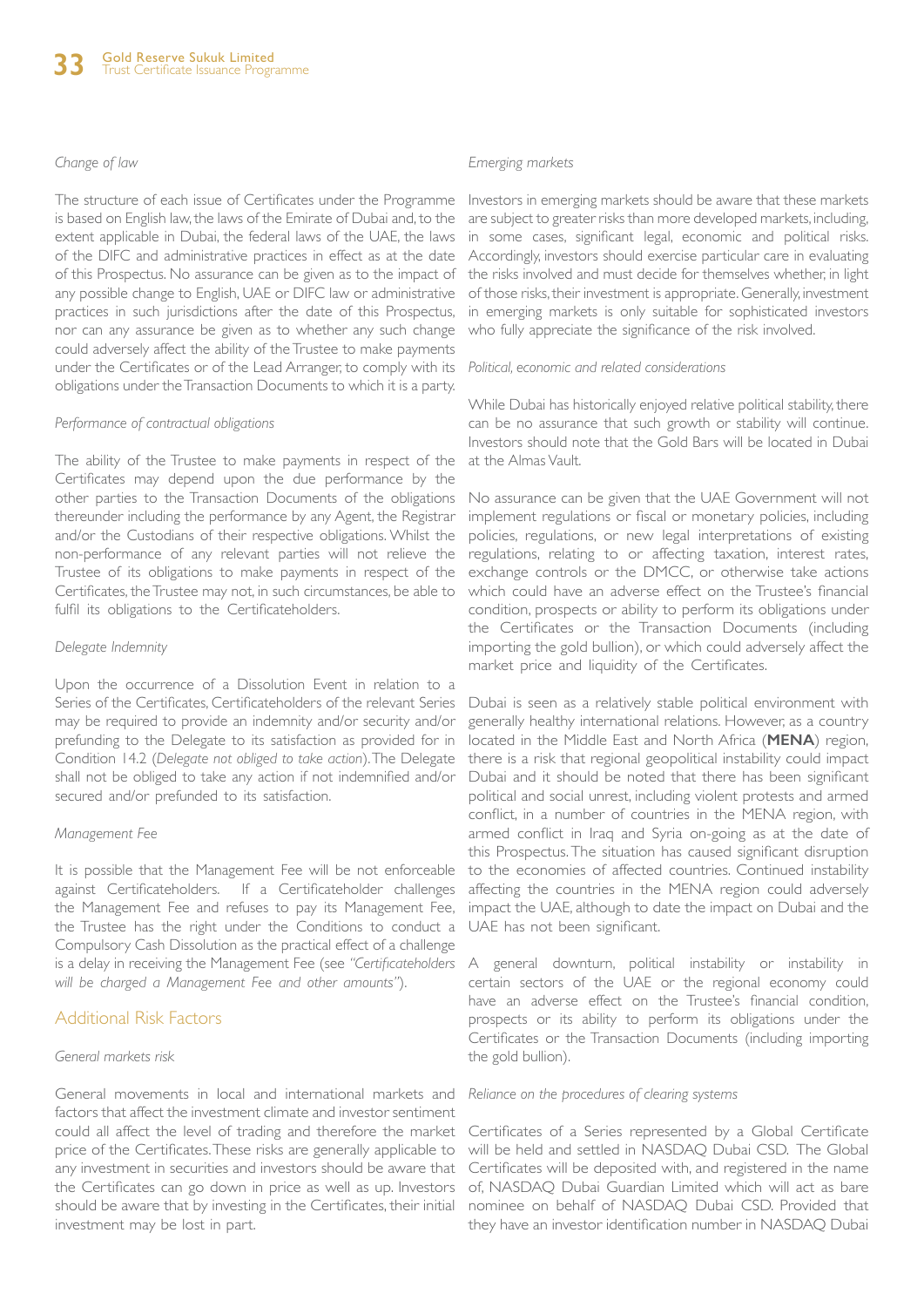CSD, Certificateholders with an interest in a Global Certificate *Market Makers* will be able to trade and hold the Certificates on NASDAQ Dubai CSD through CSD Custodians. Certificateholders with NASDAQ Dubai has the discretion to request the appointment an interest in a Global Certificate with accounts at ICSDs like Euroclear and Clearstream will be able to hold these Certificates in their Euroclear or Clearstream, Luxembourg account through links between NASDAQ Dubai CSD and such ICSDs. Transfers within and between NASDAQ Dubai CSD, Euroclear and Clearstream, Luxembourg will be in accordance with the usual rules and operating procedures of the relevant clearing systems.

NASDAQ Dubai CSD, CSD Custodians and NASDAQ Dubai CSD's indirect participants will maintain records of the ownership interests in Global Certificates. While the Certificates of any Series are represented by a Global Certificate, Certificateholders will be able to trade their ownership interests only through NASDAQ Dubai CSD and their respective CSD Custodians.

Except in the circumstances described in each Global Certificate, holders of Certificates represented by a Global Certificate will not be entitled to receive definitive Certificates.

While the Certificates of any Series are represented by a Global Certificate, the Trustee will discharge its payment obligation under the Certificates by making payments through the relevant clearing systems. A holder of an ownership interest in a Global Certificate must rely on the procedures of the relevant clearing system and CSD Custodians to receive payments under its Certificates. The Trustee has no responsibility or liability for the records relating to, or payments made in respect of, ownership interests in any Global Certificate.

Holders of ownership interests in a Global Certificate will not of the parties. have a direct right to vote in respect of the relevant Certificates. Instead, such holders will be permitted to act only to the extent that they are enabled by the relevant clearing system and CSD Custodians to appoint appropriate proxies.

#### *Taxation and Stamp Duty Risk*

Dubai Law No.9 of 2004 (the **Dubai Law**) grants DIFC entities a zero rate of taxation until 2054. This includes income tax relating to their operations in the DIFC, the transfers of assets or profits in any kind of currency to any part outside the DIFC. There is a risk that the Ruler of Dubai could amend the Dubai Law and impose taxation obligations on the Trustee.

If a Certificate were classified as "stock or marketable securities" and if it were to be transferred by written document executed in the United Kingdom, such transfer document may need to be stamped in order for that transfer document to be relied upon in civil proceedings or used for certain other official purposes in the United Kingdom. Such stamp duty payable in respect of certain transfers of "stock and marketable securities" would be at the rate of 0.5% of the consideration given for the transfer. It is not clear whether the Certificates would be treated as "stock The Conditions contain provisions for calling meetings of or marketable securities".

of a market maker for each entity listed and admitted to trading on NASDAQ Dubai. There is a risk that, if a market maker is not appointed by the Trustee when requested, NASDAQ Dubai may take action against the Trustee including requiring the Certificates to cease trading.

#### *Sharia rules*

A letter written by the Sharia Supervisory Board for the Trustee (comprised of Dr Mohamed Ali Elgari, Datuk Dr Mohd Daud Bakar and Sheik Esam Ishaq) giving its view on the Sharia Compliance of the Transaction Documents has been obtained. However, there can be no assurance that the Transaction Documents or any issue and trading of any Certificates will be deemed to be Sharia compliant by any other Sharia board or Sharia scholars. None of the Trustee, the Arrangers, the Delegate or the Dealers makes any representation as to the Sharia compliance of any Series and potential investors are reminded that, as with any Sharia views, differences in opinion are possible. Potential investors should obtain their own independent Sharia advice as to the compliance of the Transaction Documents and the issue and trading of any Series with Sharia principles.

In addition, prospective investors are reminded that the enforcement of any obligations of any of the parties would be, if in dispute, either the subject of arbitration under English law or court proceedings under the laws of the DIFC, Dubai (and, to the extent applicable in Dubai, the federal laws of the UAE) or England and Wales. In such circumstances, the arbitrator or judge, as the case may be, will only apply the relevant law of the Transaction Document, and not Sharia principles, in determining the obligation

*Certificates which have a denomination that is less than the minimum Specified Denomination may be illiquid and difficult to trade* 

Certificateholders may only purchase, transfer or redeem Certificates in amounts equal to the Specified Denomination, that is in batches of five one kilogramme Gold Bars. If for any reason a Certificateholder holds an interest in a Global Certificate or a definitive Certificate in an amount which is less than the minimum Specified Denomination in his account with the relevant clearing system or recorded on the Register at the relevant time, such Certificateholder may not receive a definitive Certificate in respect of such holding should definitive Certificates be printed in exchange for a Global Certificate. In addition, on redemption such Certificateholder will not be able to receive its full entitlement to the Gold Bars because the Trustee will not pay any Dissolution Amount or arrange the delivery of the Gold Bars with respect to any Certificate which has a Face Amount which represents part of a Per Certificate Entitlement to the Gold.

#### *Consents to variation of Transaction Documents and other matters*

Certificateholders to consider matters affecting their interests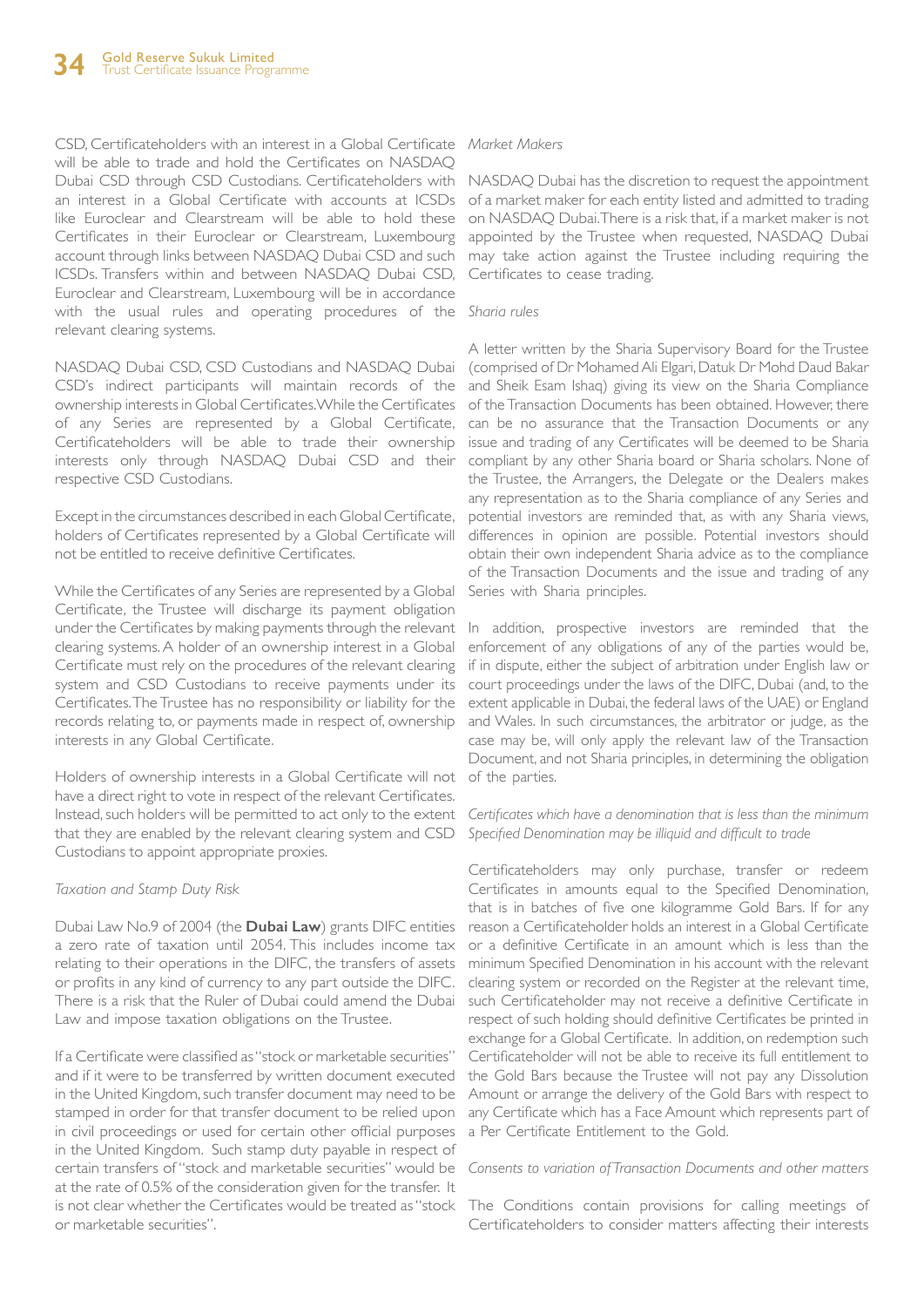generally. These provisions permit defined majorities to bind DIFC, including the relevant companies' laws, are still being all Certificateholders including Certificateholders who did not attend and vote at the relevant meeting and Certificateholders who voted in a manner contrary to the majority.

The Master Trust Deed contains provisions permitting the Delegate from time to time and at any time without any consent or sanction of the Certificateholders to make any modification of the Conditions, the Master Trust Deed, any Pricing Supplement or any other Transaction Document if, in the opinion of the Delegate, such modification (a) is of a formal, minor or technical nature, or (b) is made to correct a manifest error, or (c) is not materially prejudicial to the interests of the relevant Certificateholders. The Delegate may also agree to the waiver or authorisation of any breach or proposed breach of, any of the Conditions, any provisions of the Trust Deed or any Transaction Document, or determine that any Dissolution Event shall not be treated as such, in each case, which is not materially prejudicial to the interests of Certificateholders.

#### *Exchange rate risks and exchange controls*

The Trustee will make all payments on the Certificates in U.S. dollars. This presents certain risks relating to currency conversions if an investor's financial activities are denominated principally in a currency or currency unit (the **Investor's Currency**) other than U.S. dollars. These include the risk that exchange rates may significantly change (including changes due to devaluation of the U.S. dollar or revaluation of the Investor's Currency) and the risk that authorities with jurisdiction over the Investor's Currency may impose or modify exchange controls which could adversely affect an applicable exchange rate. The Trustee does not have any control over the factors that generally affect these risks, such as economic, financial and political events and the supply and demand for applicable currencies. In recent years, exchange rates between certain currencies have been volatile and volatility between such currencies or with other currencies may be expected in the future. An appreciation in the value of the Investor's Currency relative to the U.S. dollar would decrease (1) the Investor's Currency-equivalent yield on the Certificates, (2) the Investor's Currency equivalent value of the principal payable on the Certificates and (3) the Investor's Currency equivalent market value of the Certificates.

Government and monetary authorities may impose (as some have done in the past) exchange controls that could adversely affect the exchange rate faced by a Certificateholder wanting to exchange U.S. dollars received from the Trustee for another currency as well as the availability of a specified foreign currency at the time of payment of the U.S. dollar Dissolution Amount on a Certificate. As a result, investors may receive less under the Certificates than expected, or no such amounts. Even if there are no actual exchange controls, it is possible that the U.S. dollar may not be available at such Certificate's maturity.

#### *Legal Risk*

Because the DIFC is a newly established jurisdiction, the legal

developed and are largely untested. Similarly, the courts of the DIFC have issued only a limited number of substantive decisions, which may lead to ambiguities, inconsistencies and anomalies in the interpretation and enforcement of the laws and regulations applicable to the Trustee, including with respect to rights of Certificateholders. These uncertainties could affect investors' ability to enforce their rights or the ability of the Trustee to defend itself against claims by others, including regulators, judicial authorities and third parties who may challenge its compliance with applicable laws, decrees and regulations.

The Tradeflow Agreement is governed by the laws of the Emirate of Dubai and all applicable laws of the UAE. In addition to the risks set out in the "*Risks Relating to Enforcement*" section above, it should be noted that, as far as we know, the UAE courts have little experience of hearing disputes concerning Sukuk arrangements and documents such as the Tradeflow Agreement. Accordingly, there is a risk that the UAE court judges may not be familiar with the financial structures involved in such arrangements. This may increase the risk of an unpredictable judgment being handed down by the judge.

UAE court proceedings are conducted in the Arabic language. All non-Arabic documentation will be required to be translated into Arabic and the Arabic versions of the translated documents and UAE laws will take precedence. All pleadings filed with the court will be in Arabic and each party will be required to instruct local counsel licenced to conduct advocacy before the UAE courts.

UAE court proceedings are heard largely on the papers and there is limited oral advocacy before a judge. Furthermore, it is rare for parties to introduce witness evidence to prove their case. As such, it is also unusual that the parties will have the opportunity to cross examine witnesses from the opposing party to test the opposing party's evidence.

and regulatory regimes applicable to entities established in the that the Court of Appeal judgment is considered final for the It is difficult to predict how long a UAE court case is likely to last. There is no set procedure that governs how many rounds of written submissions each party is permitted to file. Furthermore, it is common for parties to request adjournments. All judgments from the Court of First Instance are automatically appealable to the Court of Appeal on findings of both fact and law. It is very common for the losing party in the UAE to appeal, particularly as they bear no adverse cost risk in doing so. An appeal invariably involves a total re-hearing of the matter and new evidence may be adduced. In principle, therefore, there is significant scope for a case such as this to be dragged out by one or more of the parties. Any appeal could take in the region of 9 to12 months, or even longer. A judgment of the Court of Appeal is subject to a further appeal to the Court of Cassation on points of law only. The Court of Cassation will then set a date for judgment at which point it can either give final judgment or remit the matter back to the Court of Appeal for re-hearing. If the case is remitted back to the Court of Appeal for a further hearing, the parties again have a right to appeal to the Court of Cassation on points of law. It is important to note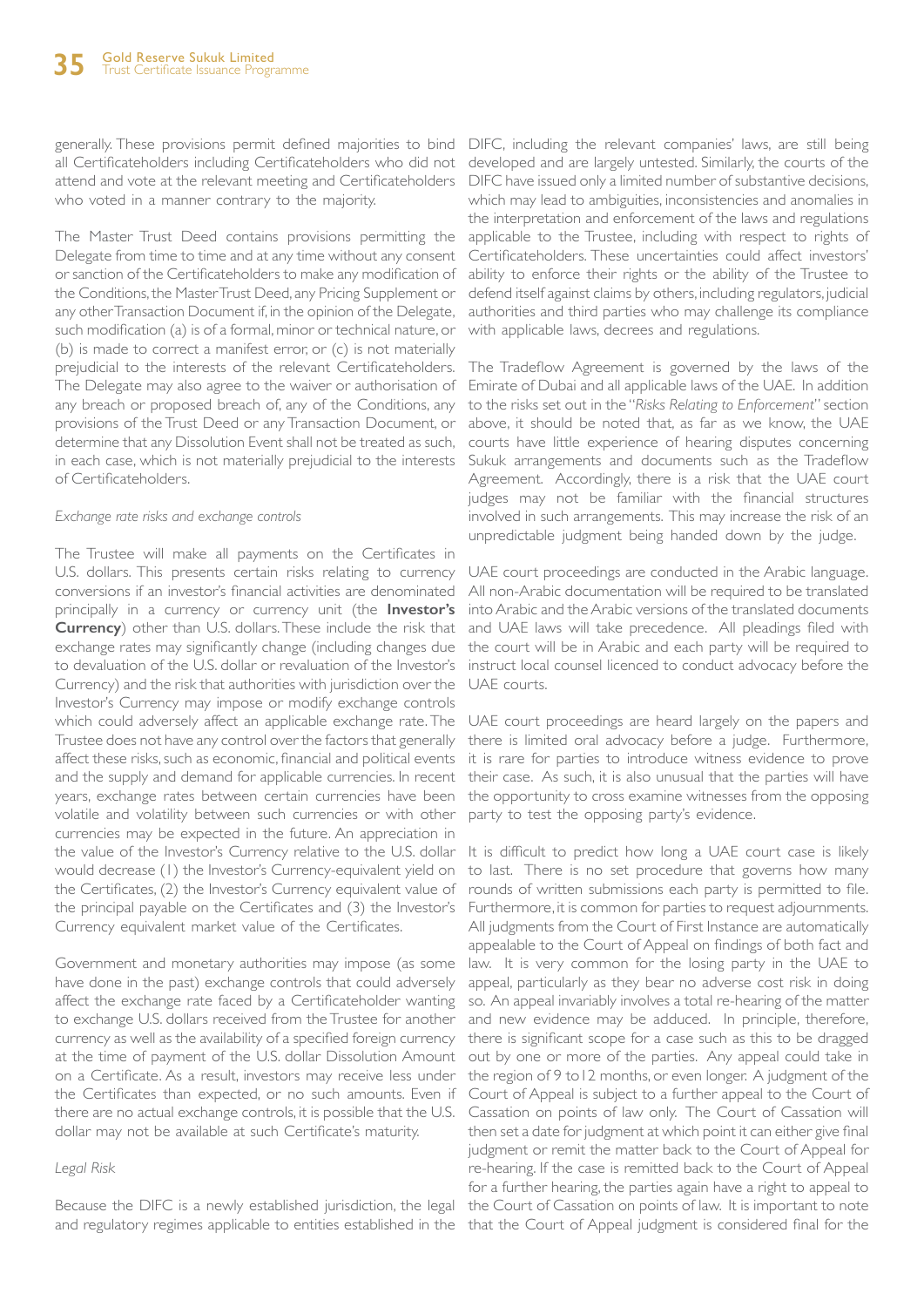awards one party damages, that party can immediately enforce against the other, unless a stay of execution is obtained pending Cassation. Stays are usually granted pending Cassation, but this cannot be guaranteed.

#### *Tradeflow Warrants and the DMCC*

The DMCC will hold all Tradeflow Warrants in printed form in its secure storage facility (if issued in secure paper form) or electronically on DMCC Tradeflow. The computer systems of the DMCC could fail resulting in a loss of data or a delay in retrieving data at a time when the Tradeflow Warrants may need to be transferred, for example. The DMCC could be the victim of computer hacking or fraud resulting in a loss of the Tradeflow Warrants or a disruption to the DMCC's system which could result in a loss to the Trustee and a reduction in the value of the Tradeflow Warrants and/or the Gold Bars.

The Trustee will grant access to the DMCC Tradeflow to employees of the Administration Agent so that they can give instructions on behalf of the Trustee. The Trustee has no control over these employees and may only have a claim for damages against them should they abuse their position. Actions of the employees outside their remit could result in the loss of Gold Bars as an employee of the Administration Agent could fraudulently or accidentally transfer the Gold Bars to a third party.

#### *Insolvency of the Storage Operator*

The Storage Operator operates and manages the vault in which the Gold Bars are held. The Tradeflow Agreement only requires that the Storage Operator keep the Gold Bars so far as possible separate from those of other depositors, and from those of the Trustee for which a separate Tradeflow Warrant has been issued, so as to permit at all times the identification and re-delivery of the Gold Bars deposited.

The Storage Operator may co-mingle undivided Gold Bars with other undivided Gold Bars of the same kind and grade. The Trustee (and the Certificateholders with Certificates represented by a Global Certificate) and the other legal owners of such commingled undivided Gold Bars shall own the entire mass of such Gold Bars in common and each legal owner shall be entitled to such amount thereof as originally deposited by him. If there is any shortfall in the number of commingled undivided Gold Bars (which could be due to fraud, theft, non-delivery or mistake for example) and the Storage Operator were to become insolvent, the legal owners of *Impact on liquidity* the commingled undivided Gold Bars will share in the loss.

The Storage Operator is incorporated in Dubai. Any insolvency of the Storage Operator will be complex, involving many creditors across many jurisdictions. The insolvency laws which would apply to the Storage Operator and its group of companies and the complexity of the insolvency would, at the very least, delay access to the Gold Bars held in the Almas the value of the Gold Bars. When the Certificates are redeemed, Vault. There is little precedent to predict how any claims by Certificateholders will be exposed to the realisation value of the the Trustee, or the Delegate on its behalf, against the Storage Gold Bars, which value might be affected (in some cases significantly) Operator would be resolved in the case of the insolvency of by such lack of liquidity.

purposes of execution. This means that if the Court of Appeal the Storage Operator and therefore there can be no assurance that Certificateholders will receive payment of their claims in full or at all in these circumstances.

#### Risks Relating to the Global Financial Crisis

#### *General*

The financial and credit crisis that began with events linked to subprime mortgages in the United States in 2007, has had global effects, including on the economies of the Middle East and the gold markets.

The downgrade of the United States' credit rating and the continued European debt crisis has contributed to the instability in global credit markets. In an attempt to counteract recessionary pressures, the central banks of the United States, the United Kingdom, the European Central Bank and certain other countries lowered interest rates, in some cases to record low levels, prompting investors to turn to different types of investment products to obtain a return on their capital. The commodities markets, including the gold markets have fluctuated during this time and products backed by commodities have been affected by the volatile markets.

A recovery in the world's major economies could result in a decrease in the gold price as investors return to other investments, for example. Prospective investors should consider carefully whether they are prepared to accept risks that the international economy remains unstable and gold prices are fluctuating by virtue of an investment in the Certificates.

The structure, nature and regulation of financial markets in the future may be fundamentally altered as a consequence of the global financial crisis and high levels of public debt, possibly in unforeseen ways and it is difficult to judge the popularity of investments in gold bullion in any new financial order. There can be no assurance that similar or greater disruption may not occur in the future for similar or other reasons and there can be no certainty of the effect such disruption would have on gold prices. Economic prospects are subject to considerable uncertainty.

Prospective investors should ensure that they have sufficient knowledge and awareness of the global financial instability, the responses thereto, the economic situation and its impact on gold prices and the economic outlook as they consider necessary to enable them to make their own evaluation of the risks and merits of an investment in the Certificates.

The events outlined above have had an extremely negative effect on the liquidity of financial markets generally and in the markets in respect of certain financial assets. No assurance can be given that liquidity in the market generally, or in the market for any particular asset class, will improve or that it will not worsen in the future. Such limited liquidity may have a negative impact on the value of the Certificates and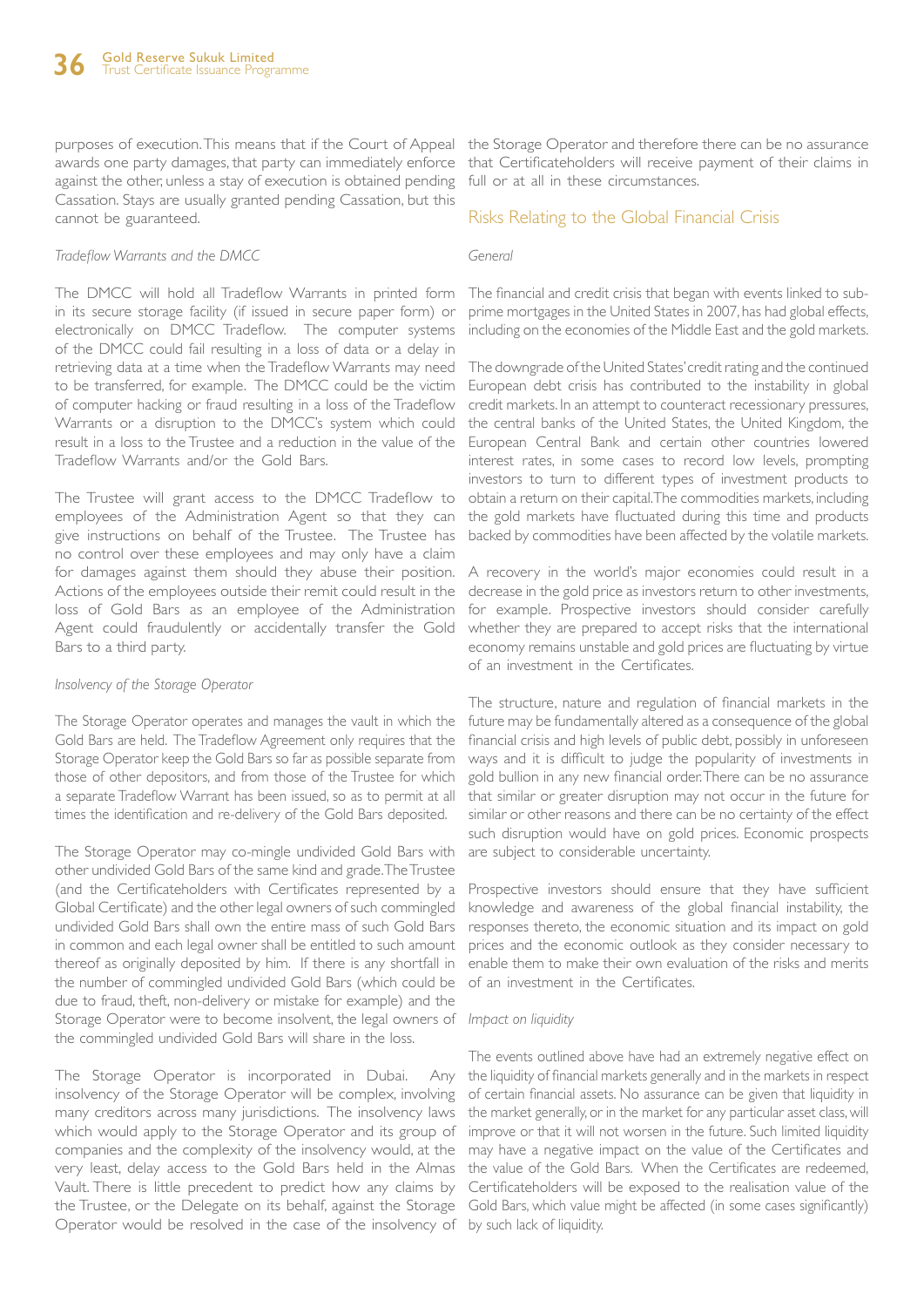#### *Impact on credit*

Concerns about the creditworthiness of the Custodians, the Delegate and the Agents may also impact the value of the Certificates.

The events outlined above have negatively affected the creditworthiness of a number of significant entities and governments. Such credit deterioration has been and may continue to be widespread. The value of the Certificates or of the amount of payments under them may be negatively affected *Systemic risk* by any widespread credit deterioration.

In addition, the financial crisis has had an impact on the solvency of significant financial institutions. The continued solvency of its counterparties (for example, the DMCC, the Storage Operator or the Agents all of which hold Wakala Assets from time to time) is important to the value of Certificates. Prospective investors should also consider the impact of a default by the Custodians, the Delegate or an Agent and possible delays and costs in being able to access Gold Bars held with a failed Custodian. In addition, the Management Fee (which is used to pay the fees of essential Service Providers to the Trustee) and settlement proceeds from any sale of Gold Bars are held in an account of the Trustee with the Principal Paying Agent and should the Principal Paying Agent become insolvent, it will delay access to those funds.

#### *Impact of increased regulation and nationalisation*

Since the economic crisis there has been increased involvement of governmental and regulatory authorities in the financial sector and in the operation of financial institutions. In particular, governmental impact on other entities.

and regulatory authorities in a number of jurisdictions have imposed stricter regulatory controls around certain financial activities and/ or have indicated that they intend to impose such controls in the future. Such regulatory changes may have a significant impact on the operation of the financial markets. To the extent that any person or entity connected with the Certificates is subject to nationalisation or other government intervention, it may have an adverse effect on a Certificateholder.

Financial institutions and other significant participants in the financial markets that deal with each other are interrelated as a result of trading, investment, clearing, counterparty and other relationships. This risk is sometimes referred to as "systemic risk". The Co-Arrangers, the Dealers, the Delegate, the Custodians and the Agents (or any affiliate of any of them) that are financial institutions or are significant participants in the financial markets are likely to routinely execute a high volume of transactions with various types of counterparties, including brokers and dealers, commercial banks, investment banks, insurers, mutual and hedge funds and institutional clients. To the extent they do so, they are and will continue to be exposed to the risk of loss if counterparties fail or are otherwise unable to meet their obligations. In addition, a default by a financial institution or other significant participant in the financial markets, or concerns about the ability of a financial institution or other significant participant in the financial markets to meet its obligations, could lead to further significant systemic liquidity problems and other problems that could exacerbate the global financial crisis and as such have a material adverse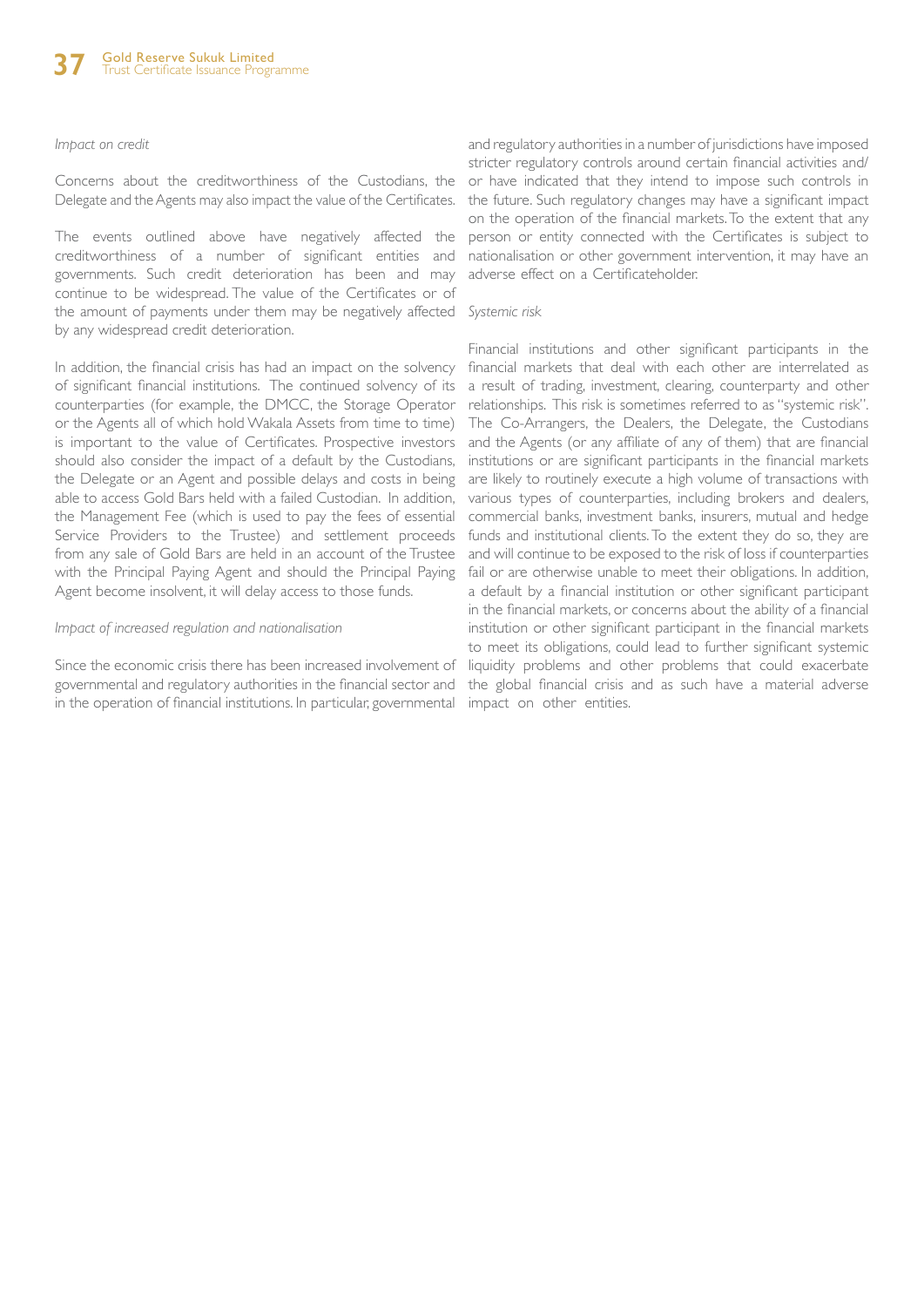### FORM OF THE CERTIFICATES

*The information set out below relating to the Clearing Systems is subject to any change in or reinterpretation of the rules, regulations and procedures of such Clearing Systems currently in effect. The information in this section concerning the Clearing Systems has been obtained from sources that the Trustee believes to be reliable, but none of the Trustee, the Arrangers, any Dealer, the Delegate or the Agents takes any responsibility for the accuracy thereof. Investors wishing to use the facilities of any of the Clearing Systems are advised to confirm the continued applicability of the rules, regulations and procedures of the relevant Clearing System. None of the Trustee, the Arrangers, any Dealer, the Delegate or the Agents will have any responsibility or liability for any aspect of the records*  relating to, or payments made on account of, beneficial ownership *interests in the Certificates held through the facilities of any Clearing System or for maintaining, supervising or reviewing any records relating to, or payments made on account of, such beneficial ownership interests.*

*Certificates of each Series will be issued in registered form either as a Global Certificate or definitive Certificates, but not both.* 

Certificates of each Series will be in registered form. Certificates will be issued outside the United States to persons who are not U.S. persons in reliance on Regulation S. Beneficial interest in the Regulation S Global Certificates will be subject to certain restrictions on transfer and such Global Certificate will bear a legend as set out under *"Transfer Restrictions".*

One Global Certificate will represent the interests of all Certificateholders of one Series. Any Global Certificate will be deposited on or about each Issue Date with, and registered in the name of, NASDAQ Dubai Guardian Limited, which will act as bare nominee on behalf of NASDAQ Dubai CSD. Provided that it has an investor identification number in NASDAQ Dubai CSD, a Certificateholder with an interest in a Global Certificate will be able to trade and hold the Certificates on NASDAQ Dubai CSD through its CSD Custodian. Certificateholders with an interest in a Global Certificate with accounts at ICSDs like Euroclear and Clearstream will be able to hold these Certificates in their Euroclear/Clearstream account through links between NASDAQ Dubai CSD and such ICSDs. Transfers within and between NASDAQ Dubai CSD, Euroclear and Clearstream, Luxembourg will be in accordance with the usual rules and operating procedures of the relevant clearing systems. Persons holding ownership interests in Global Certificates will be entitled or required, as the case may be, under the circumstances described below, to receive physical delivery of definitive Certificates in fully registered form.

Payments of any amount in respect of each Global Certificate will, in the absence of any provision to the contrary, be made to the person shown on the Register (as defined in Condition 1.2 *(Register))* as the registered holder of the relevant Global Certificate. None of the Trustee, the Delegate, any Paying Agent or the Registrar will have any responsibility or liability for any aspect of the records relating to or payments made on account of ownership interests in the Global Certificates or for maintaining, supervising or reviewing any records relating to such ownership interests.

Payment of the Dissolution Amounts in respect of definitive Certificates will, in the absence of any provision to the contrary, be made to the

persons shown on the relevant Register on the relevant Record Date (as defined in Condition 7.4 *(Definitions))* immediately preceding the due date for payment in the manner provided in the Conditions.

Interests in a Global Certificate will be exchangeable (free of charge), in whole but not in part, for definitive Certificates only upon the occurrence of an Exchange Event. The Trustee will promptly give notice to Certificateholders in accordance with Condition 16 *(Notices)* if an Exchange Event occurs. For these purposes, **Exchange Event** means that (i) a Dissolution Event (as defined in Condition 13 *(Dissolution Events))* has occurred and is continuing, or (ii) the Trustee has been notified that NASDAQ Dubai CSD has been closed for business for a continuous period of 14 days (other than by reason of holiday, statutory or otherwise) or has announced an intention permanently to cease business or has in fact done so and, in any such case, no successor clearing system satisfactory to the Trustee is available. In the event of the occurrence of an Exchange Event, either the Trustee or NASDAQ Dubai CSD (acting on the instructions of any holder of an interest in such Global Certificate) may give notice to the Registrar requesting exchange.

In such circumstances, the relevant Global Certificate shall be exchanged in full for definitive Certificates and the Trustee will, at the cost of the Trustee (but against such indemnity as the Registrar or any relevant Transfer Agent may require in respect of any tax or other duty of whatever nature which may be levied or imposed in connection with such exchange), cause sufficient definitive Certificates to be executed and delivered to the Registrar within 15 days following the request for exchange for completion and dispatch to the relevant Certificateholders. A person having an interest in a Global Certificate must provide the Registrar with a written order containing instructions and such other information as the Trustee and the Registrar may require to complete, execute and deliver such definitive Certificates.

### **General**

For so long as any of the Certificates is represented by a Global Certificate held on behalf of NASDAQ Dubai CSD each person (other than another clearing system) who is for the time being shown in the records of NASDAQ Dubai CSD as the holder of a particular Face Amount of such Certificates (in which regard any certificate or other document issued by NASDAQ Dubai CSD as to the Face Amount of such Certificates standing to the account of any person shall be conclusive and binding for all purposes save in the case of manifest error) shall be treated by the Trustee, the Delegate and their respective agents as the holder of such Face Amount of such Certificates for all purposes other than with respect to any payment on such Certificates, for which purpose the bare nominee of NASDAQ Dubai CSD as the registered holder of the relevant Global Certificate shall be treated by the Trustee, the Delegate and the Agents as the holder of such Face Amount of such Certificates in accordance with and subject to the terms of the relevant Global Certificate and the expressions Certificateholder and holder in relation to any Certificates and related expressions shall be construed accordingly.

Any reference herein to NASDAQ Dubai CSD shall, whenever the context so permits, be deemed to include a reference to any additional or alternative clearing system specified in the applicable Pricing Supplement.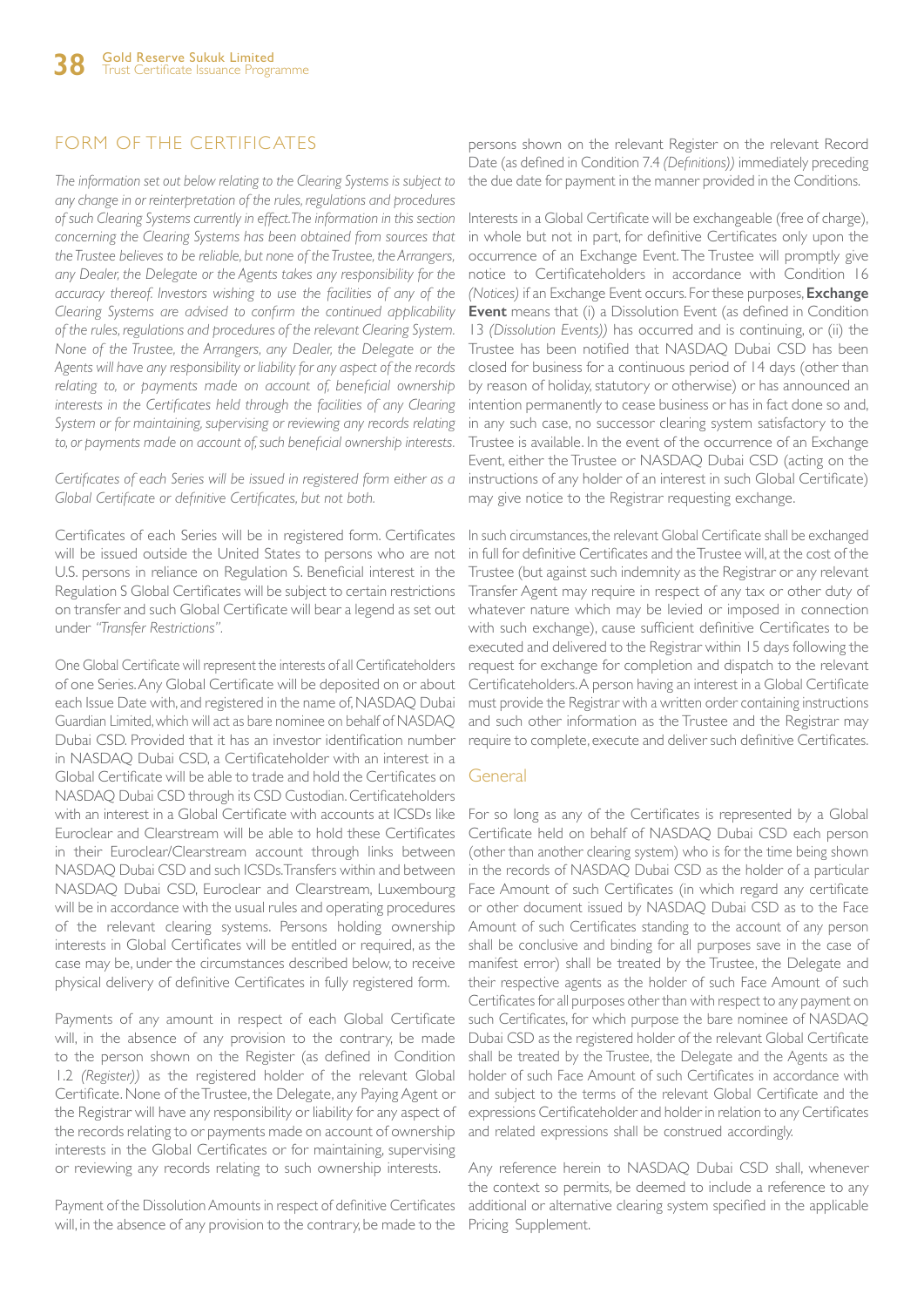### FORM OF PRICING SUPPLEMENT

The form of Pricing Supplement that will be issued in respect of each Series, subject only to the deletion of non-applicable provisions, is set out below:

Pricing Supplement dated [ $\cdot$ ]

Gold Reserve Sukuk Limited

#### Issue of [•] Trust Certificates under the U.S.\$5,000,000,000 Trust Certificate Issuance Programme

This document constitutes the Pricing Supplement relating to the issue of Certificates described herein.

Terms used herein shall be deemed to be defined as such for the purposes of the Terms and Conditions of the Certificates (the **Conditions**) set forth in the Prospectus dated 1 December 2014 [and the supplemental Prospectus dated [•]]. This Pricing Supplement contains the final terms of the Certificates and must be read in conjunction with such Prospectus [as so supplemented].

*[Include whichever of the following apply or specify as "Not Applicable" (N/A). Note that the numbering should remain as set out below, even if "Not Applicable" is indicated for individual paragraphs or subparagraphs. Italics denote directions for completing the Pricing Supplement.]*

| Ι. |                                                             | <b>Issuer and Trustee</b>                                                                                         | Gold Reserve Sukuk Limited                                                                                                                                                                                                                                                                                                                                   |  |  |  |
|----|-------------------------------------------------------------|-------------------------------------------------------------------------------------------------------------------|--------------------------------------------------------------------------------------------------------------------------------------------------------------------------------------------------------------------------------------------------------------------------------------------------------------------------------------------------------------|--|--|--|
| 2. | <b>Series Number</b>                                        |                                                                                                                   | $[\cdot]$                                                                                                                                                                                                                                                                                                                                                    |  |  |  |
| 3. | <b>Aggregate Face Amount of Series</b><br>on the Issue Date |                                                                                                                   | [Insert the aggregate of the value of the Per Certificate Entitlement to<br>the Gold for all the Certificates of this Series as at the Issue Date, this<br>shall be the total amount paid by the Trustee for the aggregate Per<br>Certificate Entitlement to the Gold relating to this Series and includes<br>the Purchase Expenses and the Arrangement Fee] |  |  |  |
| 4. | (a)                                                         | <b>Issue Price</b>                                                                                                | [100 per cent.] of Aggregate Face Amount of Series<br>on the Issue Date                                                                                                                                                                                                                                                                                      |  |  |  |
|    | (b)                                                         | <b>Arrangement Fee</b>                                                                                            | $[\cdot]$                                                                                                                                                                                                                                                                                                                                                    |  |  |  |
|    | (c)                                                         | <b>Purchase Expenses</b>                                                                                          | $[\cdot] % \centering \includegraphics[width=0.9\textwidth]{images/TrDiM-Architecture.png} % \caption{The first two different values of $A$ with the same time. The first two different values of $A$ is the same time.} \label{TrDiM-Architecture} %$                                                                                                       |  |  |  |
|    | (d)                                                         | Net proceeds                                                                                                      | [.] (Required only for listed issues)                                                                                                                                                                                                                                                                                                                        |  |  |  |
| 5. | (a)                                                         | <b>Specified Denominations</b><br>(this means the minimum integral Face Amount in<br>which transfers can be made) | [Insert the value of the Per Certificate Entitlement to the Gold on<br>the Issue Date]                                                                                                                                                                                                                                                                       |  |  |  |
|    | (b)                                                         | Per Certificate Entitlement to the Gold                                                                           | Five standard Dubai good delivery gold bars each weighing I<br>kilogramme                                                                                                                                                                                                                                                                                    |  |  |  |
|    | (c)                                                         | <b>Purity if Gold Bars</b>                                                                                        | [99.95%/99.99%]                                                                                                                                                                                                                                                                                                                                              |  |  |  |
|    | (d)                                                         | <b>Calculation Amount</b>                                                                                         | Per Certificate Entitlement to the Gold                                                                                                                                                                                                                                                                                                                      |  |  |  |
|    | (e)                                                         | Aggregate Per Certificate Entitlement to<br>the Gold of this Series                                               | [i.e. the total number of Gold Bars divided by 5]                                                                                                                                                                                                                                                                                                            |  |  |  |
|    | (f)                                                         | Serial numbers of the Gold Bars relating<br>to [the Global Certificate]/[each definitive<br>Certificate]          | [definitive Certificate [insert definitive Certificate's serial number]:<br>[insert serial numbers to relevant Gold Bars]; definitive Certificate<br>[insert definitive Certificate's serial number]: [insert serial numbers<br>to relevant Gold Bars]]/[Global Certificate: [insert serial numbers to<br>relevant Gold Bars]]                               |  |  |  |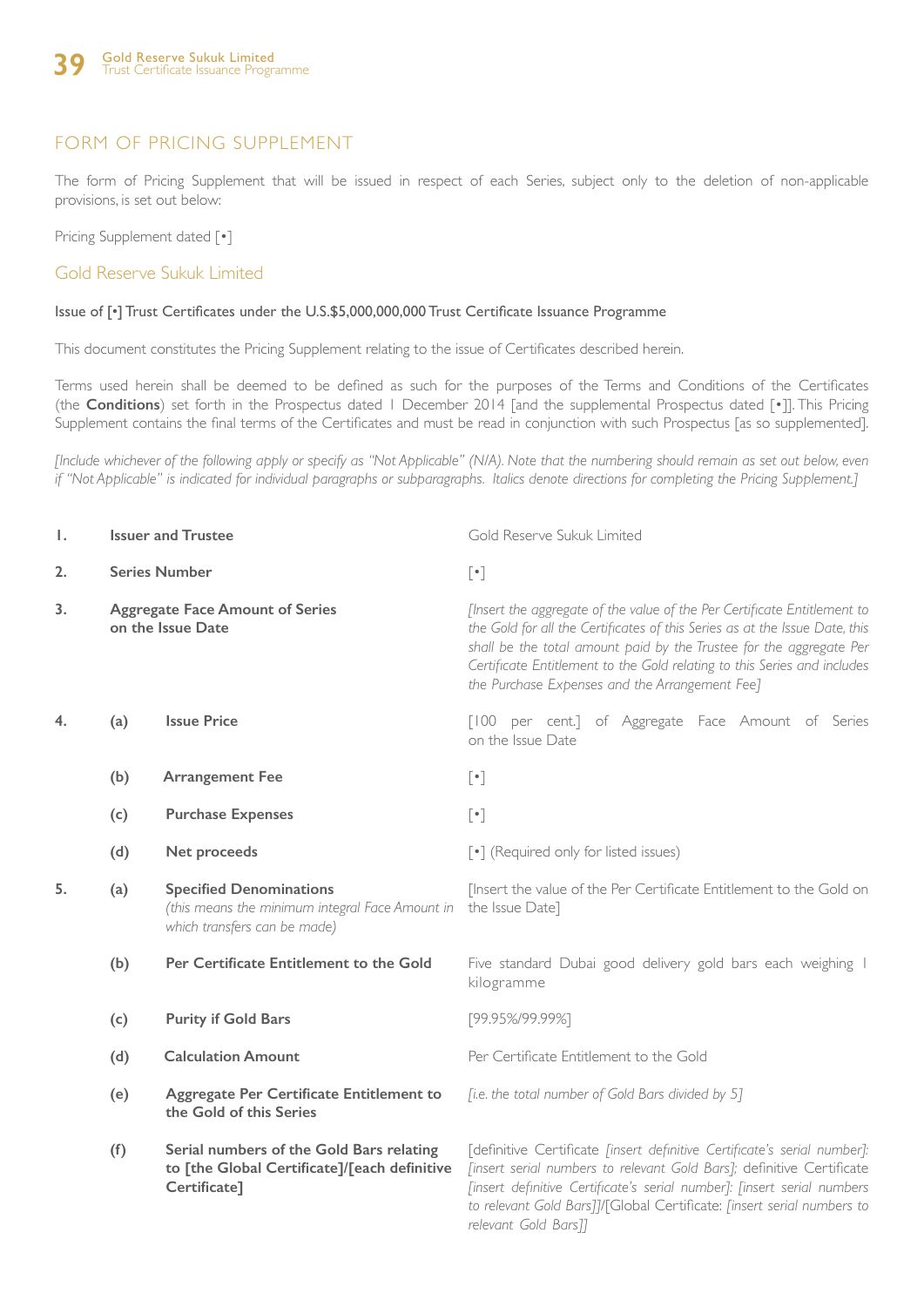| 6.  | <b>Issue Date</b>             | $[\cdot]$                                                                                                                                                                                                                                                                                                                                                                             |
|-----|-------------------------------|---------------------------------------------------------------------------------------------------------------------------------------------------------------------------------------------------------------------------------------------------------------------------------------------------------------------------------------------------------------------------------------|
| 7.  | <b>Dissolution Basis</b>      | Dissolution at Early Dissolution Amount following a Dissolution<br>Event in accordance with Condition 13 (Dissolution Events) and<br>at Optional Dissolution Amount following exercise of Optional<br>Dissolution Notice in accordance with Condition 9 (Capital<br>distributions of the Trust)                                                                                       |
| 8.  | <b>Status of Certificates</b> | Senior, perpetual                                                                                                                                                                                                                                                                                                                                                                     |
| 9.  | Listing                       | [Application [has been/is expected to be] made by the Trustee<br>(or on its behalf) for the Certificates to be admitted to trading on<br>[specify relevant market (for example, NASDAQ, Dubai and, if relevant,<br>admission to an official list (for example, the Official List maintained by<br>the Dubai Financial Services Authority)] with effect from [.].]<br>[Not Applicable] |
| 10. | Method of distribution        | [Syndicated/Non-syndicated]                                                                                                                                                                                                                                                                                                                                                           |
|     | <b>MANAGEMENT FEE</b>         |                                                                                                                                                                                                                                                                                                                                                                                       |

**11. Quarter End Dates** [•], [•], [•] and [•] in each year, being the date on which the Management Fee is calculated *[Note: With respect to Global Certificates, these should follow dates on which NASDAQ Dubai CSD charges its fees to the CSD Custodians]*

### PROVISIONS RELATING TO CERTIFICATEHOLDER PUT OPTION AND DISSOLUTIONS

| 12. | Notice period for Certificateholder Optional |  |  |
|-----|----------------------------------------------|--|--|
|     | Dissolution (if other than as set out in the |  |  |
|     | Conditions)                                  |  |  |

### GENERAL PROVISIONS APPLICABLETO THE CERTIFICATES

**13. Form of Certificates**

[Global Certificate] *[or]* [definitive Certificate] *[it will not be possible to issue a Global Certificate and definitive Certificates as part of the same Series]*

### PROVISIONS IN RESPECT OF THE WAKALA ASSETS

| $\overline{14}$ . | <b>Wakala Assets on the Issue Date</b>        |                                 | [Condition 5.3 (The Wakala Assets) applies and the Initial Wakala<br>Assets as scheduled to the Supplemental Trust Deed and the<br>Supplemental Purchase and Sale Contract specified below.] |  |  |  |
|-------------------|-----------------------------------------------|---------------------------------|----------------------------------------------------------------------------------------------------------------------------------------------------------------------------------------------|--|--|--|
| 15.               |                                               | <b>Prime Bullion Supplier</b>   | [Emirates NBD Bank PJSC / Insert name of other Prime Bullion Supplier]                                                                                                                       |  |  |  |
| 16.               | <b>Other Transaction Document Information</b> |                                 |                                                                                                                                                                                              |  |  |  |
|                   | (a)                                           | <b>Supplemental Trust Deed:</b> | Supplemental Trust Deed dated [.] between Gold Reserve Sukuk<br>Limited and the Delegate                                                                                                     |  |  |  |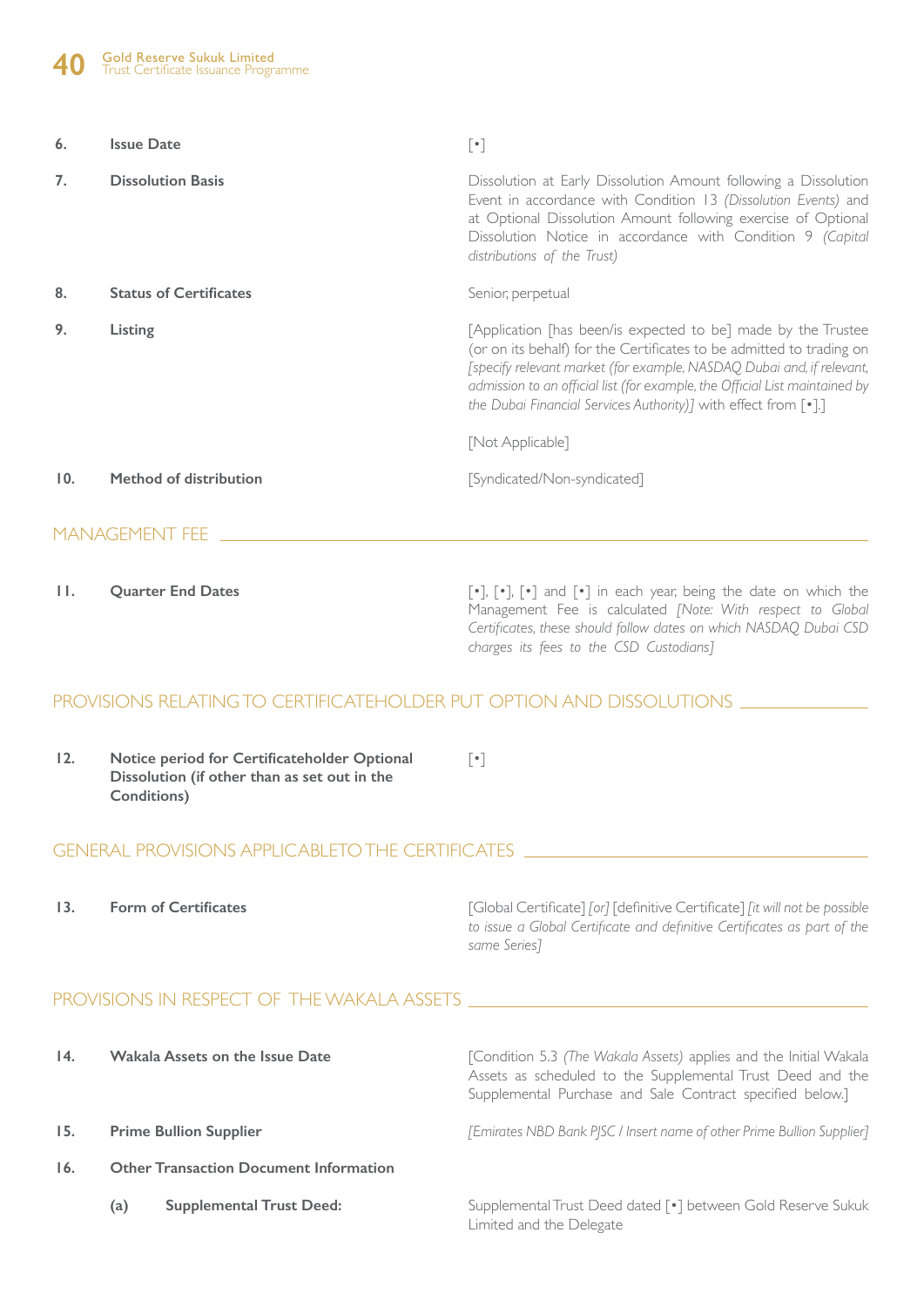**(b) Purchase and Sale Agreement:**

*[Purchase and Sale Agreement dated 1 December 2014 between Gold Reserve Sukuk Limited and the Prime Bullion Supplier / [insert details of other Purchase and Sale Agreement entered into by the Trustee]]*

#### OPERATIONAL INFORMATION **17. 18. 19. 20. 21. ISIN Code Common Code Any clearing system(s) other than NASDAQ Dubai CSD and the relevant identification number(s) Delivery Additional Paying Agent(s) (if any)** [•] [•] [Not Applicable]/[*give name(s) and number(s)*] Delivery of Certificates against delivery of the relevant Gold Bars purchased under the Escrow Agreement [•]

### INTERESTS OF NATURAL AND LEGAL PERSONS INVOLVED IN THE ISSUE

[Save for any fees payable to the Lead Arranger[, the Co-Arranger Dealers] [and Dealers], so far as the Trustee is aware, no person involved in the issue of the Certificates has an interest material to the offer. The Lead Arranger[, the Co-Arranger Dealers] [and the Dealers] and their affiliates have engaged, and may in the future engage, in investment banking and/or commercial banking transactions with, and may perform services for, the Trustee in the ordinary course of business for which they may receive fees.]

### [PURPOSE OF PRICING SUPPLEMENT

This Pricing Supplement comprises the final terms required for issue and admission to trading on the [specify relevant stock exchange/ market] of the Certificates described herein pursuant to the U.S.\$5,000,000,000 Trust Certificate Issuance Programme of Gold Reserve Sukuk Limited.]

### RESPONSIBILITY

The Trustee accepts responsibility for the information contained in this Pricing Supplement.

Signed on behalf of

**GOLD RESERVE SUKUK LIMITED**

By:

By:

*Duly authorised Duly authorised*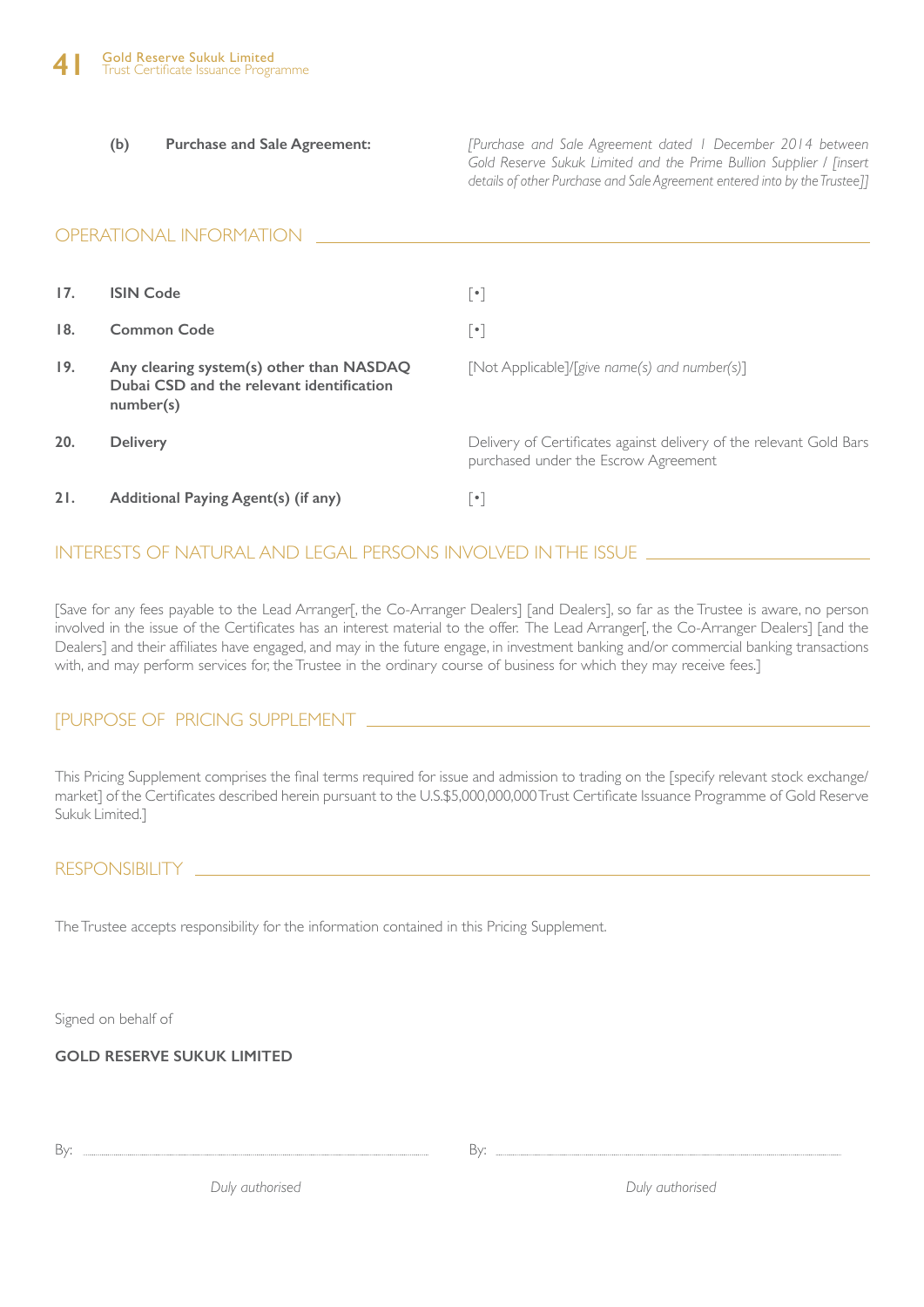### TERMS AND CONDITIONS OF THE CERTIFICATES

*The following is the text of the Terms and Conditions of the Certificates*  which (subject to modification and except for the text in italics) will *be endorsed on each Certificate in definitive form issued under the Programme and will apply to each Global Certificate.*

*The applicable Pricing Supplement in relation to any Series may specify other terms and conditions which shall, to the extent so specified or to the extent inconsistent with the following Terms and Conditions, replace or modify the following Terms and Conditions for the purpose of such Series.*

*All capitalised terms that are not defined in these Terms and Conditions will have the meanings given to them in the relevant Pricing Supplement. References in these Terms and Conditions to "Certificates" are to the Certificates of one Series only, not to all Certificates that may be issued under the Programme.*

Gold Reserve Sukuk Limited (in its capacities as issuer and trustee, (b) the **Trustee**) has established a programme (the **Programme**) for the issuance of up to U.S.\$5,000,000,000 in aggregate face amount (as calculated on the relevant Issue Date) of trust certificates. In these Terms and Conditions (the **Conditions**), references to **Certificates** shall be references to the trust certificates which are the subject of the Pricing Supplement and references to the **Pricing Supplement** are to the Pricing Supplement (or the relevant provisions thereof) attached to or endorsed on this Certificate.

Certificates issued under the Programme are issued in series (each set out below: a **Series**). The Pricing Supplement completes these Conditions and may specify other terms and conditions which shall, to the (i) extent so specified or to the extent inconsistent with these Conditions, replace or modify these Conditions for the purposes of this Certificate.

Each of the Certificates will represent an undivided ownership interest in the Wakala Assets (as defined below and in the Pricing (ii) Supplement) which are held by the Trustee on trust (the **Trust**) for, inter alia, the benefit of the registered holders of the Certificates (the **Certificateholders**) pursuant to (i) a Master Trust Deed (the **Master Trust Deed**) dated 1 December 2014 and made between the Trustee and Citibank N.A., London Branch (the **Delegate** which expression shall include any co-delegate or any successor) and (ii) a supplemental trust deed (the **Supplemental Trust Deed** and, together with the Master Trust Deed, the **Trust Deed**) having the details set out in the Pricing Supplement.

Payments relating to the Certificates will be made pursuant to an agency agreement dated 1 December 2014 (the **Agency Agreement**) made between the Trustee, the Delegate, Citigroup Global Markets Deutschland AG in its capacity as registrar (in such capacity, the **Registrar**, which expression shall include any (v) successor) and Citibank N.A., London Branch in its capacities as principal paying agent (in such capacity, the **Principal Paying Agent**, which expression shall include any successor and, together (vi) with any further or other paying agents appointed from time to time in accordance with the Agency Agreement, the **Paying** 

**Agents**, which expression shall include any successors), as transfer agent (in such capacity and together with the Registrar, the **Transfer Agents**, which expression shall include any successors) and as administration agent (in such capacity, the **Administration Agent**, which expression shall include any successor). The Paying Agents, the Administration Agent and the Transfer Agents are together referred to in these Conditions as the **Agents**.

Words and expressions defined in the Trust Deed and the Agency Agreement or used in the Pricing Supplement shall have the same meanings where used in these Conditions unless the context otherwise requires or unless otherwise stated and provided that, in the event of inconsistency between any such document and the Pricing Supplement, the Pricing Supplement will prevail. In addition, in these Conditions:

- references to Certificates being "outstanding" shall be construed in accordance with the Master Trust Deed; and
- any reference to a Transaction Document (as defined below) shall be construed as a reference to that Transaction Document as amended, restated and/or supplemented from time to time.

Subject as set out below, copies of the documents set out below are available for inspection and obtainable free of charge by the Certificateholders during normal business hours at the specified office for the time being of the Principal Paying Agent. The Certificateholders are entitled to the benefit of, are bound by, and are deemed to have notice of, all the provisions of the documents

- a purchase and sale agreement between Gold Reserve Sukuk Limited (in its capacity as Trustee) and the Prime Bullion Supplier having the details set out in the applicable pricing supplement (the **Purchase and Sale Agreement**); .
- the Dubai Multi Commodities Centre (the **DMCC**) Tradeflow Corporate Access Agreement dated 11 February 2013 as amended from time to time to which the Trustee and Brink's Global Services FZE-DMCC (the **Storage Operator**, which expression shall include any successor appointed by the DMCC) have acceded pursuant to certain letters of adherence (the **Tradeflow Agreement**);
- (iii) a tripartite agreement between the DMCC, the Storage Operator and the Trustee dated 1 December 2014;
	- a precious metal storage agreement between the Trustee and the Storage Operator dated 1 December 2014;
	- the Trust Deed, including the procedures memorandum attached at Schedule 7 (the **Procedures Memorandum**);
	- the Agency Agreement; and
	- the applicable Pricing Supplement.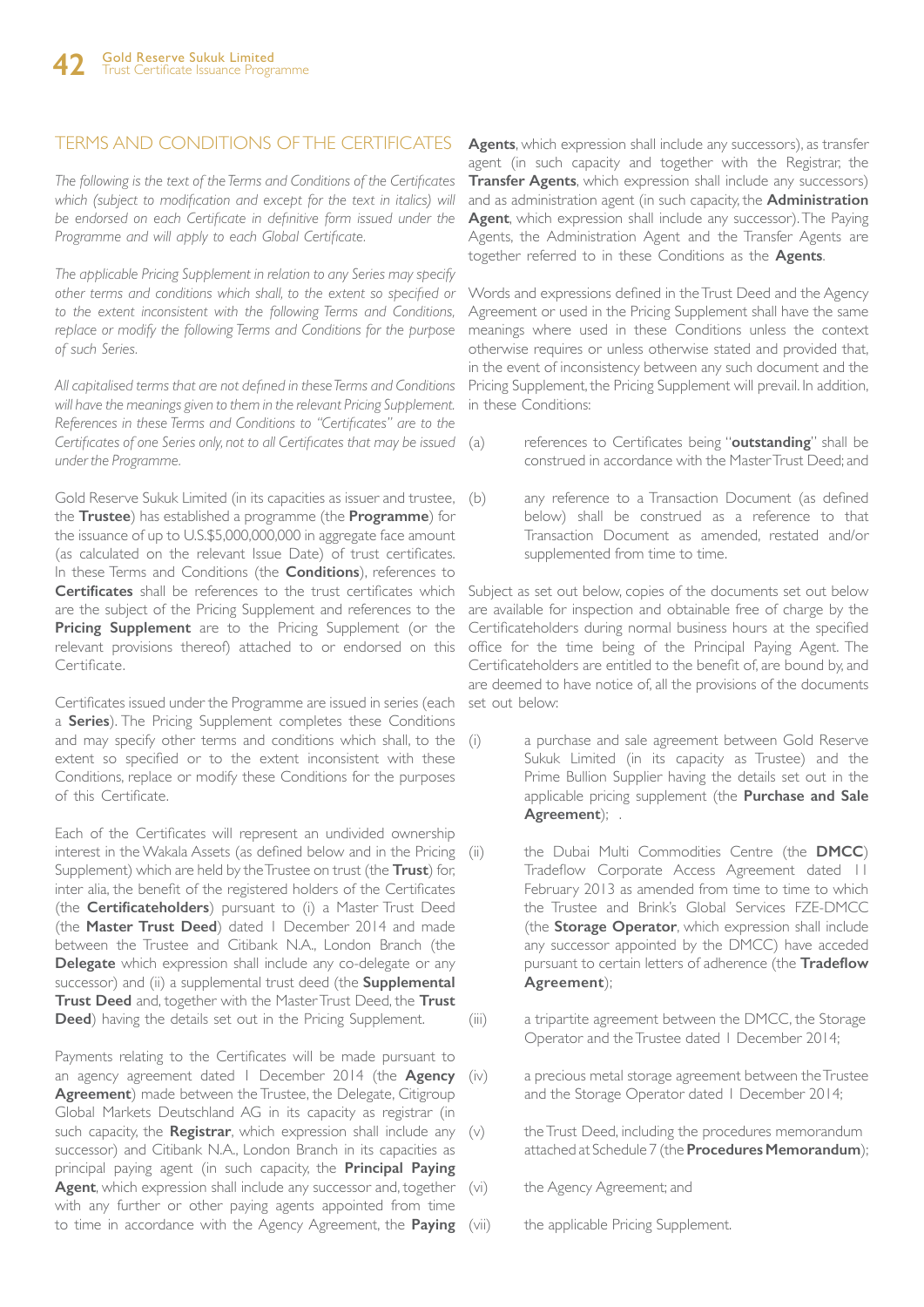The documents listed above are referred to in these Conditions as information and/or certification shall, in the absence of manifest the **Transaction Documents**. The statements in these Conditions include summaries of, and are subject to, the detailed provisions of the Trust Deed and the Agency Agreement.

Each initial Certificateholder, by its acquisition and holding of its interest in a Certificate, shall be deemed to have authorised and directed the Trustee, on behalf of the Certificateholders, to enter into each Transaction Document to which it is a party, and the corporate services agreement between the Trustee and Maples Fund Services (Middle East) Limited dated 29 April 2014 (the **Corporate Services Agreement**) subject to the provisions of the Trust Deed and these Conditions.

### Form, denomination and title

#### **1.1 Form and denomination**

The Certificates are issued in registered form in the Specified Denominations, denominated in U.S. dollars and, in the case of Certificates in definitive form (**definitive Certificates**), are serially numbered.

*A Series will be represented by either a global certificate (a Global Certificate) or definitive Certificates, but not both.*

#### **1.2 Register**

The Registrar will maintain a register (the **Register**) of Certificateholders in respect of the Certificates in accordance with the provisions of the Agency Agreement. In the case of definitive Certificates, a definitive Certificate will be issued to each Certificateholder in respect of its registered holding of **Certificates** 

#### . **1.3 Title**

Title to the Certificates shall pass by registration in the Register. The Trustee, the Delegate and the Agents may (to the fullest extent permitted by applicable laws) deem and treat the person in whose name any outstanding Certificate is for the time being registered (as set out in the Register) as the holder of such Certificate or of a particular Face Amount of the Certificates for all purposes (whether or not such Certificate or the relevant Early Dissolution Amount, Optional Dissolution Amount or Compulsory Dissolution Amount (each a **Dissolution Amount**) shall be overdue and notwithstanding any notice of ownership thereof or of trust or other interest with regard thereto, and any notice of loss or theft or any writing thereon) (each a **Certificateholder** or a **holder**), and the Trustee, the Delegate and the Agents shall not be affected by any notice to the contrary.

All payments made to such registered holder shall be valid and, to the extent of the sums so paid, effective to satisfy and discharge the liability for moneys payable in respect of such Certificate or the relevant Dissolution Amount.

In determining whether a particular person is entitled to a particular Face Amount of Certificates as aforesaid, each of the Trustee and the Delegate may rely on such evidence and/ or information and/or certification as it shall, in its absolute discretion, think fit and, if it does so rely, such evidence and/or fiscal or other laws or regulations), deliver at its specified office to

error, be conclusive and binding on all concerned.

For so long as any of the Certificates is represented by a Global *Certificate held on behalf of NASDAQ Dubai Central Securities Depository (NASDAQ Dubai CSD), each person (other than another clearing system) who is for the time being shown in the records of NASDAQ Dubai CSD as the holder of a particular Face Amount of such Certificates (in which regard any certificate or other document issued by NASDAQ Dubai CSD as to the Face Amount of such Certificates standing to the account of any person shall be conclusive and binding for all purposes save in the case of manifest error) shall be treated by the Trustee, the Delegate and the Agents as the holder of such Face Amount of such Certificates for all purposes other than with respect to payment on such Certificates. With respect to such a payment, the bare nominee of NASDAQ Dubai CSD, as registered holder of the Global Certificate, shall be treated by the Trustee, the Delegate and the Agents as the holder of such Face Amount of such Certificates in accordance with and subject to the terms of the relevant Global Certificate and the expressions Certificateholder and holder in relation to any Certificates and related expressions shall be construed accordingly.* 

*Each holder must look solely to NASDAQ Dubai CSD for its share of*  each payment made to the registered holder of a Global Certificate. *References to NASDAQ Dubai CSD shall, whenever the context so permits, be deemed to include a reference to any additional or alternative clearing system specified in the applicable Pricing Supplement.*

### 2 Transfers of Certificates

### **2.1 Transfers of Certificates**

Upon the terms and subject to the conditions set forth in the Trust Deed and the Agency Agreement, and provided that the Management Fee (as defined below) with respect to the relevant Certificates has been paid when due in accordance with Condition 4.2 (*Settlement of the Management Fee*), a definitive Certificate may be transferred in whole or in part (in the Specified Denomination or an integral multiple thereof). In order to effect any such transfer (a) the holder or holders must (i) surrender the definitive Certificate for registration of the transfer thereof (or the relevant part thereof) at the specified office of any Transfer Agent, with the form of transfer thereon duly executed by the holder or holders thereof or his or their attorney or attorneys duly authorised in writing and (ii) complete and deposit such other certifications as may be required by the relevant Transfer Agent and (b) the relevant Transfer Agent must, after due and careful enquiry, be satisfied with the documents of title and the identity of the person making the request. Any such transfer will be subject to such regulations as the Trustee, the Delegate and the Registrar may from time to time prescribe (the initial such regulations being scheduled to the Master Trust Deed).

Subject as provided above, the relevant Transfer Agent will, within five business days (being for this purpose a day on which banks are open for business in Dubai and the city where the specified office of the relevant Transfer Agent is located) of the request (or such longer period as may be required to comply with any applicable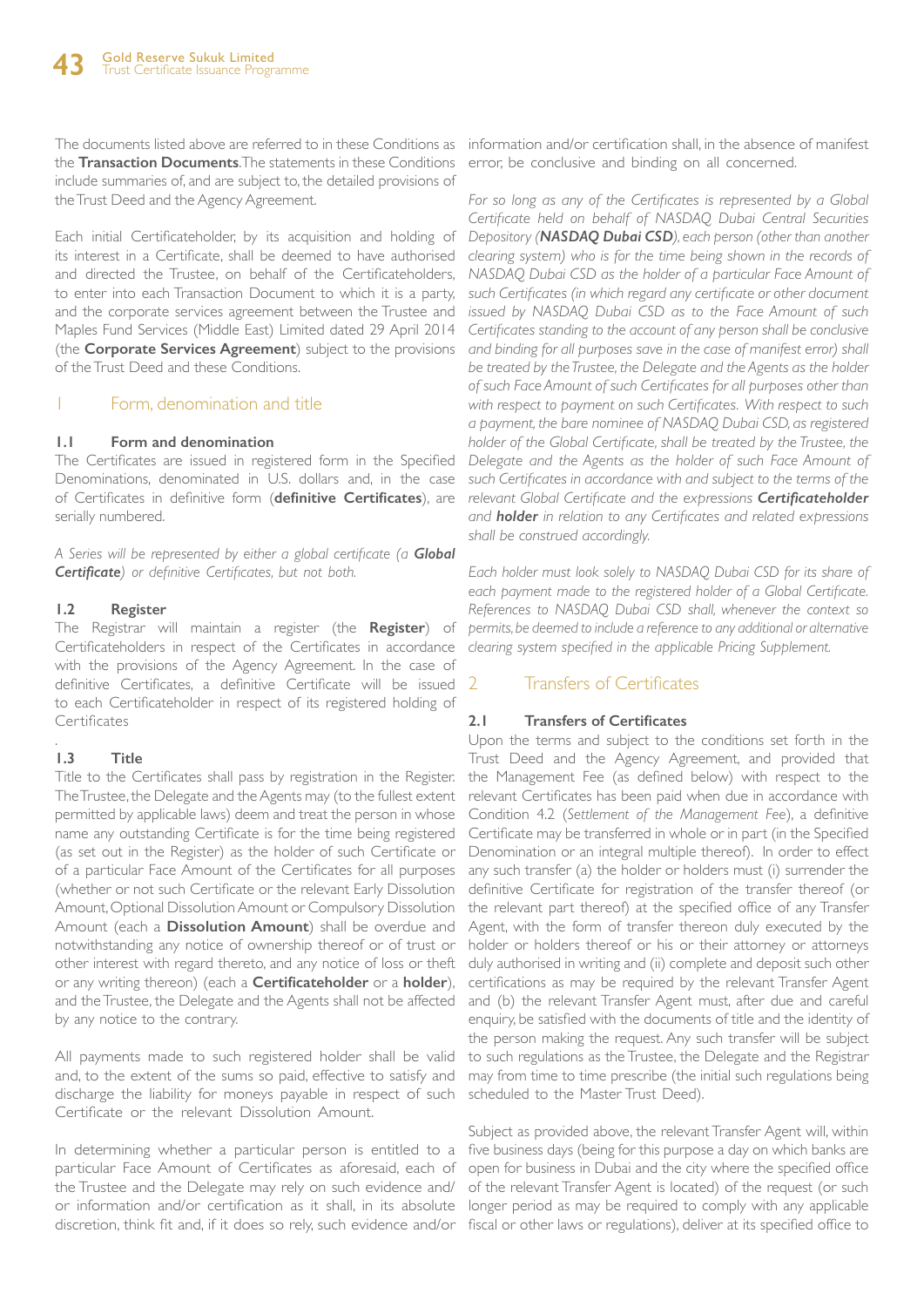the transferee or (at the risk of the transferee) send by uninsured to the terms of the Trust Deed and these Conditions, and is mail to such address as the transferee may request a new definitive a direct, unsubordinated and limited recourse obligation of Certificate of a like aggregate face amount to the Certificate (or the the Trustee. Each Certificate ranks pari passu, without any relevant part of the Certificate) transferred. In the case of the transfer of part only of a definitive Certificate, a new definitive Certificate in respect of the balance of the Certificate not transferred will be 3.2

*Provided that the Management Fee with respect to the relevant Certificates has been paid when due in accordance with Condition 4.2 (Settlement of the Management Fee), transfers of interests in the*  Global Certificate will be effected by NASDAQ Dubai CSD, and, in *turn, by companies which are recognised by NASDAQ Dubai CSD as custodians (CSD Custodians) and, if appropriate, indirect participants in such clearing system acting on behalf of transferors and transferees of such interests. A beneficial interest in the Global Certificate will, in limited circumstances and subject to compliance with all applicable*  legal and regulatory restrictions, be exchangeable for definitive *Certificates only in the Specified Denomination or integral multiples thereof and only in accordance with the rules and operating procedures for the time being of NASDAQ Dubai CSD, and in accordance with the terms and conditions specified in the Global Certificate and the Agency Agreement. A Certificateholder who holds an interest in a Global Certificate which has a value of less than the Specified Denomination will not receive a definitive Certificate in respect of such holding and*  would need to purchase a Face Amount of Certificates such that it *holds an amount equal to one or more Specified Denominations.*

### **2.2 Closed periods**

No Certificateholder may require the transfer of a definitive Certificate to be registered during the period of 5 Business (c) Days ending on an Early Dissolution Date or a chosen Certificateholder Optional Dissolution Date (together with a Compulsory Dissolution Date, each a **Dissolution Date**) or during the period from each date on which the Management Fee is due to the date on which such Management Fee is paid.

### In these Conditions:

**Business Day** means a day on which (a) banks are open for general business in Dubai, London and New York City; and (b) when used in relation to the payment of sale proceeds to the Trustee from the sale of Gold Bars only, the Prime Bullion Supplier is open for general business.

### **2.3 Costs of registration**

Certificateholders will not be required to bear the costs and expenses of effecting any registration of transfer as provided above, except for any costs or expenses of delivery other than by regular uninsured mail and except that the Trustee may require the payment of a sum sufficient to cover any stamp duty, tax or other governmental charge that may be imposed in relation to the registration.

### 3 Status and limited recourse

### **3.1 Status**

Each Certificate evidences an undivided beneficial ownership interest in the Wakala Assets of the relevant Series, subject

preference or priority, with the other Certificates.

### **3.2 Limited Recourse**

so delivered or (at the risk of the transferor) sent to the transferor. All payments to be made by the Trustee in respect of the Certificates will be made only from and to the extent of the Gold Bars or sums received or recovered from time to time by or on behalf of the Trustee or the Delegate in respect of the Wakala Assets. To the extent that such sums or the number of Gold Bars are less than the amount or number which the Certificateholders may have expected to receive (the difference being referred to as a **shortfall**), such shortfall will be borne by such Certificateholders. Each Certificateholder, by subscribing for or purchasing the relevant Certificates, is deemed to accept and acknowledge that it is fully aware that:

- the Certificateholders shall look solely to the Wakala Assets, for payments to be made by the Trustee in respect of the Certificates;
- the obligations of the Trustee to make payments in of the Certificates will be limited to the Wakala Assets and the Certificateholders shall have no further recourse to the Trustee in respect of the Certificates (including, to assets subject to trusts relating to other Series or to other definitive Certificates within a Series, if any);
	- without prejudice to the foregoing, any right of the Certificateholders to claim payment of any amount exceeding the sums received or recovered from time to time by or on behalf of the Trustee or the Delegate in respect of the Wakala Assets shall be automatically extinguished; and
- (d) no recourse (whether by institution or enforcement of any legal proceedings or assessment or otherwise) in respect of any breaches of any duty, obligation or undertaking of the Trustee arising under or in connection with these Conditions, the Certificates or any Transaction Document by virtue of any customary law, statute or otherwise shall be had against any shareholder, officer, director or corporate administrator of the Trustee in their capacity as such and any and all personal liability of every such shareholder, officer, director or corporate administrator in their capacity as such for any breaches by the Trustee of any such duty, obligation or undertaking is hereby expressly waived and excluded to the extent permitted by law.

Non-payment of any shortfall shall not constitute a Dissolution Event under Condition 13 *(Dissolution Events)*. None of the Delegate, the Agents, any Dealer or any of their respective affiliates has any obligation to any Certificateholder for payment of any amount by the Trustee in respect of the Certificates.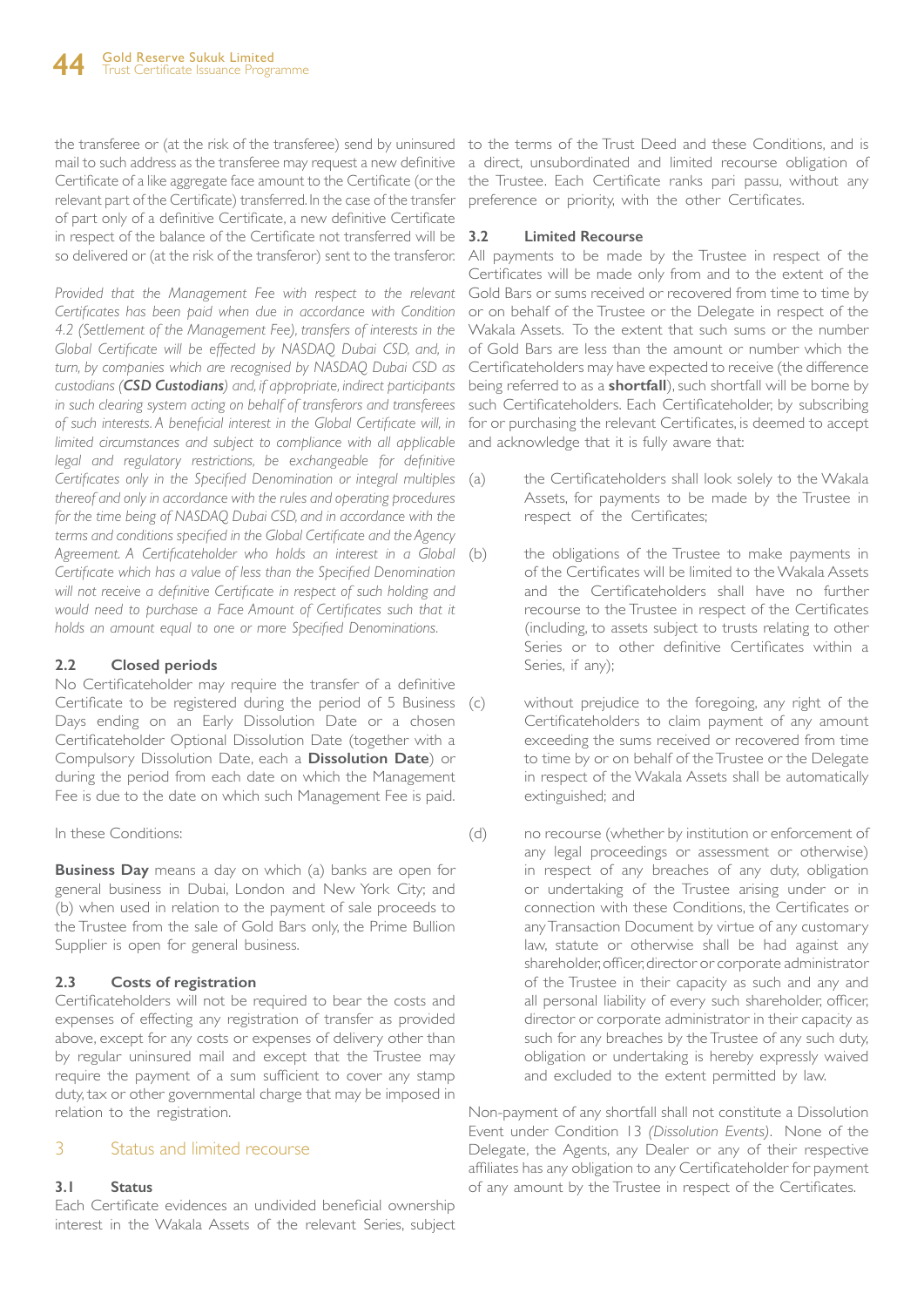### 4 Management Fee

#### **4.1 Calculation of Management Fee**

The Trustee shall charge each Certificateholder holding an interest in a Certificate on a Quarter End Date a management fee comprised B3 of (i) 0.4 per cent. per annum of the official London PM time fixing (as determined by the London Bullion Market Association (**LBMA**)) for each day in the Quarter (as defined below) of all the Gold Bars relating to the Certificates held by that Certificateholder on the relevant Quarter End Date; (ii) with respect to the first Quarter only, an amount equal to the costs and expenses, if any, incurred in the purchase and delivery of the Gold Bars, which have not been paid at the first Quarter End Date, relating to the Certificates held by the Certificateholder on the first Quarter End Date; and (iii) its pro rata share of such amount, if any, incurred by any Service Provider pursuant to the Transaction Documents which is in excess of the fixed component of the Management Fee set out in (i) above (the **Management Fee**), calculated as set out in the formula below. The Management Fee is payable quarterly in arrear on the date falling five Business Days after the date of the invoice or debit note for such Management Fee.

The Management Fee payable with respect to each Certificate is calculated by Konooz Capital Limited and shall be notified by Konooz Capital Limited to the Trustee and the Administration Agent as soon as it is calculated and shall, in the absence of manifest error, be binding on the Delegate and the Certificateholders. The fixed component of the Management Fee for each Per Certificate Entitlement to the Gold for each period from, and including, the Issue Date, to but excluding the first Quarter End Date and thereafter from, and including one Quarter End Date to, but excluding, the next Quarter End Date or to, and including, the Dissolution Date, if that is earlier, (a **Quarter**) is calculated in accordance with the formula set out below. The additional component of the Management Fee as set out in (iii) above shall be charged to each Certificateholder pro rata according to the Face Amount of Certificates held by such Certificateholder on the relevant Quarter End Date.

Therefore a Certificateholder who purchases Certificates on any day during a Quarter or on a Quarter End Date will be responsible for the Management Fee for those Certificates for the entire Quarter.

*Konooz Capital Limited shall notify NASDAQ Dubai CSD of the Management Fee relating to each CSD Custodian as soon as it is calculated.* 

Therefore, the calculation of the Management Fee for each Series for each Quarter will be based on the following formula:

 $(B1 \times TW \times (MF/360)) + (B2 \times TW \times (MF/360)) + (B3 \times TW \times$  $(MF/360)$  + ... + C + D

Where:

B1 is the official London PM time fixing (as determined by the LBMA) of the Per Certificate Entitlement to the Gold on the first day of the Quarter;

- B2 is the official London PM time fixing (as determined by the LBMA) of the Per Certificate Entitlement to the Gold on the second day of the Quarter;
	- is the official London PM time fixing (as determined by the LBMA) of the Per Certificate Entitlement to the Gold on the third day of the Quarter;
	- the above calculation is repeated for each day in the Quarter;
- TW is the total number of Per Certificate Entitlements to the Gold represented by the Certificates of that Series;
	- 0.4 per cent.;
	- is, with respect to the first Quarter only, an amount equal to the costs and expenses, if any, incurred in the purchase and delivery of the Gold Bars, which have not been paid at the first Quarter End Date, relating to the Certificates held by the Certificateholder on the first Quarter End Date;
	- is a *pro rata* share of such amount relevant to such Series, if any, incurred by any Service Provider pursuant to the Transaction Documents which is in excess of the fixed component of the Management Fee; and

**Service Provider** means each of the Delegate, the Agents, Maples Fund Services (Middle East) Limited as the trustee administrator, the Prime Bullion Supplier, the Co-Arranger Dealers, the DMCC and the Storage Operator.

With respect to Certificates represented by a Global Certificate, the *definition of Service Provider shall include NASDAQ Dubai CSD.*

#### **4.2 Settlement of the Management Fee**

Certificateholders will be charged the Management Fee after each Quarter End Date.

Payment of the Management Fee by the holder of a definitive Certificate shall be made by such Certificateholder transferring the Management Fee in cash to the Trustee's cash account with the Principal Paying Agent and designated as the expenses account (the **Expenses Account**). The details of such Expenses Account shall be included in the invoice sent to the relevant Certificateholder by the Administration Agent.

Payment of the Management Fee with respect to definitive Certificates will be satisfied when it is credited to the Expenses Account.

The Registrar shall not register a transfer of any Certificate from each date on which the Management Fee is due until the date on which such Management Fee is paid in full.

If a Certificateholder elects for physical delivery, the Administration Agent will invoice such Certificateholder for any outstanding Management Fee and its share of any outstanding amounts which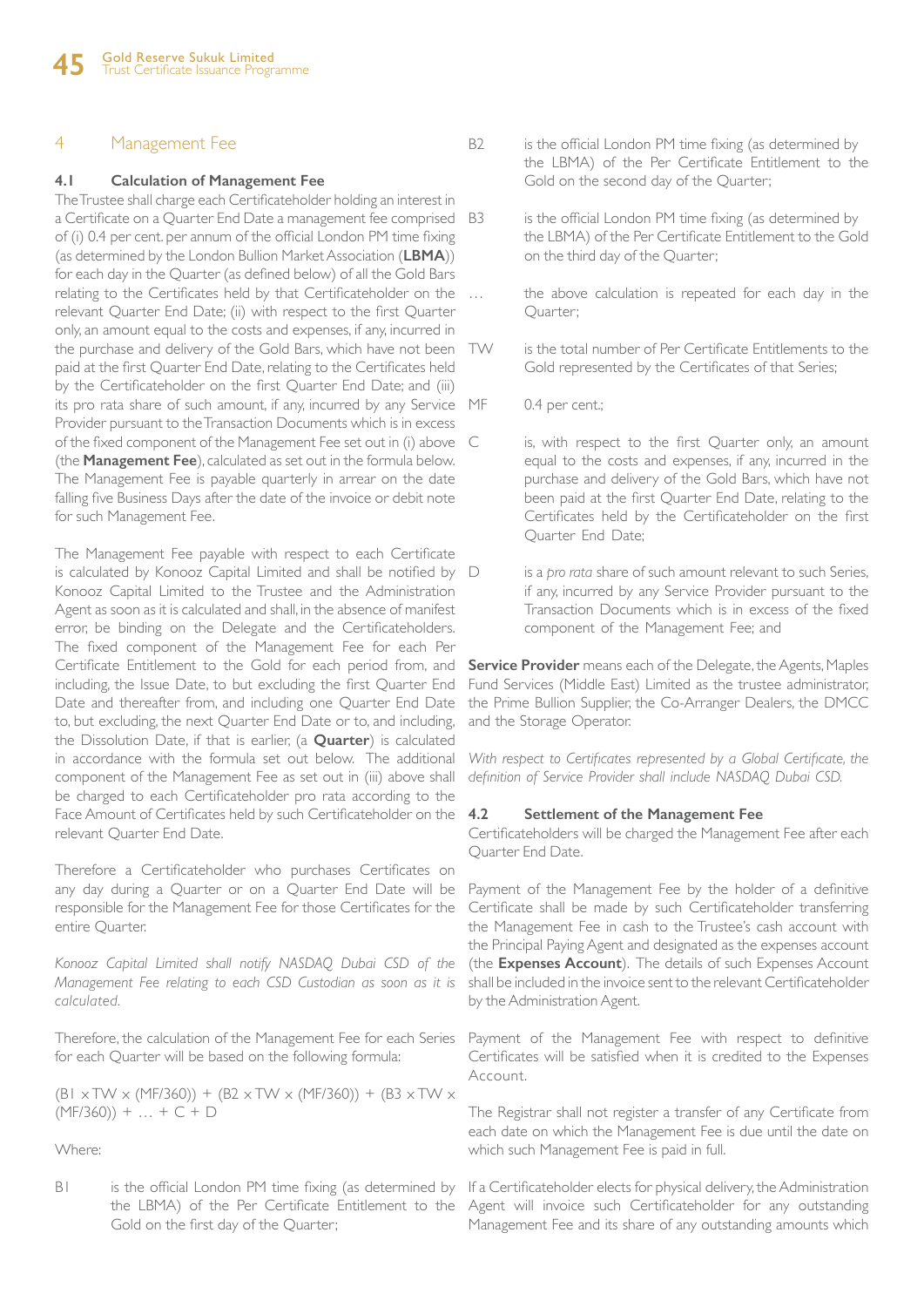would have been payable in priority to Certificateholders in accordance with Condition 5.5 *(Application of Proceeds)* up to the Dissolution Date. The Trustee will not arrange the delivery of any Gold Bars to such Certificateholder until the Certificateholder has settled any outstanding Management Fee and its share of any outstanding amounts which would have been payable priority to Certificateholders in accordance with Condition with Condition 5.5 *(Application of Proceeds)* up to the Dissolution Date. If a Certificateholder elects for settlement in cash, any outstanding Management Fee and all other amounts due payable to the Dissolution Date shall be deducted from the settlement proceeds received by the Trustee from the sale of the relevant Gold Bars.

*Holders of a Global Certificate will receive a debit note with respect to the Management Fee from NASDAQ Dubai CSD. NASDAQ Dubai CSD shall block the relevant Certificates in the Certificateholder's account at NASDAQ Dubai CSD from the date on which the Management Fee is due until the date on which it is paid. It is the responsibility of each CSD Custodian to settle the Management Fee on or before the due date and, if appropriate, to charge such Management Fee*  to its clients and/or the ultimate beneficial holder of the relevant *Certificates. NASDAQ Dubai CSD shall collect the Management Fee as agent of the Trustee and payment of the Management Fee shall be satisfied when the relevant Management Fee is collected from the Certificateholder by NASDAQ Dubai CSD.*

#### **4.3 Compulsory Cash Dissolution**

A Certificate shall be subject to compulsory redemption for cash by the Trustee if (a) the Management Fee is not paid when (b) due with respect to two consecutive Quarter End Dates or (b) following a request for redemption by way of physical settlement, the outstanding Management Fee or any other amount payable in accordance with Condition 7.2 (*Physical settlement in respect of the Certificates*) is not paid within 30 days of the date of the invoice issued following the exercise of the Certificateholder's right to an optional dissolution (a **Compulsory Cash Dissolution**). The Trustee shall notify the relevant Certificateholder (a **Defaulting Certificateholder**) of a Compulsory Cash Dissolution in accordance with Condition 16 *(Notices)*.

If the Defaulting Certificateholder has an ownership interest in the Certificates represented by a definitive Certificate, the Trustee will pay the Defaulting Certificateholder cash equal to the proceeds received by the Trustee from the sale of the allocated Gold Bars the serial numbers of which are specified in the applicable Pricing Supplement relating to that definitive Certificate.

*If the relevant Defaulting Certificateholder has an ownership interest in the Certificates represented by a Global Certificate, the Trustee will procure the sale of the number of Gold Bars (selected at random) equal to that Defaulting Certificateholder's pro rata share of the aggregate Per Certificate Entitlement to the Gold of the relevant Series, such pro rata share being the aggregate Per Certificate Entitlement to the Gold for the Certificates being redeemed divided by the aggregate Per Certificate Entitlement to the Gold of that Series and the resulting figure multiplied by the number of undivided Gold Bars actually held in the Almas Vault in the name of the Trustee with respect to that Series.*

The outstanding Management Fee with respect to the Certificates of the Defaulting Certificateholder, including the Management Fee payable up to, and including, the Compulsory Dissolution Date with respect to the Certificates of the Defaulting Certificateholder shall be deducted from the proceeds of such sale and the resulting amount will be applied in accordance with Condition 5.5 *(Application of Proceeds)*, save that any costs and expenses incurred by the Trustee in conducting the Compulsory Cash Dissolution shall also be deducted from such sale proceeds in priority to payment to the Certificateholders. The amount payable to the Defaulting Certificateholder upon a distribution of the next proceeds of sale in accordance with Condition 5.5 *(Application of Proceeds)* is the **Compulsory Dissolution Amount**.

The Certificateholder shall be paid the Compulsory Dissolution Amount in accordance with Condition 7 *(Settlement)* on the Business Day immediately following the day on which the Trustee receives the proceeds of sale of the relevant Gold Bars (the **Compulsory Dissolution Date**).

### 5 The Wakeel and the Trust

#### **5.1 Appointment of the Wakeel**

Each initial Certificateholder, by its acquisition and holding of its interest in a Certificate, irrevocably appoints the Trustee as its wakeel (*agent*) (the **Wakeel**) to:

- (a) purchase Gold Bars on the open market;
- arrange for the delivery of the Gold Bars purchased pursuant to this appointment to the gold account of the Trustee with the Storage Operator;
- arrange for the Gold Bars to be insured in accordance with the terms of the Transaction Documents;
- (d) assist the initial Certificateholders in investigating any breach of representations and warranties contained in the Transaction Documents; and
- (e) provide any other information to the initial Certificateholders or any other party as required under the Transaction Documents.

The Trustee will be deemed to have accepted its appointment as Wakeel by entering into the Transaction Documents to which it is a party.

### **5.2 Standard of Care**

The Wakeel, shall, at all times during the term of its appointment, exercise a level of skill, care and attention in exercising the powers and performing the duties undertaken by it in these Conditions which is the level of skill, care and attention it would exercise in servicing its own assets.

The Wakeel shall be entitled to delegate its obligations hereunder to any person approved by the initial Certificateholders provided that the Wakeel shall remain primarily liable for the obligations incurred by it hereunder notwithstanding any such delegation.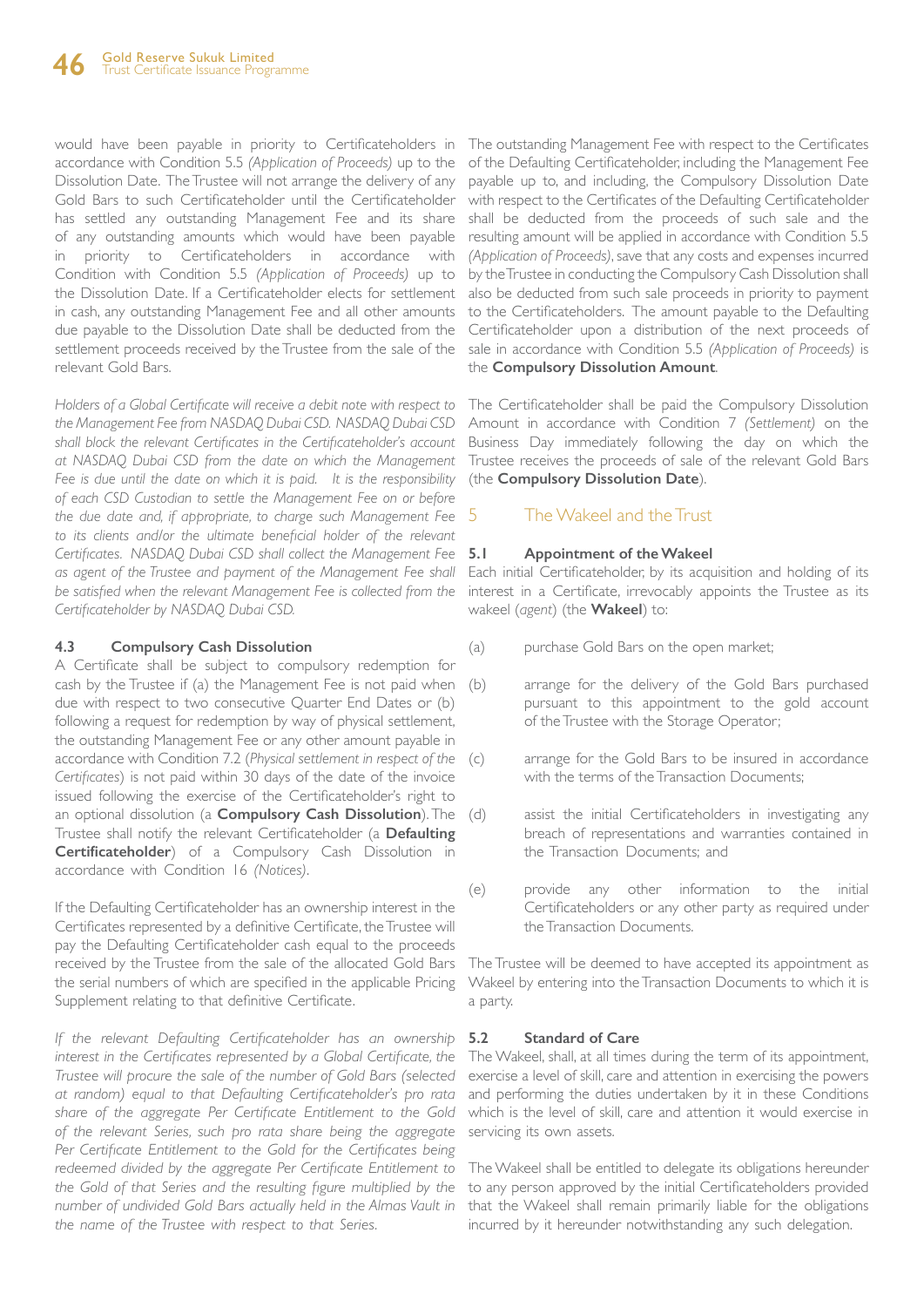#### **5.3 The Wakala Assets**

Pursuant to the Purchase and Sale Agreement and prior to the Issue Date, the Trustee will purchase gold bullion, which shall comprise in respect of each Series gold bars weighing one kilogramme each with either 99.95 per cent. or 99.99 per cent. purity (in the discretion of the Trustee and as specified in the applicable Pricing Supplement), with its weight, purity, bar number and brand mark clearly incised thereon and meeting the specification for weight, dimensions, fineness (or purity), identifying marks (including the assay stamp of (b) an LBMA or DMCC acceptable refiner) and appearance set forth in the LBMA Good Delivery Rules or the DMCC Good Delivery Rules for Gold Bars (the **Gold Bars**). The DMCC Good Delivery Rules for Gold Bars as published by the DMCC and the current version of which is scheduled to the Purchase and Sale Agreement.

Pursuant to the Trust Deed, the Trustee holds the Wakala Assets upon trust absolutely for the Certificateholders *pro rata* according to the Face Amount of Certificates held by each Certificateholder. The term **Wakala Assets** means in respect of each Series and unless otherwise specified in the Supplemental Trust Deed applicable to a Series:

- (a) the rights, title, interest and benefit of the Trustee in and to, with respect to each definitive Certificate representing a Series, each allocated Gold Bar specified in the applicable Pricing Supplement relating to that definitive Certificate;
- (b) all obligations expressed to be undertaken by the Trustee to pay amounts in respect of any Transaction Documents to which it is a party together with all representations, warranties and undertakings expressed to be given by the Trustee with respect to that Series or such (a) Certificateholder;
- (c) any other amounts or property, whether rights, entitlements, chose in action or otherwise, actual or contingent, which the Trustee is required by the terms of the Trust Deed to hold as trustee for such Certificateholders; and
- (d) the rights of the Trustee to any cash credited to any bank account in its name (excluding the Expenses Account) (and any profit or income earned on such cash) and any other amounts or assets held on its behalf by any agent which are attributable to, arise from, or are in any way connected with such Series or definitive Certificate,

and any proceeds arising from the sale of any of the assets comprised in (a) to (d) and any assets representing the same.

With respect to the Global Certificate representing a Series, the *Wakala Assets shall include the rights, title, interest and benefit of the Trustee in and to all the undivided Gold Bars purchased and actually held in the Almas Vault with respect to that Series.*

#### **5.4 Application of Expenses Account**

Following each Quarter End Date, monies standing to the credit of the Expenses Account, which includes all Management

Fees received by the Trustee, shall be applied in the following order of priority:

- first, to the Delegate in respect of all amounts owing to it, but unpaid, under the Transaction Documents in its capacity as Delegate and to any Appointee as such term is defined in the Master Trust Deed;
- second, *pro rata* and *pari passu*, to each Agent in respect of all amounts owing to such Agent, but unpaid, on account of its fees, costs, charges and expenses and the payment or satisfaction of any liability incurred by such Agent pursuant to the Agency Agreement or the other Transaction Documents in its capacity as Agent;
- (c) third, *pro rata* and *pari passu*, to each Service Provider and to the Trustee (other than those listed in Conditions 5.4(a), 5.4(b) and 5.4(d)) in respect of all amounts owing to such Service Provider, but unpaid, on account of its fees, costs, charges and expenses and the payment or satisfaction of any liability incurred by it pursuant to the Transaction Documents and the Corporate Services Agreement to which it is a party; and
- (d) fourth, the remaining amount to the Lead Arranger for its own account.

#### **5.5 Application of Proceeds**

On any Dissolution Date, the monies standing to the credit of the Trustee's cash account with the Principal Paying Agent, designated as the proceeds account and into which any settlement proceeds are paid, shall be applied in the following order of priority:

- first, to the Delegate in respect of the relevant Certificateholder's share (based on the Face Amount of Certificates held by such Certificateholders in proportion to the Aggregate Face Amount of the Certificates) (the **Proportionate Share**) of all amounts owing to the Delegate under the Transaction Documents in its capacity as Delegate and to any Appointee as such term is defined in the Master Trust Deed to the extent any such amounts are not already satisfied under Condition 5.4 (*Application of Expenses Account*);
	- second, *pro rata* and *pari passu*, to each Agent in respect of the relevant Certificateholder's Proportionate Share of all amounts owing to such Agent on account of its fees, costs, charges and expenses and the payment or satisfaction of any liability incurred by such Agent pursuant to the Agency Agreement or the other Transaction Documents in its capacity as Agent, in each case to the extent any such amounts are not already satisfied under Condition 5.4 (*Application of Expenses Account*);
- (c) third, pro rata and pari passu, to each Service Provider to the Trustee (other than those listed in Conditions 5.5(a), 5.5(b) and 5.5(d)) in respect of the relevant Certificateholder's Proportionate Share of all amounts owing to it, but unpaid, on account of its fees, costs, charges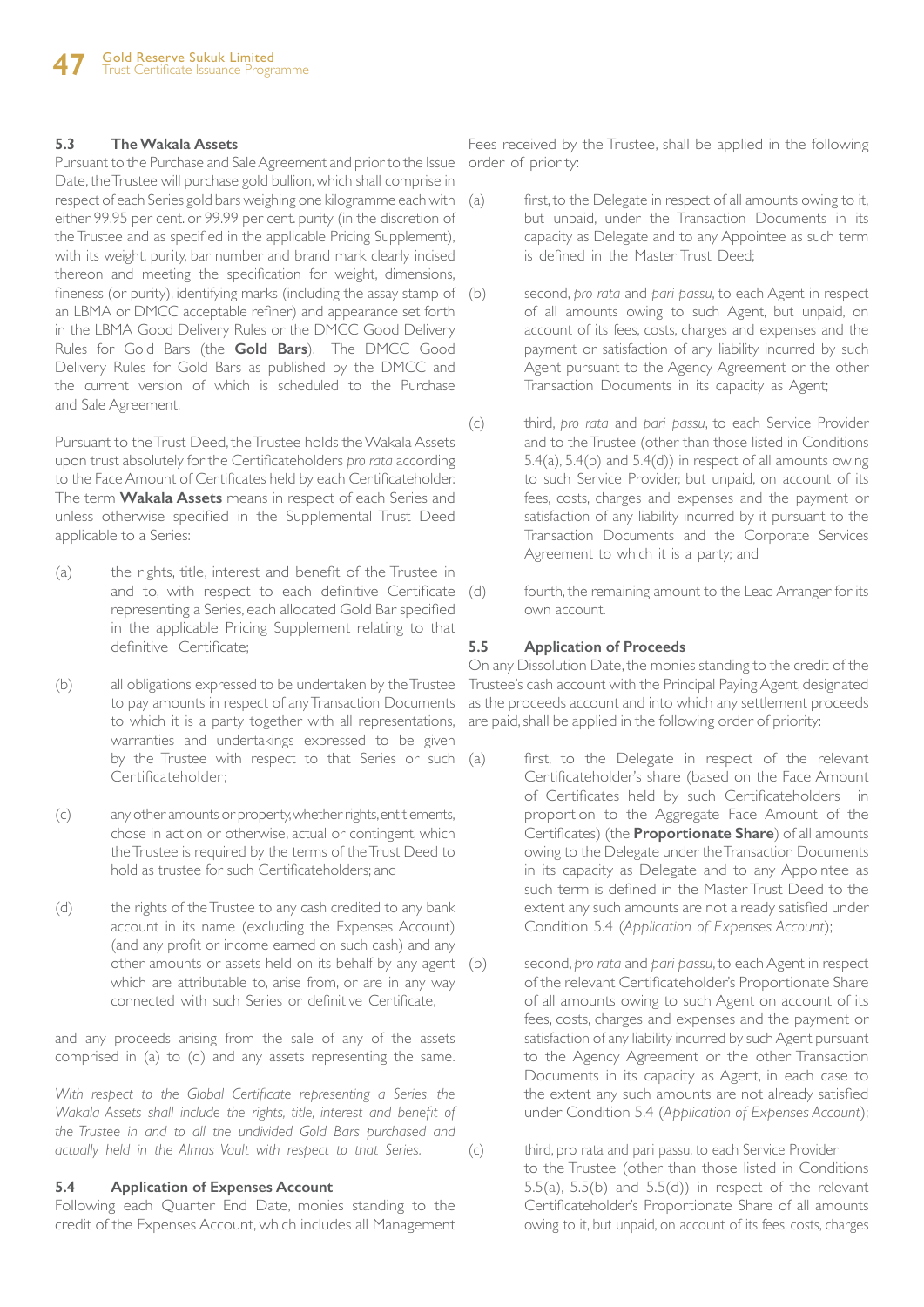and expenses and the payment or satisfaction of any liability incurred by it pursuant to the Transaction Documents and the Corporate Services Agreement to which it is a party;

- (d) fourth, to the Lead Arranger in respect of the relevant (f) Certificateholder's Proportionate Share of all amounts owing to the Lead Arranger on account of its fees, costs, charges and expenses and the payment or satisfaction of any liability incurred by it pursuant to the Transaction Documents to the extent that (i) any such amounts are not already satisfied under Condition 5.4 (*Application of Expenses Account*) and (ii) such fees, costs, charges and expenses do not exceed the fixed component of the then outstanding Management Fee; and
- (e) fifth, the remaining amount to the Principal Paying Agent for onward payment to the redeeming Certificateholders.

### 6 Covenants and negative pledge

The Trustee covenants that, for so long as any Certificate is outstanding, it will not (without the prior written consent of (i) the Delegate):

- (a) incur any indebtedness in respect of borrowed money whatsoever (whether structured in accordance with the principles of the Sharia or otherwise), or give any guarantee or indemnity in respect of any obligation of any person or issue any shares (or rights, warrants or options in respect of shares or securities convertible into or exchangeable for shares) or any other certificates except, in all cases, as contemplated in the Transaction Documents;
- (b) grant or permit to be outstanding any lien, pledge, charge or other security interest upon any of its present or future assets, properties or revenues (other than those arising by operation of law);
- (c) sell, lease, transfer, assign, participate, exchange or otherwise dispose of, or pledge, mortgage, hypothecate or otherwise encumber (by security interest, lien (statutory or otherwise), preference, priority or other security agreement or preferential arrangement of any 7.1 kind or nature whatsoever or otherwise) (or permit such to occur or suffer such to exist), any part of its interest in any of the Wakala Assets except pursuant to the Transaction Documents;
- (d) use the proceeds of the issue of the Certificates for any purpose other than as stated in the Transaction Documents;
- (e) amend materially or agree to any material amendment of any Transaction Document to which it is a party or its memorandum and articles of association, or enter into any other agreement, letter or other document in connection with the Programme without the prior approval of the Delegate in accordance with the Trust Deed or the Certificateholders of the relevant Series *onward transfer to the Certificateholder.*

by way of Extraordinary Resolution in accordance with Condition 17 *(Meetings of Certificateholders, modification, waiver, authorisation and determination)* and the Trust Deed;

- act as trustee in respect of any trust other than a trust corresponding to any other Series issued under the Programme;
- (g) have any subsidiaries or employees;
- (h) redeem or purchase any of its shares or pay any dividend or make any other distribution to its shareholders;
- (i) prior to the date which is one year and one day after the date on which all amounts owing by the Trustee under the Transaction Documents to which it is a party have been paid in full, put to its directors or shareholders any resolution for, or appoint any liquidator for, its winding up or any resolution for the commencement of any other bankruptcy or insolvency proceeding with respect to it;

enter into any contract, transaction, amendment, obligation or liability other than the Transaction Documents to which it is a party or any permitted amendment or supplement thereto or as expressly permitted or required thereunder or engage in any business or activity other than:

- (i) as provided for or permitted in the Transaction Documents;
- (ii) the ownership, management and disposal of Wakala Assets as provided in the Transaction Documents; and
- (iii) such other matters which are incidental thereto; and
- (k) delegate any risk management or portfolio management to the Delegate.

### 7 Settlement

#### **7.1 Cash settlement in respect of the Certificates**

Certificates which are redeemed and settled in cash shall have any outstanding Management Fees with respect to such Certificates up to, and including, the Dissolution Date deducted from the proceeds of sale of the relevant Gold Bars and such resulting amount will be applied in accordance with Condition 5.5 *(Application of Proceeds)*.

Payment of any Dissolution Amount to be settled in cash will be made by transfer to the registered account of the relevant Certificateholder or by cheque drawn on a bank that processes payments in U.S. dollars mailed to the registered address of the relevant Certificateholder if it does not have a registered account.

With respect to Certificates represented by a Global Certificate, *payment of any Dissolution Amount to be settled in cash will be made by transfer by the Principal Paying Agent to NASDAQ Dubai CSD for*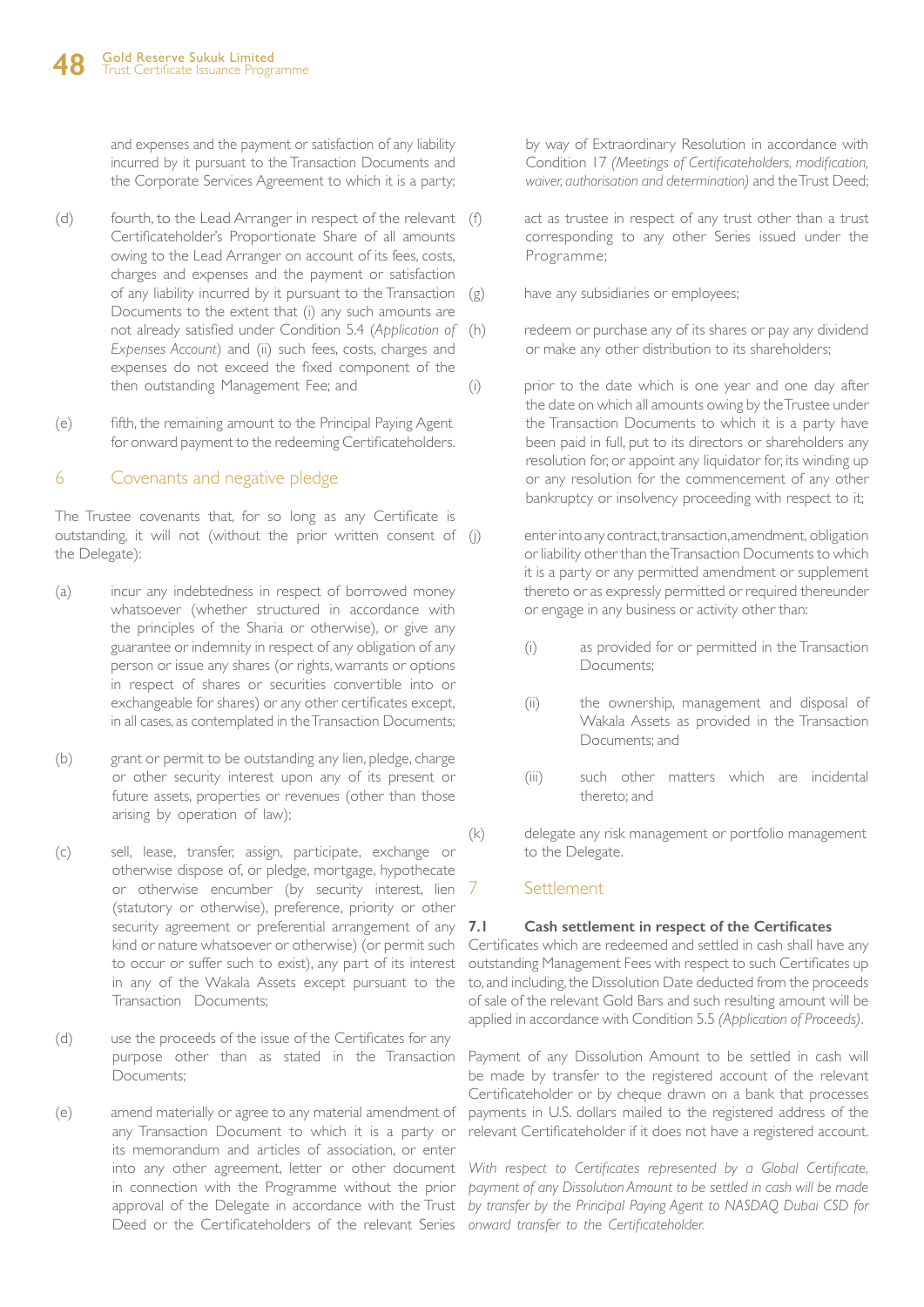No Agent will process any payment to a Certificateholder until it the Agents or the Storage Operator will be responsible or liable for has completed to its satisfaction all checks, including those relating to the U.S. Office of Foreign Assets Control of the U.S. Department of Treasury, which it, in its absolute discretion, deems necessary in relation to such Certificateholder.

Each Certificateholder acknowledges and agrees that:

- (a) it will accept the Dissolution Amount in full and final settlement of amounts due under the Certificates, such Dissolution Amount being the amount specified in the applicable Pricing Supplement;
- (b) the Trustee makes no representations or warranties as to the price at which Gold Bars will be sold or the amount of the gross proceeds of sale realised from the sale of Gold Bars; and
- (c) none of the Trustee, the Lead Arranger, the Delegate, nor any Agent shall be liable for any failure by the Prime Bullion Supplier to perform its obligations in respect of any sale of Gold Bars.

#### **7.2 Physical settlement in respect of the Certificates**

Each Certificateholder which opts for physical delivery is required to pay to the Trustee all outstanding Management Fees with respect to its Certificates being redeemed or cancelled up to, and including, the Dissolution Date and its share of any outstanding amounts which would have been payable in priority to Certificateholders in accordance with Condition 5.5 *(Application of Proceeds)* to the extent not already satisfied by the Management Fee had the Certificates been cash settled. Physical delivery will not take place until the Trustee has received confirmation that the Management Fee and all other outstanding amounts have been credited to the Expenses Account.

Payment of any Dissolution Amount to be physically settled in gold will be made by transfer to the relevant Certificateholder of title to the Gold Bars allocated to the definitive Certificates held by such Certificateholders on the DMCC's centralised online commodities title receipt system for gold (**DMCC Tradeflow**). From the time at which the Certificateholder is registered as the legal owner of the Gold Bars on DMCC Tradeflow, all title to and risks in such Gold Bars passes to the relevant Certificateholder.

*In the case of Certificates represented by a Global Certificate, the Storage Operator will select the Gold Bars to be transferred at random from the pool of undivided Gold Bars relating to the relevant Series.*

The Trustee shall only procure delivery of the Gold Bars within (a) the Almas Vault. The Certificateholder is responsible for delivery of the Gold Bars outside the Almas Vault and for all expenses and costs, including delivery costs, with respect to the Gold Bars after title has passed to the relevant Certificateholder.

None of the Trustee, the Delegate, the DMCC or the Agents shall be responsible or liable for any failure by the Storage Operator to effect a delivery or transfer of the Gold Bars in accordance with these Conditions. None of the Trustee, the Delegate, the DMCC,

any delay in cancelling or splitting the Tradeflow Warrants or issuing new Tradeflow Warrants. The Storage Operator will not deliver a Gold Bar to a Certificateholder until such Certificateholder has met the membership requirements of DMCC Tradeflow, opened an account with the Storage Operator and executed a precious metals storage agreement with the Storage Operator).

The Certificateholder must notify the Trustee and the Administration Agent of the details of its gold account with the Storage Operator.

The delivery of the relevant Gold Bars to the Certificateholder's gold account with the Storage Operator in the manner contemplated in these Conditions will be deemed to satisfy the Trustee's obligation to pay the Dissolution Amount on such Certificates.

If (a) the Certificateholder does not (i) notify the Trustee and the Administration Agent of the details of its gold account with the Storage Operator; or (ii) satisfy the membership requirements for the DMCC and open an account with the Storage Operator (which shall include executing a precious metals storage agreement with the Storage Operator); or (b) the Storage Operator fails to transfer the Gold Bars, the relevant Gold Bars shall remain in the name of the Trustee and form part of the Wakala Assets until such time as the relevant account details are provided or the Certificateholder makes its own arrangements (which are acceptable to the Lead Arranger in its absolute discretion), at its own expense, to take custody of the Gold Bars.

The relevant Certificateholder will pay any costs and expenses incurred by the Trustee, the Delegate, the Storage Operator or the Agents in connection with physical delivery outside the Almas Vault.

### **7.3 Surrender of Certificates**

Save with respect to a Compulsory Cash Dissolution in accordance with Condition 4.3 *(Compulsory Cash Dissolution)*, a Dissolution Event in accordance with Condition 13, payments of any Dissolution Amount with respect to definitive Certificates will only be made against surrender of the relevant Certificate at the specified office of the Paying Agent and, in the case of an Optional Dissolution Amount, in accordance with Condition 9.2 *(Exercise of Certificateholder Optional Dissolution)*. Each Dissolution Amount to be settled in cash will be paid to the holder shown on the Register at the close of business on the relevant Record Date.

#### **7.4 Definitions**

For the purposes of the Conditions:

#### **Payment Business Day means:**

(i) in the case where presentation and surrender of a definitive Certificate is required before payment can be made, a day on which banks in the relevant place of surrender of the definitive Certificate are open for presentation and payment of securities and for dealings in foreign currencies; and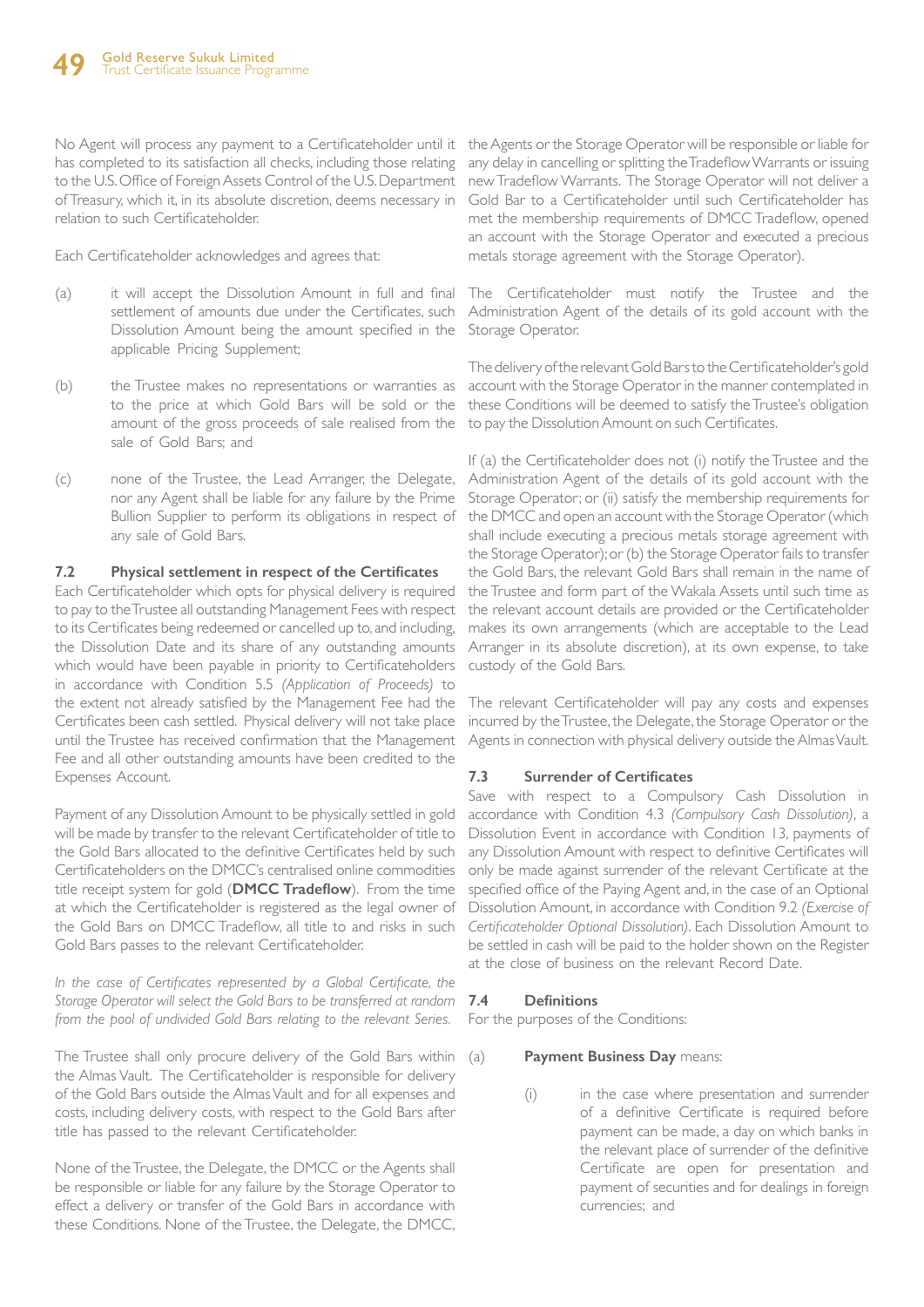- any day which is a day on which dealings in foreign currencies may be carried on in New York and London;
- (b) a Certificateholder's **registered account** means the the successor agent. account maintained by or on behalf of such Certificateholder with a bank that processes payments in U.S. dollars, details of which appear on the Register at the close of business on the relevant Record Date;
- (c) a Certificateholder's **registered address** means its address appearing on the Register at that time; and
- (d) **Record Date** means the date falling two Payment Business Days before a Dissolution Date.

*Where the Certificate is represented by a Global Certificate, the Record Date means at the close of the business day (being for this purpose a day on which NASDAQ Dubai CSD is open for business) before a Dissolution Date.*

### **7.5 Payments subject to Applicable Laws**

Payments in respect of Certificates are subject in all cases to (i) any fiscal or other laws and regulations applicable in the place of payment, but without prejudice to the provisions of Condition 13 *(Dissolution Events)*; and (ii) any withholding or deduction required pursuant to an agreement described in Section 1471(b) of the U.S. Internal Revenue Code of 1986, as amended (the **Code**) or otherwise imposed pursuant to Sections 1471 through 1474 of the Code, any regulations or agreements thereunder, official interpretations thereof, or any law implementing an intergovernmental approach thereto.

### **7.6 Payment only on a Payment Business Day**

Where payment is to be made by transfer to a Certificateholder's registered account, payment instructions (for value on the due date or, if that is not a Payment Business Day, for value the first following day which is a Payment Business Day) will be initiated and, where payment is to be made by cheque, the cheque will be mailed on the due date for payment or, in the case of a payment of any Dissolution Amount, if later, on the Payment Business Day on which the relevant definitive Certificate is surrendered at the specified office of a Paying Agent for value as soon as practicable thereafter.

Certificateholders will not be entitled to any additional payment for any delay after the due date in receiving the amount due if the due date is not a Payment Business Day, if the relevant Certificateholder is late in surrendering its definitive Certificate (if required to do so) or if a cheque mailed in accordance with this Condition arrives after the due date for payment.

### 8 Agents

### **8.1 Agents of Trustee**

In acting under the Agency Agreement and in connection with and (to the extent provided therein) the Delegate and do not Amount (the **Certificateholder Optional Dissolution Date**).

(ii) in the case of payment by transfer to an account, assume any obligations towards or relationship of agency or trust for or with any of the Certificateholders. The Agency Agreement contains provisions permitting any entity into which any Agent is merged or converted or with which it is consolidated or to which it transfers all or substantially all of its assets to become

#### **8.2 Specified offices**

The names of the initial Agents and their initial specified offices are set out in the Agency Agreement. The Trustee reserves the right at any time to vary or terminate the appointment of any Agent and to appoint additional or other Agents provided, however, that:

- (a) there will at all times be a Principal Paying Agent;
- (b) there will at all times be a Registrar;
- (c) there will at all times be an Administration Agent; and
- (d) so long as any Certificates are admitted to listing, trading and/or quotation on any listing authority, stock exchange and/or quotation system, there will at all times be a Paying Agent, Registrar and a Transfer Agent having its specified office in such place (if any) as may be required by the rules of such listing authority, stock exchange and/or quotation system.

Notice of any termination or appointment and of any changes in specified offices will be given to the Certificateholders promptly by the Trustee in accordance with Condition 16 *(Notices)*.

### 9 Capital distributions of the Trust

#### **9.1 No fixed maturity date or payment of interest**

The Certificates are perpetual securities in respect of which there is no fixed maturity date. The Certificates do not bear interest or profit.

### **9.2 Exercise of Certificateholder Optional Dissolution**

the Certificates, the Agents act solely as agents of the Trustee on which the Certificateholder receives the Optional Dissolution Provided a Certificateholder has settled all outstanding Management Fees with respect to its Certificates up to, and including, the Dissolution Date and, in the case of redemption by way of physical settlement, its share of any outstanding amounts which would have been payable in priority to Certificateholders in accordance with Condition 5.5 *(Application of Proceeds)* had the Certificates been cash settled, the Certificateholder may on any Business Day request redemption of the Certificates of any Series in cash or by physical delivery by delivering a duly completed and signed notice (the **Optional Dissolution Notice**) and the relevant definitive Certificates to the specified office of the Administration Agent, a Paying Agent or the Transfer Agent during its normal business hours. The relevant Certificates will be redeemed at the relevant Optional Dissolution Amount on the later of (a) the date falling five Business Days after the Administration Agent has received the requisite Optional Dissolution Notice from the Certificateholder and the Certificates have been deposited with a Paying Agent, the Administration Agent or the Registrar; and (b) the Business Day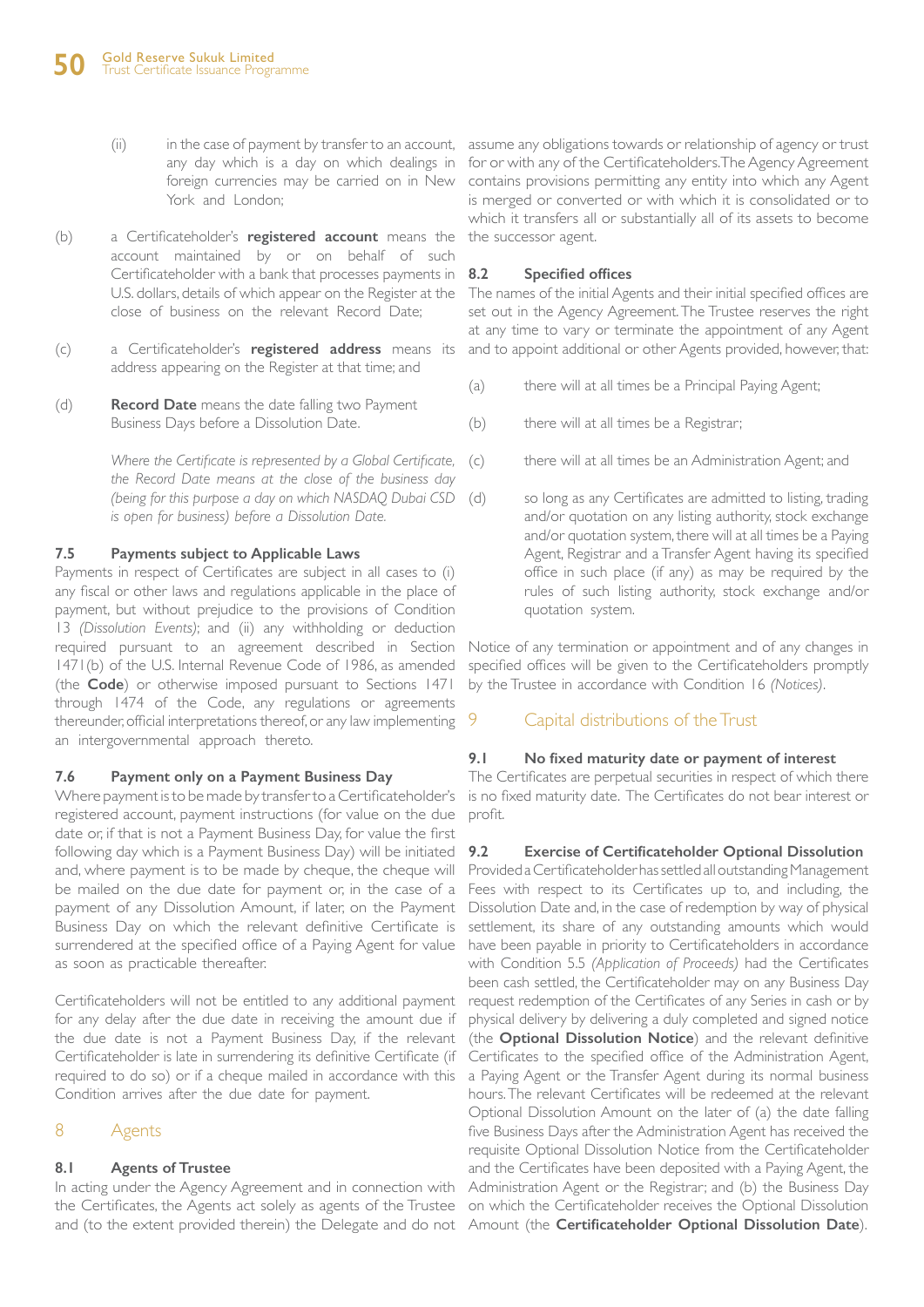A Certificateholder may only exercise its optional dissolution with 9.4 respect to one or more entire Per Certificate Entitlements to the Gold and not to any part thereof.

Optional Dissolution Notices are obtainable from any specified office of the Administration Agent, any Paying Agent or the Registrar.

Any Optional Dissolution Notice given pursuant to this Condition shall be irrevocable.

The Administration Agent shall not take any action with respect to a redemption until it has received the requisite Optional Dissolution Notice from the Certificateholder and the definitive Certificates have been deposited with a Paying Agent, the Administration Agent or the Registrar.

*In the case of Certificates represented by a Global Certificate, the Optional Dissolution Notice is given through the relevant CSD Custodian and by blocking Certificates represented by the Global Certificate at NASDAQ Dubai CSD. The Administration Agent will not take any action with respect to a redemption until it has received confirmation from NASDAQ Dubai CSD that the relevant Certificates have been blocked.* 

#### **9.3 Certificateholder Optional Dissolution – cash settlement**

If a Certificateholder elects for cash settlement in the event of a Certificateholder Optional Dissolution and the relevant Certificateholder has an ownership interest in the Certificates represented by a definitive Certificate, the Trustee will procure the sale of the allocated Gold Bars the serial numbers of which are specified in the applicable Pricing Supplement relating to that definitive Certificate.

*If the relevant Certificateholder has an ownership interest in the Certificates represented by a Global Certificate, the Trustee will procure the sale of the number of Gold Bars (selected at random) equal to the relevant Certificateholder's pro rata share of the aggregate Per Certificate Entitlement to the Gold of the relevant Series, such pro*  rata share being the aggregate Per Certificate Entitlement to the Gold for the Certificates being redeemed divided by the aggregate *Per Certificate Entitlement to the Gold of that Series and the resulting figure multiplied by the number of undivided Gold Bars actually held in the Almas Vault in the name of the Trustee with respect to that Series.*

The outstanding Management Fee with respect to the Certificates being redeemed, including the Management Fee payable up to, and including, the Certificateholder Optional Dissolution Date shall be deducted from the proceeds of such sale and the resulting amount will be applied in accordance with Condition 5.5 *(Application of Proceeds)*. The amount payable to the relevant Certificateholder upon a distribution of the net proceeds of sale in accordance with Condition 5.5 *(Application of Proceeds)* is the **Cash Optional Dissolution Amount**.

The Certificateholder shall be paid such Cash Optional Dissolution Amount in accordance with Condition 7*(Settlement)*.

#### **9.4 Certificateholder Optional Dissolution – physical settlement**

If a Certificateholder elects for physical settlement in the event of a Certificateholder Optional Dissolution and the relevant Certificateholder has an ownership interest in the Certificates represented by a definitive Certificate, the Trustee shall procure the delivery of the allocated Gold Bars the serial numbers of which are specified in the applicable Pricing Supplement relating to that definitive Certificate (the **Physical Optional Dissolution Amount** and, together with a **Cash Optional Dissolution Amount**, each an **Optional Dissolution Amount**).

*If the relevant Certificateholder has an ownership interest in the Certificates represented by a Global Certificate, the Physical Optional Dissolution Amount shall be the number of Gold Bars (selected at*  random) equal to the relevant Certificateholder's pro rata share of the *aggregate Per Certificate Entitlement to the Gold of the relevant Series, such pro rata share being the aggregate Per Certificate Entitlement to the Gold for the Certificates being redeemed divided by the aggregate Per Certificate Entitlement to the Gold of that Series and the resulting figure multiplied by the number of undivided Gold Bars actually held in the Almas Vault in the name of the Trustee with respect to that Series.*

Such Physical Optional Dissolution Amount shall be delivered in accordance with Condition 7 *(Settlement)*.

### 10 Cancellation

All Certificates which are redeemed shall be cancelled by the Principal Paying Agent or, in the case of definitive Certificates, the Registrar and cannot be held, reissued or resold. The Principal Paying Agent shall instruct the Registrar to confirm to the Trustee, the Administration Agent and the Delegate that the Certificates have been cancelled and the new outstanding Face Amount of Certificates.

*The Principal Paying Agent shall instruct NASDAQ Dubai CSD and the Registrar to mark down the Global Certificate in its books and records.*

### 11 Taxation

If any withholding or deduction for, or on account of, any present or future Taxes is required by law, the Trustee will not pay any additional amounts and the Certificateholders to which an amount is due and payable under the Certificates will not receive the full amount due.

**Relevant Jurisdiction** means the UAE or any Emirate therein or, in either case, any political subdivision or authority thereof or therein having the power to tax; and

**Taxes** means any present or future taxes, levies, imposts, duties, fees, assessments or other charges of whatever nature imposed or levied by or on behalf of any Relevant Jurisdiction.

### 12 Prescription

The right to receive a Dissolution Amount in respect of the Certificates will be forfeited unless claimed within a period of 10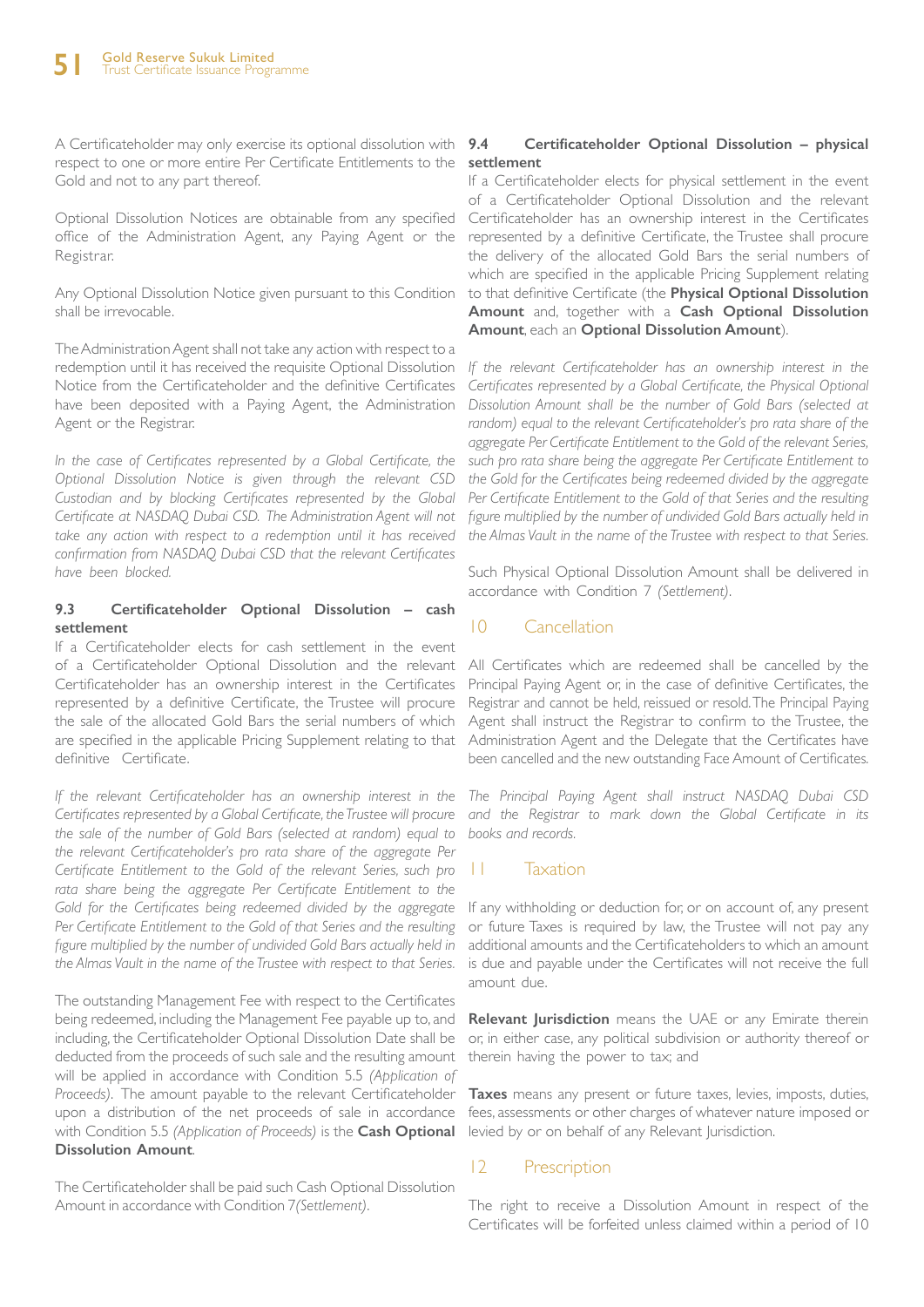years from the date on which such Dissolution Amount became due and payable, subject to the provisions of Condition 10 *(Cancellation)*.

#### 13 Dissolution Events

#### **13.1 Dissolution Events**

Upon the occurrence and continuation of any of the following events (**Dissolution Events**):

- (a) the Trustee fails to perform or observe any of its duties, obligations or undertakings under these Conditions, the Transaction Documents and (except in any case where, in the opinion of the Delegate, the failure is incapable of remedy when no such continuation or notice as is hereinafter mentioned will be required) the failure continues for the period of 30 days following the service by the Delegate of a notice on the Trustee requiring the same to be remedied; or
- (b) the Trustee repudiates the Trust Deed or does or causes to be done any act or thing evidencing an intention to repudiate the Trust Deed; or
- (c) at any time it is or will become unlawful or impossible for the Trustee to perform or comply with any or all of its obligations under the Transaction Documents or any of the obligations of the Trustee under the Transaction Documents are not or cease to be legal, valid, and binding; or
- (d) either (i) the Trustee becomes insolvent or is unable to pay its debts as they fall due or (ii) an administrator or liquidator of the whole or substantially the whole of the undertaking, assets and revenues of the Trustee is appointed (or application for any such appointment is made) or (iii) the Trustee takes any action for a readjustment or deferment of any of its obligations or makes a general assignment or an arrangement or composition with or for the benefit of its creditors or declares a moratorium in respect of any of its indebtedness or any guarantee of any indebtedness given by it or (iv) the Trustee ceases or threatens to cease to carry on all or substantially the whole of its business (otherwise than for the purposes of or pursuant to an amalgamation, reorganisation or restructuring whilst solvent); or
- is passed for the winding up, liquidation or dissolution **Dissolution Amount**. of the Trustee; or
- (f) any event occurs which under the laws of the DIFC has an analogous effect to any of the events referred to in Conditions 13(d) and 13(e) above,

the Delegate, shall if so requested in writing by the holders If a Certificateholder elects for physical settlement in the of at least 50 per cent. of the Aggregate Face Amount of Dissolution Request and the Certificates of the Series are the Certificates then outstanding (a **Dissolution Request**) represented by an ownership interest in a definitive Certificate,

(subject in each case to being indemnified and/or secured and/ or prefunded to its satisfaction) give notice to the Trustee and all the Certificateholders, in accordance with Condition 16 *(Notices)*, that it shall arrange for the sale or delivery of the Gold Bars in accordance with Conditions 7 *(Settlement)* and 13.2 *(Redemption following a Dissolution Event – cash settlement)* or 13.3 *(Redemption following a Dissolution Event – physical settlement)*. Once a Certificateholder has made a Dissolution Request, it may not exercise its optional dissolution right. Upon payment in full to the relevant Certificateholder of the relevant Early Dissolution Amount (as defined below), the Trust will terminate, the Certificates shall cease to represent undivided ownership interests in the Wakala Assets and no further amounts shall be payable in respect thereof and the Trustee shall have no further obligations in respect thereof.

The Certificates shall be redeemed at the relevant Early Dissolution Amount on the later of (a) the date falling 5 Business Days after the date of such notice; and (b) the Business Day on which the Certificateholder receives the Optional Dissolution Amount (the **Early Dissolution Date**).

#### **13.2 Redemption following a Dissolution Event – cash settlement**

If a Certificateholder elects for cash settlement in the Dissolution Request and the Certificates of the Series are represented by an ownership interest in a definitive Certificate, the Trustee will procure the sale of the allocated Gold Bars the serial numbers of which are specified in the applicable Pricing Supplement relating to that definitive Certificate.

*If the Certificates of the Series are represented by an ownership interest in a Global Certificate. Trustee will procure the sale of the number of Gold Bars equal (selected at random) to the relevant Certificateholder's pro rata share of the aggregate Per Certificate Entitlement of the relevant Certificateholder to the Gold of the relevant Series, such pro rata share being the aggregate Per Certificate Entitlement to the Gold for the Certificates of each Certificateholder divided by the aggregate*  Per Certificate Entitlement to the Gold of that Series and the resulting *figure multiplied by the number of undivided Gold Bars actually held in the Almas Vault in the name of the Trustee with respect to that Series.* 

(e) an order or decree is made or an effective resolution with Condition 5.5 *(Application of Proceeds)* is the **Cash Early**  The outstanding Management Fee with respect to the Certificates being redeemed, including the Management Fee payable up to, and including, the Early Dissolution Date shall be deducted from the proceeds of such sale and the resulting amount will be applied in accordance with Condition 5.5 *(Application of Proceeds)*. The amount payable to the relevant Certificateholder in accordance

> Such Cash Early Dissolution Amount shall be paid in accordance with Condition 7 *(Settlement)*.

#### **13.3 Redemption following a Dissolution Event – physical settlement**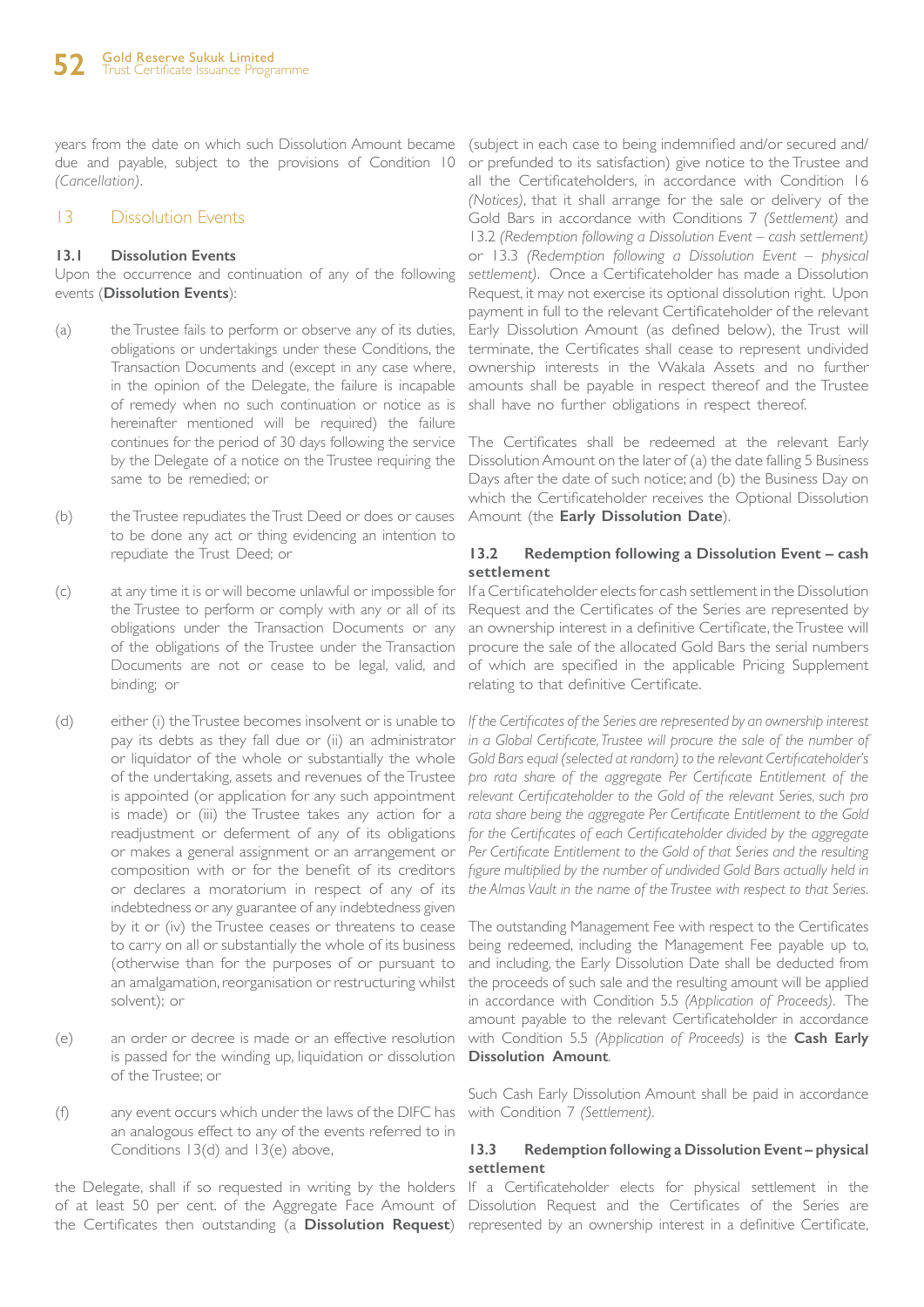the Trustee shall procure the delivery of the allocated Gold Bars the serial numbers of which are specified in the applicable Pricing Supplement relating to that definitive Certificate (the **Physical Early Dissolution Amount** and, together with a **Cash Early Dissolution Amount**, each an **Early Dissolution Amount**).

*If the Certificates of the Series are represented by an ownership interest in a Global Certificate, the Physical Early Dissolution Amount shall be the number of Gold Bars (selected at random) equal to the relevant Certificateholder's pro rata share of the aggregate Per Certificate Entitlement to the Gold of that Series, such pro rata share being the aggregate Per Certificate Entitlement to the Gold for the Certificates being redeemed divided by the aggregate Per Certificate Entitlement to the Gold of the relevant Series and the resulting figure multiplied by the number of undivided Gold Bars actually held in the Almas Vault in the name of the Trustee with respect to that Series.*

Such Physical Early Dissolution Amount shall be delivered in accordance with Condition 7 *(Settlement)*.

### 14 Enforcement and Exercise of Rights

#### **14.1 Enforcement**

Upon the occurrence of a Dissolution Event and the giving of notice of a Dissolution Request to the Trustee by the Delegate, to the extent that the amounts payable in respect of the Certificates have not been paid in full pursuant to Condition 13 *(Dissolution Events)*, subject to Condition 14.2 *(Delegate and Trustee not obliged to take action)*, the Delegate shall (subject to being indemnified and/or secured and/or prefunded to its satisfaction) take such other steps as the Delegate may consider necessary in its absolute discretion to procure the payment of the relevant Early Dissolution Amount, including realising the Wakala Assets.

Notwithstanding the foregoing but subject to Condition 14.2 *(Delegate and Trustee not obliged to take action)*, the Delegate may at any time, at its discretion and without notice, take such proceedings and/or other steps as it may think fit against or in relation to the Trustee to enforce its obligations under the Transaction Documents, these Conditions and the Certificates.

#### **14.2 Delegate and Trustee not obliged to take action**

Neither the Delegate nor the Trustee shall be bound in any circumstances to take any action to enforce or to realise the Wakala Assets or (in the case of the Delegate) take any action against the Trustee under any Transaction Document unless directed or requested to do so in accordance with Condition 13.1 *(Dissolution Events)* and subject in any such case to it being indemnified and/or secured and/ or prefunded to its satisfaction, provided that neither the Delegate nor the Trustee shall be liable for the consequences of exercising its discretion or taking any such action and may do so without having regard to the effect of such action on individual Certificateholders.

### **14.3 Direct enforcement by Certificateholder**

No Certificateholder shall be entitled to proceed directly against the Trustee unless the Delegate, having become bound to proceed pursuant to Condition 14.2 *(Delegate and Trustee not obliged to take action)*, fails to do so within a reasonable period of becoming so bound and such failure is continuing.

#### **14.4 Non-petition**

Neither the Delegate nor any Certificateholder may take any further steps against the Trustee to recover any further sums in respect thereof, and the right to receive any such sums shall be extinguished. In particular, neither the Delegate nor any Certificateholder shall be entitled in respect thereof to petition or to take any other steps for the winding-up of the Trustee nor shall any of them have any claim in respect of the Wakala Assets for any other Series. Under no circumstances shall the Delegate or any Certificateholder have any right to cause the sale or other disposition of any of the Wakala Assets (other than pursuant to the Transaction Documents) and the sole right of the Delegate and the Certificateholders against the Trustee shall be to enforce their respective obligations under the Transaction Documents.

### 15 Replacement of definitive Certificates

Should any definitive Certificate be lost, stolen, mutilated, defaced or destroyed it may be replaced at the specified office of the Registrar (and if the Certificates are then admitted to listing, trading and/or quotation by any competent authority, stock exchange and/ or quotation system which requires the appointment of a Paying Agent or Transfer Agent in any particular place, the Paying Agent or Transfer Agent having its specified office in the place required by such competent authority, stock exchange and/or quotation system), subject to all applicable laws and competent authority, stock exchange and/or quotation system requirements, upon payment by the claimant of the expenses incurred in connection with the replacement and on such terms as to evidence and indemnity as the Trustee, the Registrar, the Paying Agent or the Transfer Agent may require. Mutilated or defaced Certificates must be surrendered before replacements will be issued.

### 16 Notices

All notices to Certificateholders will be valid if:

- (a) published in a daily newspaper having general circulation in Dubai; or
- (b) couriered to them by registered delivery service (or its equivalent) or (if posted to an overseas address) by airmail at their respective registered addresses.

The Trustee shall also ensure that notices are duly given or published in a manner which complies with the rules and regulations of any listing authority, stock exchange and/or quotation system (if any) by which the Certificates have then been admitted to listing, trading and/or quotation. Any notice shall be deemed to have been given on the day so mailed or on the date of publication or, if so published more than once or on different dates, on the date of the first publication.

For so long as any Certificates are listed on a stock exchange or are admitted to trading by another relevant authority and the rules of that stock exchange or relevant authority so require, such notice will be published in a daily newspaper of general circulation in the place or places required by those rules.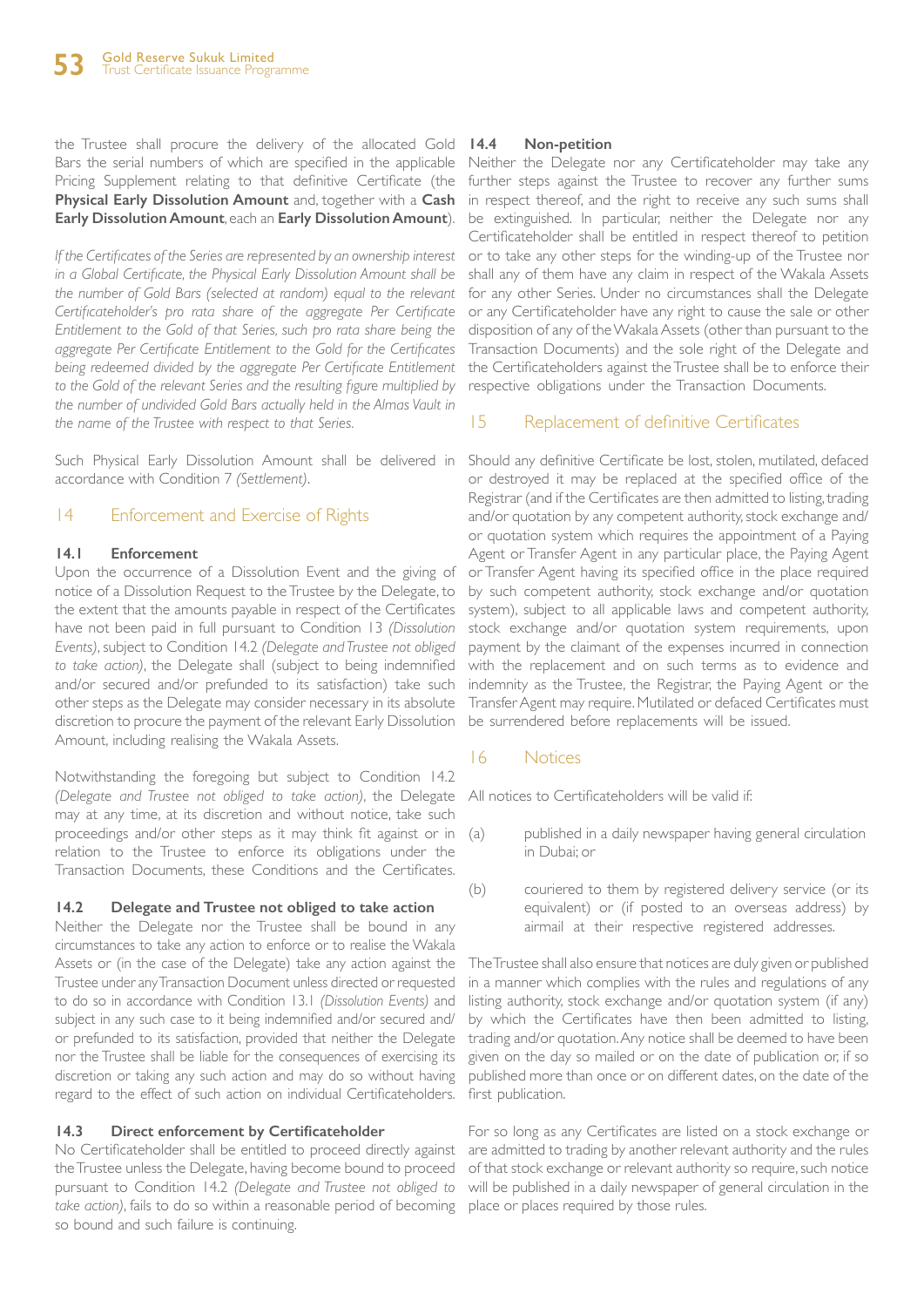Notices to be given by any Certificateholder shall be in writing and given by lodging the same with the Trustee and the Principal Paying Agent.

*So long as any Global Certificate representing the Certificates is held on behalf of one or more clearing systems, there may be substituted for such publication in such newspaper(s) the delivery of the relevant notice to the relevant clearing systems for communication by them to the Certificateholders. Any such notice shall be deemed to have been given to the Certificateholders on the day on which the said notice was given to the relevant clearing systems.*

### 17 Meetings of Certificateholders, modification, waiver, authorisation and determination

#### **17.1 Certificateholder meetings**

The Master Trust Deed contains provisions for convening meetings of Certificateholders to consider any matter affecting their interests, including the modification or abrogation by Extraordinary Resolution of any of these Conditions or the provisions of the Trust Deed or any Transaction Document. The quorum at any meeting for passing an Extraordinary Resolution will be one or more persons present holding or representing at least 50 per cent. of the then outstanding Face Amount of the Certificates, or at any adjourned such meeting one or more persons present whatever the outstanding Face Amount of the Certificates held or represented by him or them, provided that at any meeting the business of which includes an Extraordinary Resolution relating to any of the following matters:

- (a) alteration of the currency in which payments under the Certificates are to be made;
- (b) alteration of the majority required to pass an Extraordinary Resolution; and
- (c) alteration of this proviso or the proviso in paragraph 12 of Schedule 3 to the Master Trust Deed,

the quorum shall be one or more persons present and holding or representing in the aggregate not less than two-thirds of the Aggregate Face Amount of the Certificates of the relevant Series for the time being outstanding or at any adjourned meeting the quorum shall be one or more persons present and holding or representing in the aggregate not less than one-third of the Aggregate Face Amount of the Certificates for the time being outstanding. The expression **Extraordinary Resolution** is defined in the Master Trust Deed to mean either (i) a resolution passed at a meeting duly convened and held by a majority consisting of not less than 75 per cent. of the votes cast; (ii) a resolution in writing signed by or on behalf of Certificateholders of the relevant Series holding in aggregate not less than 75 per cent. of the Aggregate Face Amount of the Certificates then outstanding; or (iii) consent given by  $18.1$ electronic consents through the relevant clearing systems indemnification of each of the Delegate and the Trustee in (in a form satisfactory to the Delegate) by or on behalf of certain circumstances and for its relief from responsibility, not less than 75 per cent. in Aggregate Face Amount of the including provisions relieving it from taking action unless

abrogation, waiver, authorisation or determination shall be binding on all the Certificateholders and shall be notified to the Certificateholders as soon as practicable thereafter in accordance with Condition 16 (*Notices*).

#### **17.2 Modification of the Trust Deed or the Agency Agreement**

The Delegate may agree, without the consent or sanction of the Certificateholders, to any modification of any of these Conditions or any of the provisions of the Trust Deed or any other Transaction Document if, in the opinion of the Delegate, such modification (a) is of a formal, minor or technical nature, (b) is made to correct a manifest error or (c) is not, materially prejudicial to the interests of the Certificateholders. The Delegate may also agree to the waiver or authorisation of any breach or proposed breach of, any of these Conditions, any provisions of the Trust Deed or any Transaction Document, or determine that any Dissolution Event shall not be treated as such, in any such case, which is not materially prejudicial to the interests of Certificateholders. No such direction or request will affect a previous consent, waiver, authorisation or determination. Any modification, abrogation, waiver, authorisation or determination shall be binding on all the Certificateholders and shall be notified to the Certificateholders as soon as practicable thereafter in accordance with Condition 16 *(Notices)*.

The Delegate may agree, without the consent or sanction of the Certificateholders, to any modification to the Procedures Memorandum if, in the opinion of the Delegate, such modification (a) is of a formal, minor or technical nature, (b) is made to correct a manifest error or (c) is not, materially prejudicial to the interests of the Certificateholders.

### **17.3 Entitlement of the Delegate**

In connection with the exercise by it of any of its trusts, powers, authorities and discretions (including, without limitation, any modification, waiver, authorisation or determination), the Delegate shall have regard to the general interests of the Certificateholders as a class (but shall not have regard to any interests arising from circumstances particular to individual Certificateholders (whatever their number) and, in particular but without limitation, shall not have regard to the consequences of any such exercise for individual Certificateholders (whatever their number) resulting from their being for any purpose domiciled or resident in, or otherwise connected with, or subject to the jurisdiction of, any particular territory or any political sub-division thereof) and the Delegate shall not be entitled to require, nor shall any Certificateholder be entitled to claim from the Delegate or any other person, any indemnification or payment in respect of any tax consequence of any such exercise upon individual Certificateholders.

### 18 Indemnification and liability of the Delegate and the Trustee

Certificates for the time being outstanding. Any modification, indemnified and/or secured and/or prefunded to its satisfaction **18.1** The Master Trust Deed contains provisions for the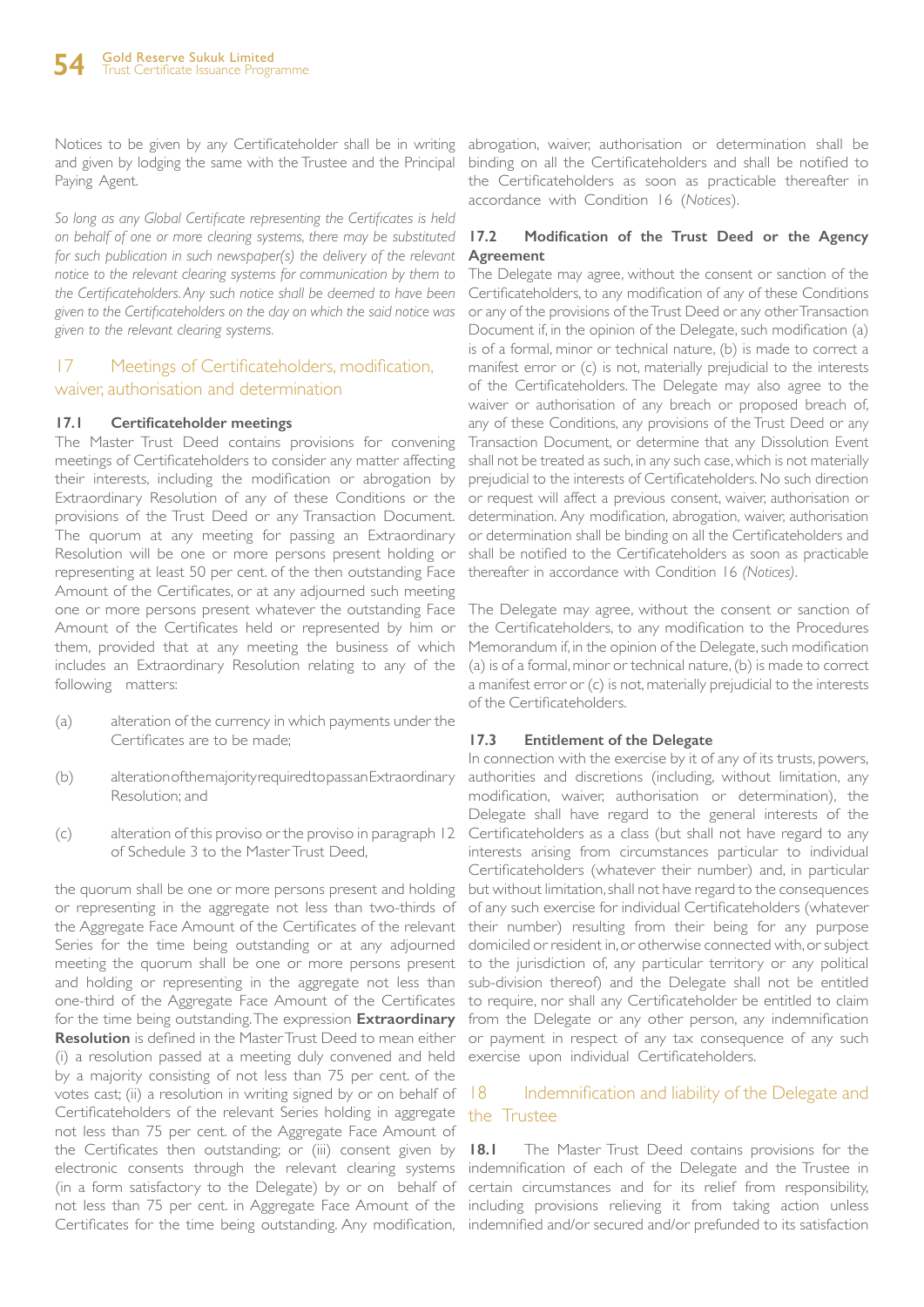as well as provisions entitling the Delegate to be paid its fees and Liabilities (as such term is defined in the Master Trust Deed) in priority to the claims of the Certificateholders.

**18.2** Neither the Delegate nor the Trustee shall, in any circumstances, have any liability arising from or in relation to the Wakala Assets other than as expressly provided in these Conditions or in the Trust Deed.

**18.3** Each of the Trustee and the Delegate is exempted from (i) any liability in respect of any loss or theft of the Wakala Assets or any cash, (ii) any obligation to insure the Wakala Assets or any cash and (iii) any claim arising from the fact that the Wakala Assets or any cash are held by or on behalf of the Trustee or on deposit or in an account with any depositary or clearing system or are (b) registered in the name of the Trustee or its nominee, unless such loss or theft arises as a result of wilful default by the Trustee or the Delegate, as the case may be.

**18.4** The Master Trust Deed also contains provisions pursuant to which the Delegate is entitled, *inter alia*, (a) to enter into business transactions with the Trustee and to act as trustee for the holders of any other securities, and (b) to retain and not be liable to account for any profit made or any other amount or benefit received thereby or in connection therewith.

### 19 Contracts (Rights of Third Parties) Act 1999

No rights are conferred on any person under the Contracts (Rights of Third Parties) Act 1999 to enforce any term of these Conditions, but this does not affect any right or remedy of any person which exists or is available apart from that Act.

### 20 Governing Law and Dispute Resolution

**20.1** The Trust Deed, the Certificates and these Conditions (including the remaining provisions of this Condition) and any non-contractual obligations arising out of or in connection the Trust Deed, the Certificates and these Conditions are governed by, and shall be construed in accordance with, English law.

20.2 Subject to Condition 20.3, any dispute, claim, difference or controversy arising out of, relating to or having any connection with the Trust Deed, the Certificates and these Conditions (c) (including any dispute as to their existence, validity, interpretation, performance, breach or termination of the Trust Deed, the Certificates and these Conditions or the consequences of the nullity of any of them or a dispute relating to any non-contractual obligations arising out of or in connection with them) (a **Dispute**) shall be referred to and finally resolved by arbitration under the LCIA Arbitration Rules (the **Rules**), which Rules (as amended from time to time) are incorporated by reference into this Condition. For these purposes:

- (a) the seat of arbitration shall be London;
- (b) there shall be three arbitrators, each of whom shall be disinterested in the arbitration, shall have no connection with any party thereto and shall be an

attorney experienced in international securities transactions; and

(c) the language of the arbitration shall be English.

**20.3** Notwithstanding Condition 20.2 above the Delegate (or, but only where permitted to take action in accordance with the terms of the Trust Deed, any Certificateholder) may, in the alternative, and at its sole discretion, by notice in writing to the Trustee (a **Notice**):

- (a) within 28 days of service of a Request for Arbitration (as defined in the Rules) in respect of a Dispute; or
- at any time when no arbitration has been commenced in respect of a Dispute,

require that such Dispute be heard by a court of law. If a Notice is given, the Dispute to which such Notice refers shall be determined in accordance with Condition 20.5 and, subject as provided below, any arbitration commenced under Condition 20.2 in respect of that Dispute will be terminated. With the exception of the Delegate (whose costs will be borne by the Trustee), each of the parties to the terminated arbitration will bear its own costs in relation thereto.

**20.4** If a Notice is given after service of any Request for Arbitration in respect of any Dispute, the Trustee must promptly give notice to the LCIA Court and to any Tribunal (each as defined in the Rules) already appointed in relation to the Dispute that such Dispute will be settled by the courts. Upon receipt of such notice by the LCIA Court, the arbitration and any appointment of any arbitrator in relation to such Dispute will immediately terminate. Any such arbitrator will be deemed to be *functus officio*. The termination is without prejudice to:

- (a) the validity of any act done or order made by that arbitrator or by the court in support of that arbitration before his appointment is terminated;
- (b) his entitlement to be paid his proper fees and disbursements; and
	- the date when any claim or defence was raised for the purpose of applying any limitation bar or any similar rule or provision.

**20.5** In the event that a Notice is issued in respect of a Dispute, the following provisions shall apply:

- (a) subject to Condition 20.5(c) below, the courts of England shall have exclusive jurisdiction to settle such Dispute and the Trustee submits to the exclusive jurisdiction of such courts;
- (b) the Trustee agrees that the courts of England are the most appropriate and convenient courts to settle such Dispute and, accordingly, that it will not argue to the contrary;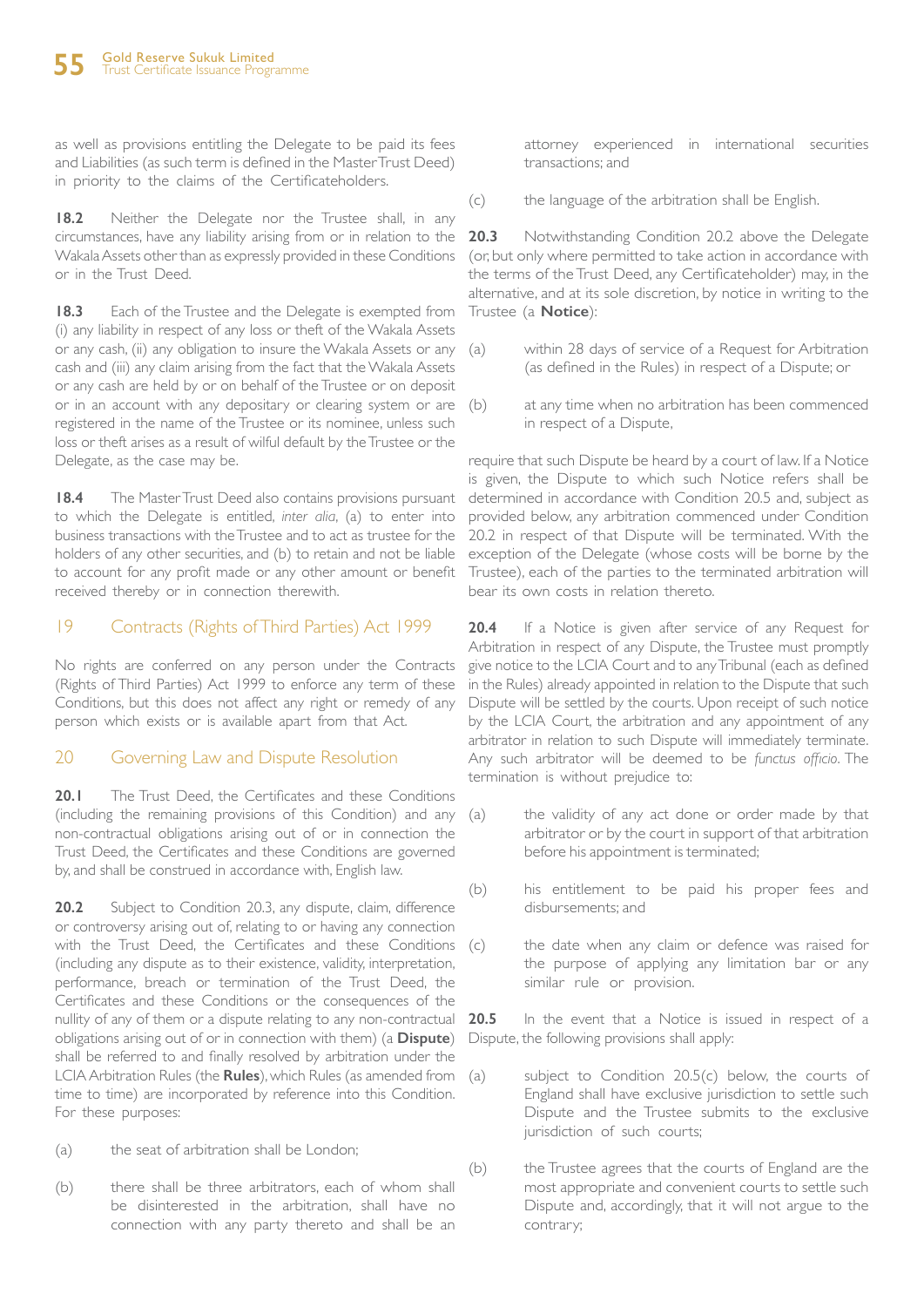(c) this Condition 20.5 is for the benefit of the Delegate the Certificateholders only. As a result, and notwithstanding Condition 20.5(a), the Delegate and any Certificateholder (where permitted so to do) may take proceedings relating to a Dispute (**Proceedings**) in any other courts with jurisdiction. To the extent allowed by law, the Delegate and the Certificateholders may take concurrent Proceedings in any number of jurisdictions.

20.6 In the Trust Deed, the Trustee has appointed Apex Fund Services (UK) Ltd at its registered office at Veritas House, 125 Finsbury Pavement, London EC2A 1NQ, United Kingdom as its agent for service of process. The Trustee has undertaken that, in the event of Apex Fund Services (UK) Ltd, ceasing so to act or ceasing to be registered in England, it will appoint another person approved by the Delegate as its agent for service of process in England in respect of any Proceedings or Disputes. Nothing herein shall affect the right to serve proceedings in any matter permitted by law.

**20.7** Each of the Trustee and the Delegate has agreed in the Trust Deed that, if any arbitration is commenced in relation to a Dispute and/or any Proceedings are brought by or on behalf of a party under the Trust Deed, it will:

- (a) not claim interest under, or in connection with, such arbitration and/or Proceedings; and
- (b) to the fullest extent permitted by law, waive all and any entitlement it may have to interest awarded in its favour by any arbitrator as a result of such arbitration and/or by a court as a result of such Proceedings.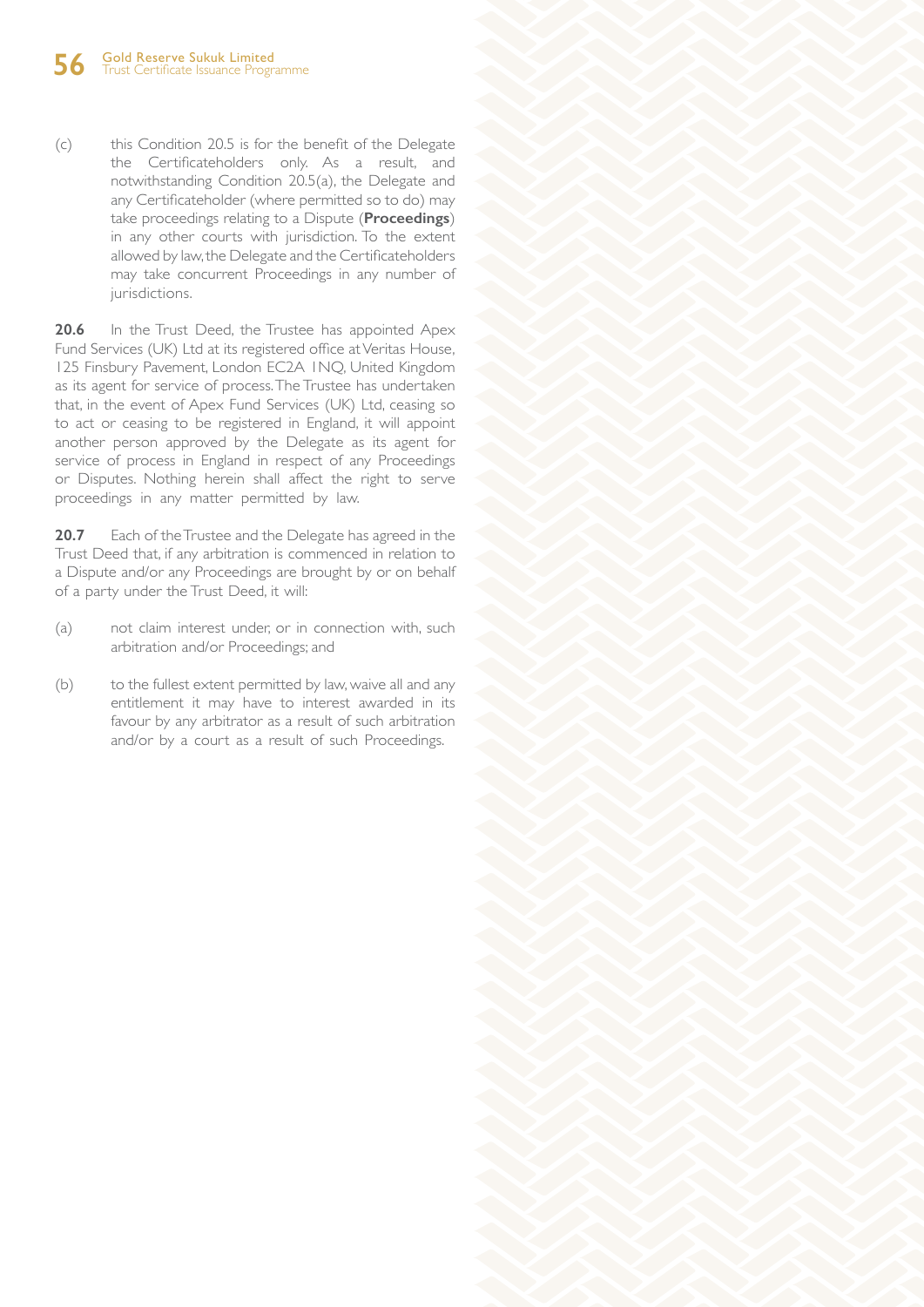### DESCRIPTION OF THE TRUSTEE

#### General

The Trustee was incorporated in the DIFC on 25 September 2013 as a special purpose company under the Companies Law, DIFC Law No. 3 of 2006 and the Special Purpose Company Regulations under the name Gold Reserve Sukuk Limited and with registered number 1463. The registered office of the Trustee is c/o Maples Fund Services (Middle East) Limited, Office 616, 6th Floor, Liberty House, Dubai International Financial Centre, P.O. Box 506734, Dubai, UAE and its telephone number is +971 (0) 4 511 4200.

The authorised share capital of the Trustee is U.S.\$300 divided into 300 ordinary shares of U.S.\$1 nominal value each, 300 of which have been fully paid up and issued. All of the issued shares (the **Shares**) are fully-paid and are held by MaplesFS Limited as share trustee (the **Share Trustee**) under the terms of a trust deed (the **Share Trust Deed**) dated 29 April 2014 under which the Share Trustee holds the Shares in trust until the Termination Date (as defined in the Share Trust Deed). Prior to the Termination Date, the trust is an accumulation trust, but the Share Trustee has the power to benefit Qualified Charities (as defined in the Share Trust Deed). It is not anticipated that any distribution will be made whilst any Certificate is outstanding. Following the Termination Date, the Share Trustee will wind up the trust and make a final distribution to charity. The Share Trustee has no beneficial interest in, and derives no benefit (other than its fee for acting as Share Trustee) from, its holding of the Shares.

### Corporate structure of the Trustee



### Business of the Trustee

The Trustee has no prior operating history or prior business and will not have any substantial liabilities other than in connection with the Certificates to be issued under the Programme. The Certificates are the obligations of the Trustee alone and not the Share Trustee.

The objects for which the Trustee is established are set out in clause 4 of its Memorandum of Association as registered or adopted on 25 September 2013 as amended and restated on 13 March 2014. These are limited to exempt activities under the Special Purpose Company Regulations relating to the DIFC Companies Law No. 2 of 2009 as amended (the **SPC Regulations**) (**Exempt Activities**).

Specifically, the objects of the Trustee are: the acquisition, holding and disposal of any asset for the purpose of a transaction under the SPC Regulations (a **Transaction**); obtaining of any type of financing and granting of any type of security interest over its assets, providing of any indemnity or similar support for accordance with International Auditing and Assurance Standards.

the benefit of its shareholders or any subsidiaries, entering into hedging arrangements in relation to a Transaction; financing of the company's initiators or other special purpose companies; acting as a trustee or agent for any participant in a Transaction; any other activity approved in writing by the Registrar of Companies of the DIFC; and any ancillary activities related to the above.

The Trustee is prohibited from undertaking any activities other than Exempt Activities, in particular any financial services, unless authorised to do so.

#### Financial Statements

Since the date of its incorporation, no financial statements of the Trustee have been prepared. The Trustee is not required by DIFC law to publish audited financial statements. However, the Trustee will commence publishing financial statements following its first year of trading and its financial year end on 31 December 2015. Such Financial Statements are to be prepared in accordance with International Financial Reporting Standards and audited in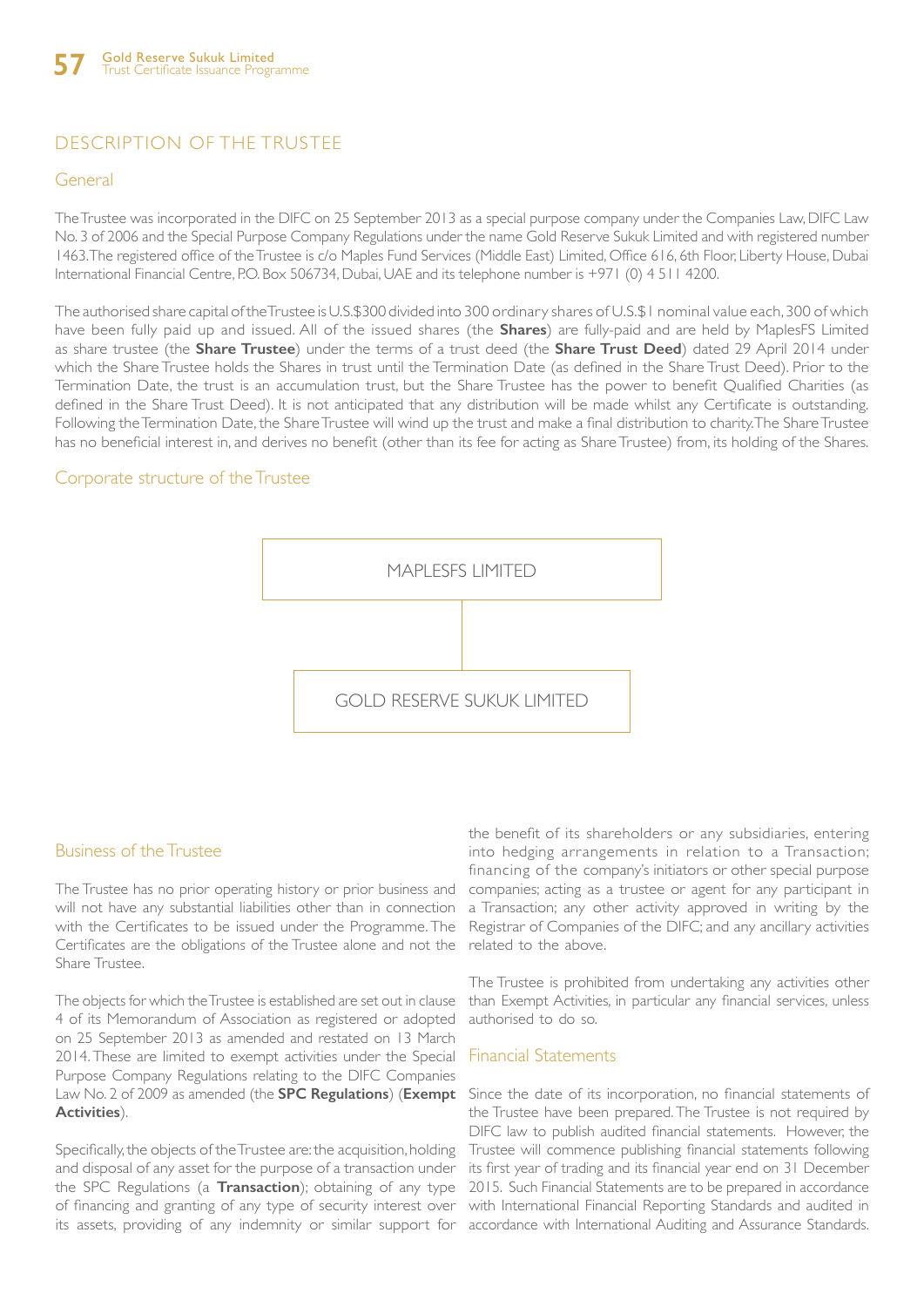### Directors of the Trustee

|  |  | The Directors of the Trustee are as follows: |  |  |  |  |  |
|--|--|----------------------------------------------|--|--|--|--|--|
|--|--|----------------------------------------------|--|--|--|--|--|

| Name:         | Principal occupation outside of the<br>Trustee:                                           |  |  |
|---------------|-------------------------------------------------------------------------------------------|--|--|
| Andrew Millar | Regional Head of Fiduciary, Middle East,<br>Maples Fund Services (Middle East)<br>Limited |  |  |
| Aaron Bennett | Vice President, Maples Fund Services<br>(Middle East) Limited                             |  |  |

The business address of Andrew Millar and Aaron Bennett is c/o Maples Fund Services (Middle East) Limited, Office 616, 6th Floor, Liberty House, Dubai International Financial Centre, P.O. Box 506734, Dubai, UAE.

There are no conflicts of interest between the private interests or other duties of the Directors listed above and their duties to the Trustee. The directors are Connected Persons for the purposes of Chapter 4 of the Market Rules of the DFSA. They do not have different voting rights and they are not shareholders of the Trustee.

As a matter of DIFC law, each director is under a duty to act honestly and in good faith with a view to the best interests of the Trustee, regardless of any other directorships he or she may hold.

Pursuant to the Trustee's articles of association, the directors shall not be employed by the Trustee and shall not receive any remuneration but shall receive payment of all expenses incurred in association with the carrying out of their duties as directors. A director may not vote at a meeting of directors on any resolution concerning a matter in which he has a direct or indirect conflict of interest.

The Trustee may appoint or remove a director by ordinary resolution passed in writing or at a general meeting of shareholders convened and held in accordance with the articles of association. A director may resign by notice to the Trustee and may be removed automatically if he does not attend, without permission, three successive meetings of the board of directors. The directors may appoint a director to fill a vacancy, but subject to re-appointment of such director at the next general meeting.

The objects of the Trustee in its articles of association include the power to obtain any type of financing, grant any type of security interest over its assets, to act as trustee and any ancillary activities to such powers.

### The Trustee Administrator

Maples Fund Services (Middle East) Limited also acts as the The Trustee is not and has not been involved in any governmental, administrator of the Trustee (in such capacity, the **Trustee**  legal or arbitration proceedings (including any such proceedings Administrator). The office of the Trustee Administrator serves which are pending or threatened of which the Trustee is aware) as the general business office of the Trustee. Through the office, since the date it was incorporated which may have, or have had, a and pursuant to the terms of the Corporate Services Agreement, significant impact on the Trustee's financial position or profitability.

the Trustee Administrator will perform in the DIFC, the UAE and/ or or such other jurisdiction as may be agreed by the parties from time to time various clerical, administrative and other services until termination of the Corporate Services Agreement.

The Trustee and the Trustee Administrator have also entered into a registered office agreement (the **Registered Office Agreement**) for the provision of registered office facilities to the Trustee.

In consideration of the foregoing, the Trustee Administrator receives various fees payable by the Trustee at rates agreed upon from time to time, plus expenses. The terms of the Corporate Services Agreement and the Registered Office Agreement provide that either the Trustee or the Trustee Administrator may terminate such agreements upon the occurrence of certain stated events, including any breach by the other party of its obligations under such agreements. In addition, the Corporate Services Agreement and the Registered Office Agreement provide that either party shall be entitled to terminate such agreements by giving at least three months' notice in writing to the other party.

The Trustee Administrator will be subject to the overview of the Trustee's board of directors.

The Trustee Administrator's principal office is Office 616, 6th Floor, Liberty House, Dubai International Financial Centre, P.O. Box 506734, Dubai, UAE.

The Directors of the Trustee are all employees or officers of the Trustee Administrator. The Trustee has no employees and is not expected to have any employees in the future.

### Internal controls

The directors of the Trustee are responsible for reviewing the effectiveness of its internal controls on an annual basis. This is part of an on-going process to identify, evaluate and manage risk in relation to the Trustee and is regularly reviewed by the Lead Arranger. The Trustee is the Reporting Entity for the purposes of Part 4 of the Markets Law (DIFC Law No.1 of 2012) and Markets Rules of the DFSA. The Trustee has appointed Apex Fund Services (Dubai) Limited (Apex Fund Services) to provide certain administrative services to the Trustee such as bookkeeping, accounting and conducting periodic reporting to the DFSA.

The Trustee has in place systems and controls to ensure adherence with the disclosure requirements of the Market Rules, including mechanisms to monitor compliance with the requirements relating to Connected Persons, Restricted Persons, Related Party or Related Party Transactions and control of Inside Information (all as defined in the Market Rules).

### Legal proceedings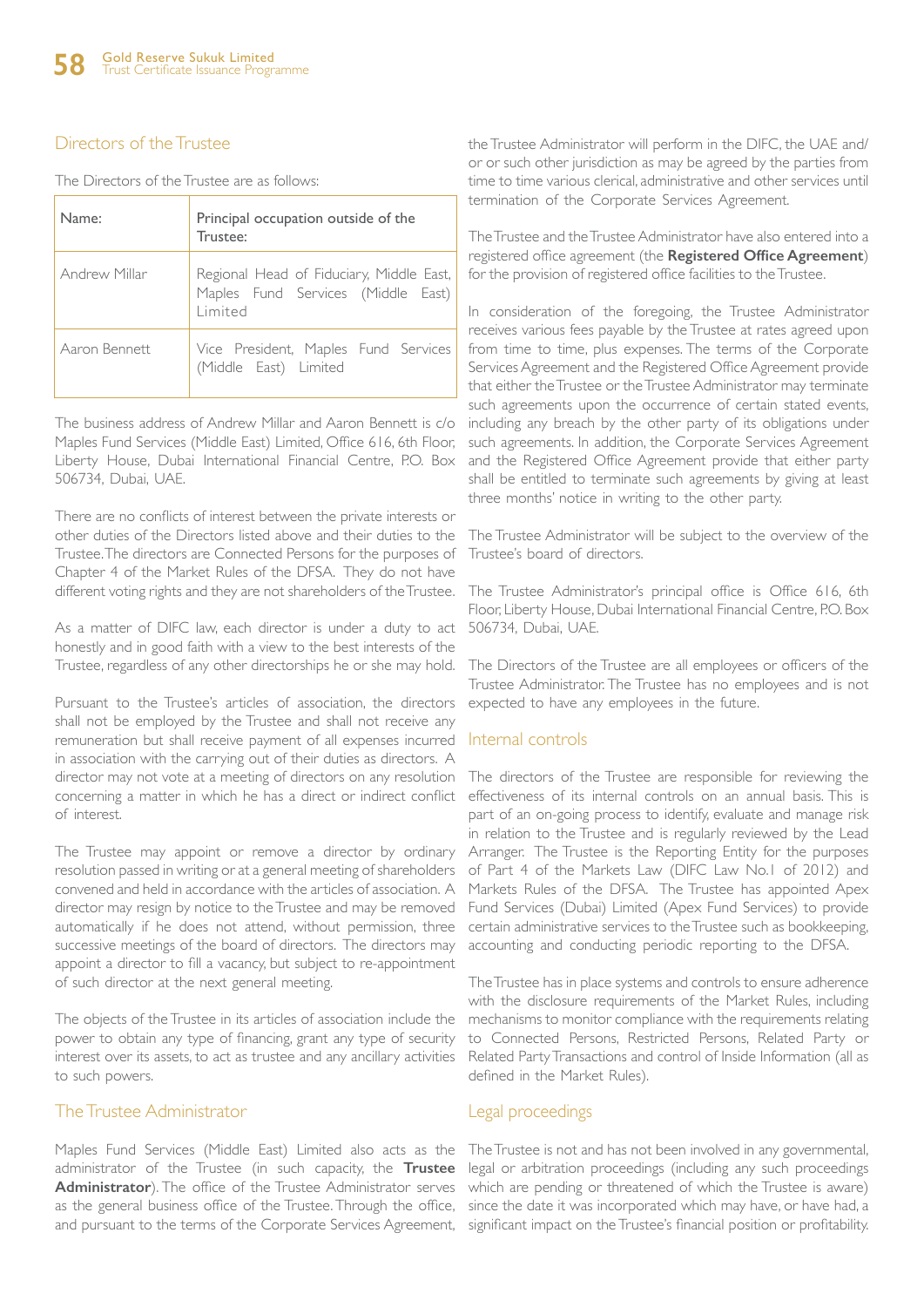# DESCRIPTION OF THE LEAD ARRANGER

### General

The Lead Arranger was incorporated as an exempted company in the Cayman Islands on 9 May 2014 under the name Konooz Capital Limited. The registered office of the Lead Arranger is Codan Trust Company (Cayman) Limited, Cricket Square, Hutchins Drive, PO Box 2681, Grand Cayman, KY1-1111, Cayman Islands and its telephone number is +971 4 438 9221. It is independent from and does not control the Trustee.

The authorised share capital of the Lead Arranger is U.S.\$50,000 divided into 5,000,000 ordinary shares of U.S.\$0.01 nominal value each, 100 of which have been issued. The issued shares are fully-paid and are held by Leopard International Holding Ltd. (51 shares) and Vision Up Ltd (49 shares).

### Corporate structure of the Lead Arranger

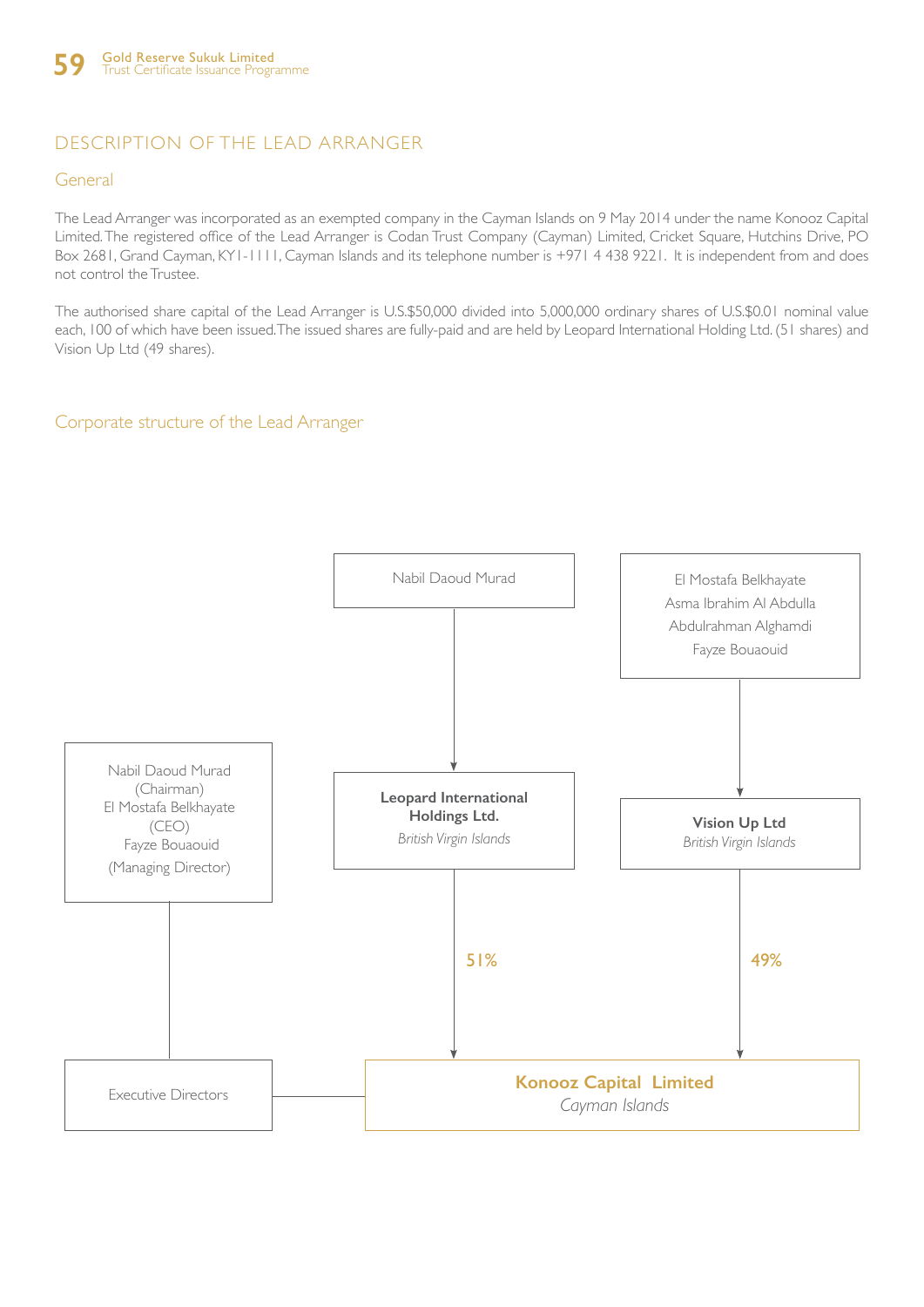### Business of the Lead Arranger

The Lead Arranger has no prior operating history or prior business.

The objects for which the Lead Arranger is established are unrestricted, as set out in clause 3 of its Memorandum of Association as registered or adopted on 9 May 2014.

### Directors of the Lead Arranger

The Directors of the Lead Arranger are as follows:

| Name:                  | Principal occupation other than director of the Lead Arranger:                        |
|------------------------|---------------------------------------------------------------------------------------|
| Nabil Daoud Mourad     | Employee and/or officer and/or director of Leopard<br>International Holding Ltd       |
| El Mostafa Bel Khayate | Employee and/or officer and/or director of Belkhayate Finance<br>SA and Vision Up Ltd |
| Fayze Bouaouid         | Employee and/or officer and/or director of Belkhayate Finance<br>SA and Vision Up Ltd |

The business address of Nabil Daoud Mourad, El Mostafa Belkhayate and Fayze Bouaouid is Codan Trust Company (Cayman) Limited, Cricket Square, Hutchins Drive, PO Box 2681, Grand Cayman, KY1-1111, Cayman Islands.

There are no conflicts of interest between the private interests or other duties of the directors listed above and their duties to the Lead Arranger or the obligations which the Lead Arranger has undertaken in the Transaction Documents to which it is a party.

### Shareholders

The shareholders of the Lead Arranger are Leopard International rates agreed upon from time to time, plus expenses. The terms Holding Ltd and Vision Up Ltd, both of which are incorporated in of the Konooz Registered Office Agreement provide that either the British Virgin Islands.

### Registered Office Agreement

The Lead Arranger and Codan Trust Company (Cayman) Limited will also enter into a registered office agreement (the **Konooz**  Registered Office Agreement) for the provision of registered in writing to the other party. office facilities to the Lead Arranger.

In consideration of the foregoing, Codan Trust Company (Cayman) Trust Company (Cayman) Limited, Cricket Square, Hutchins Drive, Limited will receive various fees payable by the Lead Arranger at PO Box 2681, Grand Cayman, KY1-1111, Cayman Islands.

the Lead Arranger may terminate the Konooz Registered Office Agreement upon the occurrence of certain stated events, including any breach by the other party of its obligations under the Konooz Registered Office Agreement. In addition, the Konooz Registered Office Agreement provides that either party shall be entitled to terminate such agreements by giving at least three months' notice

The principal office of the Lead Arranger's administrator is Codan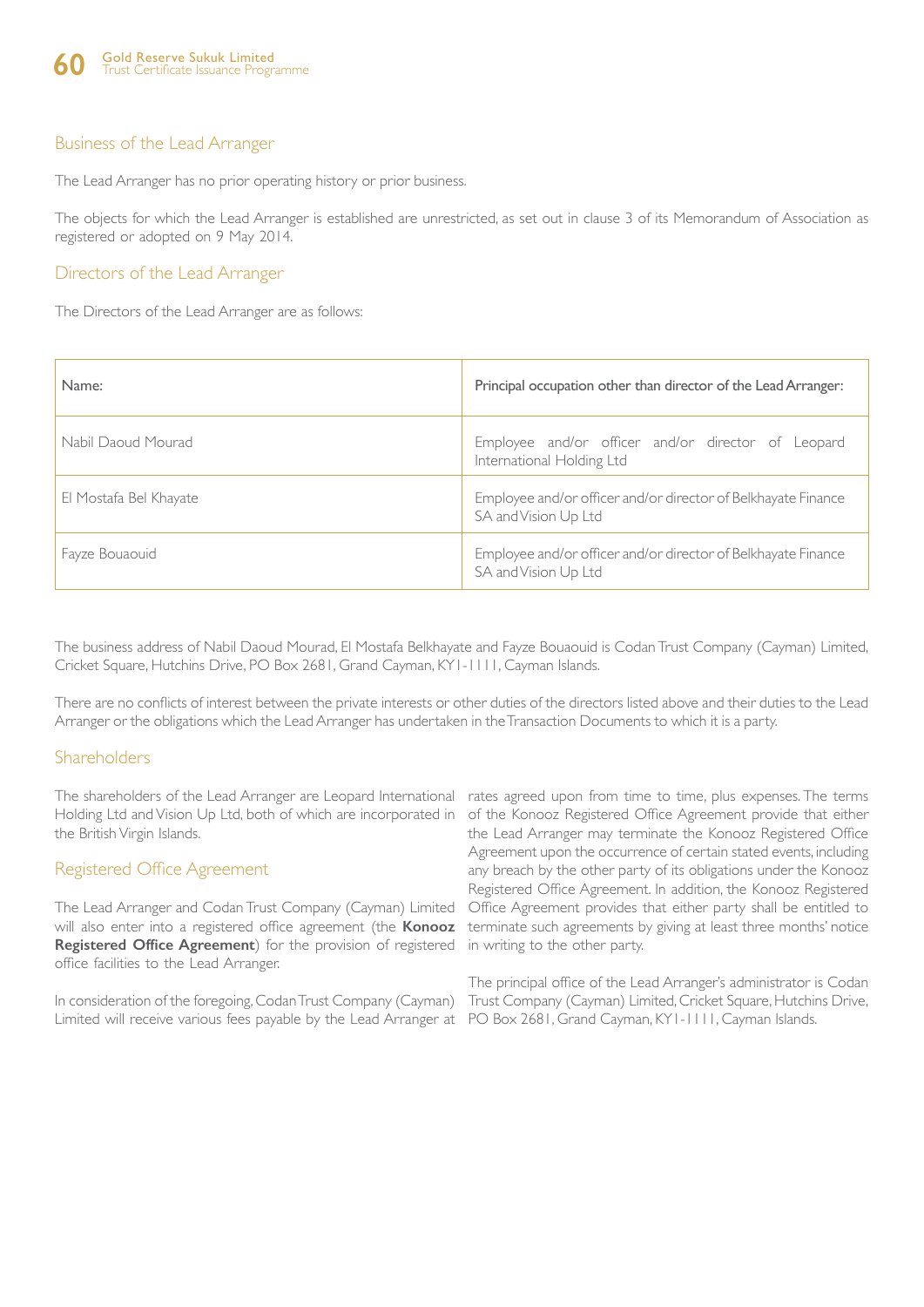### DESCRIPTION OF THE SERVICE PROVIDERS

#### General

to undertake various activities with respect to the Programme and such Service Providers are briefly described below. Each Service Provider is independent from the Trustee and the Lead Arranger and does not have a current or potential conflict of interest with respect to its activities with respect to the Programme. A number of factors were taken into account when selecting the Service Providers, including their experience, reputation in the international market and financial standing.

### Delegate, Principal Paying Agent, Transfer Agent and Administration Agent

Citibank, N.A., London Branch is the London branch of Citibank, N.A. It has advised the Trustee that it is a leading provider of global debt services which supports the issuance and payment process for issuers of medium-term notes and bonds. Citibank, N.A., London Branch is authorised by the Prudential Regulation Authority (the **PRA**) and regulated by the Financial Conduct Authority (**FCA**) and the PRA. Citibank, N.A. is a division of, and is ultimately owned by, Citigroup Inc, a global financial services business.

### **Registrar**

Citigroup Global Markets Deutschland AG is Citigroup Inc's German corporate and investment bank. It has advised the Trustee that it offers services to companies, institutional investors and government agencies, and its transaction services business provides support for local and global payment transactions, liquidity and treasury management, trade financing, securities settlement and custody. It is regulated by the FCA and PRA.

### DMCC

The Dubai Multi Commodities Centre has advised the Trustee that it was established in 2002 by His Highness Sheikh Mohammed Bin Rashid Al Maktoum, Prime Minister and Vice President of the UAE, with the purpose of stimulating trade flows through the UAE by providing the physical, market and financial infrastructure required. It is the free zone authority for the DMCC Free Zone located in Jumeirah Lakes Towers, Dubai, UAE, which comprises freehold property and trade networking platforms as well as industry including secure vaults and purpose-built storage facilities.

The DMCC is recognised as the largest free zone in the UAE. It Providers regulates, promotes and facilitates trade across a range of sectors including gold, diamonds, pearls, precious metals and tea. The DMCC has established infrastructure and services to support the international precious metal trade, by integrating the refining, manufacturing and trading of gold and precious metals.

#### *DMCC Tradeflow*

The DMCC has advised the Trustee that the DMCC Tradeflow system was launched in 2012 as an enhanced version of the Dubai maintains an appropriate level of due diligence to prevent illicit

Commodities Receipt system, which allowed storage operators the ability to issue electronic warehouse receipts on behalf of commodity owners with stored goods.

The Trustee has appointed certain professional Service Providers DMCC Tradeflow is a system of documenting title to assets in the form of Tradeflow Warrants. These are electronic documents of title issued by warehouse operators, providing evidence that specified commodities of a stated quantity and quality are being stored at a DMCC approved location. The warehouse operator warrants to hold the stored commodity by way of safe custody. Legal title to the goods remains with the holder of the warrant, as registered on the DMCC Tradeflow Central Registry, a secure online database.

### The Storage Operator

The DMCC has advised the Trustee that it appoints storage operators to operate its secure storage facilities. Brink's Global Services FZE-DMCC was appointed as the operator of the Almas Vault when the vault entered operations in April 2009. It is a registered member of the DMCC and provides worldwide secure transportation, storage and logistics management services for gold and other valuables.

The Almas Vault is protected around the clock by dedicated operational security and surveillance teams and has a direct link to the Dubai police control room.

### The Trustee Administrator

Maples Fund Services (Middle East) Limited has advised the Trustee that it was incorporated under the laws of the DIFC in 2008 and is regulated by the DFSA. It provides a comprehensive range of accounting, administration, corporate, fiduciary and registrar and transfer agency services to traditional open and closed ended investment funds, hedge funds, capital market structures and private equity vehicles.

### Apex Fund Services

The Trustee has appointed Apex Fund Services to provide certain administrative services to the Trustee such as bookkeeping, accounting and conducting periodic reporting to the DFSA. The Apex Group provides specialist fund administration, share registrar, corporate secretarial services and directors to funds and collective investment schemes.

# Anti-money laundering processes of certain Service

If a Certificateholder opts for physical delivery of Gold Bars on redemption, delivery will only take place if the Certificateholder has become a member of the DMCC. The DMCC has certain processes in place to mitigate the risk that a person engaged in illicit activities will be able to open an account with it.

The DMCC has informed the Trustee that the Compliance department of the DMCC is committed to ensuring that DMCC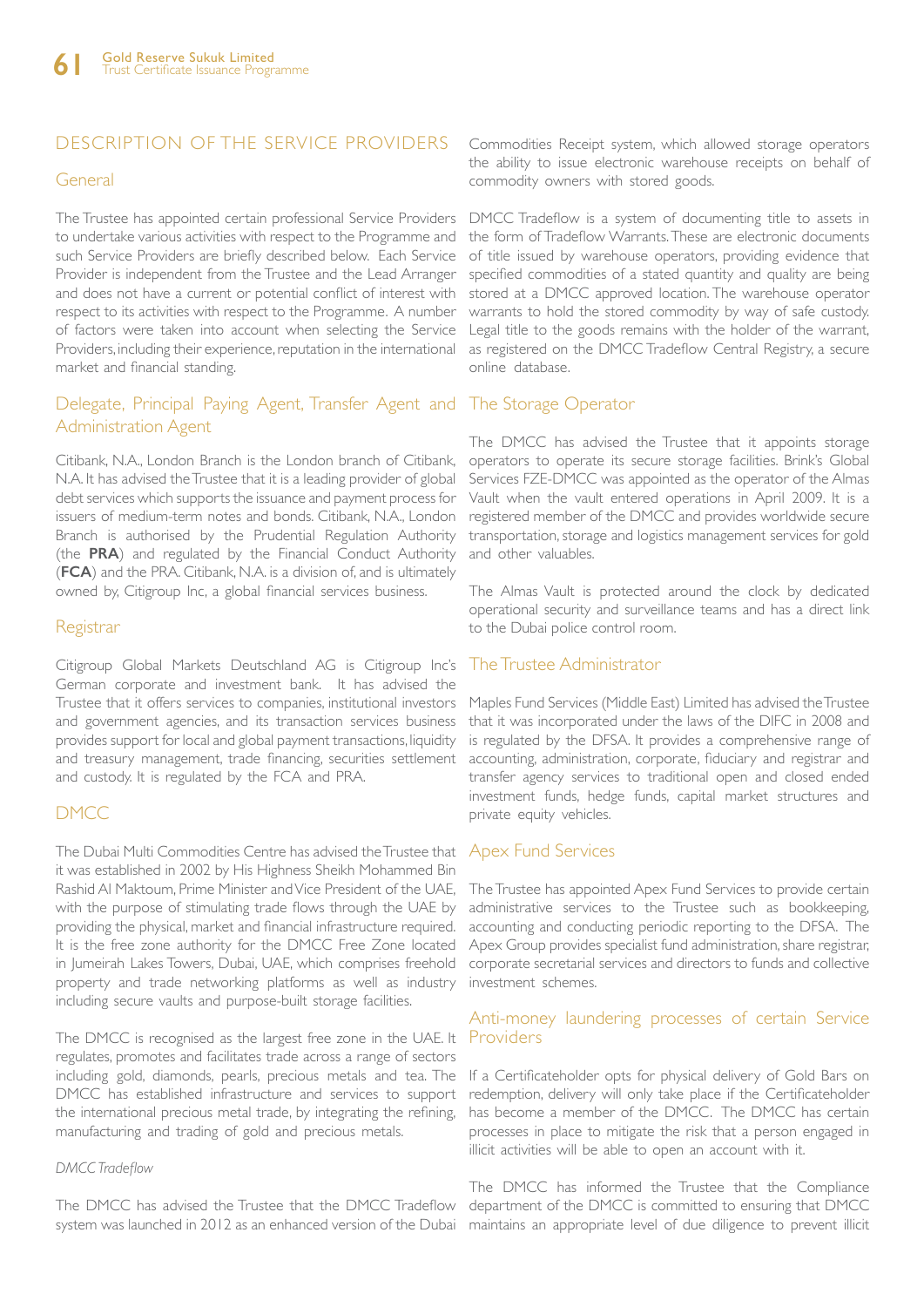activities that could abuse DMCC's facilities and harm its reputation and image, including money laundering, financing terrorism, fraud and theft. The Trustee has been informed that DMCC carries out know your customer checks, obtaining documentation and appropriate information to review applications made by people and companies wishing to become a member of the DMCC. The DMCC conducts screening to make sure that the applicant is not included in any blacklist or official sanctions lists of any government, department or law enforcement agency and conducts background checks and professional track record checking to make sure that there is a consistency between the applicantys know your customer documentation and the proposed business. In addition, the DMCC carries out a risk assessment to document the outcome of all the aforementioned exercises and to express final risk assessment and risk grading. The risk assessment process classifies the applicants into three risk categories: normal, medium and high. Applicants classified as high risk are subject to enhanced due diligence during both the approval and monitoring process and applications with respect to such persons are submitted to the DMCC's Membership and Compliance Committee for approval or rejection.

As a reputable provider of international financial services, the Trustee understands that the Delegate and the Agents have in place anti-money laundering policies which help them to comply with all applicable local and international laws. In addition, under the Conditions, no Agent will process any payment to a Certificateholder until it has completed to its satisfaction all checks, including those relating to OFAC, which it, in its absolute discretion, deems necessary in relation to such Certificateholder.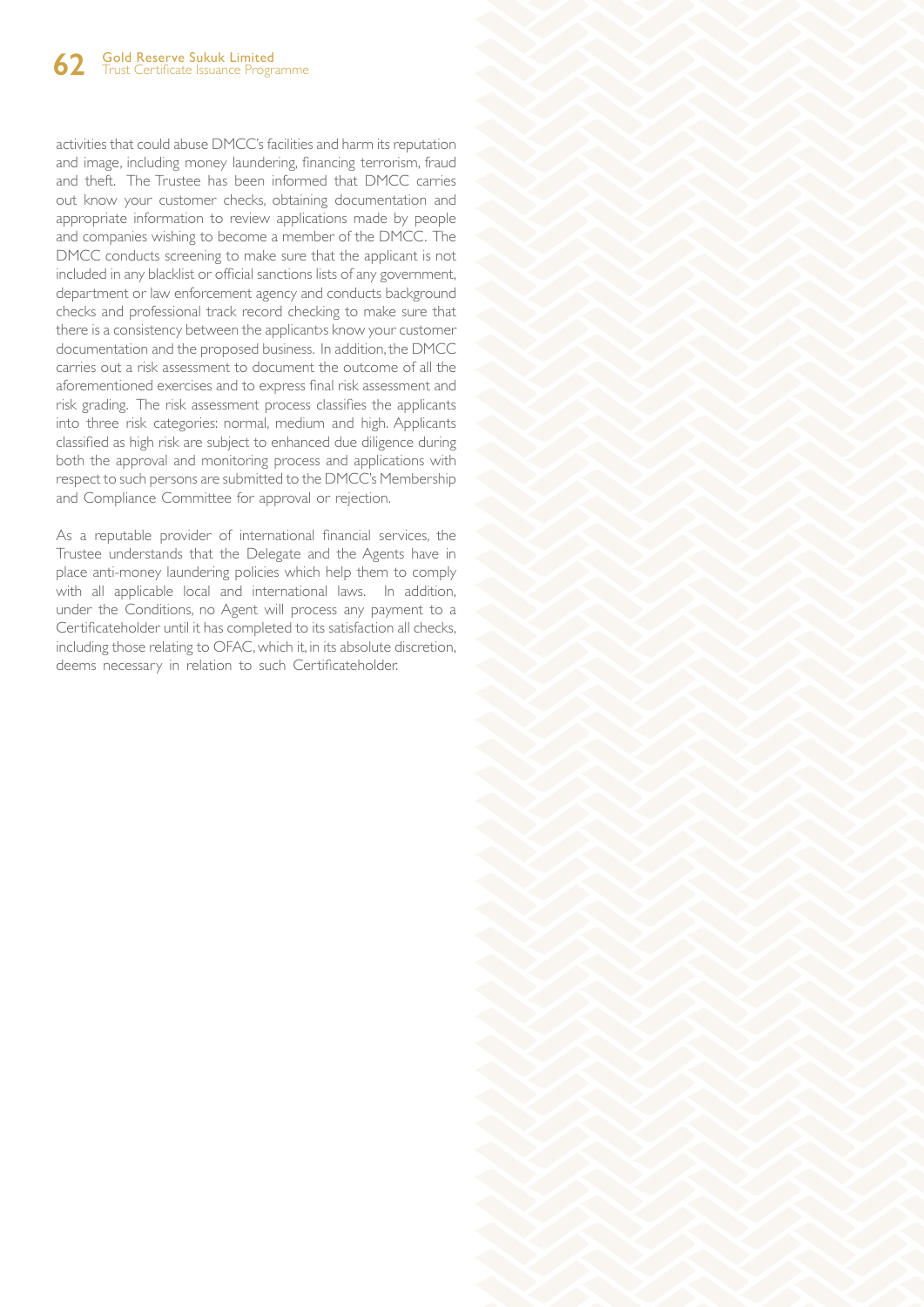### CLEARING SYSTEMS

*The information set out below is subject to any change in or reinterpretation of the rules, regulations and procedures of the Clearing Systems currently in effect. The information in this section concerning the Clearing Systems has been obtained from sources that the Trustee believes to be reliable, but none of the Trustee, the Arrangers, any Dealer, the Delegate or the Agents takes any responsibility for the accuracy thereof. Investors wishing to use the facilities of any of the Clearing Systems are advised to confirm the continued applicability of the rules, regulations and procedures of the relevant Clearing System. None of the Trustee, the Arrangers, any Dealer, the Delegate or the Agents will have any responsibility or liability for any aspect of the records relating to, or payments made on account of, beneficial ownership interests in the Certificates held through the facilities of any Clearing System or for maintaining, supervising or reviewing any records relating to, or payments made on account of, such beneficial ownership interests.*

*The relevant Pricing Supplement will specify the Clearing System(s) applicable for each Series.*

### NASDAQ Dubai Central Securities Depository

Certificates represented by a Global Certificate that are admitted to trading on NASDAQ Dubai's market are held, on behalf of the Certificateholders, in the NASDAQ Dubai CSD. The Trustee may make applications to NASDAQ Dubai CSD for acceptance in their respective book-entry systems in respect of the Certificates to be represented by a Global Certificate. Each Global Certificate deposited with NASDAQ Dubai CSD will, where applicable, have an ISIN and/ or a Common Code.

If Certificates of a Series are to be issued in global form, the relevant Series will initially be in the form of a Global Certificate. Definitive Certificates evidencing holdings of Certificates will be issued in exchange for interests in a Global Certificate only in limited circumstances.

Any Global Certificate will be deposited with on or about the Issue Date with, and registered in the name of, NASDAQ Dubai Guardian Limited which will act as bare nominee on behalf of NASDAQ Dubai CSD. Provided that they have an investor identification number in NASDAQ Dubai CSD, Certificateholders with an interest in a Global Certificate will be able to trade and hold the Certificates on NASDAQ Dubai CSD through CSD Custodians. Certificateholders with an interest in a Global Certificate with accounts at ICSDs will be able to hold these Certificates in their Euroclear or Clearstream, Luxembourg account through links between NASDAQ Dubai CSD and such ICSDs.

### Euroclear and Clearstream, Luxembourg

Euroclear and Clearstream, Luxembourg have advised the Trustee that each holds securities for its customers and facilitates the clearance and settlement of securities transactions by electronic book-entry transfer between their respective account holders. Euroclear and Clearstream, Luxembourg provide various services including safekeeping, administration, clearance and settlement of internationally traded securities and securities lending and borrowing. Euroclear

and Clearstream, Luxembourg also deal with domestic securities markets in several countries through established depository and custodial relationships. Euroclear and Clearstream, Luxembourg have established an electronic bridge between their two systems across which their respective participants may settle trades with each other.

Euroclear and Clearstream, Luxembourg customers are world-wide financial institutions, including underwriters, securities brokers and dealers, banks, trust companies and clearing corporations. Indirect access to Euroclear and Clearstream, Luxembourg is available to other institutions that clear through or maintain a custodial relationship with an account holder of either system.

On redemption, any cash payments with respect to book-entry interests in the Certificates held through Euroclear or Clearstream, Luxembourg will be credited, to the extent received by the relevant paying agent, to the cash accounts of Euroclear or Clearstream, Luxembourg participants in accordance with the relevant system's rules and procedures.

### Transfers of Certificates Represented by Global Certificates

Transfers of any interests in Certificates represented by a Global Certificate within NASDAQ Dubai CSD and between NASDAQ Dubai CSD and Euroclear and/or Clearstream, Luxembourg accountholders will be effected by the relevant Clearing System in accordance with its customary rules and operating procedures and through action taken by the Registrar, the Principal Paying Agent and any custodian with whom the relevant Global Certificates have been deposited. The laws in some States within the United States require that certain persons take physical delivery of securities in definitive form. Consequently, the ability to transfer Certificates represented by a Global Certificate to such persons may depend upon the ability to exchange such Certificates for definitive Certificates.

On or after the Issue Date for any Series, transfers of Certificates of such Series between accountholders in NASDAQ Dubai CSD, Clearstream, Luxembourg and Euroclear will generally have a settlement date 3 business days after the trade date (T+3). The customary arrangements for delivery versus payment will apply to such transfers.

The Clearing Systems have each published rules and operating procedures designed to facilitate transfers of beneficial interests in Global Certificates among CSD Custodians and accountholders of NASDAQ Dubai CSD, Clearstream, Luxembourg and Euroclear. However, they are under no obligation to perform or continue to perform such procedures, and such procedures may be discontinued or changed at any time. None of the Trustee, the Delegate, the Agents or any Dealer will be responsible for any performance by the Clearing Systems or their respective direct or indirect participants or accountholders of their respective obligations under the rules and procedures governing their operations and none of them will have any liability for any aspect of the records relating to or payments made on account of beneficial interests in the Certificate represented by Global Certificates or for maintaining, supervising or reviewing any records relating to such beneficial interests.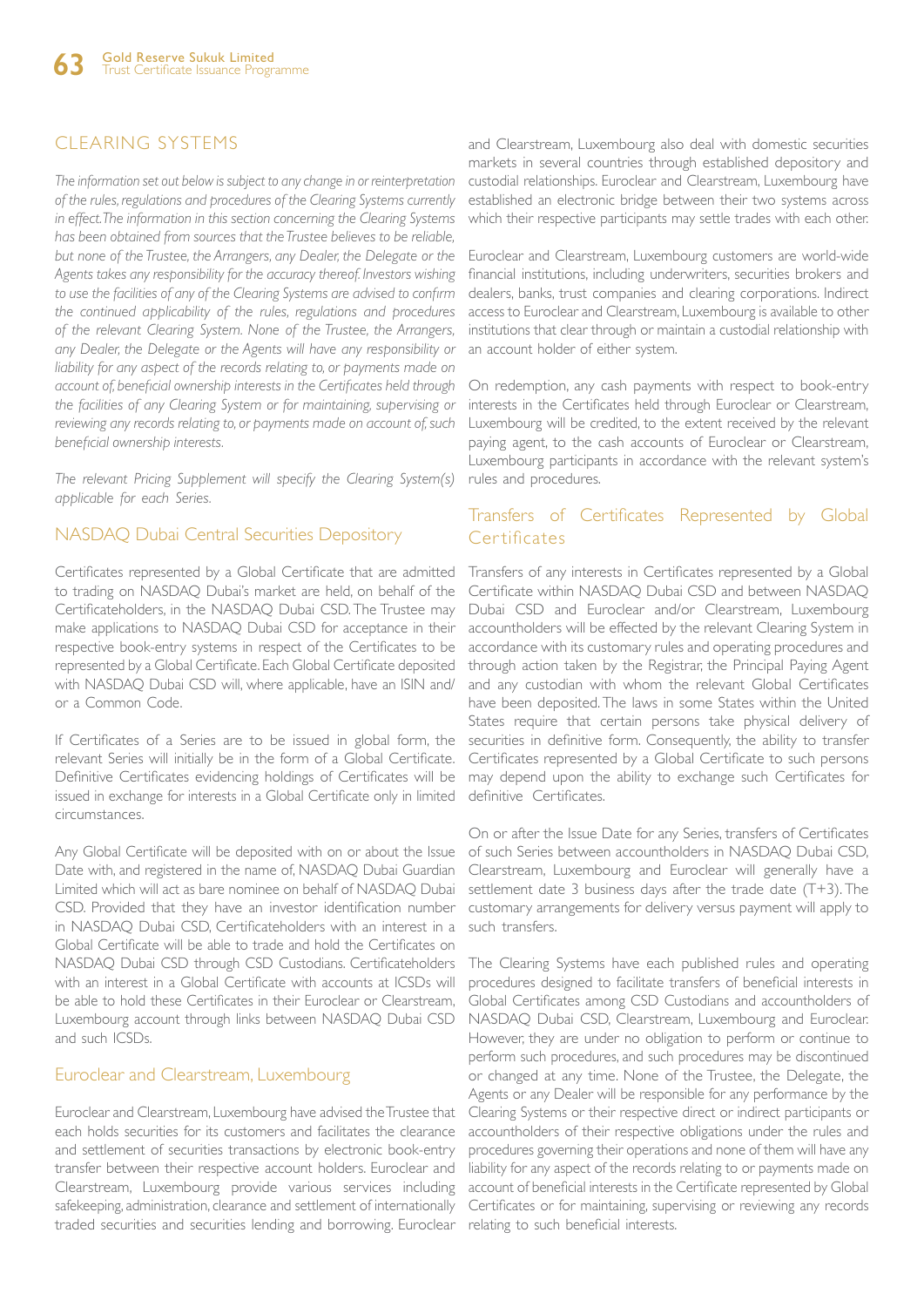### SUMMARY OF THE PRINCIPAL TRANSACTION DOCUMENTS

The following is a summary of certain provisions of the principal Transaction Documents and is qualified in its entirety by reference to the detailed provisions of the principal Transaction Documents. Copies of the Transaction Documents will be available for inspection at the offices of the Principal Paying Agent (as defined in the Conditions).

### Purchase and Sale Agreement

The applicable Pricing Supplement will specify the Prime Bullion Supplier which is used for the purchase of the Gold Bars with respect to that Series and certain details of the Purchase and Sale Agreement which the Trustee has executed with that Prime Bullion Supplier.

As at the date of this prospectus, the Trustee (in its capacities as Trustee and Wakeel) has entered into a Purchase and Sale Agreement dated 1 December 2014 with Emirates NBD Bank PJSC as Prime Bullion Supplier. The Purchase and Sale Agreement is governed by, and all non-contractual terms shall be construed in accordance with, English law.

The Trustee may enter into other Purchase and Sale Agreements with other Prime Bullion Suppliers on similar commercial terms from time to time.

Pursuant to the Purchase and Sale Agreement, the Trustee and the Prime Bullion Supplier will arrange the purchase and sale of Gold Bars in accordance with instructions scheduled to the Purchase and Sale Agreement.

### Trust Deed

The Master Trust Deed was entered into on 1 December 2014 between the Trustee and the Delegate and is governed by, and all non-contractual terms shall be construed in accordance with, English law. A Supplemental Trust Deed between the same parties will be entered into on the Issue Date of each Series and will also be governed by English law.

Upon issue of the Global Certificate or definitive Certificates representing a Series, the Master Trust Deed and the relevant Supplemental Trust Deed shall together constitute the Trust declared by the Trustee in relation to such Series.

Each Trust Deed will specify that, on or after a relevant Dissolution Date, the rights of recourse in respect of the relevant Certificates shall be limited to the amounts from time to time available and comprising the Wakala Assets of that Series, subject to the priority of payments set out in the Conditions. The Certificateholders have no claim or recourse against the Trustee in respect of any amount which is or remains unsatisfied and any unsatisfied amounts will be extinguished.

Pursuant to the Trust Deed, the Trustee will, in relation to each Series, *inter alia*:

- (a) hold the relevant Wakala Assets on trust absolutely for the relevant Certificateholders pro rata according to the Face Amount of Certificates held by each Certificateholder; and
- act as trustee in respect of the relevant Wakala Assets and perform its duties in accordance with the provisions of the Trust Deed.

In the Master Trust Deed, the Trustee by way of security for the performance of all covenants, obligations and duties of the Trustee to the Certificateholders under the Conditions irrevocably and unconditionally appoints the Delegate to be its attorney and in its name and on its behalf to execute, deliver and perfect all documents and to exercise all the present and future trusts, powers, authorities and discretions (including but not limited to the authority to request instructions from any Certificateholders and the power to make any determinations to be made under each Trust Deed) vested in the Trustee by each Trust Deed that the Delegate may consider to be necessary or desirable in order to perform: (i) with effect from the date of the Master Trust Deed, the functions of the Delegate set out in clause 13.1 of the Master Trust Deed *(Waiver and Amendments)* and any other functions specifically imposed on the Delegate in the Transaction Documents; and (ii) upon the occurrence of a Dissolution Event in respect of any Series and, subject to its being indemnified and/or secured and/or prefunded to its satisfaction, all functions of the Delegate and the Trustee set out in the Transaction Documents other than holding the Wakala Assets (provided that no obligations, duties, liabilities or covenants of the Trustee pursuant to the Master Trust Deed or any other Transaction Document will be imposed on the Delegate by virtue of such delegation). The appointment of such delegate by the Trustee is intended to be in the interests of the Certificateholders and will not affect the Trustee's continuing role and obligations as trustee.

### Agency Agreement

Under the Agency Agreement, the Trustee appoints the Principal Paying Agent, the Registrar, the Transfer Agent and the Administration Agent to act on its behalf, and following a Dissolution Event, on behalf of the Delegate, to undertake certain administrative activities with respect to the Certificates. Each Agent takes on a distinct role with respect to the Programme. Such activities include maintaining the Register with respect to the Certificates, assisting with issues, transfers and redemptions of the Certificates, arranging for the payment of Dissolution Amounts to be made to the Certificateholders.

The Agency Agreement is governed by, and all non-contractual terms shall be construed in accordance with, English law.

### Tradeflow Agreement

The Tradeflow Agreement and the rules attached in the annexes thereto set out the services to be provided by the DMCC and the Storage Operator to the Trustee. The rules in the annexes include those governing the issuance and storage of the Tradeflow Warrants and the Gold Bars. The Trustee and the Storage Operator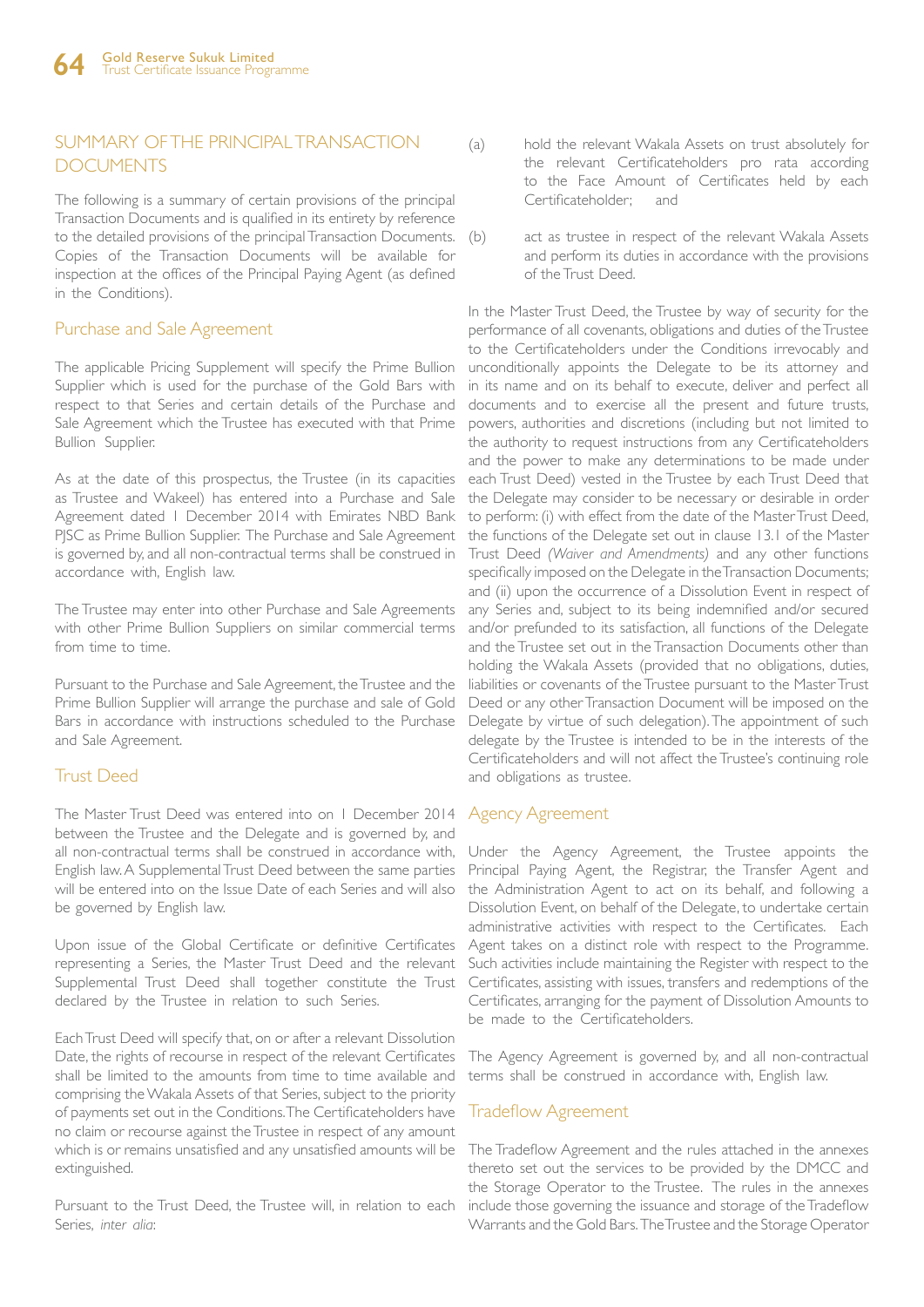(the **Tradeflow Members**) sign up to the Tradeflow Agreement by way of an adherence letter. The Storage Operator has also executed a DMCC Tradeflow warehouse operation agreement with DMCC (the **Warehouse Agreement**). The Tradeflow Agreement and the Warehouse Agreement are governed by the laws of the Emirate of Dubai.

The Tradeflow Agreement sets out the terms on which participants may make use of some or all of the services of DMCC Tradeflow, a centralised internet based online commodities title receipt system for, inter alia, gold.

The services provided by the DMCC and the Storage Operator to the Trustee may be revoked if, inter alia, the Trustee commits a material breach of the Tradeflow Agreement. In addition, the Trustee may resign its membership in DMCC Tradeflow by written notice. If the Trustee's membership of DMCC Tradeflow is revoked or it resigns, no more Tradeflow Warrants may be issued to the Trustee.

The Storage Operator may have its membership revoked if, inter alia, it commits a material breach of the Tradeflow Agreement. In addition, the Storage Operator may also resign its membership by written notice. If the Storage Operator's membership of DMCC Tradeflow is revoked or it resigns, it will not be able to issue Tradeflow Warrants to the Trustee for any Gold Bars which the Trustee arranges for delivery to the Storage Operator thereafter.

Revocation or resignation of membership will not take effect with respect to the Trustee until all its Tradeflow Warrants have been cancelled or transferred to another member.

The services provided by the DMCC and the Storage Operator are conditional on the payment of all fees, compliance with conditions precedent, the DMCC approving the Trustee's use and involvement in its system and the Trustee supplying all information required by the DMCC.

The DMCC must use reasonable efforts to ensure that the Storage Operator complies in all respects with its undertakings set out in the Tradeflow Agreement and the Warehouse Agreement.

DMCC will provide the Tradeflow Members with access to DMCC Tradeflow including any updates thereof. DMCC grants to each Tradeflow Member a non-exclusive, non-transferable, limited license to use DMCC Tradeflow, any software and associated technical documentation.

With the exception of Force Majeure Events, DMCC shall use reasonable endeavours to keep the Services (as defined in the Tradeflow Agreement) available and to minimise, to the extent possible, unscheduled interruptions to the Services.

If an error or unscheduled interruption attributed to DMCC or to any third party supplier to DMCC occurs in the provision of the Services, DMCC undertakes to use reasonable efforts to notify the Tradeflow Member of such error and rectify the same as soon as reasonably possible once it is aware of such error.

The Storage Operator is responsible for operating a vault in accordance with the requirements of its Warehouse Agreement and the Precious Metal Storage Agreement. It undertakes to DMCC and the Trustee that it will (a) comply in all respects with the terms of its Warehouse Agreement and the Precious Metal Storage Agreement; (b) allow reasonable access to the facilities and relevant documentation and information for the purpose of inspection subject to the terms of the Precious Metal Storage Agreement referring thereto; and (c) not undertake any action that may detrimentally affect the gold stored with it. In accordance with its standard operating procedures, the Storage Operator conducts regular audits on the Gold Bars which are held by the Trustee in the DMCC.

The DMCC issues warehouse standards for the purposes of conducting inspections and providing a standardised rating system of its storage facilities, including the one operated by the Storage Operator, and the Storage Operator is required to comply with such standards.

The Tradeflow Members and DMCC undertake not to disclose certain confidential information.

Any variation to the Tradeflow Agreement requires consent in writing of both the DMCC and the Tradeflow Member. However, the DMCC may make modifications to the DMCC Tradeflow or Services. If the Tradeflow Agreement is detrimental to the interests of the Trustee it may be that the Trustee will need to resign its membership of DMCC Tradeflow and move the Gold Bars to another storage facility outside the DMCC.

Except where DMCC is grossly negligent or found to be guilty of wilful misconduct, DMCC has excluded any liability for itself and its officers, employees or agents in connection with the Tradeflow Agreement, whether for negligence, breach of contract, misrepresentation or otherwise, for loss or damage incurred by that Tradeflow Member as a result of third party claims, loss of profit, goodwill, business opportunity or anticipated saving suffered by that Tradeflow Member, or any indirect or consequential loss or damage suffered by the Tradeflow Member.

The aggregate and cumulative liability of the DMCC (and any officer, employee or agent of the DMCC) in relation to any claim brought by or on behalf of the Trustee under or in connection with the Tradeflow Agreement (including any non-contractual obligations arising out of or in connection with the same) is limited to an amount equal to five times the amount of any fees received by the DMCC from the Trustee in respect of this Programme or, if the claim is not brought in relation to any particular transaction, an amount equal to five times the amount received by the DMCC from the Trustee in the three months prior to the event which is asserted as the basis for the claim (and if there is more than one event, the first occurring in time).

In addition to this and other limitations on liability, each Tradeflow Member undertakes to defend and indemnify the DMCC and each of its officers, employees and agents against (i) all losses, liabilities and claims incurred or alleged by any other Tradeflow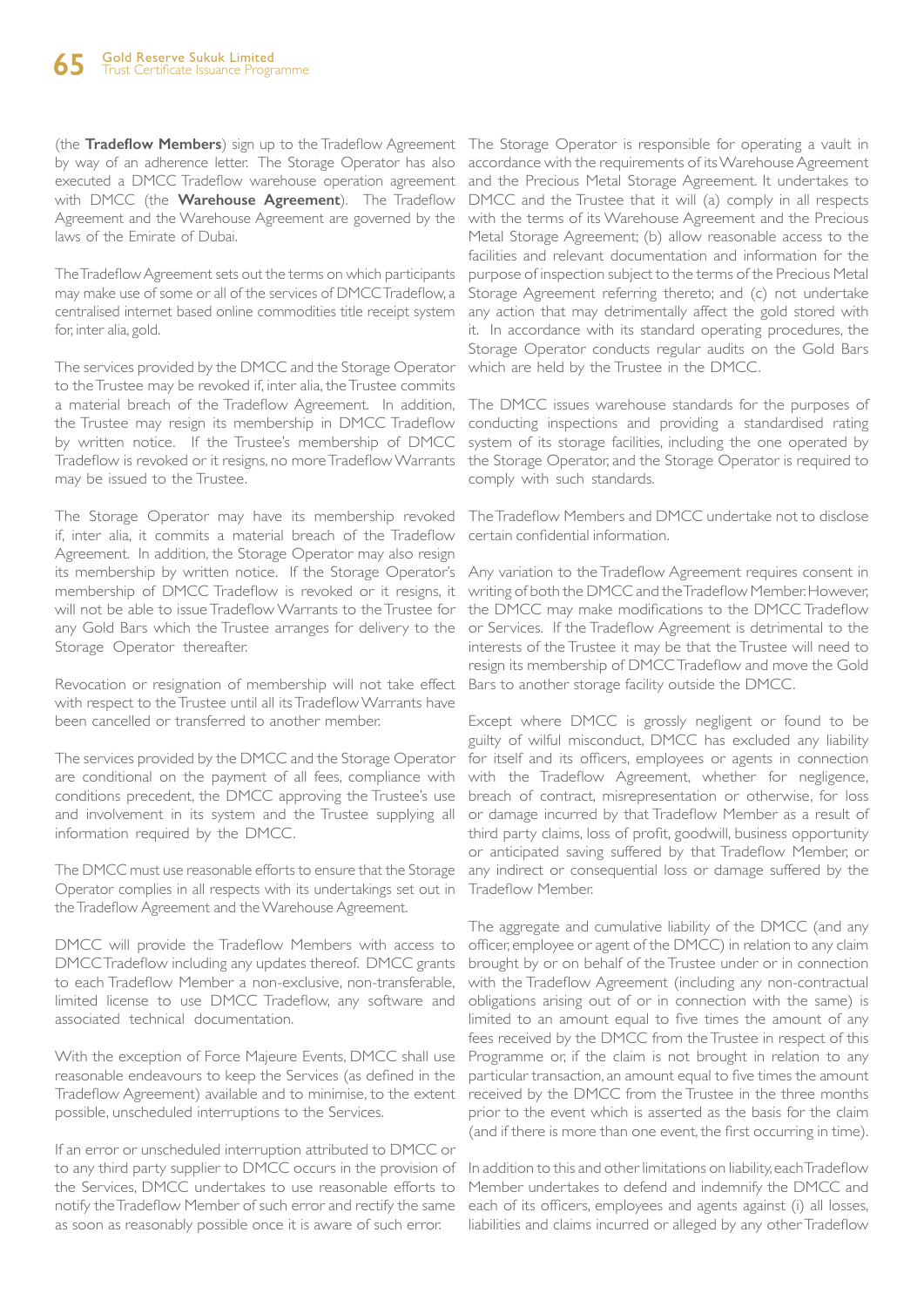Member and arising out of (directly or indirectly) the Tradeflow Member's use of DMCC Tradeflow and the Services; or (ii) any breach by such Tradeflow Member of: (a) its obligations under the Tradeflow Agreement; or (b) the unauthorised use or any infringement (actual or claimed) by such Tradeflow Member of any intellectual property rights owned by DMCC or otherwise relating to DMCC Tradeflow; or (iii) any breach by such Tradeflow Member of any duty of care owed by that Tradeflow Member to DMCC as a Tradeflow Member, except to the extent that such losses, liabilities or claims arise out of DMCC›s or any officer, employee and agent of DMCC's gross negligence or deliberate misconduct.

The term of the Tradeflow Agreement is one year and shall be renewed automatically for consecutive one year periods thereafter until membership has been terminated by way of revocation or resignation.

#### *Rules for the Tradeflow Warrants*

The Storage Operator issues Tradeflow Warrants online to DMCC Tradeflow and the Tradeflow Warrant will be printed in secure paper form by the relevant business division of DMCC (the **Tradeflow Registrar**) and/or recorded electronically by the Tradeflow Registrar through DMCC Tradeflow. The DMCC is appointed as the Trustee's agent to hold the Tradeflow Warrants issued into DMCC Tradeflow either in its secure storage facility, if issued in secure paper form, or electronically on DMCC Tradeflow; and to store electronically the records for each Tradeflow Warrant recorded (or details of which are recorded) on DMCC Tradeflow representing the Gold Bars stored on behalf of the Trustee including any notifications that the Tradeflow Warrants or Gold Bars have been transferred to someone else or that security has been created over them.

Each Tradeflow Warrant (and each electronic record of such Tradeflow Warrant) must contain certain information, including (i) the name and location of the warehouse where the Gold Bars are stored; and (ii) the date of issue of the Tradeflow Warrant; (iii) a long description of the Gold Bars (provided by the Trustee and agreed by the Storage Operator); and (iv) the quantity of gold; and (v) whether they are allocated or undivided.

The rules for Tradeflow Warrants also include terms as to whom the Tradeflow Warrants must be delivered, how they may be transferred, storage of the Gold Bars (allocated gold will be kept as separate as possible from other gold and undivided gold may be commingled), delivery of the Gold Bars and cancellation of the Tradeflow Warrants and certain undertakings and warranties of the Storage Operator.

The liability of the Storage Operator is limited to damages for any material discrepancy between the quantity of the that (i) the Storage Operator shall in no way be liable for any the sale of the Gold Bars by auction.depreciation of the Gold Bars nor of the packaging which is

the result of the duration of the storage (ii) nor shall it be liable for any damages arising or resulting from the natural qualities of the Gold Bars (including any inherent vice) or any defect in packaging (provided that, where the Gold Bars is liable to perish, the Storage Operator shall be liable for damages if it has not recorded a notice of perishability in respect of the Warrant for such Gold Bars on DMCC Tradeflow). The Storage Operator's liability for this is limited to market value of the Gold Bars stored as of the date the damage is discovered.

The Storage Operator has the benefit of a lien over the Gold Bars which it holds in custody for fees, money advanced, expenses arising in relation to the Gold Bars and all reasonable charges and expenses where there has been a default in respect of the Trustee's obligations to the Storage Operator. It can enforce the lien at any time by seeking an order from a court of competent jurisdiction. As a practical matter, because the Storage Operator has possession of the Gold Bars, the lien takes precedence over the claim of the Trustee to the Gold Bars so, if in the event of enforcement by the Storage Operator, the number of Gold Bars owned by the Trustee will be reduced.

Subject to the following paragraph, the Storage Operator may have a lien on the Gold Bars for (i) all lawful charges for storage and preservation (or arranging for storage and preservation) of the Gold Bars; (ii) all lawful claims for money advanced; (iii) insurance, transportation, labour, measurement, weighing, coopering and other charges and expenses arising in relation to such goods; and (iv) all reasonable charges and expenses for notice and advertisements of sale and for the sale of the Gold Bars during an enforcement of the Storage Operator's lien in an event of default of the Tripartite Agreement.

The Storage Operatory lien may apply to any Gold Bars (i) stored by that Storage Operator on behalf of the Trustee and against which the lien is asserted; and (ii) over which security has been granted through DMCC Tradeflow, provided that the existence of that lien has been duly noted on DMCC Tradeflow in respect of the Tradeflow Warrant relating to those Gold Bars.

The Storage Operator loses its lien on Gold Bars: (i) by surrendering possession thereof; or (ii) by refusing to deliver the Gold Bars to the Trustee or to the DMCC in its capacity as commission agent for the Trustee who has satisfied the Storage Operatory lien and has demanded delivery of the Gold Bars in accordance with the Tradeflow Agreement.

gold stated on the relevant Tradeflow Warrant and the actual the delivery of the notification; and (iii) a statement that unless quantity of the gold and failure of the gold to correspond with the claim is paid within the time specified the Storage Operator the description thereof in the relevant Tradeflow Warrant, save will seek an order from a court of competent jurisdiction for If the Storage Operator wants to enforce its lien, it shall send a notification via DMCC Tradeflow to the Trustee and to the Tradeflow Registrar, containing: (i) a statement of the Storage Operatory claim, showing the sum due at the time of the notice and the date or dates when it became due; and (ii) a demand that the amount of the claim as stated in the notice, and of such further claim as shall accrue, shall be paid within 14 days from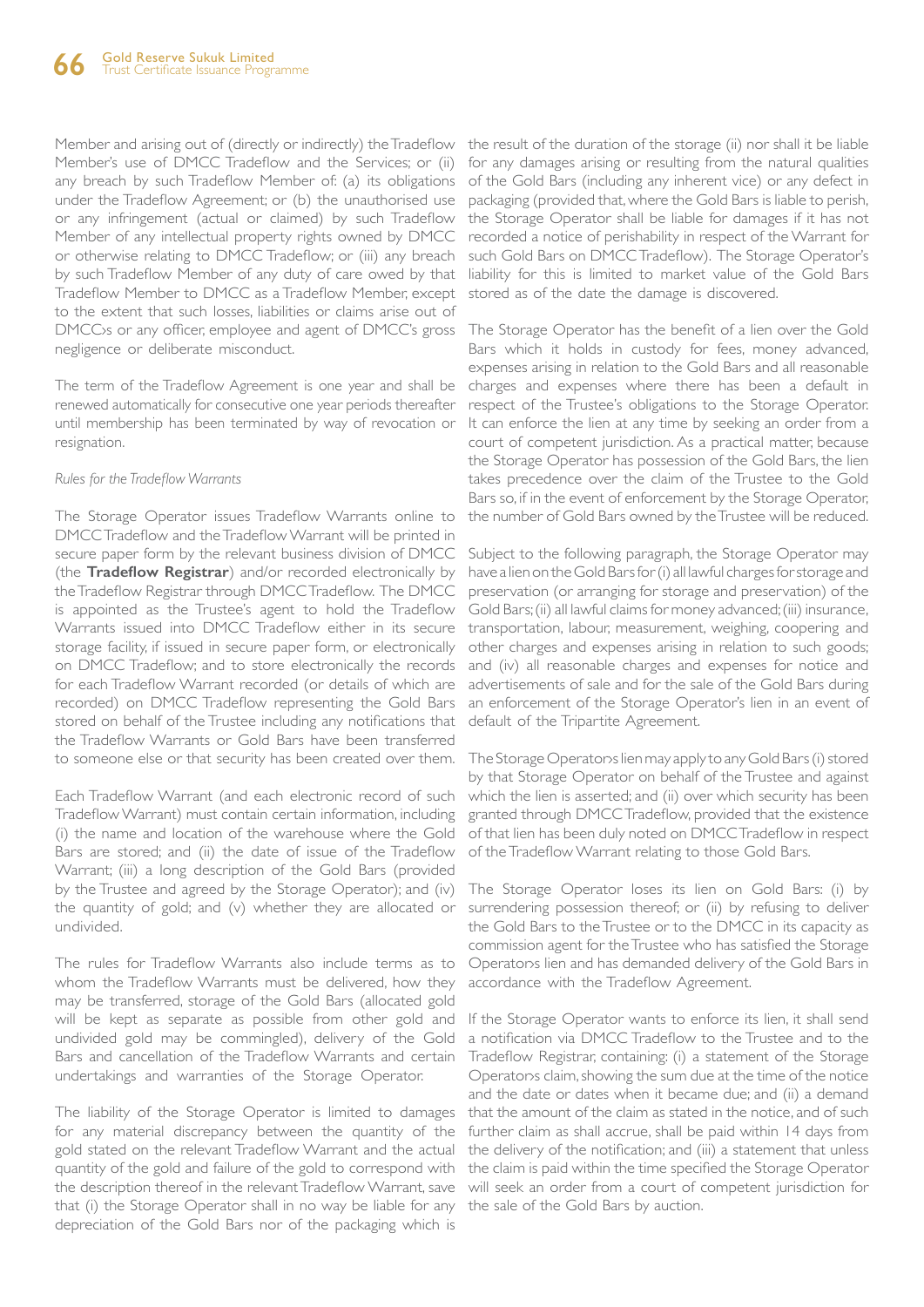Subject to any limitations set out in the relevant court order, and designated by the Trustee and the Storage Operator's facility gets at any time before the Gold Bars are sold, any person claiming a right of property or possession therein and possessing the original Tradeflow Warrant (or a certified copy of the Tradeflow Warrant if such Tradeflow Warrant is issued electronically) may pay the Storage Operator the amount necessary to satisfy his lien and the reasonable expenses and liabilities (including court costs) incurred in serving notices and advertising and preparing for the sale up to the time of such payment. If the Storage Operatorys lien is so satisfied, it shall: (i) deliver the Gold Bars: to the DMCC in its capacity as commission agent of the Trustee; or if the Trustee has made the relevant payment), to the Trustee of the Gold Bars, (otherwise the Storage Operator shall retain the Gold Bars according to the terms of the original contract of deposit, but subject always to directions from a court of competent jurisdiction); and (ii) acknowledge satisfaction of his lien via DMCC Tradeflow.

The remedy for enforcing a lien provided in the Tradeflow Agreement does not preclude such remedies as may be available to the Storage Operator under applicable law to recover any part of the Storage Operatorys claim that is not satisfied.

### The Tripartite Agreement

The Trustee, the DMCC and the Storage Operator have entered into the Tripartite Agreement which sets out the roles and obligations of each party in relation to certain operational mechanics of the Programme relating to the Gold Bars, including for example redemption of the Certificates.

The Tripartite Agreement may be terminated following a default by a party on 15 days written notice given by a non-defaulting party or on 90 days written notice by any party. If the Tripartite Agreement is terminated the Trustee would need to find an alternative safe place to store the Gold Bars which may not be possible. This could put the Gold Bars at risk of theft, loss or damage.

The Tripartite Agreement shall be governed by the laws of the Emirate of Dubai and laws of the UAE as applied by the courts of the Emirate of Dubai.

### Precious Metal Storage Agreement

The Trustee and the Storage Operator have entered into the Precious Metal Storage Agreement which sets out the terms under which, inter alia, the Storage Operator has opened and operates precious metal accounts in the Almas Vault and the allocation of risk between the Storage Operator and the Trustee with respect to the gold held in the Almas Vault.

The Storage Operator assumes liability for loss, damage or destruction of the Gold Bars stored in its facility up to the maximum liability of U.S.\$1,000,000,000 on any one day. The Storage Operator's liability commences when: (a) possession of the Gold Bars is taken at the Storage Operator's facility, and (b) upon its employee or agent signing a receipt for the Gold Bars following a physical count of the number of Gold Bars. The Storage Operator's liability terminates when the Gold Bars have resigns from its relevant role under the Programme and/or under been delivered from the Storage Operator's facility to a carrier the Transaction Document to which it is a party.

a receipt therefor. The Storage Operator's liability is subject to the terms and conditions of the Precious Metal Storage Agreement.

The Precious Metal Storage Agreement is governed by and construed in accordance with the laws of the Emirate of Dubai and laws of the UAE as applied by the courts of the Emirate of Dubai.

### NASDAQ Agreement

NASDAQ Dubai CSD and the Trustee have entered into the NASDAQ Agreement by which the Trustee appoints NASDAQ Dubai CSD to provide certain clearing services with respect to the Certificates. In addition, NASDAQ Dubai CSD's standard terms and conditions have been expanded to include the terms on which NASDAQ Dubai will, as agent to the Trustee, send a debit note to, and collect the Management Fee from, CSD Custodians and pay such Management Fee with respect to Global Certificates into the Expenses Account. The Trustee has agreed to indemnify NASDAQ Dubai CSD for all losses, costs, damages, expenses and liabilities whatsoever incurred or suffered by NASDAQ Dubai CSD as a result, *inter alia*, of NASDAQ Dubai CSD acting as collection agent for the Management Fee.

NASDAQ Dubai CSD has also amended the standard form agreement between itself and each CSD Custodian which will hold the Certificates represented by a Global Certificate so that such CSD Custodians agree that their Certificates will be blocked if they fail to pay the Management Fee.

### Procedures Memorandum

The Trustee, the Delegate, each of the Agents, the Registrar, the DMCC, the Storage Operator, the Prime Bullion Supplier and NASDAQ Dubai have agreed to follow the procedures set out in the Procedures Memorandum. The Procedures Memorandum specifies the roles and obligations of each party in relation to the issue of the Certificates, delivery and holding of the Gold Bars, issue of the Tradeflow Warrants which represent the Gold Bars, content of the Tradeflow Warrants and redemption of the Certificates.

The Delegate has agreed to the Procedures Memorandum through the Master Trust Deed, the Agents and the Registrar through the Agency Agreement, the Custodians through the Tripartite Agreement, NASDAQ Dubai CSD through the NASDAQ Agreement and the Prime Bullion Supplier through the Purchase and Sale Agreement. The Trustee has agreed in each of these agreements to adhere to the procedures in the Procedures Memorandum.

The Procedures Memorandum may be amended by the written agreement of the persons to which the provision to be amended applies together with the Trustee, the Lead Arranger and the Delegate. A person shall resign from the Procedures Memorandum at the same time and in the same manner as it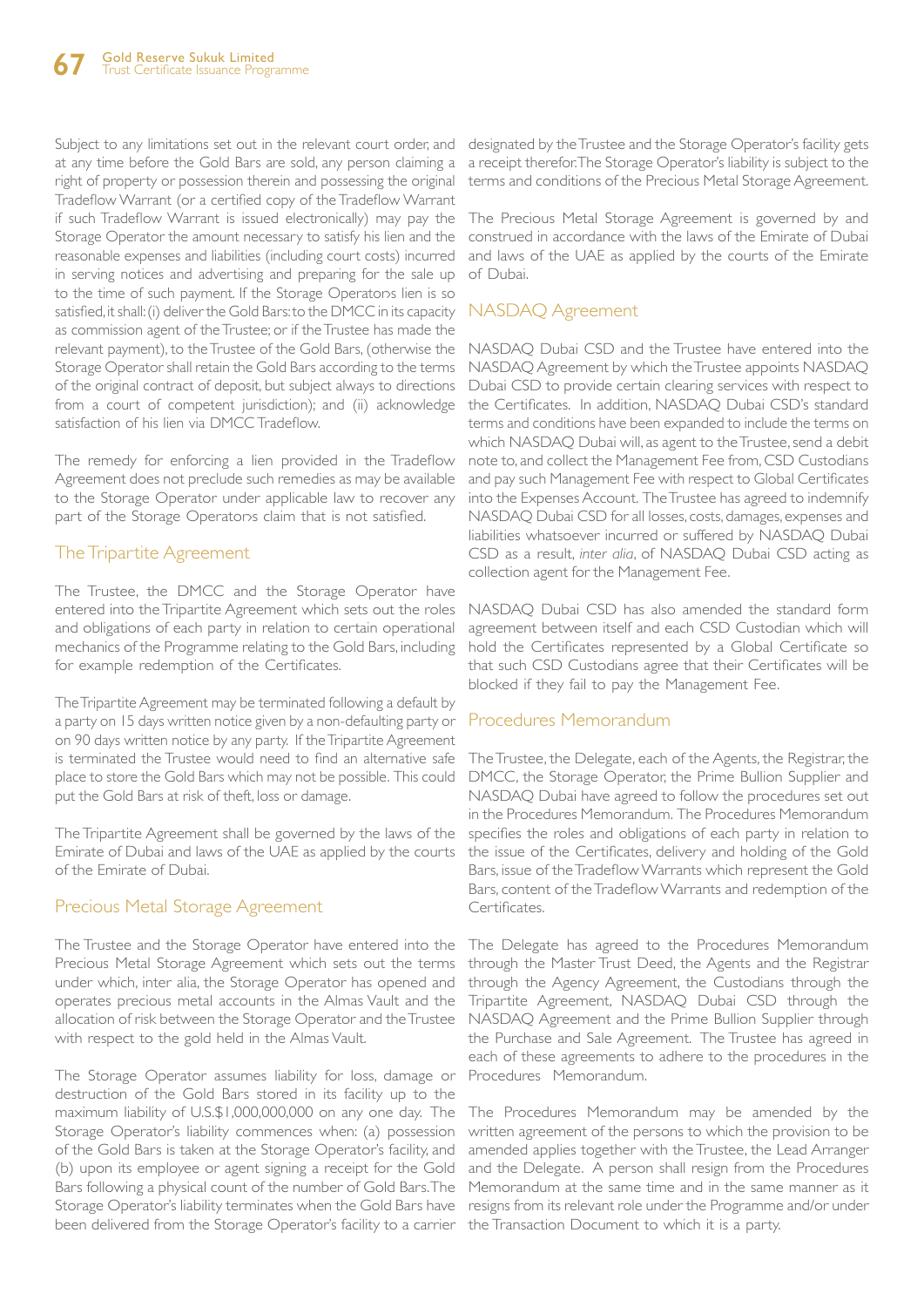### **TAXATION**

*The following is a general description of certain tax considerations relating to Certificates issued under the Programme. It does not purport to be a complete analysis of all tax considerations relating to the Certificates. Prospective purchasers of any Certificates should consult their tax advisers as to the consequences under the tax laws of the country of which they are resident for tax purposes of acquiring, holding and disposing of the relevant Certificates and receiving payments under those Certificates. This summary is based upon the law as in effect on the date of this Prospectus and is subject to any change in law that may take effect after such date.* 

### UAE and the DIFC

*The following summary of the anticipated tax treatment in the UAE and the DIFC in relation to payments on the Certificates is based on the taxation law in force as at the date of this Prospectus, and does not constitute legal or tax advice. Prospective investors should be aware that the relevant fiscal rules and practice and their interpretation may change.* 

There is currently in force in the emirates of Abu Dhabi and Dubai legislation establishing a general corporate taxation regime (the Abu Dhabi Income Tax Decree 1965 (as amended) and the Dubai Income Tax Decree 1969 (as amended)). The regime is, however, not enforced save in respect of companies active in the hydrocarbon industry, some related service industries and branches of foreign banks operating in the UAE. Accordingly, it is not anticipated that these laws will apply to the sale and purchase of Certificates. It is not known whether the legislation will or will not be enforced more generally or within other industry sectors in the future. Under current legislation, there is no requirement for withholding or deduction for or on account of UAE, Abu Dhabi or Dubai taxation in respect of payments made under the Transaction Documents. If any such withholding or deduction is required to be made in respect of payments made by the Trustee under any Transaction Document to which it is party, there shall by no gross-up of payments due.

The Constitution of the UAE specifically reserves to the Federal Government of the UAE the right to raise taxes on a federal basis for purposes of funding its budget. It is not known whether this right will be exercised in the future.

The UAE has entered into double taxation arrangements with certain other countries, but these are not extensive in number.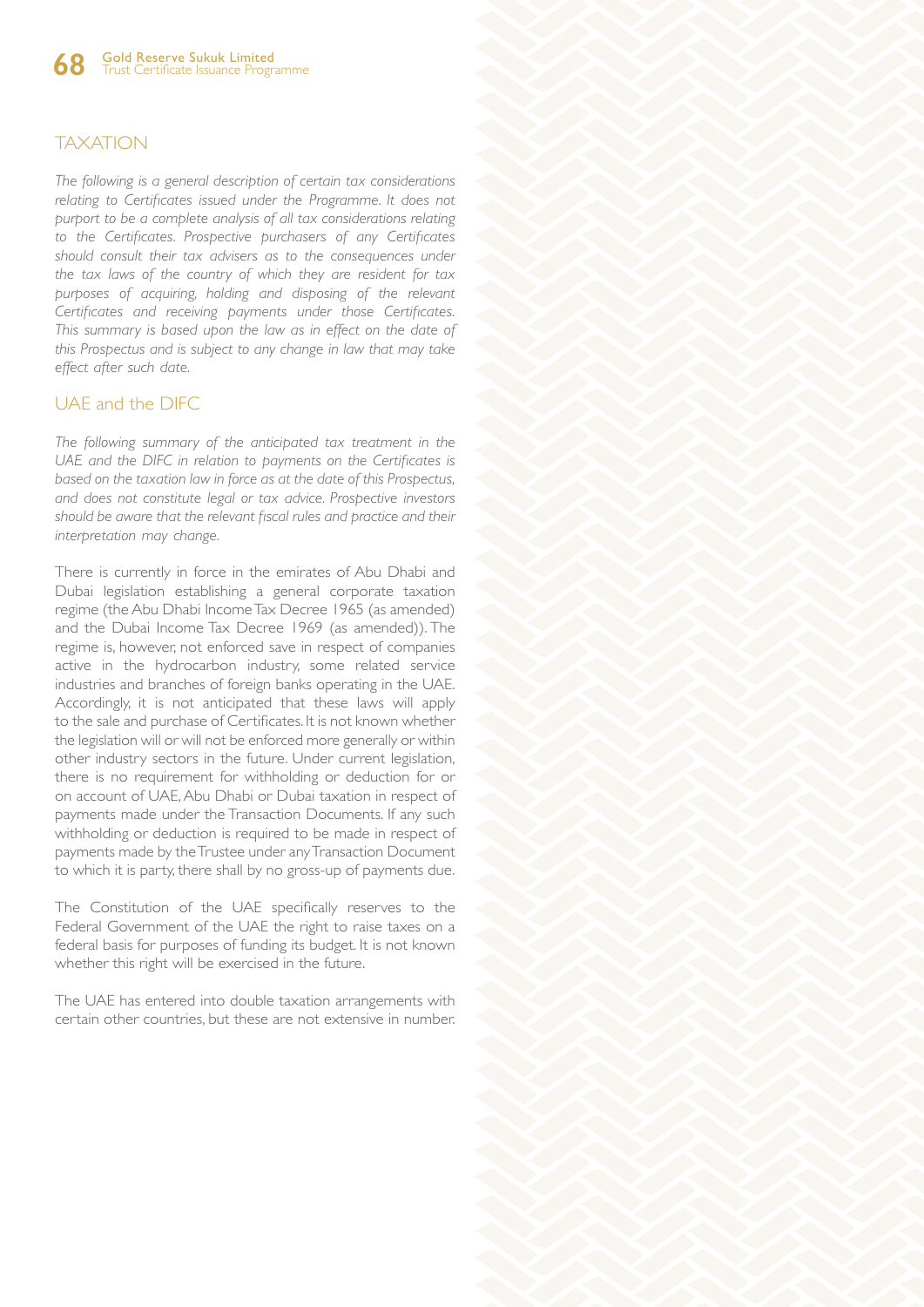### SUBSCRIPTION AND SALE

The Dealers have, in the Dealer Agreement, agreed with the Trustee, the Lead Arranger and the Co-Arranger Dealers the basis upon which they or any of them may from time to time agree to purchase Certificates. Any such agreement will extend to those matters stated under the Conditions. In the Dealer Agreement, the Trustee has agreed to pay the Arrangement Fee to the Co-Arranger Dealers and reimburse the Dealers for certain of their expenses in connection with the establishment and any future update of the Programme and the issue, offer and sale of Certificates under the Programme.

The Trustee will pay each relevant Dealer a commission as agreed between them in respect of Certificates subscribed by it. The Trustee has agreed to indemnify the Dealers against certain liabilities in connection with the offer and sale of the Certificates. The Dealer Agreement entitles the Dealers to terminate any agreement that they make to subscribe Certificates in certain circumstances prior to payment for such Certificates being made to the Trustee.

The Dealers have also agreed that they will enter into an Escrow Agreement as a condition precedent to each issue of a Series.

Application has been made to the DFSA for Certificates issued under the Programme to be admitted to the DFSA's Official List of securities and to NASDAQ Dubai for Certificates to be admitted to trading on NASDAQ Dubai. The Programme is expected to be admitted to the DFSA's Official List on or before 1 December 2014. An application may be made for any Series to be admitted to the DFSA's Official List and to trading on NASDAQ Dubai.

### United States

The Certificates have not been nor will be registered under the Securities Act, and the Certificates may not be offered or sold or delivered within the United States or to, or for the account or benefit of, U.S. persons (as defined in Regulation S under the Securities Act (**Regulation S**)) except in accordance with Regulation S or pursuant to an exemption from the registration requirement of the Securities Act. In addition, each Dealer has represented and agreed, and each further Dealer Each Dealer has represented and agreed, and each further appointed under the Programme will be required to represent and agree, that it will not offer, sell or deliver any Certificates within the United States or to, or for the account or benefit of, U.S. persons (i) as part of their distribution at any time or (ii) otherwise until 40 days after the completion of the distribution of the Securities as determined and certified by the relevant Dealer, in the case of a non-syndicated issue, or the Lead Manager, in the case of a syndicated issue, and except in either case in accordance with Regulation S under the Securities Act. Each Dealer who purchases acknowledge, that the information contained in this Prospectus Certificates (or in the case of a sale of Certificates issued to does not constitute a public offer of securities in the UAE in or through more than one Dealer, each of such Dealers as to the accordance with the Commercial Companies Law (Federal Law Certificates to be purchased by or through it or, in the syndicated 8 of 1984 (as amended)) or otherwise and is not intended to be issue, the relevant lead manager) shall determine and certify a public offer and the information contained in this Prospectus to the Principal Paying Agent the completion of the distribution is not intended to lead to the conclusion of any contract of of such Certificates. On the basis of such notification or whatsoever nature within the territory of the UAE.

notifications, the Principal Paying Agent has agreed to notify such Dealer/lead manager of the end of the distribution compliance period with respect to such Certificates.

Each Dealer has also represented and agreed, and each further Dealer appointed under the Programme will be required to represent and agree, that at or prior to confirmation of sale of Certificates, it will have sent to each distributor, dealer or person receiving a selling concession, fee or other remuneration that purchases Certificates from it during the distribution compliance period a confirmation or notice to substantially the following effect:

"The Securities covered hereby have not been and will not be registered under the U.S. Securities Act of 1933, as amended (the **Securities Act**), and may not be offered, sold or delivered within the United States or to, or for the account or benefit of, U.S. persons (i) as part of their distribution at any time or (ii) otherwise until 40 days after the completion of the distribution of the Securities as determined and certified by the relevant Dealer, in the case of a non-syndicated issue, or Lead Arranger, in the case of a syndicated issue, and except in either case in accordance with Regulation S under the Securities Act. Terms use above have the meanings given to them by Regulation S."

Terms used in this paragraph have the meaning given to them by Regulation S.

Each Dealer has also represented and agreed, and each further Dealer appointed under the Programme will be required to represent and agree, that it, its affiliates or any persons acting on its or their behalf have not engaged and will not engage in any directed selling efforts (as defined in Rule 902(c) under the Securities Act) with respect to any Certificate, and it and they have complied and will comply with the offering restrictions requirement of Regulation S. See "*Transfer Restrictions*" for a description of other restrictions on transfer of the Certificates.

### UAE (excluding the Dubai International Financial Centre)

Dealer appointed under the Programme will be required to represent and agree, that the Certificates to be issued under the Programme have not been and will not be offered, sold or publicly promoted or advertised by it in the UAE other than in compliance with any laws applicable in the UAE governing the issue, offering and sale of securities.

Each Dealer has acknowledged, and each further Dealer appointed under the Programme will be required to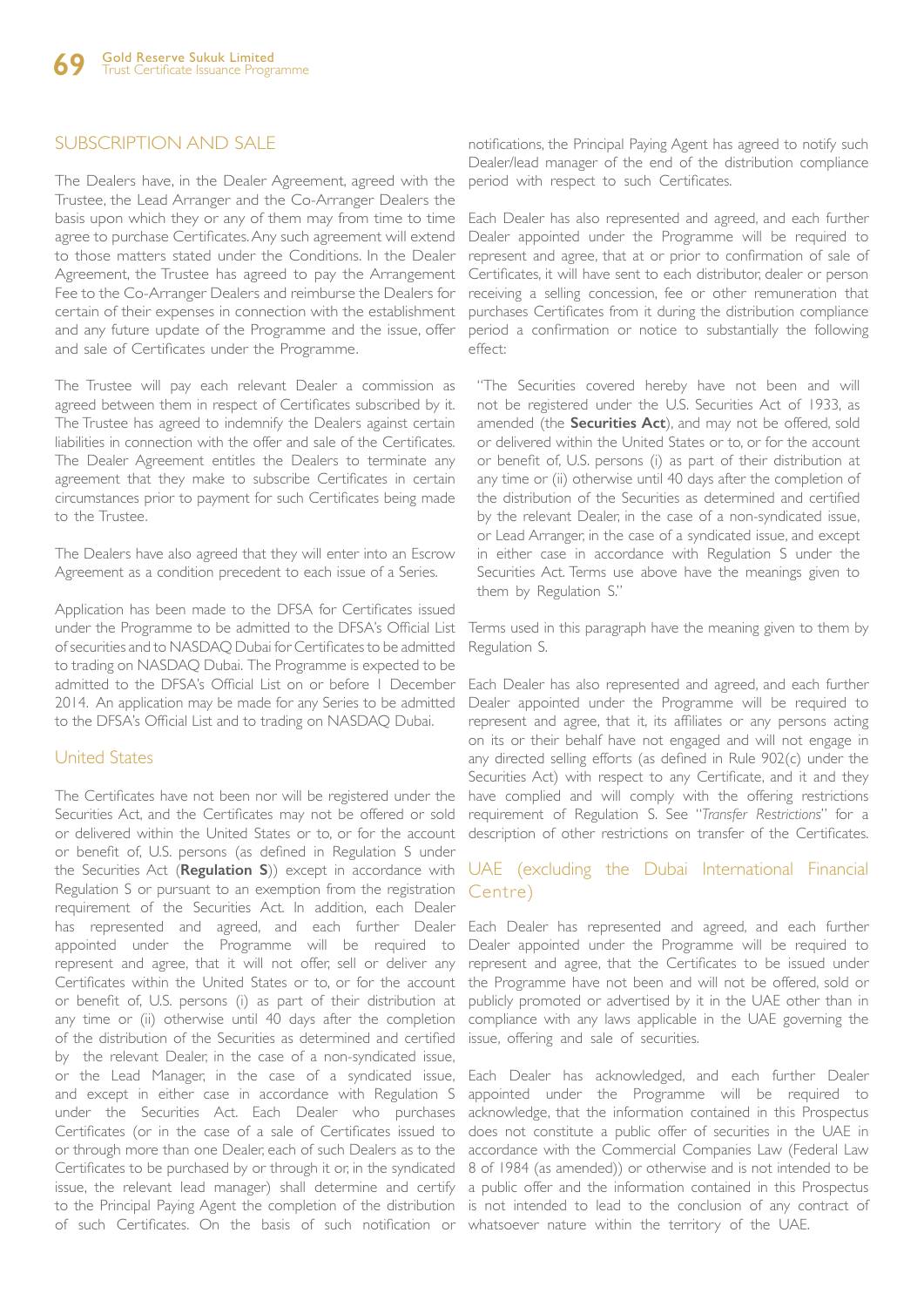### Dubai International Financial Centre

Each Dealer has represented and agreed, and each further (a) Dealer appointed under the Programme will be required to represent and agree, that it has not offered and will not offer the Certificates to be issued under the Programme to any person in (b) the Dubai International Financial Centre unless such offer is:

- (a) an "Exempt Offer" in accordance with the Markets Rules 2012; and
- (b) made only to persons who meet the Professional Client criteria set out in Rule 2.3.2 of the Dubai Financial Services Authority Conduct of Business Module.

#### Kingdom of Saudi Arabia

No action has been or will be taken in the Kingdom of Saudi Arabia that would permit a public offering of any Certificates. Any investor in the Kingdom of Saudi Arabia or who is a Saudi person (a **Saudi Investor**) who acquires any Certificates pursuant to an offering should note that the offer of Certificates is a private placement under Article 10 or Article 11 of the "Offer of Securities Regulations" as issued by the Board of the Capital Market Authority resolution number 2-11-2004 dated 4 October 2004 and amended by the Board of the Capital Market Authority resolution number 1-28-2008 dated 18 August 2008 (the **KSA Regulations**). The Certificates may thus not be advertised, offered or sold to any person in the Kingdom of Saudi Arabia other than to «sophisticated investors» under Article 10 of the KSA Regulations or by way of a limited offer under Article 11 of the KSA Regulations.

Each Dealer has represented and agreed, and each further Dealer appointed under the Programme will be required to represent and agree, that any offer of Certificates to a Saudi Investor will comply with the KSA Regulations.

The offer of Certificates shall not therefore constitute a «public offer» pursuant to the KSA Regulations, but is subject to the restrictions on secondary market activity under Article 17 of the KSA Regulations. Any Saudi Investor who has acquired Certificates pursuant to a private placement may not offer or sell those Certificates to any person unless the offer or sale is made through an authorised person appropriately licensed by the Saudi Arabian Capital Market Authority and: (a) the Certificates are offered or sold to a "sophisticated investor" (as defined in Article 10 of the KSA Regulations); (b) the price to be paid for the Certificates in any one transaction is equal to or exceeds Saudi Riyal 1 million or an equivalent amount; or (c) the offer or sale is otherwise in compliance with Article 17 of the KSA Regulations.

### Kingdom of Bahrain

This Prospectus does not constitute an offer to: (i) the Public (as defined in Articles 142- 146 of the Commercial Companies Law (Decree Law No. 21/2001 of Bahrain)) in the Kingdom of Bahrain; or (ii) any person in the Kingdom of Bahrain who is not an accredited investor.

For this purpose, an **"accredited investor"** means:

- an individual holding financial assets (either singly or jointly with a spouse) of U.S.\$1,000,000 or more;
- a company, partnership, trust or other commercial undertaking which has financial assets available for investment of not less than U.S.\$1,000,000; or
- (c) a government, supranational organisation, central bank or other national monetary authority or a state organisation whose main activity is to invest in financial instruments (such as a state pension fund).

Each Dealer has represented, warranted and agreed, and each further Dealer appointed under the Programme will be required to represent, warrant and agree, that it has not offered, and will not offer, Certificates: (i) to the Public in the Kingdom of Bahrain except pursuant to the provisions of Articles 80-85 of the Central Bank of Bahrain and Financial Institutions Law; and (ii) except on a private placement basis to persons in the Kingdom of Bahrain who are accredited investors.

#### State of Qatar (excluding the Qatar Financial Centre)

Each of the Dealers has represented and agreed, and each further Dealer appointed under the Programme will be required to represent and agree, that it has not offered, delivered or sold, and will not offer, deliver or sell, directly or indirectly, any Certificates in the State of Qatar (**Qatar**), except (i) in compliance with all applicable laws and regulations of Qatar; and (ii) through persons or corporate entities authorised and licensed to provide investment advice and/or engage in brokerage activity and/or trade in respect of foreign securities in Qatar. This Prospectus has not been reviewed or approved by the Qatar Central Bank or the Qatar Financial Markets Authority and is only intended for specific recipients, in compliance with the foregoing.

#### Qatar Financial Centre

Each Dealer has agreed, and each further Dealer appointed under the Programme will be required to agree, that this Prospectus: (i) has not been, and will not be, registered with or approved by the Qatar Financial Centre Regulatory Authority and may not be publicly distributed in the Qatar Financial Centre; (ii) is intended for the original recipient only and must not be provided to any other person; and (iii) is not for general circulation in the Qatar Financial Centre and may not be reproduced or used for any other purpose.

### European Economic Area (including the United Kingdom) and the European Union

Each of the Dealers has represented, warranted and agreed and each further Dealer appointed under the Programme will be required to represent, warrant and agree that that no offers or sales of the Certificates shall be made in, or to any person domiciled in, or having their registered office located in, any jurisdiction within the European Union or any member of the European Economic Area.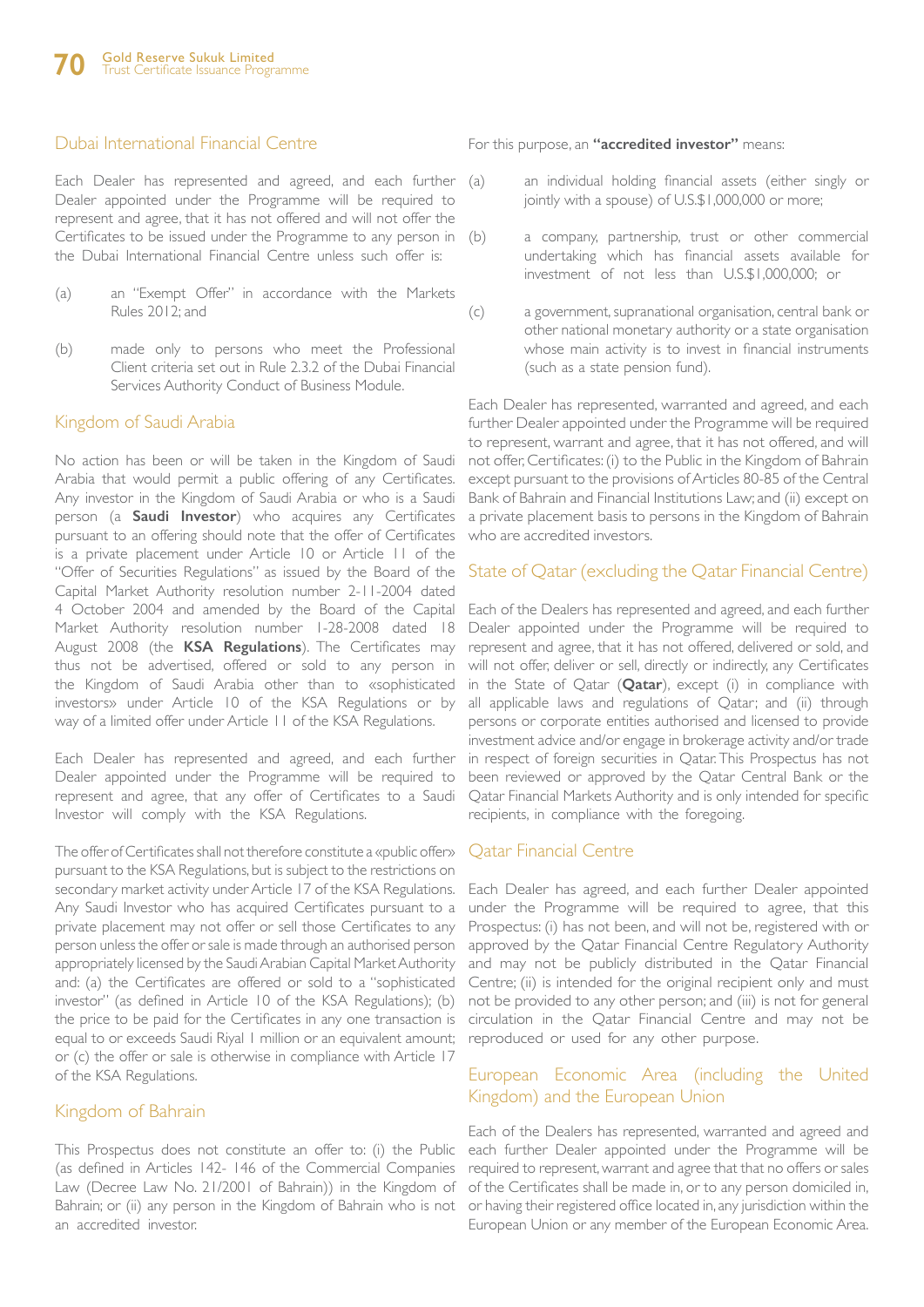### General

Each Dealer has represented and agreed, and each further Dealer appointed under the Programme will be required to represent and agree, that it will (to the best of its knowledge and belief) comply with all applicable securities laws, regulations and directives in force in any jurisdiction in which it purchases, offers, sells or delivers any Certificates or possesses, distributes or publishes this Prospectus and will obtain any consent, approval or permission required by it for the purchase, offer, sale or delivery by it of Certificates under the laws and regulations in force in any jurisdiction to which it is subject or in which it makes such purchases, offers, sales or deliveries and none of the Trustee, the Delegate, the Agents, the Custodians and any other Dealer shall have any responsibility therefor.

The Dealer Agreement provides that the Dealers shall not be bound by any of the restrictions relating to any specific jurisdiction (set out above) to the extent that such restrictions shall, as a result of change(s) or change(s) in official interpretation, after the date hereof, of applicable laws and regulations, no longer be applicable but without prejudice to the obligations of the Dealers described in the paragraph above.

None of the Trustee, the Arrangers, the Delegate, the Agents, the Custodians and any of the Dealers represents that Certificates may at any time lawfully be sold in compliance with any applicable registration or other requirements in any jurisdiction, or pursuant to any exemption available thereunder, or assumes any responsibility for facilitating any such sale. Persons into whose possession this Prospectus or any Certificates may come must inform themselves about and observe any applicable restrictions on the distribution of this Prospectus and the offering and sale of any Certificates.

With regard to each Series, the relevant Dealer will be required to comply with any additional restrictions agreed between the Trustee, the Lead Arranger, the Co-Arranger Dealers and the relevant Dealer and set out in the relevant Dealer Agreement.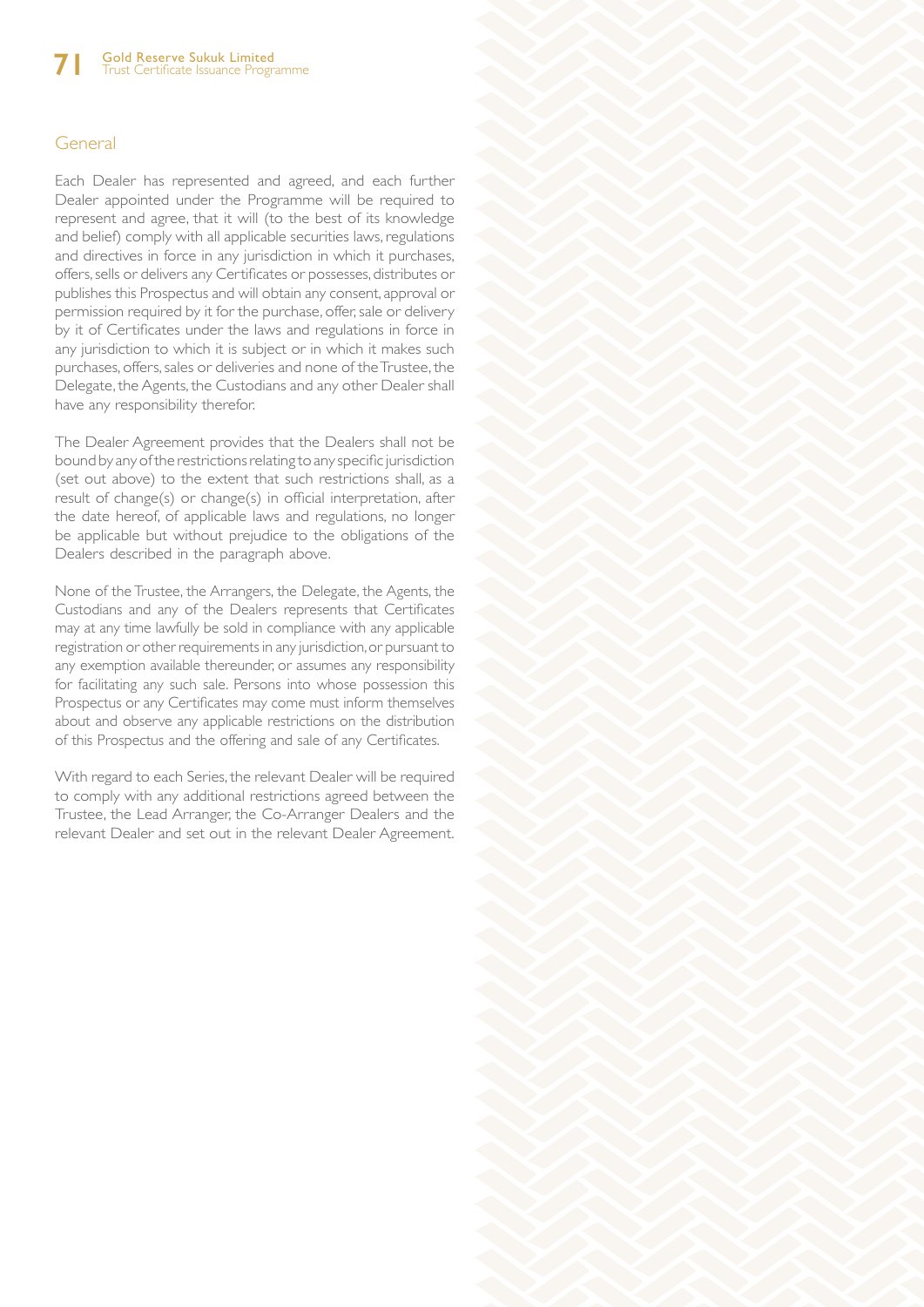# GENERAL INFORMATION

### Authorisation

The establishment of the Programme and the issue of Certificates have been duly authorised by resolution of the board of directors of the Trustee dated 25 November 2014. The Trustee has obtained all necessary consents, approvals and authorisations in the DIFC in connection with the issue and performance of Certificates to be issued under the Programme and the execution and performance of the Transaction Documents.

### Listing

Application has been made to the DFSA for Certificates issued under the Programme to be admitted to the DFSA's Official List of securities and to NASDAQ Dubai for Certificates to be admitted to trading on NASDAQ Dubai. The Programme is expected to be admitted to the DFSA's Official List on or before 1 December 2014. An application may be made for any Series to be admitted to the DFSA's Official List and to trading on NASDAQ Dubai.

### Documents Available

For the period of 12 months following the date of this Prospectus, copies of the following documents will, when published, be available in physical form, during usual business hours on any weekday (Saturdays, Sundays and public holidays excepted), for inspection at the offices of the Principal Paying Agent:

- (a) the Transaction Documents, including the Master Trust Deed and each Supplemental Trust Deed, in relation to each Series (save that any such documents will only be available for inspection by a holder of such Certificate and such holder must produce evidence satisfactory to the Trustee and the Principal Paying Agent as to its *Dr. Mohamed Ali Elgari*  holding of the relevant Certificates and identity);
- (b) the Articles of Association of the Trustee;
- (c) this Prospectus; and
- (d) any future offering circulars, prospectuses, information memoranda and supplements including Pricing Supplements (save that a Pricing Supplement will only be available for inspection by a holder of such Certificate and such holder must produce evidence satisfactory to the Trustee and the Principal Paying Agent as to its holding of the relevant Certificates and identity) to this Prospectus and any other documents incorporated herein or therein by reference.

This Prospectus will be available for viewing on the website of NASDAQ Dubai *(http://www.nasdaqdubai.com)*.

### Clearing Systems

The Certificates have been accepted for clearance through NASDAQ Dubai CSD (which is the entity in charge of keeping the records).

The appropriate Common Code and ISIN for each Series will be specified in the applicable Pricing Supplement.

If the Certificates are to clear through an additional or alternative clearing system the appropriate information will be specified in the applicable Pricing Supplement.

The address of NASDAQ Dubai CSD is Dubai International Financial Centre, The Exchange Building (No. 5), Level 7, P.O. Box 53536, Dubai, UAE.

Provided that they have an investor identification number in NASDAQ Dubai CSD, Certificateholders will be able to trade and hold the Certificates on NASDAQ Dubai CSD through NASDAQ Dubai brokers and custodians. Certificateholders from ICSDs like Euroclear and Clearstream, Luxembourg will be able to hold Certificates in their ICSD account through NASDAQ Dubai CSD.

### Auditor

The Trustee is a newly incorporated special purpose company with no trading history. It has not published any accounts and has not appointed an auditor. The Trustee intends to appoint an auditor during the course of this year and will commence publishing annual financial statements following its first year of trading. The Trustee's year end is 31 December.

### Sharia Supervisory Board

An opinion has been obtained from the Sharia Supervisory Board for the Trustee, comprising the Sharia scholars listed below, regarding the transaction structure relating to the Certificates (as described in this Prospectus). A description of each of the Sharia scholars who have provided the opinion is set out below.

Dr Mohamed Ali Elgari was formerly a professor of Islamic Economics at King Abdul Aziz University in Saudi Arabia. He is an expert at the Islamic Jurisprudence Academies of the Organisation of Islamic Countries and has published several articles and books on Islamic finance. Dr. Elgari is a member of the Sharia Boards of many Islamic banks and Takaful companies. He also sits on the Sharia Boards of the Accounting and Auditing Organisation for Islamic Financial Institutions (AAOIFI) and is a member of the Advisory Board of the Harvard Series in Islamic Law of Harvard Law School. Dr Elgari holds a PhD in Economics from the University of California.

#### *Datuk Dr. Mohd Daud Bakar*

Datuk Dr. Mohd Daud Bakar is the Founder and Group Chairman of Amanie Advisors, a global boutique Sharia advisory firm with offices located worldwide. He currently sits as a Chairman of the Sharia Advisory Council at the Central Bank of Malaysia, the Securities Commission of Malaysia, the Labuan Financial Services Authority and the International Islamic Liquidity Management Corporation (**IILM**). He is also a Sharia board member of various financial institutions, including the National Bank of Oman (Oman),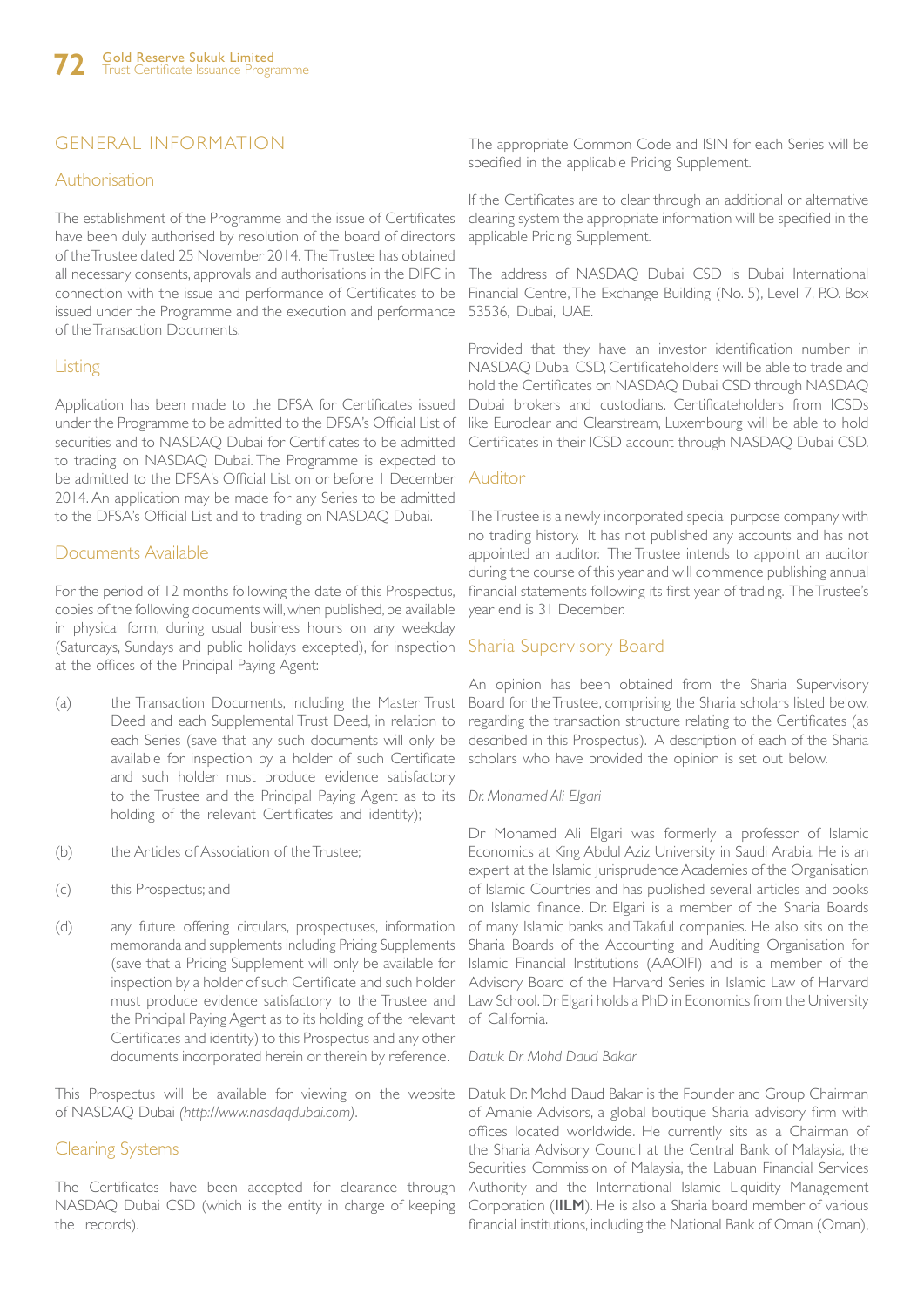Noor Islamic Bank (Dubai), Amundi Asset Management (France), Morgan Stanley (Dubai), Bank of London and Middle East (London), BNP Paribas (Bahrain), Islamic Bank of Asia (Singapore), Dow Jones Islamic Market Index (New York). Prior to this; he was the Deputy Vice-Chancellor at the International Islamic University Malaysia. He received his first degree in Sharia from University of Kuwait in 1988 and obtained his PhD from University of St. Andrews, United Kingdom in 1993. In 2002, he completed his external Bachelor of Jurisprudence at University of Malaya.

#### *Sheik Esam Ishaq*

Esam Bin Mohamed Bin Ishaq is a member of the High Council for Islamic Affairs in the Kingdom of Bahrain, the AAOIFI, the Sharia Supervisory Council of the Maldives Monetary Authority and the Sharia Panel of IIFM in Bahrain. Sheik Esam Ishaq is the chairman or a member of the Sharia supervisory boards of various financial institutions around the world and he has also contributed to many conferences and Islamic banking forums, including ones held at the London School of Economics and Harvard. He conducts Fiqh, Aqidah and Tafsir courses in English and Arabic in various centres in Bahrain and worldwide and presents Islamic finance training courses to Islamic jurists and conventional bankers. Sheik Esam Ishaq has studied the Islamic Sharia under the supervision of a number of Sharia scholars and graduated from McGill University, Montreal, Canada in 1982.

## Dealers transacting with the Lead Arranger

Certain of the Dealers and their affiliates may engage in investment banking and/or commercial banking transactions with, and may perform services for, the Lead Arranger (and its affiliates) in the ordinary course of business for which they have received, and for which they may in the future receive, fees.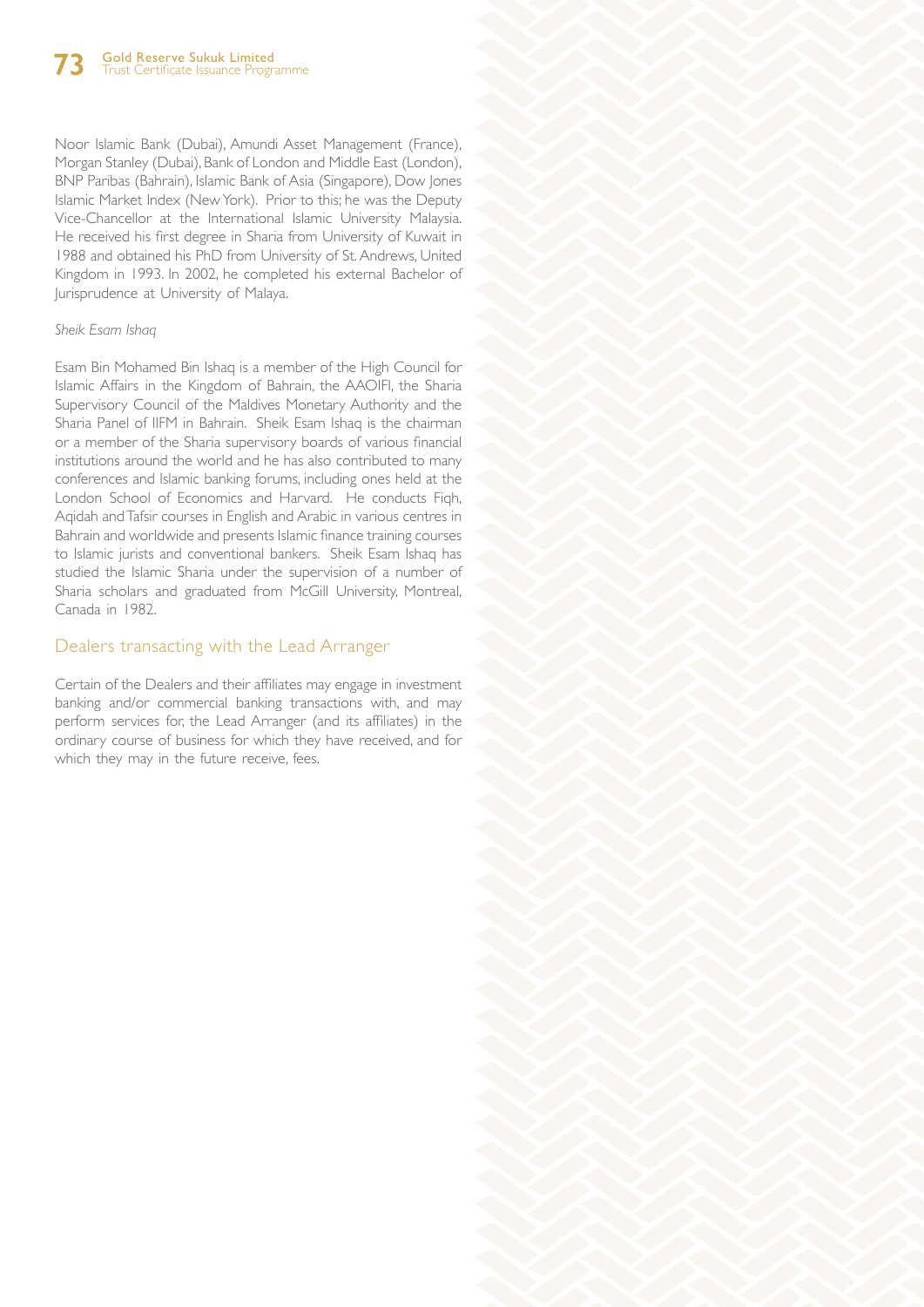# TRANSFER RESTRICTIONS

*Due to the following significant transfer restrictions applicable to the Certificates, investors are advised to consult legal counsel prior to making any reoffer, resale, pledge, transfer or disposal of the Certificates.*

The Certificates have not been nor will be registered under the Securities Act nor with any securities regulatory authority of any state or other jurisdiction of the United States and the Certificates may not be offered or sold within the United States or to, or for the account or benefit of, U.S. Persons (as defined in Regulation S), except pursuant to an exemption from, or in a transaction not subject to, the registration requirements of the Securities Act. Accordingly, Certificates may be offered or sold solely to persons who are not U.S. Persons outside the United States in reliance on Regulation S. Each purchaser of (4) the Certificates is hereby notified that the offer and sale of Certificates to it is being made in reliance on the exemption from the registration requirements of the Securities Act provided by Regulation S.

Any reoffer, resale, pledge, transfer or other disposal, or attempted reoffer, resale, pledge, transfer or other disposal, made other than in compliance with the restrictions noted below shall not be recognised by the Trustee, the Issuer or the Delegate.

## Regulation S Transfer Restrictions

Each purchaser of the Regulation S Certificates and each subsequent purchaser of such Regulation S Certificates in resales will be deemed to have acknowledged, represented and agreed that it has received a copy of the offering memorandum and such other information as it deems necessary to make an informed investment decision and that:

(1) It is purchasing the Regulation S Certificates in an transaction" (as defined in Regulation S) and the Regulation S Certificates have not been offered to it by means of any "directed selling efforts" (as defined in Regulation S).

- It understands that the Regulation S Certificates have not been and will not be registered under the Securities Act or with any securities regulatory authority of any state of the United States and may be offered, sold, pledged or otherwise transferred only pursuant to an exemption from registration under the Securities Act.
- It understands and agrees that it will inform each person to whom it transfers the Regulation S Certificates of any restrictions on transfer of such Regulation S Certificate.
- It understands that the Regulation S Certificates, unless otherwise determined by the Issuer in accordance with applicable law, will bear a legend substantially in the following form:

**"THIS CERTIFICATE HAS NOT BEEN AND WILL NOT BE REGISTERED UNDER THE U.S. SECURITIES ACT OF 1933, AS AMENDED (THE "SECURITIES ACT"), OR WITH ANY SECURITIES REGULATORY AUTHORITY OF ANY STATE OF THE UNITED STATES AND ACCORDINGLY MAY NOT BE OFFERED, SOLD, PLEDGED OR OTHERWISE TRANSFERRED OR DISPOSED OF WITHIN THE UNITED STATES OR TO, OR FOR THE ACCOUNT OR BENEFIT OF, U.S. PERSONS EXCEPT PURSUANT TO AN EXEMPTION FROM REGISTRATION UNDER THE SECURITIES ACT."** 

(5) The Issuer, the Trustee, the Delegate, the Arrangers and their affiliates, and others will rely upon the truth and accuracy of the foregoing acknowledgments, representations and agreements.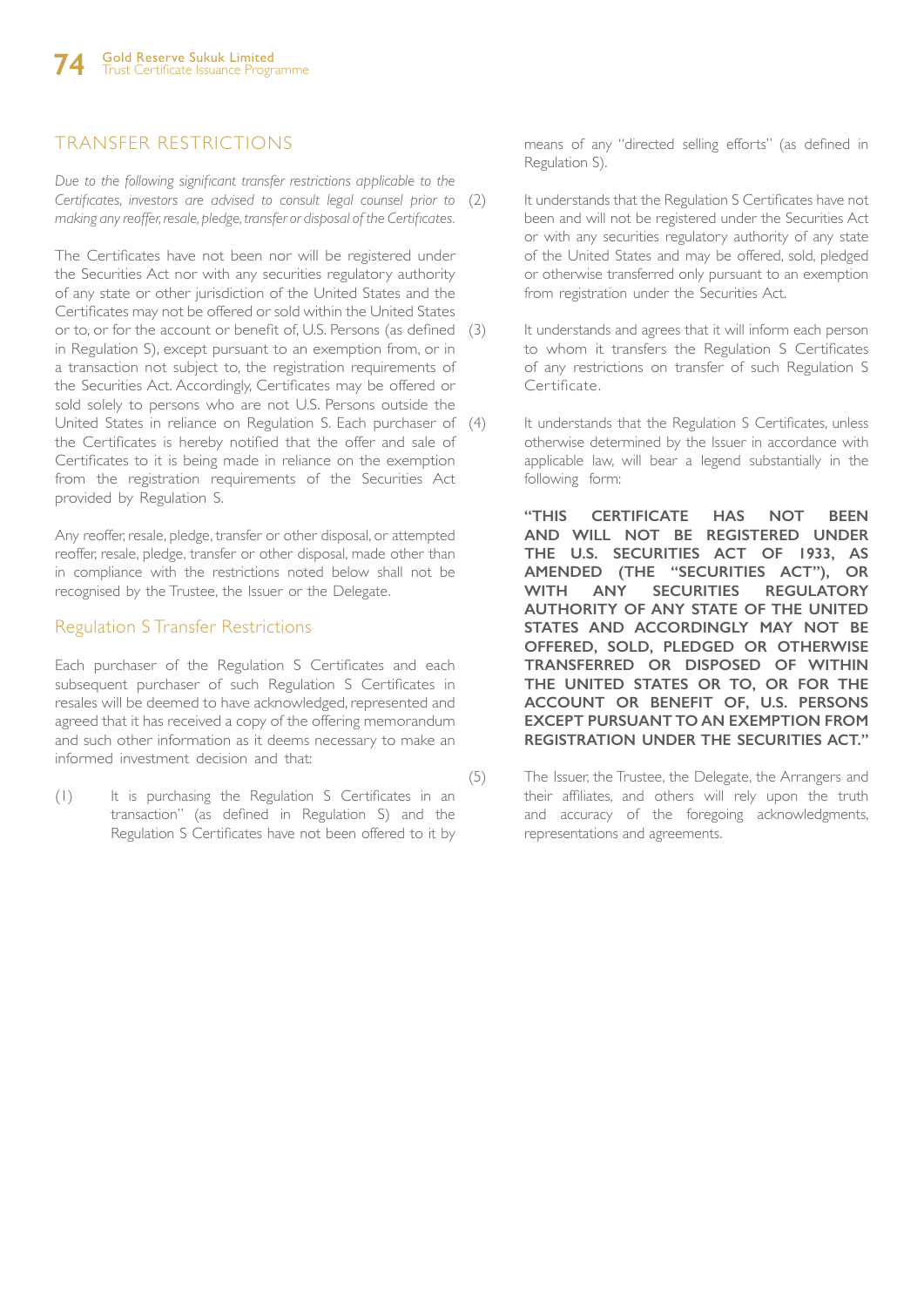# DEFINITIONS

Terms used in this Prospectus shall have the following meanings unless otherwise indicated:

**Accepted Investor** means, with respect to each Series, a **Certificateholder** means a holder of Certificates; Dealer with which a Relevant Agreement has been concluded or an investor of such a Dealer;

**Administration Agent** means Citibank, N.A., London Branch in its capacity as administration agent;

**Agency Agreement** means the agency agreement entered into between the Trustee, the Delegate and the Agents dated 1 December 2014;

**Agent** means each of the Paying Agents, the Administration Agent and the Transfer Agents;

**Aggregate Face Amount** means, with respect to a Series, the value in U.S. dollars of the aggregate Per Certificate Entitlement to the Gold for all the Certificates as at the Issue Date which shall be the total amount paid by the Trustee acting as the Wakeel (agent) of the Accepted Investors for the aggregate Per Certificate Entitlement to the Gold relating to that Series plus the Purchase Expenses and the Arrangement Fee and is calculated by the Trustee in consultation with the relevant Co-Arranger Dealer;

**Almas Vault** means the storage facility owned by the DMCC and operated by the Storage Operator located at Almas Tower, Jumeirah Lakes Towers, Dubai, UAE;

**applicable Pricing Supplement** means the Pricing Supplement issued by the Trustee with respect to a Series;

**Arrangement Fee** means, with respect to each Series, the arrangement fee agreed separately between the Lead Arranger and the relevant Dealer;

**Arrangers** means the Co-Arrangers together with the Lead Arranger;

**Business Day** means a day on which (a) banks are open for general business in Dubai, London and New York City; and (b) when used in relation to the payment of sale proceeds to the Trustee from the sale of Gold Bars only, the Prime Bullion Supplier is open for general business;

**Cash Early Dissolution Amount** has the meaning given to it in Condition 13.2;

**Cash Optional Dissolution Amount** has the meaning given to it in Condition 9.3;

**Certificateholder Optional Dissolution Date** means the Business Day on which the Certificateholder receives the relevant Optional Dissolution Amount;

**Certificates** means the perpetual trust certificates issued under the Programme;

**Clearing Systems** means NASDAQ Dubai CSD, Euroclear or Clearstream, Luxembourg or such other clearing system specified in the Pricing Supplement;

**Clearstream, Luxembourg** means Clearstream Banking, *société anonyme*;

**Co-Arrangers** means Alkhair Capital (Dubai) Limited, Axis Strategic Partners Ltd and Emirates NBD Capital Limited and any other Co-Arranger appointed under the Dealer Agreement from time to time;

**Co-Arranger Dealers** means Alkhair Capital (Dubai) Limited and Emirates NBD Capital Limited and any other Co-Arranger Dealer appointed under the Dealer Agreement from time to time;

**Compulsory Cash Dissolution** means compulsory redemption of a Certificate of a Defaulting Certificateholder for cash by the Trustee in accordance with Condition 4.3;

**Compulsory Dissolution Amount** has the meaning given to that term in Condition 4.3;

**Compulsory Dissolution Date** means the Business Day immediately following the day on which the Trustee receives the proceeds of sale of the relevant Gold Bars following a Compulsory Cash Dissolution;

**Conditions** means the terms and conditions of the Certificates;

**Connected Person** is a person who (a) is a director or an individual involved in the senior management of either (i) the Trustee; or (ii) a controller of the Trustee; or (b) owns, whether legally or beneficially, or controls, whether directly or indirectly, voting shares carrying more than 5 per cent. of the voting rights attaching to all the voting shares of either (i) the Trustee; or (ii) a controller of the Trustee, as defined in rule 4.3.2 of the Market Rules;

**Corporate Services Agreement** means the corporate services agreement dated 29 April 2014 between the Trustee and the Trustee Administrator;

**CSD Custodian** means a company which is recognised by NASDAQ Dubai CSD as a custodian;

**Custodians** means the Storage Operator and the DMCC;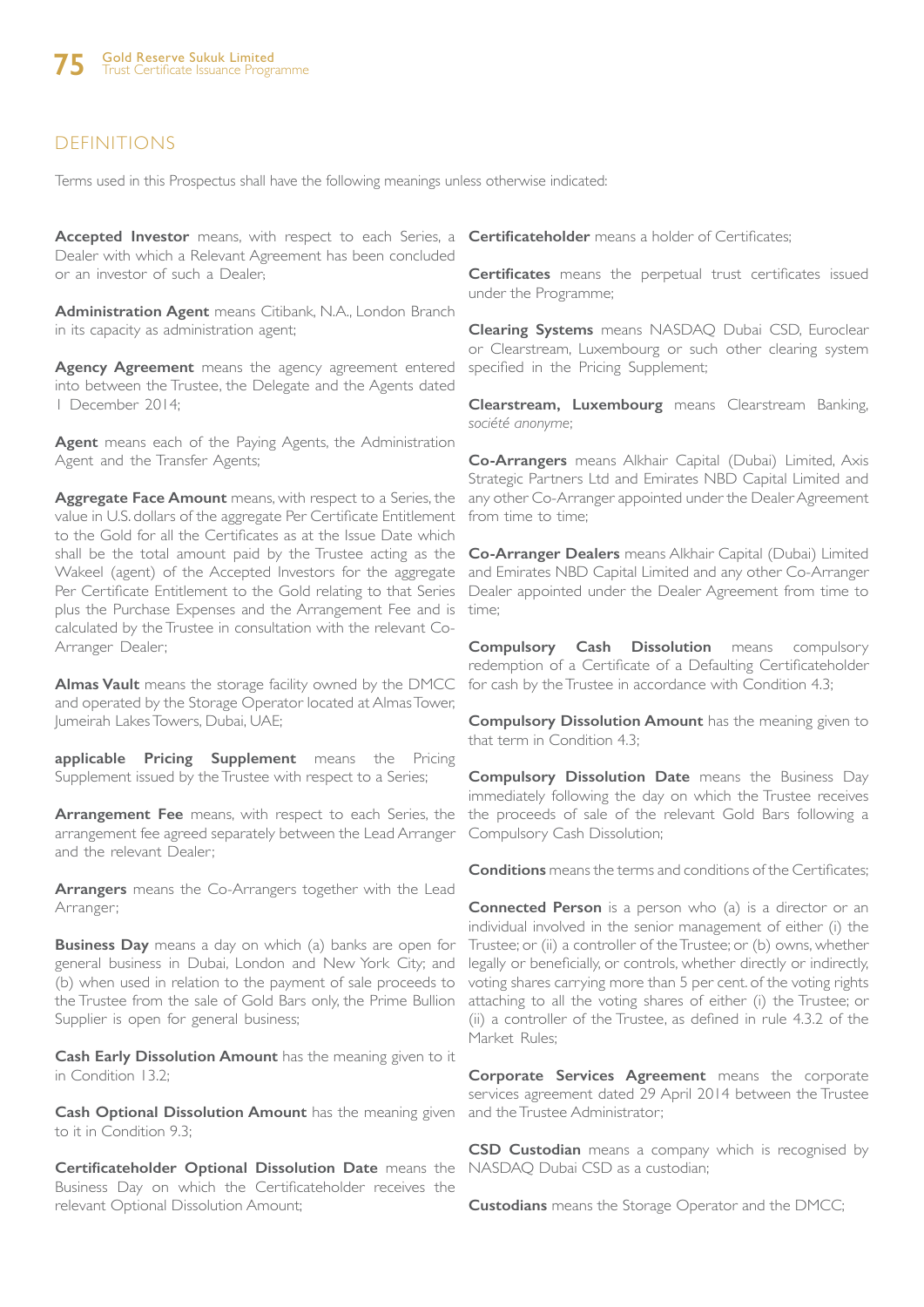NBD Capital Limited and any other Dealers appointed under name of the Trustee; the Programme from time to time;

**Dealer Agreement** means the dealer agreement entered into between the Trustee, the Lead Arranger, the Co-Arrangers and the Dealers dated 1 December 2014;

**Defaulting Certificateholder** means the holder of a Certificate in relation to which (a) the Management Fee is not paid when due with respect to two consecutive Quarter End Dates; or (b) following a request for redemption by way of physical settlement, the outstanding Management Fee or any other amount payable in accordance with Condition 7.2 is not paid within 30 days of the date of the relevant invoice or debit note;

**definitive Certificate** means a Certificate issued in definitive **Escrow Gold Account** the Issuer's gold account with the form;

the Trustee and any co-delegate or any successor;

**DFSA** means the Dubai Financial Services Authority;

DFSA's Official List means the official list of securities Expenses Account means the Trustee's cash account which maintained by the DFSA;

**DIFC** means the Dubai International Financial Centre:

**Dissolution Amount** means the Early Dissolution Amount, Optional Dissolution Amount or Compulsory Dissolution Amount as applicable;

Certificateholder Optional Dissolution Date or Compulsory with the relevant Co-Arranger Dealer; Dissolution Date;

Dissolution Event shall have the meaning ascribed to it in representing all the Certificates of a Series; Condition 13:

**DMCC** means Dubai Multi Commodities Centre;

**DMCC Tradeflow** means the centralised online commodities title receipt system for gold established, owned and operated by the DMCC;

**Early Dissolution Amount** means a Physical Early Dissolution Amount or a Cash Early Dissolution Amount, as applicable;

**Early Dissolution Date** means the Business Day on which the LBMA Good Delivery Rules or the DMCC Good Delivery Certificateholder receives the relevant Early Dissolution Amount; Rules for Gold Bars;

**Escrow Account** means, with respect to each Series to be **ICSD** means an International Central Securities Depository;

Dealers means Alkhair Capital (Dubai) Limited and Emirates issued, the escrow account held with the Escrow Agent in the

**Escrow Agent** means Citibank, N.A., London Branch in its capacity as escrow agent;

**Escrow Agreement** means, with respect to each Series, the escrow agreement entered into as a condition precedent to the issue of that Series by the Trustee (as Trustee and Wakeel), the Lead Arranger, the relevant Co-Arranger Dealer and the Escrow Agent;

**Escrow Arrangement** means the escrow arrangement described in this Prospectus in the section entitled *Structure and Cashflows - Escrow Arrangement*;

**Delegate** means Citibank, N.A., London Branch as delegate of Escrow Arrangement and designated the "Escrow Gold Storage Operator at the secure vaulting facilities at the Almas Vault into which the Gold Bars are deposited as part of the Account";

**Euroclear** means Euroclear Bank S.A./N.V;

is held with the Principal Paying Agent and designated as the expenses account;

Dissolution Date means an Early Dissolution Date, Arrangement Fee as calculated by the Trustee in consultation **Face Amount** means the value in U.S. dollars of the Per Certificate Entitlement to the Gold as at the Issue Date and shall be the total amount paid by the Trustee acting as the Wakeel (agent) of the Accepted Investors for the Per Certificate Entitlement to the Gold plus the Purchase Expenses and the

**Global Certificate** means the single global certificate

**Gold Account** means the Escrow Gold Account and/or the Trustee Gold Account;

**Gold Bar** means a gold bar weighing one kilogramme with either 99.95 per cent. or 99.99 per cent. purity (as specified in the applicable Pricing Supplement), with its weight, purity, bar number and brand mark clearly incised thereon and meeting the specification for weight, dimensions, fineness (or purity), identifying marks (including the assay stamp of an LBMA or DMCC acceptable refiner) and appearance set forth in the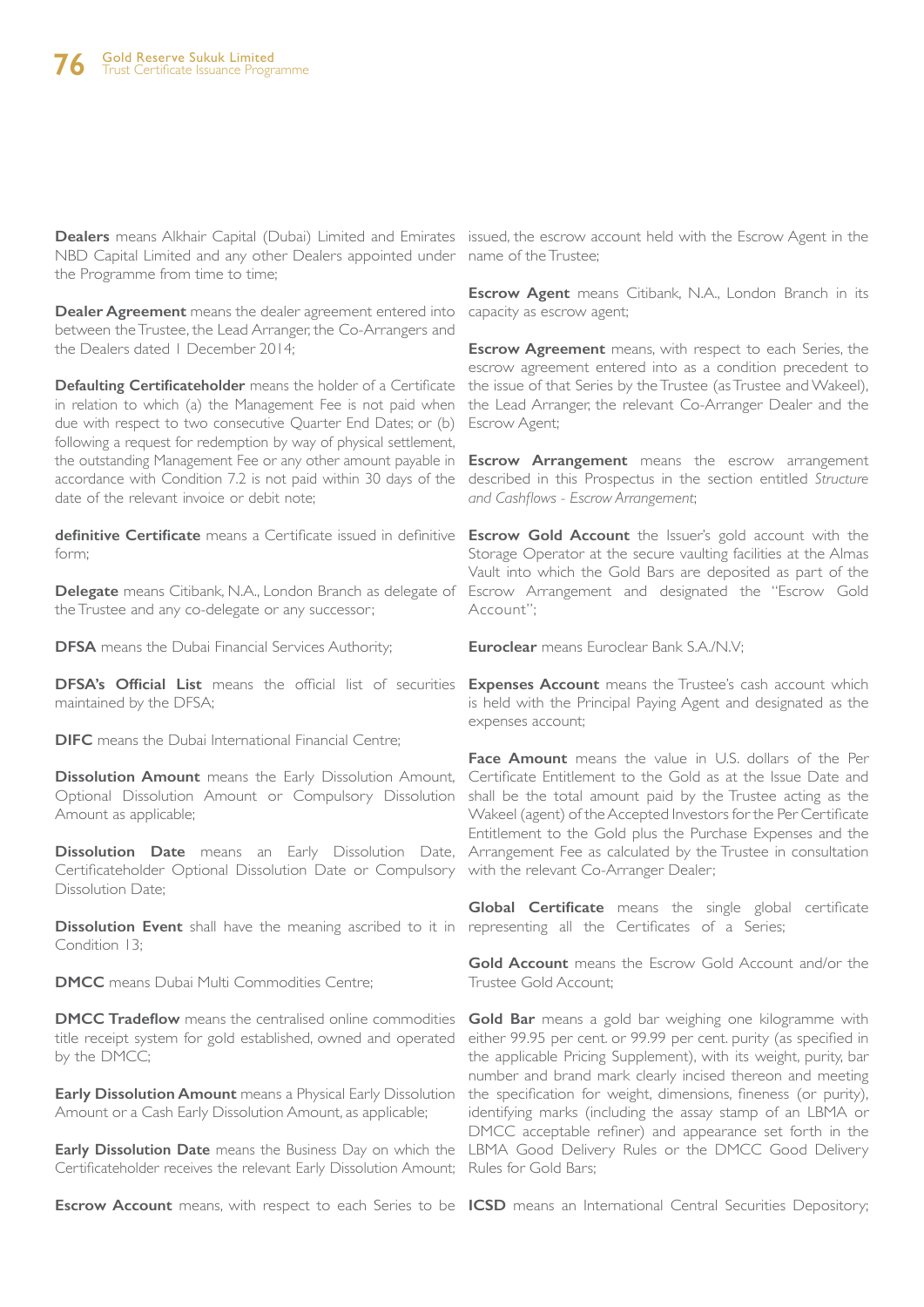**Issuer** means Gold Reserve Sukuk Limited;

**Issue Date** in relation to each Series shall have the meaning given to it in the Pricing Supplement in relation to that Series;

**Issue Price** means the issue price expressed as a percentage as set out in the relevant Pricing Supplement;

**LBMA** means the London Bullion Market Association;

**Lead Arranger** means Konooz Capital Limited;

**Management Fee** means the management fee calculated as **Pricing Supplement** means the pricing supplement issued set out in the Conditions and charged by the Trustee with with respect to each Series which amends and/or supplements respect to each Certificate held by a Certificateholder on a the Conditions with respect to such Series; Quarter End Date;

**Markets Law** means the Markets Law DIFC LAW No. 1 of 2012;

**Market Rules** means the Market Rules (MKT) Rulebook issued by the DFSA under the Markets Law (as amended, replaced or supplemented from time to time);

**Master Trust Deed** means the master trust deed entered into between the Trustee and the Delegate dated 1 December 2014;

**MENA** means Middle East and North Africa;

**NASDAQ Agreement** means the application for admission of new securities, together with the annexes thereto, entered into between the Trustee and NASDAQ Dubai CSD dated 1 December 2014;

**NASDAQ Dubai CSD** means NASDAQ Dubai Central Securities Depository;

**OFAC** means the U.S. Office of Foreign Assets Control of the U.S. Department of Treasury;

**Optional Dissolution Amount** means a Physical Optional Dissolution Amount or a Cash Optional Dissolution Amount, as applicable;

**Optional Dissolution Notice** means a duly completed and signed notice by a Certificateholder requesting redemption of the Certificates of any Series in cash or by physical delivery;

**Per Certificate Entitlement to the Gold** means five standard Gold Bars;

**Permanent Dealers** means the Dealers appointed as permanent Dealers to the Programme under the Dealer Agreement;

**Physical Early Dissolution Amount** has the meaning given to it in Condition 13.3;

**Physical Optional Dissolution Amount** has the meaning given to it in Condition 9.4;

**Precious Metal Storage Agreement** means the precious metal storage agreement entered into between the Trustee and the Storage Operator dated 1 December 2014;

**Principal Paying Agent** means Citibank N.A., London Branch;

**Prime Bullion Supplier** means Emirates NBD Bank PJSC or such other bank that the Trustee shall designate as a Prime Bullion Supplier in the Pricing Supplement in relation to that Series;

**Procedures Memorandum** means the procedures memorandum attached to the Master Trust Deed at schedule 7;

**Programme** means the U.S.\$5,000,000,000 trust certificate issuance programme of the Trustee;

**Purchase and Sale Agreement** means each Purchase and sale agreement entered into between the Trustee (in its capacities as Trustee and Wakeel) and the Prime Bullion Supplier for the purchase and sale of Gold Bars details of which such Purchase and sale agreement are set out in the applicable Pricing Supplement;

**Purchase Expenses** means the costs and expenses incurred in the purchase and delivery of the Gold Bars relating to a Series, including, without limitation, the cost of insuring the Gold Bars and the fees of the Escrow Agent, which have been invoiced on or prior to the Issue Date of that Series;

**Quarter** means the period from, and including, the Issue Date to, but excluding, the first Quarter End Date and thereafter from, and including, one Quarter End Date to, but excluding, the next Quarter End Date or to, but excluding, the relevant Dissolution Date, if that is earlier;

**Quarter End Date** means each date specified as such in the relevant Pricing Supplement and with respect to which the Management Fee is calculated;

**Registered Office Agreement** means the registered office agreement between the Trustee and the Trustee Administrator dated 29 April 2014;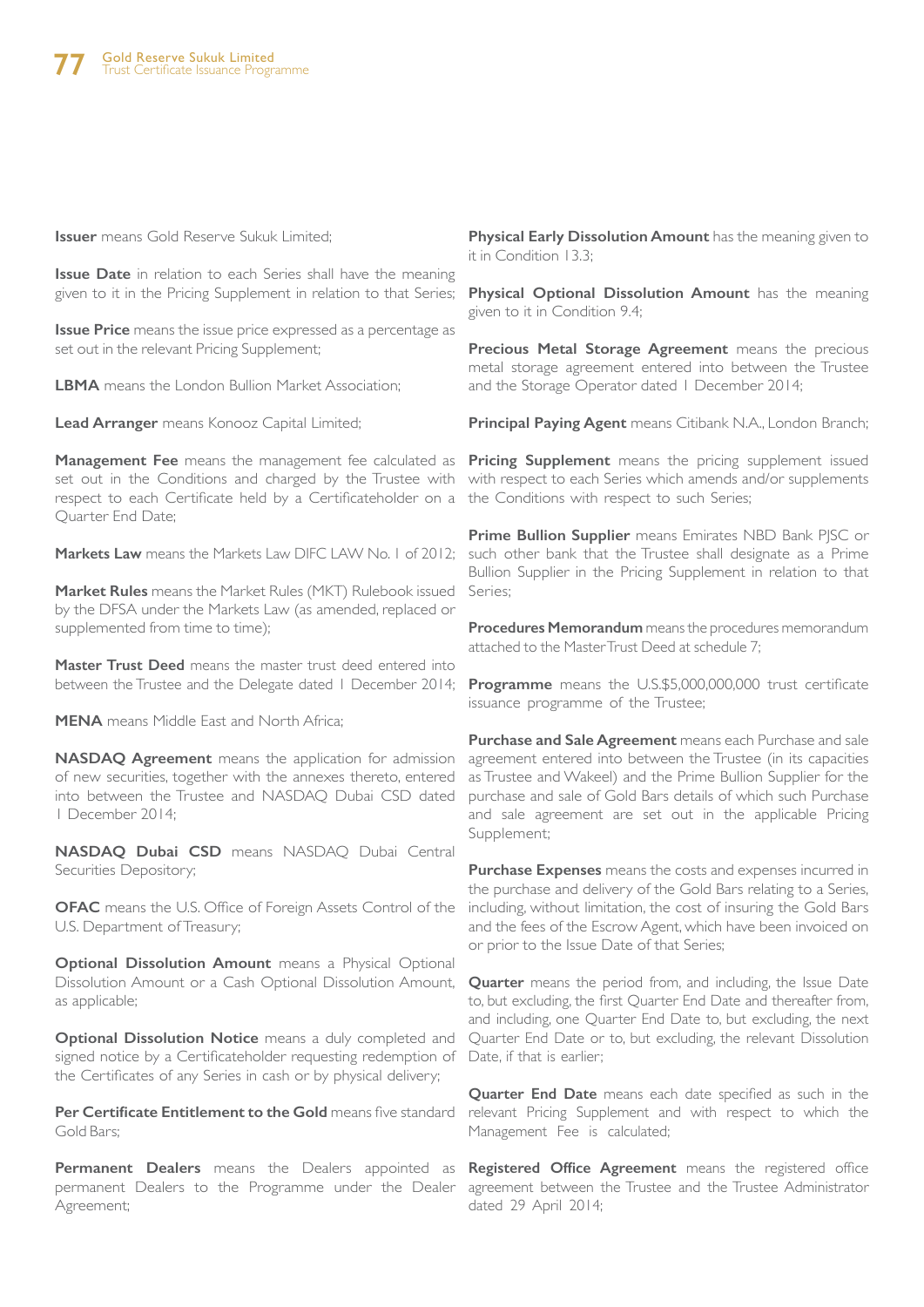**Registrar** means Citigroup Global Markets Deutschland AG February 2013 as amended from time to time; acting in its capacity as registrar and any successor;

**Regulation S** means Regulation S of the Securities Act;

**Relevant Agreement** means the relevant agreement entered into between the Trustee, the Lead Arranger and each relevant Co-Arranger Dealer and/or Dealer with respect to the issue of a Series and substantially in the form set out in Schedule 5 to the Dealer Agreement;

**Reporting Entity** means the person with certain reporting responsibilities to the DFSA under the Markets Law and the Markets Rules and, with respect to the Trustee, is Konooz Capital Limited or such other person as may be declared the reporting entity by the DFSA;

**Specified Denomination** means the value of the Per Certificate Entitlement to the Gold specified in the relevant Pricing Supplement;

**Securities Act** means the United States Securities Act of 1933, as amended;

**Series** means Certificates which are expressed to be consolidated and to form a single series and to have the same terms and conditions;

**Service Provider** means each of the Delegate, the Agents, the Registrar, the Trustee Administrator, the Prime Bullion Supplier, the Arrangers, the Custodians and NASDAQ Dubai CSD;

**Storage Operator** means the operator appointed by DMCC to manage the Almas Vault, currently Brink's Global Services FZE-DMCC;

**Supplemental Trust Deed** means a supplemental trust deed entered into between the Trustee and the Delegate in relation to a Series;

**Tradeflow Agreement** means the DMCC Tradeflow Corporate Wakeel means the Trustee in its capacity as wakeel for each Access Agreement in the standard form of the DMCC dated 11 Certificateholder.

**Tradeflow Warrant** means the document of title with respect to one or more Gold Bars which is issued by the Storage Operator on DMCC Tradeflow;

**Transaction Documents** means each Purchase and Sale Agreement, the Tripartite Agreement, the Trust Deed, the Agency Agreement, the Tradeflow Agreement, the Procedures Memorandum, the Precious Metal Storage Agreement and the applicable Pricing Supplement;

**Transfer Agent** means Citibank, N.A., London Branch;

**Tripartite Agreement** means the tripartite agreement entered into between the Trustee, the DMCC and the Storage Operator dated 1 December 2014;

**Trust Deed** means, with respect to a Series, the Master Trust Deed and the Supplemental Trust Deed relating to that Series;

**Trustee Administrator** means Maples Fund Services (Middle East) Limited;

**Trustee Gold Account** means the Trustee's gold account with the Storage Operator at the Almas Vault into which the Gold Bars are transferred on the Issue Date and designated the "Trustee Gold Account";

**Trustee** means Gold Reserve Sukuk Limited (in its capacity as issuer and as trustee for and on behalf of the Certificateholders);

**UAE** means the United Arab Emirates;

**US dollars** or **U.S.\$** means the lawful currency for the time being of the United States of America;

**Wakala Assets** has the meaning given to that term in Condition 5.3;

All references in this Prospectus to an agreement, instrument or other document (including the Master Trust Deed, the Dealer Agreement and the Procedures Memorandum) shall be construed as a reference to that agreement, instrument or other document as the same may be amended, supplemented, replaced or novated from time to time.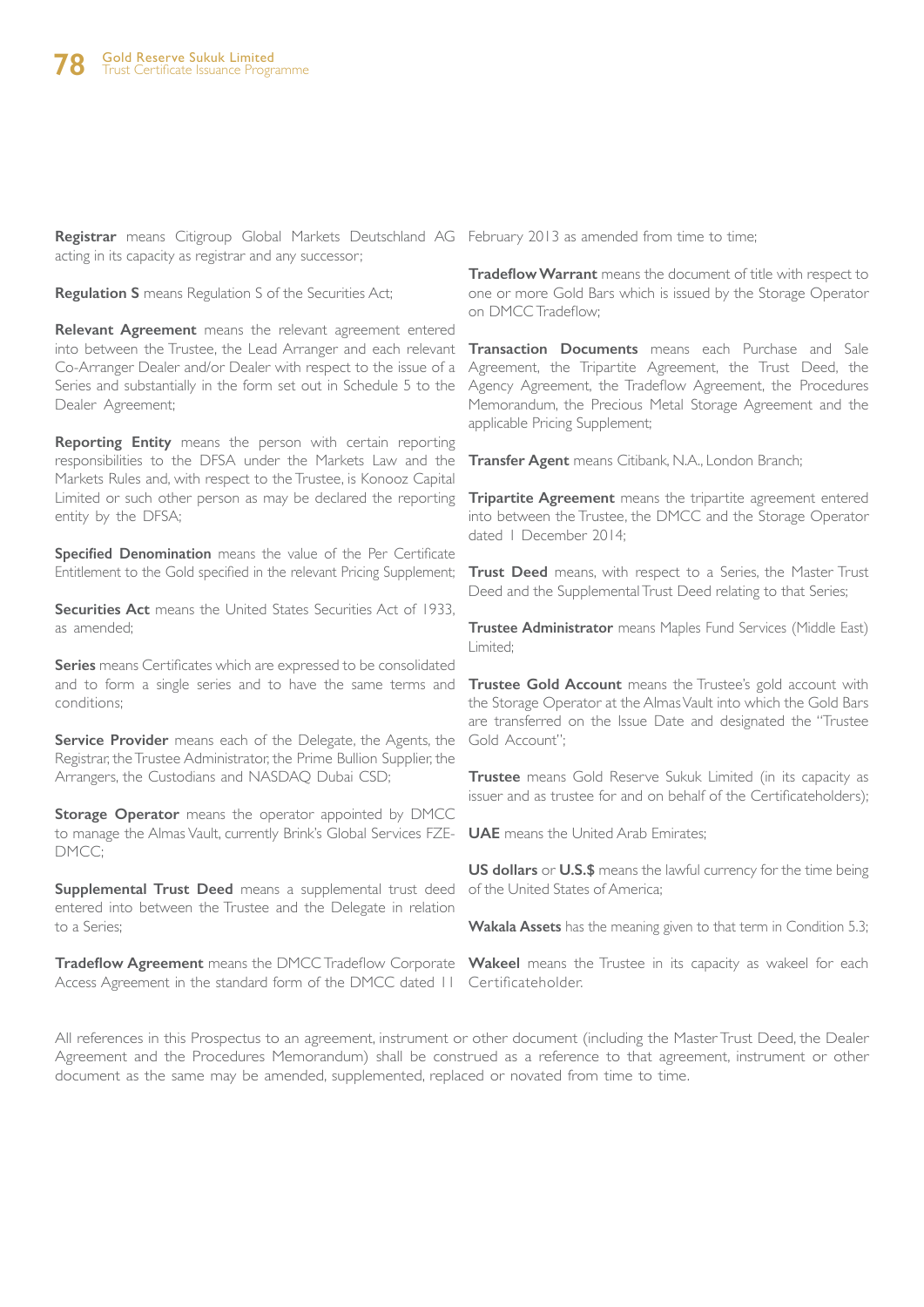## **ISSUER AND TRUSTEE**

#### **Gold Reserve Sukuk Limited**

c/o Maples Fund Services (Middle East) Limited Office 616, 6th Floor | Liberty House Dubai International Financial Centre | P.O. Box 506734 Dubai | United Arab Emirates

## **LEAD ARRANGER**

## **Konooz Capital Limited**

Codan Trust Company (Cayman) Limited Cricket Square | Hutchins Drive | PO Box 2681 Grand Cayman | KY1-1111, Cayman Islands

#### **CO-ARRANGERS**

## **Alkhair Capital (Dubai) Limited**

Level 15, Gate Building Dubai International Financial Centre P.O. Box 506877 | Dubai United Arab Emirates

Level 15, Gate Building Dubai International Financial Centre P.O. Box 121208 | Dubai United Arab Emirates

## **Axis Strategic Partners Ltd Emirates NBD Capital Limited**

DIFC, The Gate Building East Wing, 4th Floor | P.O. Box 506710 Dubai | United Arab Emirates

## **DEALERS**

#### **Alkhair Capital (Dubai) Limited**

Level 15, Gate Building Dubai International Financial Centre P.O. Box 506877 | Dubai United Arab Emirates

#### **Emirates NBD Capital Limited**

DIFC, The Gate Building East Wing, 4th Floor | P.O. Box 506710 Dubai | United Arab Emirates

#### **DELEGATE, PRINCIPAL PAYING AGENT, TRANSFER AGENT, ADMINISTRATION AGENT AND ESCROW AGENT**

#### **Citibank, N.A., London Branch** Citigroup Centre | Canada Square Canary Wharf | London E14 5LB

United Kingdom

## **REGISTRAR**

## **Citigroup Global Markets Deutschland AG** Reuterweg 16 | Frankfurt, 60323

Germany

#### **LEGAL ADVISERS**

**To the Arrangers as to English, DIFC and United Arab Emirates law Norton Rose Fulbright (Middle East) LLP**

4th Floor, Gate Precinct Building 3 Dubai International Financial Centre P.O. Box 103747 | Dubai | United Arab Emirates

## **To the Delegate as to English law Allen & Overy LLP**

One Bishops Square London | E1 6AD | United Kingdom